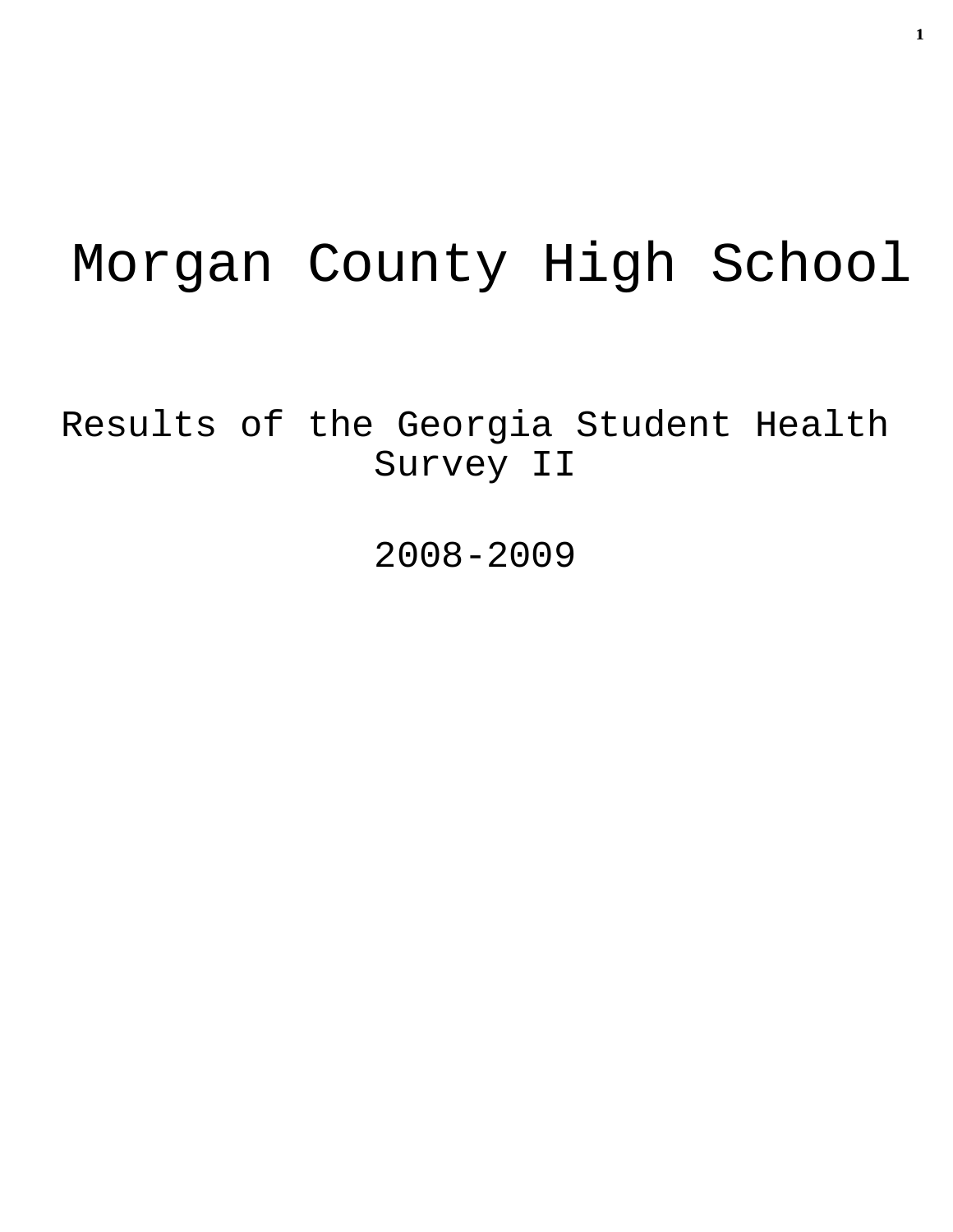# *Demographics* **2**

| Grade                    |     |  |  |  |
|--------------------------|-----|--|--|--|
| <b>Grade   Frequency</b> |     |  |  |  |
| 10                       | 124 |  |  |  |
| 12                       | 63  |  |  |  |

| <b>Frequency</b> | <b>Table of Gender by Grade</b> |              |             |              |
|------------------|---------------------------------|--------------|-------------|--------------|
| <b>Col Pct</b>   |                                 | Grade(Grade) |             |              |
|                  | Gender(Gender)                  | 10           | 12          | <b>Total</b> |
|                  | <b>Female</b>                   | 74<br>59.68  | 41<br>65.08 | 115          |
|                  | <b>Male</b>                     | 50<br>40.32  | 22<br>34.92 | 72           |
|                  | <b>Total</b>                    | 124          | 63          | 187          |

| <b>Frequency</b><br>Col Pct |
|-----------------------------|

| <b>Table of Ethnicity by Grade</b> |                        |             |              |  |  |  |
|------------------------------------|------------------------|-------------|--------------|--|--|--|
|                                    | Grade(Grade)           |             |              |  |  |  |
| <b>Ethnicity</b> (Ethnicity)       | 10                     | 12          | <b>Total</b> |  |  |  |
| <b>Black</b>                       | 29<br>23.39            | 20<br>31.75 | 49           |  |  |  |
| <b>Hispanic</b>                    | 4<br>3.23              | 4<br>6.35   | 8            |  |  |  |
| <b>White</b>                       | 88<br>70.97            | 36<br>57.14 | 124          |  |  |  |
| <b>Asian</b>                       | $\overline{2}$<br>1.61 | 2<br>3.17   | 4            |  |  |  |
| <b>Other</b>                       | 1<br>0.81              | 1<br>1.59   | 2            |  |  |  |
| <b>Total</b>                       | 124                    | 63          | 187          |  |  |  |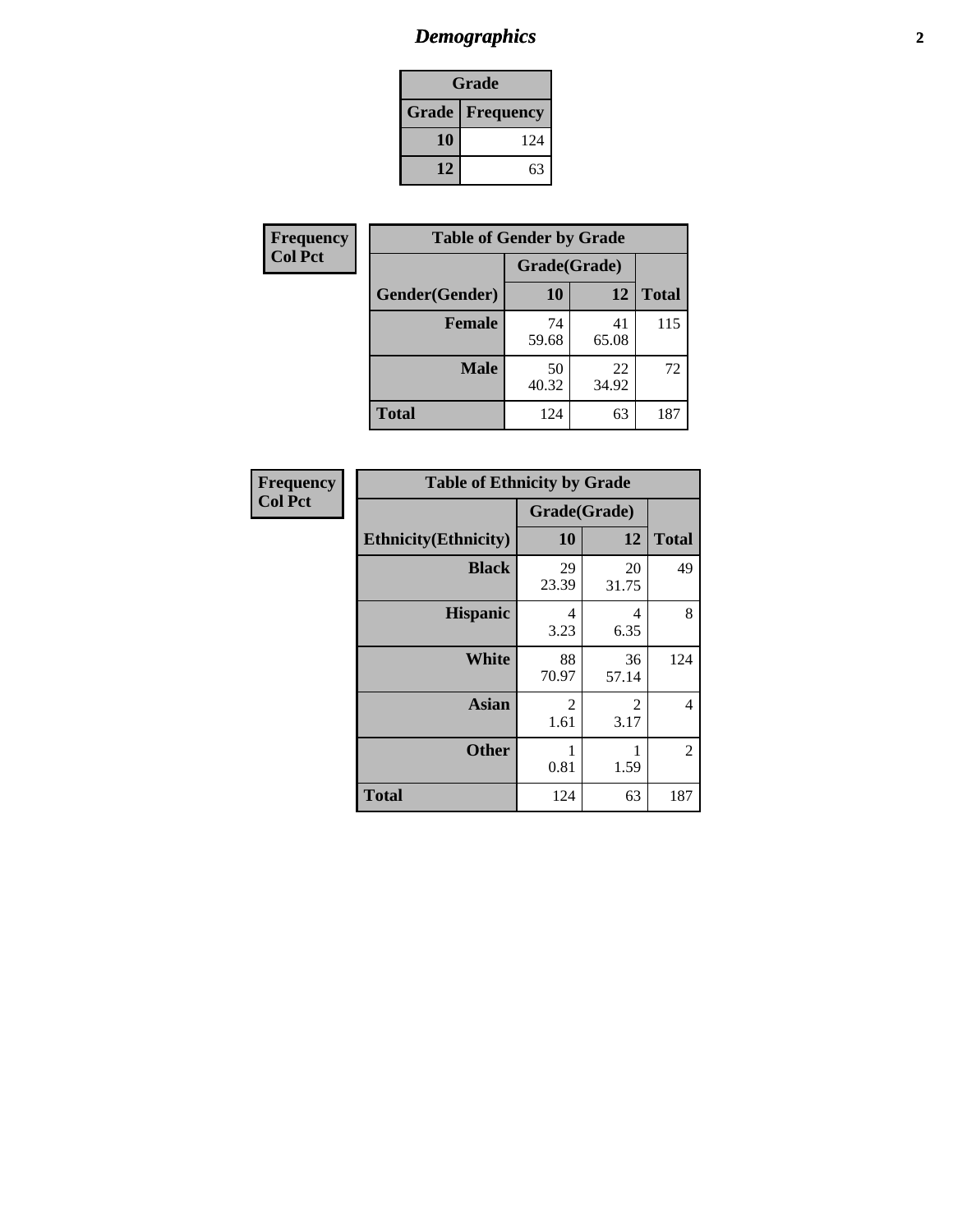#### *Title IV, Part A, Schedule A* **3** *Goal 1: Ensure that all schools are drug-free Baseline Data: Year 2008-2009 Prevalence of Drug Use*

| Frequency<br><b>Col Pct</b> | <b>Table of AlcoholAlt by Grade</b> |              |             |              |  |
|-----------------------------|-------------------------------------|--------------|-------------|--------------|--|
|                             | AlcoholAlt(Alcohol                  | Grade(Grade) |             |              |  |
|                             | use, past 30 days)                  | <b>10</b>    | 12          | <b>Total</b> |  |
|                             | <b>Yes</b>                          | 23<br>18.55  | 19<br>30.16 | 42           |  |
|                             | N <sub>0</sub>                      | 101<br>81.45 | 44<br>69.84 | 145          |  |
|                             | <b>Total</b>                        | 124          | 63          | 187          |  |

| Frequency      | <b>Table of TobaccoAny by Grade</b> |              |             |              |  |
|----------------|-------------------------------------|--------------|-------------|--------------|--|
| <b>Col Pct</b> | TobaccoAny(Tobacco                  | Grade(Grade) |             |              |  |
|                | use, past 30 days)                  | 10           | 12          | <b>Total</b> |  |
|                | Yes                                 | 17<br>13.71  | 9<br>14.29  | 26           |  |
|                | N <sub>0</sub>                      | 107<br>86.29 | 54<br>85.71 | 161          |  |
|                | <b>Total</b>                        | 124          | 63          | 187          |  |

| Frequency<br><b>Col Pct</b> | <b>Table of MarijuanaAlt by Grade</b> |              |             |              |  |
|-----------------------------|---------------------------------------|--------------|-------------|--------------|--|
|                             | MarijuanaAlt(Marijuana                | Grade(Grade) |             |              |  |
|                             | use, past 30 days)                    | <b>10</b>    | 12          | <b>Total</b> |  |
|                             | <b>Yes</b>                            | 5.65         | 2<br>3.17   | 9            |  |
|                             | N <sub>0</sub>                        | 117<br>94.35 | 61<br>96.83 | 178          |  |
|                             | <b>Total</b>                          | 124          | 63          | 187          |  |

| Frequency<br><b>Col Pct</b> | <b>Table of OtherDrugAny by Grade</b>  |              |             |              |  |
|-----------------------------|----------------------------------------|--------------|-------------|--------------|--|
|                             | <b>OtherDrugAny(Other</b><br>drug use, | Grade(Grade) |             |              |  |
|                             | past 30 days)                          | 10           | 12          | <b>Total</b> |  |
|                             | Yes                                    | 10<br>8.06   | 2<br>3.17   | 12           |  |
|                             | N <sub>0</sub>                         | 114<br>91.94 | 61<br>96.83 | 175          |  |
|                             | <b>Total</b>                           | 124          | 63          | 187          |  |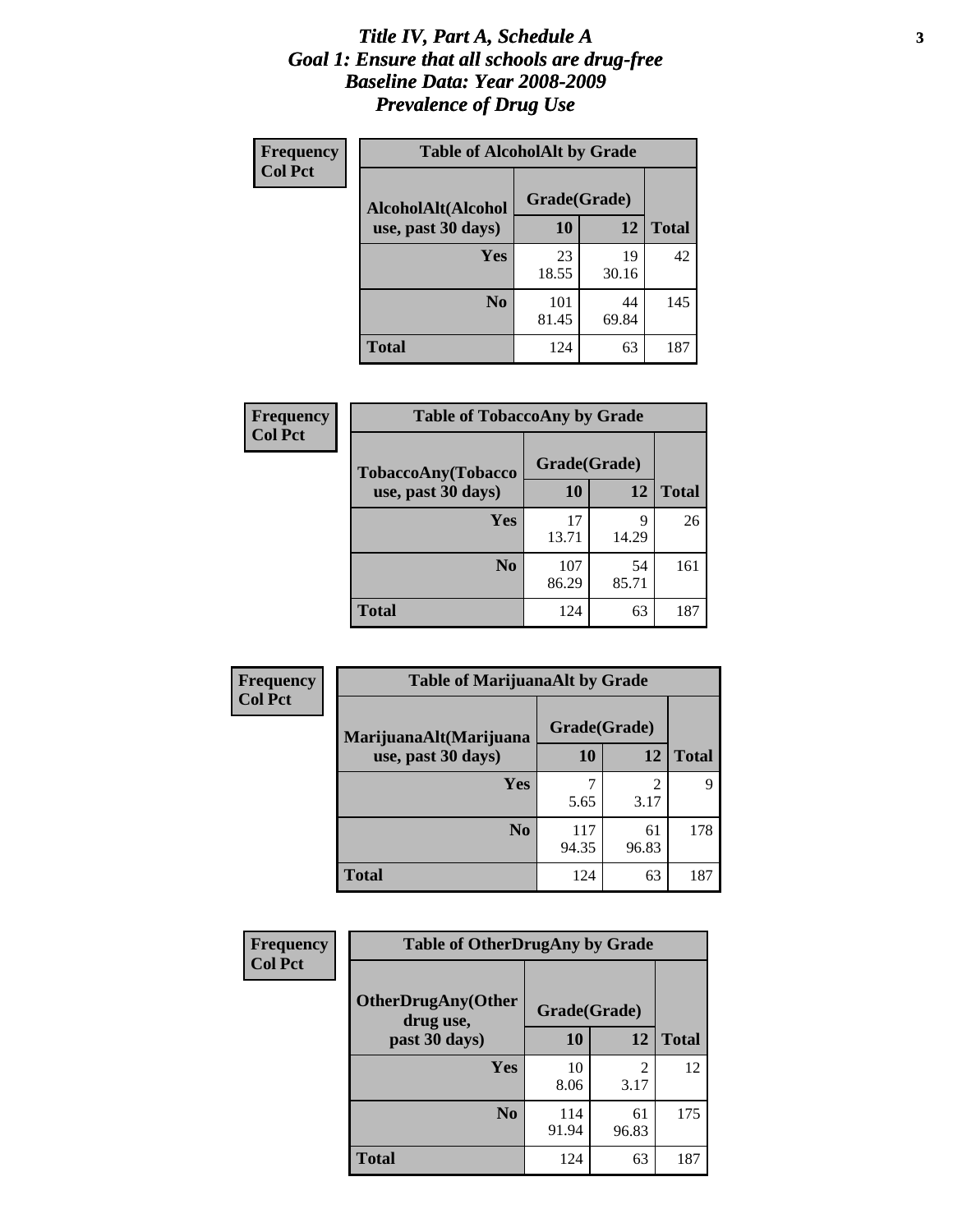#### *Average Age of Onset of Use* **4** *Results for "Average Age of Onset of Use" questions exclude students who said they did not use that substance*

| <b>Variable</b>    | Label                                                              | <b>Mean</b> |
|--------------------|--------------------------------------------------------------------|-------------|
| Alcoholinit2       | I started using alcohol when I was                                 | 13.87       |
| Cigarettesinit2    | I started smoking tobacco when I was                               | 13.91       |
| Smokelessinit2     | I started chewing tobacco when I was                               | 13.60       |
| Marijuanainit2     | I started using marijuana when I was                               | 14.32       |
| Cocaineinit2       | I started using cocaine when I was                                 | 11.00       |
| Inhalantsinit2     | I started using inhalants when I was                               | 11.75       |
| Steroidsinit2      | I started using steroids when I was                                | 11.33       |
| Ecstasyinit2       | I started using ecstasy when I was                                 | 13.20       |
| Methinit2          | I started using methamphetamines when I was                        | 8.50        |
| Hallucinogensinit2 | I started using hallucinogens when I was                           | 12.75       |
| Prescriptioninit2  | I started using prescription drugs not prescribed to me when I was | 13.35       |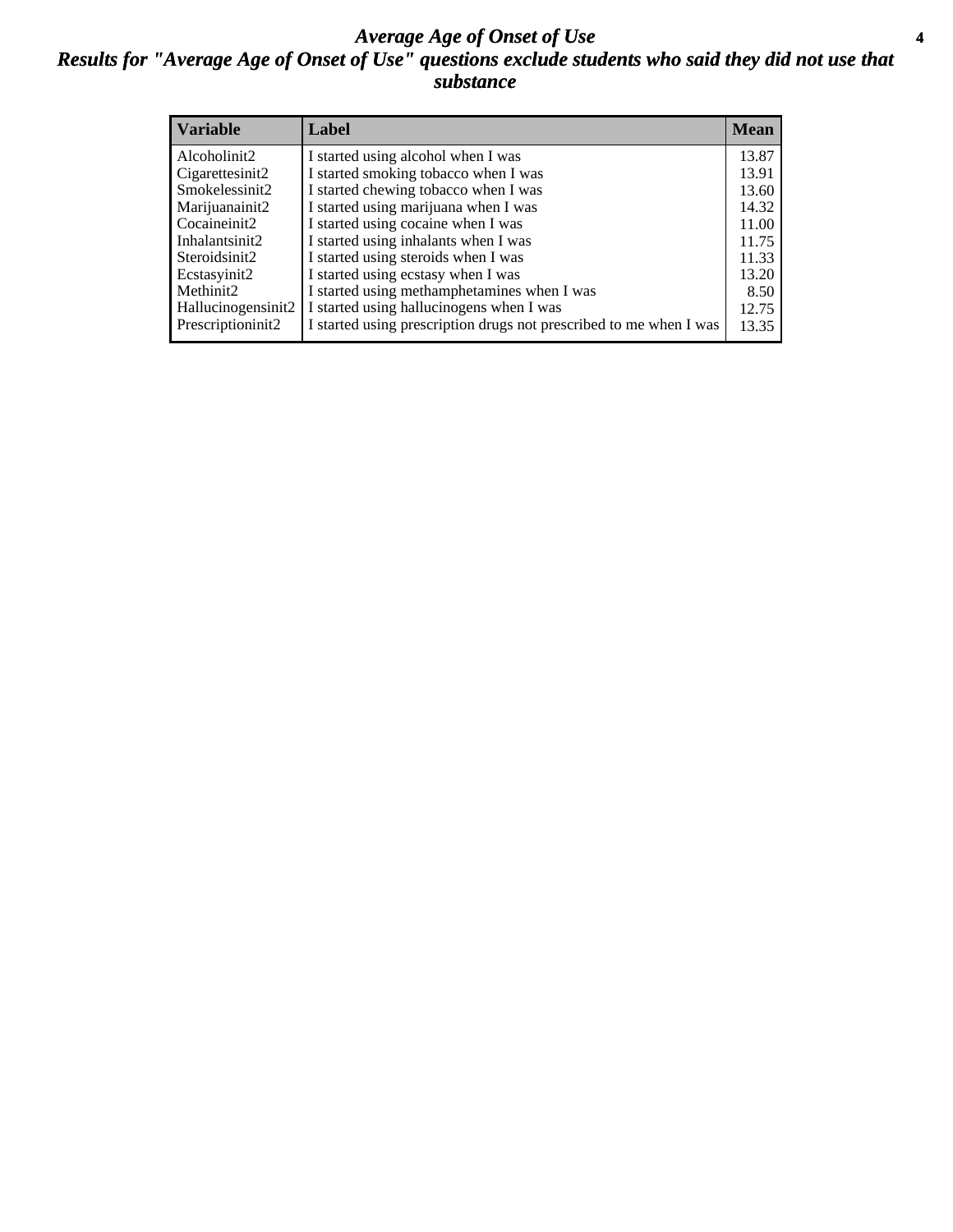# *Perception of Health Risk* **5**

| Frequency      | <b>Table of Alcoholharmdich by Grade</b> |              |             |              |  |
|----------------|------------------------------------------|--------------|-------------|--------------|--|
| <b>Col Pct</b> | Alcoholharmdich(I<br>think alcohol is    | Grade(Grade) |             |              |  |
|                | harmful)                                 | 10           | 12          | <b>Total</b> |  |
|                | <b>Yes</b>                               | 88<br>70.97  | 42<br>66.67 | 130          |  |
|                | N <sub>0</sub>                           | 36<br>29.03  | 21<br>33.33 | 57           |  |
|                | <b>Total</b>                             | 124          | 63          | 187          |  |

| Frequency      | <b>Table of Tobaccoharmdich by Grade</b> |              |             |              |  |
|----------------|------------------------------------------|--------------|-------------|--------------|--|
| <b>Col Pct</b> | Tobaccoharmdich(I<br>think tobacco is    | Grade(Grade) |             |              |  |
|                | harmful)                                 | 10           | 12          | <b>Total</b> |  |
|                | Yes                                      | 113<br>91.13 | 60<br>95.24 | 173          |  |
|                | N <sub>0</sub>                           | 11<br>8.87   | 3<br>4.76   | 14           |  |
|                | <b>Total</b>                             | 124          | 63          | 187          |  |

| <b>Frequency</b> | <b>Table of Marijuanaharmdich by Grade</b>                |              |             |              |  |
|------------------|-----------------------------------------------------------|--------------|-------------|--------------|--|
| <b>Col Pct</b>   | Marijuanaharmdich(I<br>Grade(Grade)<br>think marijuana is |              |             |              |  |
|                  | harmful)                                                  | 10           | 12          | <b>Total</b> |  |
|                  | <b>Yes</b>                                                | 100<br>80.65 | 49<br>77.78 | 149          |  |
|                  | N <sub>0</sub>                                            | 24<br>19.35  | 14<br>22.22 | 38           |  |
|                  | <b>Total</b>                                              | 124          | 63          | 187          |  |

| <b>Frequency</b> | <b>Table of Otherdrugharmdich by Grade</b>   |              |             |              |  |  |  |  |
|------------------|----------------------------------------------|--------------|-------------|--------------|--|--|--|--|
| <b>Col Pct</b>   | Otherdrugharmdich(I<br>think other drugs are | Grade(Grade) |             |              |  |  |  |  |
|                  | harmful)                                     | 10           | 12          | <b>Total</b> |  |  |  |  |
|                  | <b>Yes</b>                                   | 116<br>93.55 | 61<br>96.83 | 177          |  |  |  |  |
|                  | N <sub>0</sub>                               | 6.45         | 2<br>3.17   | 10           |  |  |  |  |
|                  | <b>Total</b>                                 | 124          | 63          | 187          |  |  |  |  |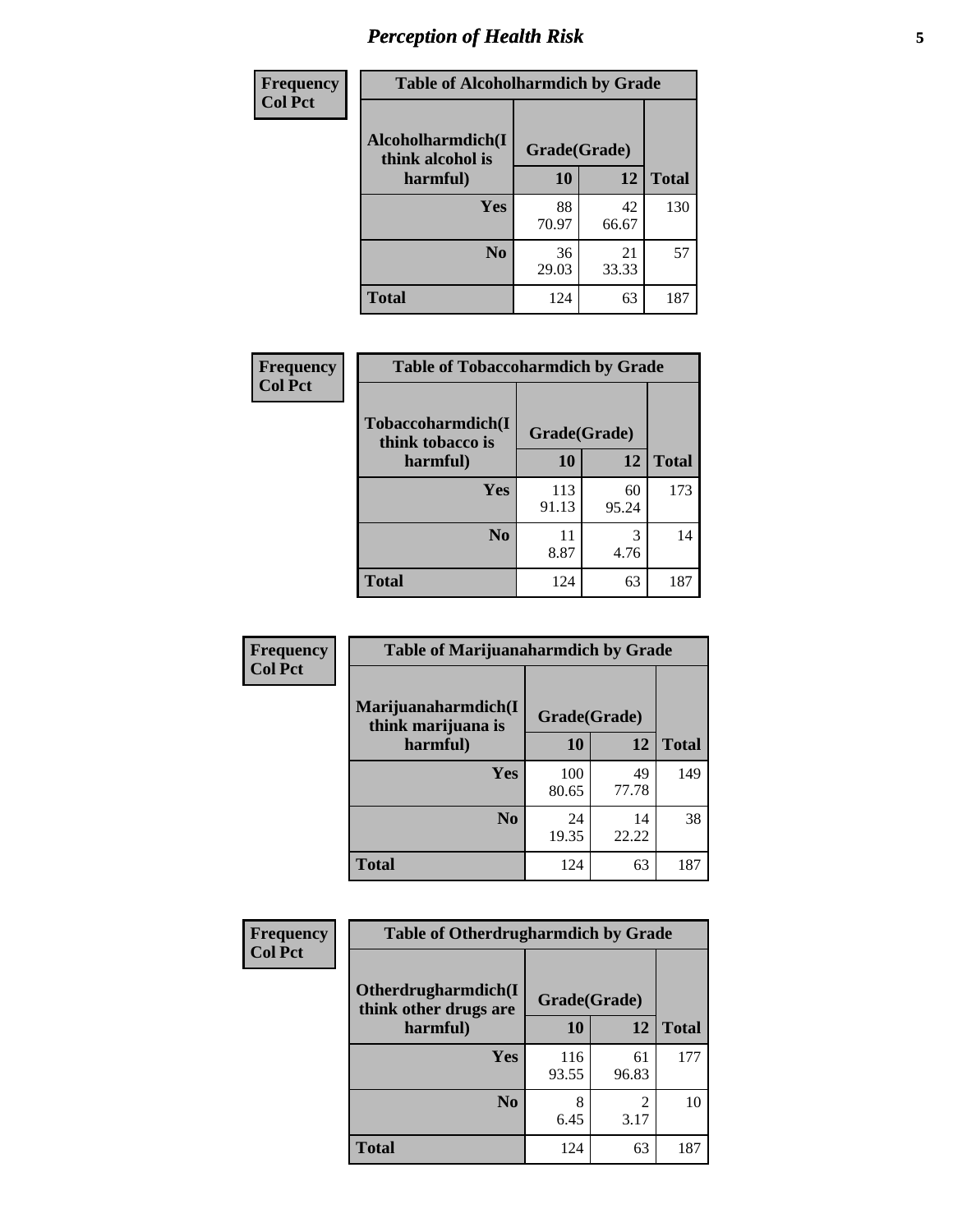# *Social Disapproval* **6**

| <b>Frequency</b> | <b>Table of Alcoholpeerdich by Grade</b>                    |              |              |     |
|------------------|-------------------------------------------------------------|--------------|--------------|-----|
| <b>Col Pct</b>   | Alcoholpeerdich(My<br>friends would<br>disapprove if I used | Grade(Grade) |              |     |
|                  | alcohol)                                                    | 10<br>12     | <b>Total</b> |     |
|                  | <b>Yes</b>                                                  | 52<br>41.94  | 18<br>28.57  | 70  |
|                  | N <sub>0</sub>                                              | 72<br>58.06  | 45<br>71.43  | 117 |
|                  | <b>Total</b>                                                | 124          | 63           | 187 |

| <b>Frequency</b> |
|------------------|
| <b>Col Pct</b>   |

| <b>Table of Tobaccopeerdich by Grade</b>                    |              |             |              |  |  |  |
|-------------------------------------------------------------|--------------|-------------|--------------|--|--|--|
| Tobaccopeerdich(My<br>friends would<br>disapprove if I used | Grade(Grade) |             |              |  |  |  |
| tobacco)                                                    | 10           | 12          | <b>Total</b> |  |  |  |
| Yes                                                         | 72<br>58.06  | 33<br>52.38 | 105          |  |  |  |
| N <sub>0</sub>                                              | 52<br>41.94  | 30<br>47.62 | 82           |  |  |  |
| <b>Total</b>                                                | 124          | 63          | 187          |  |  |  |

| Frequency      | <b>Table of Marijuanapeerdich by Grade</b>                    |              |             |              |  |  |  |  |
|----------------|---------------------------------------------------------------|--------------|-------------|--------------|--|--|--|--|
| <b>Col Pct</b> | Marijuanapeerdich(My<br>friends would<br>disapprove if I used | Grade(Grade) |             |              |  |  |  |  |
|                | marijuana)                                                    | 10           | 12          | <b>Total</b> |  |  |  |  |
|                | <b>Yes</b>                                                    | 80<br>64.52  | 34<br>53.97 | 114          |  |  |  |  |
|                | N <sub>0</sub>                                                | 44<br>35.48  | 29<br>46.03 | 73           |  |  |  |  |
|                | <b>Total</b>                                                  | 124          | 63          | 187          |  |  |  |  |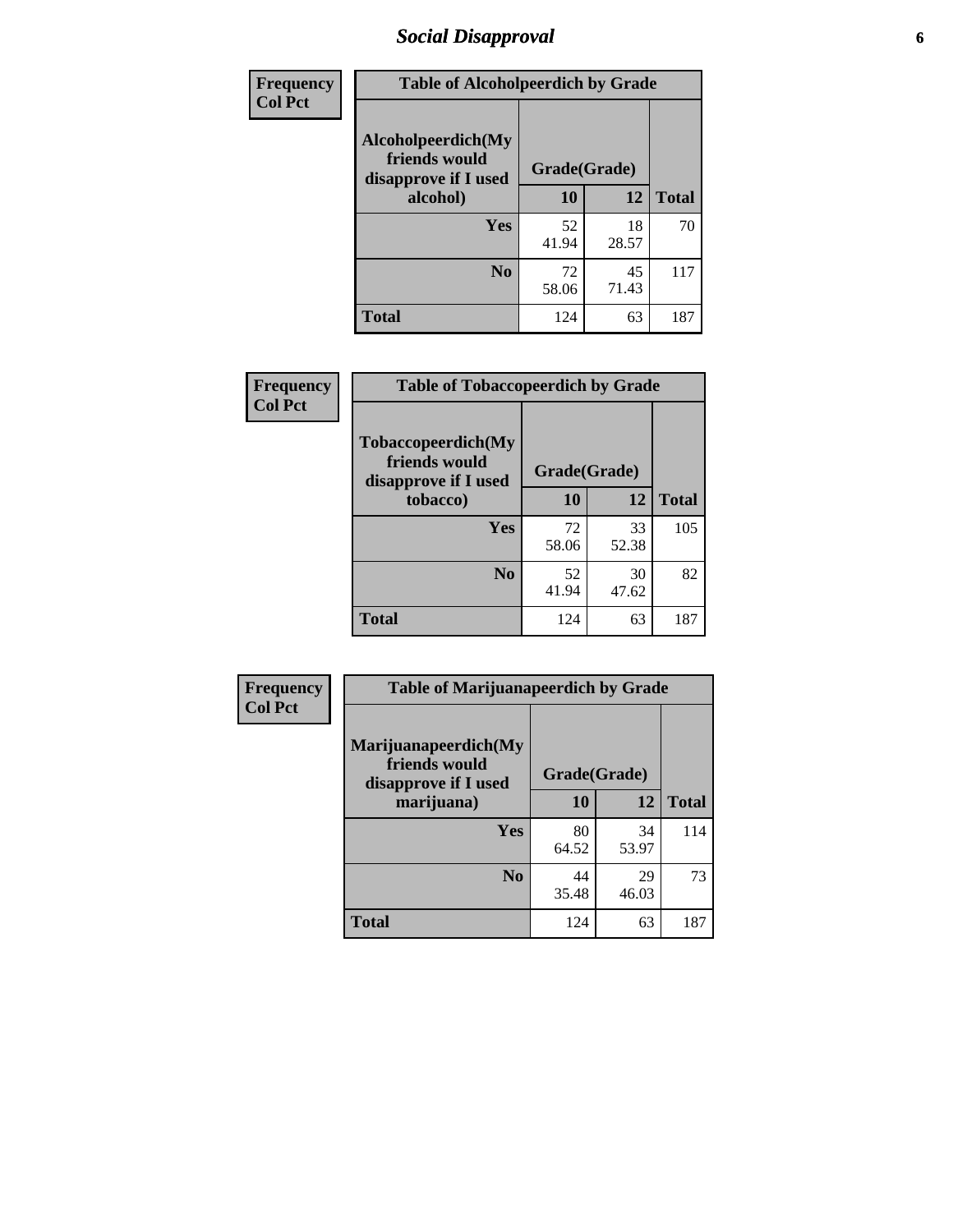# *Social Disapproval* **7**

| Frequency      | <b>Table of Otherdrugpeerdich by Grade</b>                    |              |             |              |  |  |  |  |
|----------------|---------------------------------------------------------------|--------------|-------------|--------------|--|--|--|--|
| <b>Col Pct</b> | Otherdrugpeerdich(My<br>friends would<br>disapprove if I used | Grade(Grade) |             |              |  |  |  |  |
|                | other drugs)                                                  | 10           | 12          | <b>Total</b> |  |  |  |  |
|                | <b>Yes</b>                                                    | 91<br>73.39  | 47<br>74.60 | 138          |  |  |  |  |
|                | N <sub>0</sub>                                                | 33<br>26.61  | 16<br>25.40 | 49           |  |  |  |  |
|                | <b>Total</b>                                                  | 124          | 63          | 187          |  |  |  |  |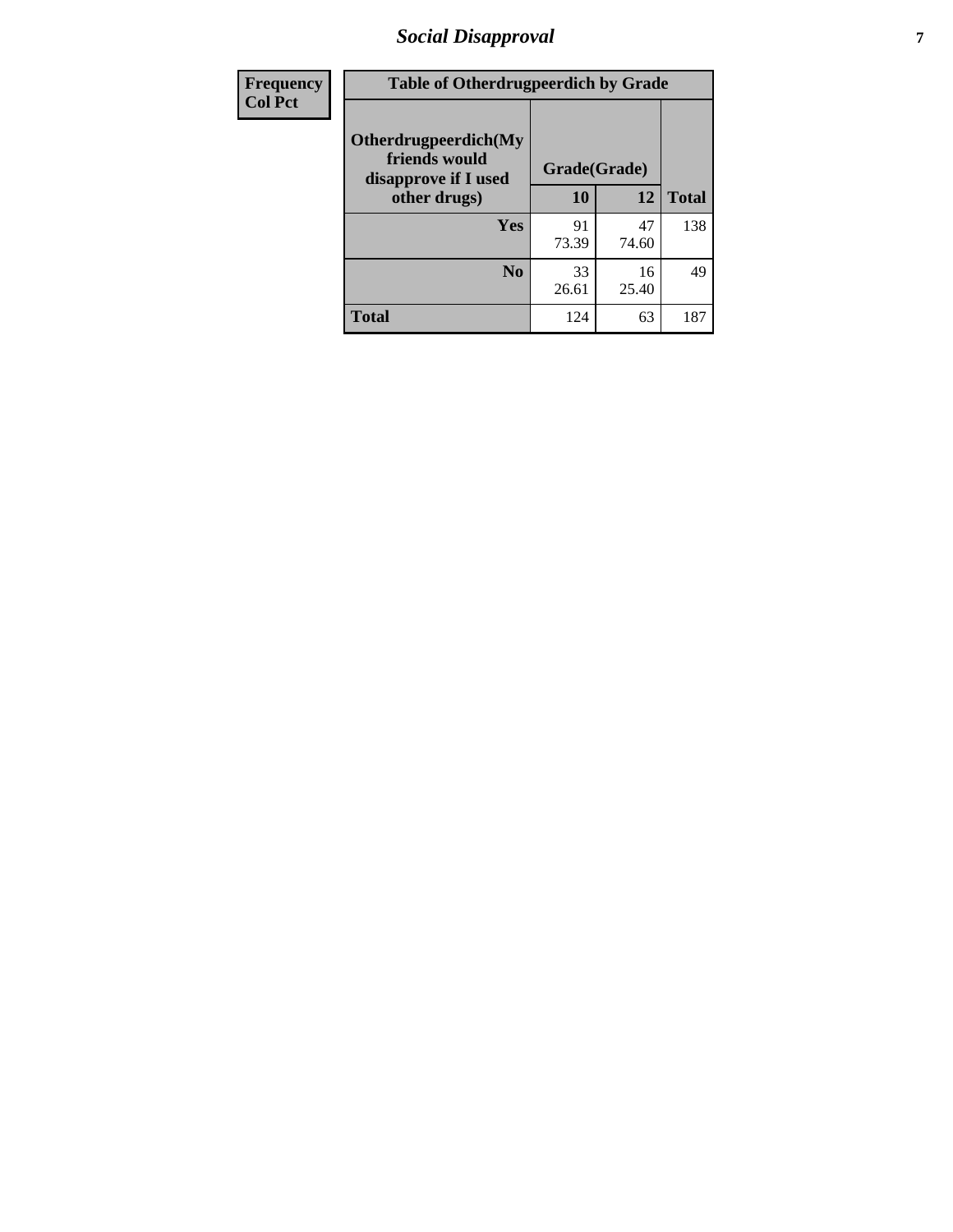#### Title IV, Part A, Schedule A **8** *Goal 2: To help ensure that all schools are safe and disciplined Baseline Data: Year 2008-2009 Student Involvement in Gang Activity*

| Frequency      | <b>Table of Gangself by Grade</b>                                                                 |                    |             |              |
|----------------|---------------------------------------------------------------------------------------------------|--------------------|-------------|--------------|
| <b>Col Pct</b> | Gangself(I<br>have<br>participated<br>in illegal<br>gang<br>activities in<br>the past 30<br>days) | Grade(Grade)<br>10 | 12          | <b>Total</b> |
|                | Yes                                                                                               | 4<br>3.23          | 3<br>4.76   | 7            |
|                | N <sub>0</sub>                                                                                    | 120<br>96.77       | 60<br>95.24 | 180          |
|                | <b>Total</b>                                                                                      | 124                | 63          | 187          |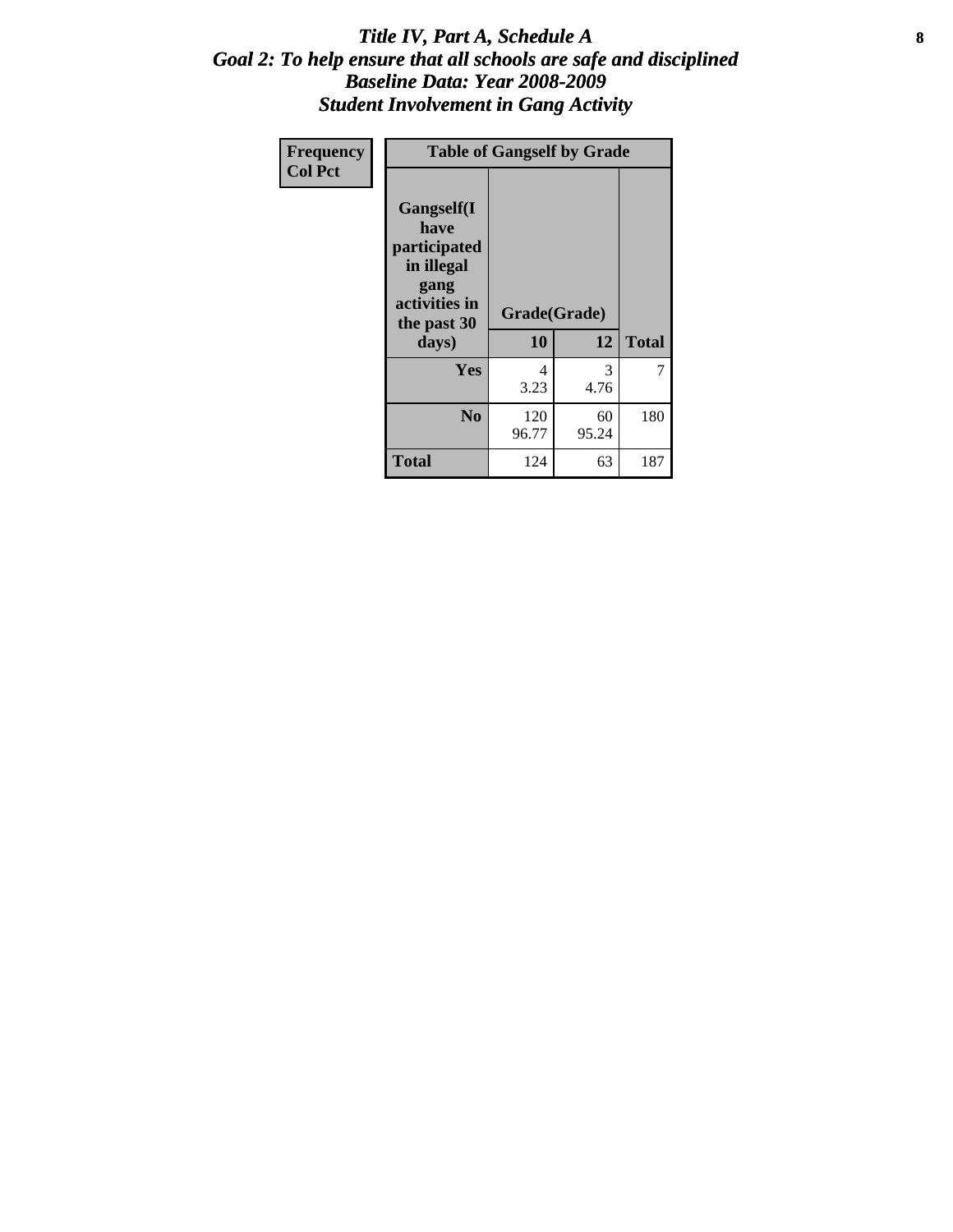# *Student Perception of School Safety* **9**

| <b>Frequency</b><br>Row Pct |
|-----------------------------|
|                             |

| <b>Table of Grade by Safeschool</b> |                                                                                                                                                                                    |             |             |             |     |  |  |
|-------------------------------------|------------------------------------------------------------------------------------------------------------------------------------------------------------------------------------|-------------|-------------|-------------|-----|--|--|
|                                     | Safeschool (School is a place at which I feel<br>safe)<br>Somewhat Somewhat<br><b>Strongly</b><br><b>Strongly</b><br><b>Disagree</b><br>Agree<br>Disagree<br><b>Total</b><br>Agree |             |             |             |     |  |  |
| Grade(Grade)                        |                                                                                                                                                                                    |             |             |             |     |  |  |
| 10                                  | 30<br>24.19                                                                                                                                                                        | 57<br>45.97 | 24<br>19.35 | 13<br>10.48 | 124 |  |  |
| 12                                  | 17<br>26.98                                                                                                                                                                        | 37<br>58.73 | 5<br>7.94   | 4<br>6.35   | 63  |  |  |
| <b>Total</b>                        | 47                                                                                                                                                                                 | 94          | 29          | 17          | 187 |  |  |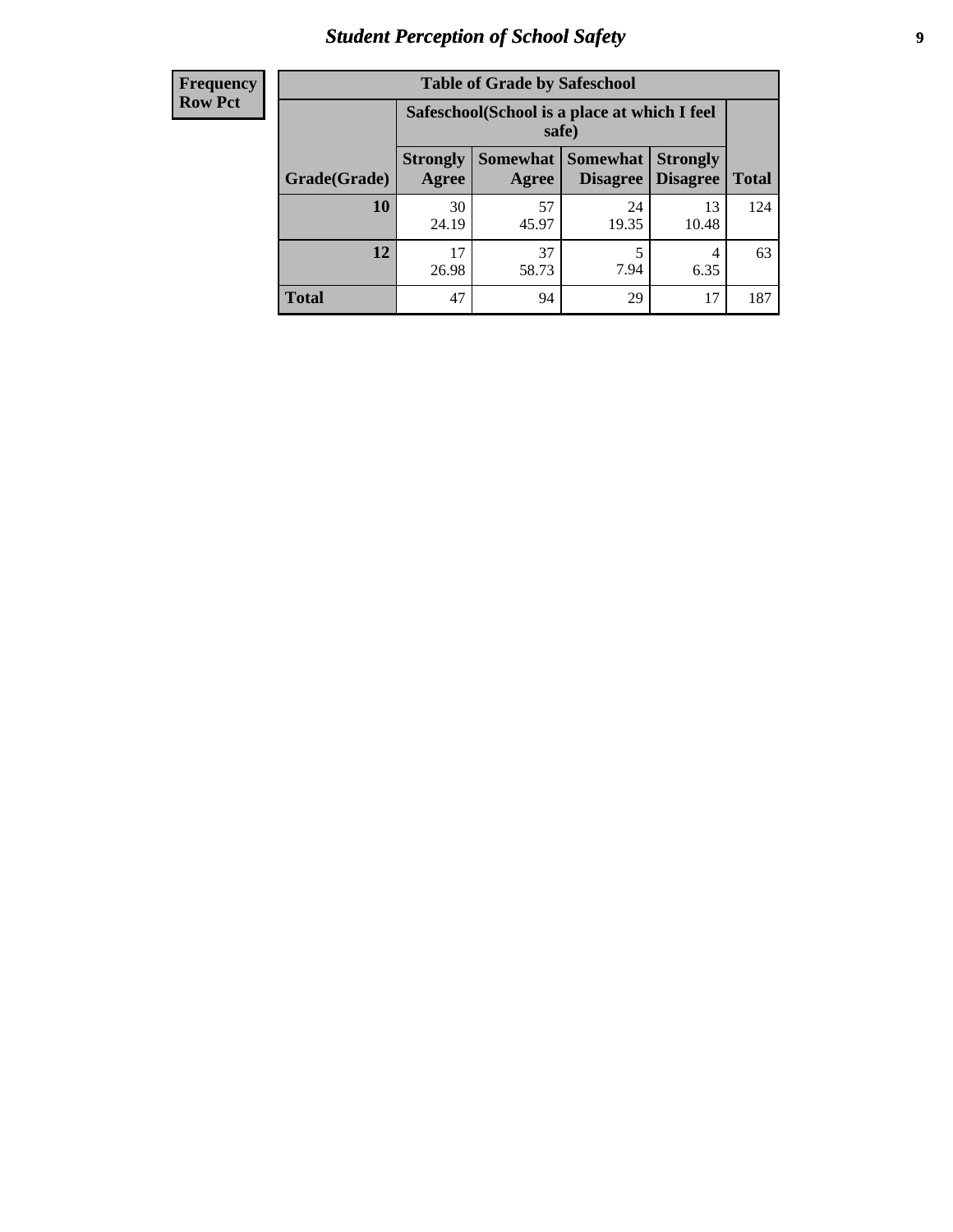### *Students Who Have Been Bullied* **10**

#### **Frequency Row Pct**

| <b>Table of Grade by Bullied</b> |                  |                                                                               |                              |                   |                               |                               |                   |              |
|----------------------------------|------------------|-------------------------------------------------------------------------------|------------------------------|-------------------|-------------------------------|-------------------------------|-------------------|--------------|
|                                  |                  | <b>Bullied</b> (I have been bullied by other<br>students in the past 30 days) |                              |                   |                               |                               |                   |              |
| Grade(Grade)                     | 0<br><b>Days</b> | 1 or<br>days                                                                  | 3 <sub>to</sub><br>5<br>days | 6 to<br>9<br>days | <b>10</b><br>to<br>19<br>days | <b>20</b><br>to<br>29<br>days | All<br>30<br>days | <b>Total</b> |
| 10                               | 106<br>85.48     | 7<br>5.65                                                                     | 3<br>2.42                    | 0.81              | $\mathfrak{D}$<br>1.61        | 0.81                          | 4<br>3.23         | 124          |
| 12                               | 57<br>90.48      | $\overline{c}$<br>3.17                                                        | 2<br>3.17                    | $\theta$<br>0.00  | $\Omega$<br>0.00              | 2<br>3.17                     | $\Omega$<br>0.00  | 63           |
| <b>Total</b>                     | 163              | 9                                                                             | 5                            |                   | 2                             | 3                             | 4                 | 187          |

 $\blacksquare$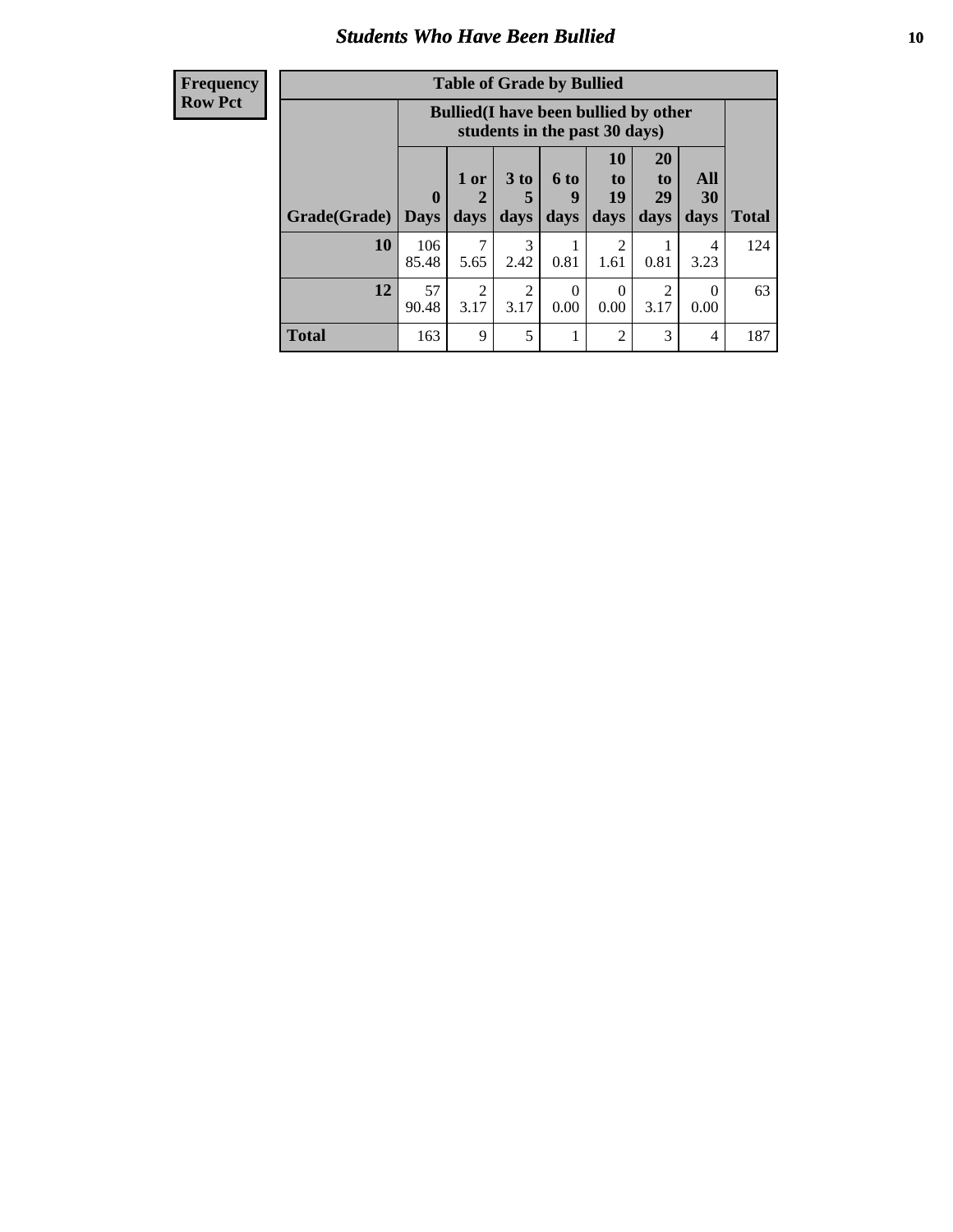### *School Climate* **11**

| Frequency      | <b>Table of SchoolClimate1 by Grade</b> |                    |             |              |  |  |
|----------------|-----------------------------------------|--------------------|-------------|--------------|--|--|
| <b>Col Pct</b> | SchoolClimate1(I<br>like school)        | Grade(Grade)<br>10 | 12          | <b>Total</b> |  |  |
|                | <b>Strongly Agree</b>                   | 15<br>12.10        | 5<br>7.94   | 20           |  |  |
|                | <b>Somewhat Agree</b>                   | 82<br>66.13        | 50<br>79.37 | 132          |  |  |
|                | <b>Somewhat Disagree</b>                | 17<br>13.71        | 3<br>4.76   | 20           |  |  |
|                | <b>Strongly Disagree</b>                | 10<br>8.06         | 5<br>7.94   | 15           |  |  |
|                | <b>Total</b>                            | 124                | 63          | 187          |  |  |

| <b>Frequency</b> |  |
|------------------|--|
| <b>Col Pct</b>   |  |

| <b>Table of SchoolClimate2 by Grade</b>           |                    |             |              |  |  |
|---------------------------------------------------|--------------------|-------------|--------------|--|--|
| SchoolClimate2(I<br>feel successful at<br>school) | Grade(Grade)<br>10 | 12          | <b>Total</b> |  |  |
| <b>Strongly Agree</b>                             | 27<br>21.77        | 18<br>28.57 | 45           |  |  |
| <b>Somewhat Agree</b>                             | 70<br>56.45        | 38<br>60.32 | 108          |  |  |
| <b>Somewhat Disagree</b>                          | 23<br>18.55        | 4<br>6.35   | 27           |  |  |
| <b>Strongly Disagree</b>                          | 4<br>3.23          | 3<br>4.76   | 7            |  |  |
| <b>Total</b>                                      | 124                | 63          | 187          |  |  |

| Frequency      | <b>Table of SchoolClimate3 by Grade</b>               |              |             |              |  |  |
|----------------|-------------------------------------------------------|--------------|-------------|--------------|--|--|
| <b>Col Pct</b> | SchoolClimate3(My<br>school has high<br>standards for | Grade(Grade) |             |              |  |  |
|                | achievement)                                          | 10           | 12          | <b>Total</b> |  |  |
|                | <b>Strongly Agree</b>                                 | 51<br>41.13  | 28<br>44.44 | 79           |  |  |
|                | <b>Somewhat Agree</b>                                 | 57<br>45.97  | 27<br>42.86 | 84           |  |  |
|                | <b>Somewhat Disagree</b>                              | 13<br>10.48  | 5<br>7.94   | 18           |  |  |
|                | <b>Strongly Disagree</b>                              | 3<br>2.42    | 3<br>4.76   | 6            |  |  |
|                | Total                                                 | 124          | 63          | 187          |  |  |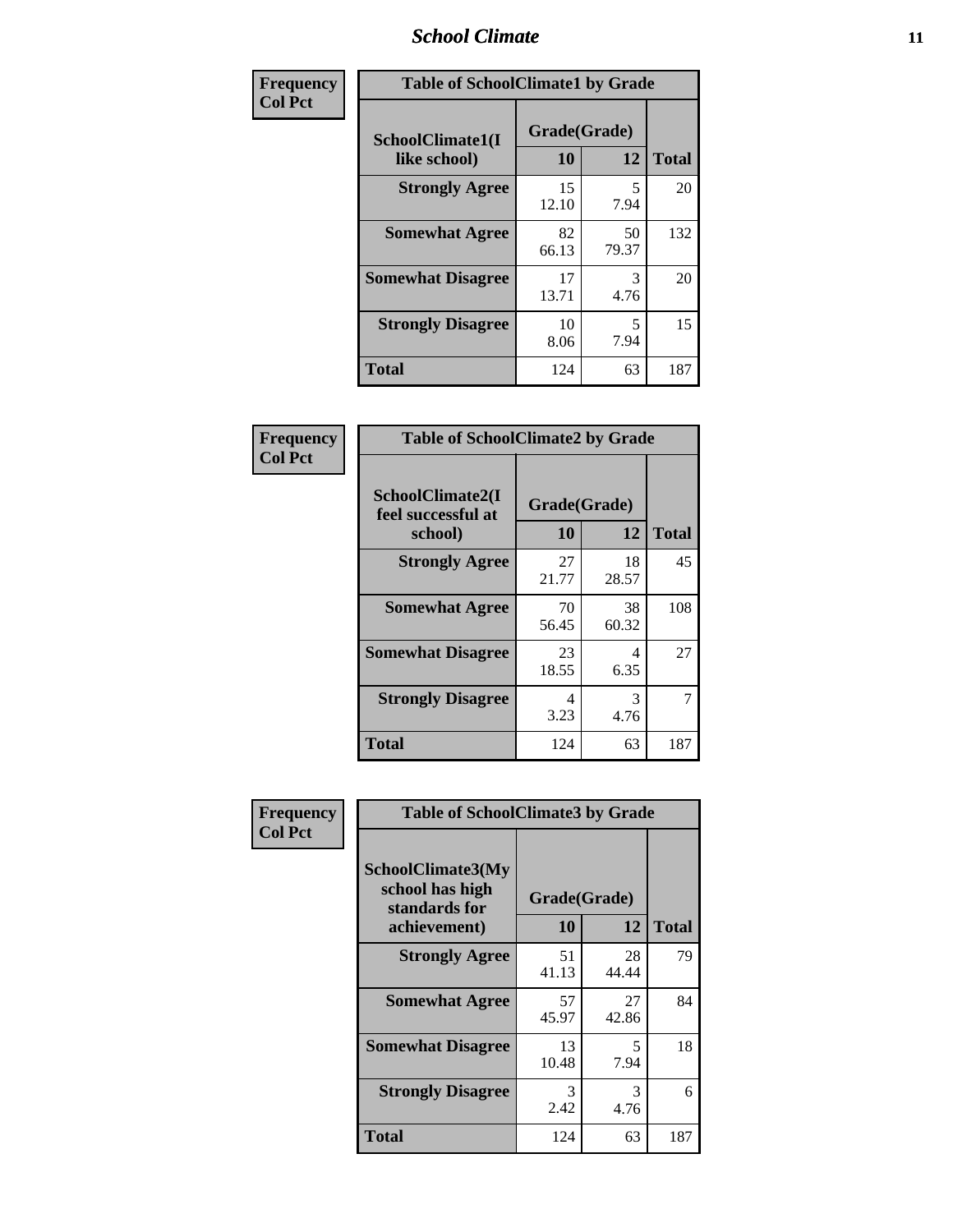### *School Climate* **12**

| Frequency      | <b>Table of SchoolClimate4 by Grade</b>                              |                    |                        |              |
|----------------|----------------------------------------------------------------------|--------------------|------------------------|--------------|
| <b>Col Pct</b> | <b>SchoolClimate4(My</b><br>school sets clear<br>rules for behavior) | Grade(Grade)<br>10 | 12                     | <b>Total</b> |
|                | <b>Strongly Agree</b>                                                | 56<br>45.16        | 29<br>46.03            | 85           |
|                | <b>Somewhat Agree</b>                                                | 49<br>39.52        | 23<br>36.51            | 72           |
|                | <b>Somewhat Disagree</b>                                             | 14<br>11.29        | 9<br>14.29             | 23           |
|                | <b>Strongly Disagree</b>                                             | 5<br>4.03          | $\mathfrak{D}$<br>3.17 | 7            |
|                | <b>Total</b>                                                         | 124                | 63                     | 187          |

| <b>Table of SchoolClimate5 by Grade</b>                   |              |             |              |  |  |
|-----------------------------------------------------------|--------------|-------------|--------------|--|--|
| SchoolClimate5(I<br>know what to do in<br>an emergency at | Grade(Grade) |             |              |  |  |
| school)                                                   | 10           | 12          | <b>Total</b> |  |  |
| <b>Strongly Agree</b>                                     | 66<br>53.23  | 42<br>66.67 | 108          |  |  |
| <b>Somewhat Agree</b>                                     | 43<br>34.68  | 12<br>19.05 | 55           |  |  |
| <b>Somewhat Disagree</b>                                  | 12<br>9.68   | 6<br>9.52   | 18           |  |  |
| <b>Strongly Disagree</b>                                  | 3<br>2.42    | 3<br>4.76   | 6            |  |  |
| Total                                                     | 124          | 63          | 187          |  |  |

| Frequency      | <b>Table of SchoolClimate6 by Grade</b>                  |                    |             |                |  |
|----------------|----------------------------------------------------------|--------------------|-------------|----------------|--|
| <b>Col Pct</b> | <b>SchoolClimate6(Teachers</b><br>treat me with respect) | Grade(Grade)<br>10 | 12          | <b>Total</b>   |  |
|                | <b>Strongly Agree</b>                                    | 43<br>34.68        | 26<br>41.27 | 69             |  |
|                | <b>Somewhat Agree</b>                                    | 59<br>47.58        | 28<br>44.44 | 87             |  |
|                | <b>Somewhat Disagree</b>                                 | 18<br>14.52        | 9<br>14.29  | 27             |  |
|                | <b>Strongly Disagree</b>                                 | 4<br>3.23          | 0<br>0.00   | $\overline{4}$ |  |
|                | <b>Total</b>                                             | 124                | 63          | 187            |  |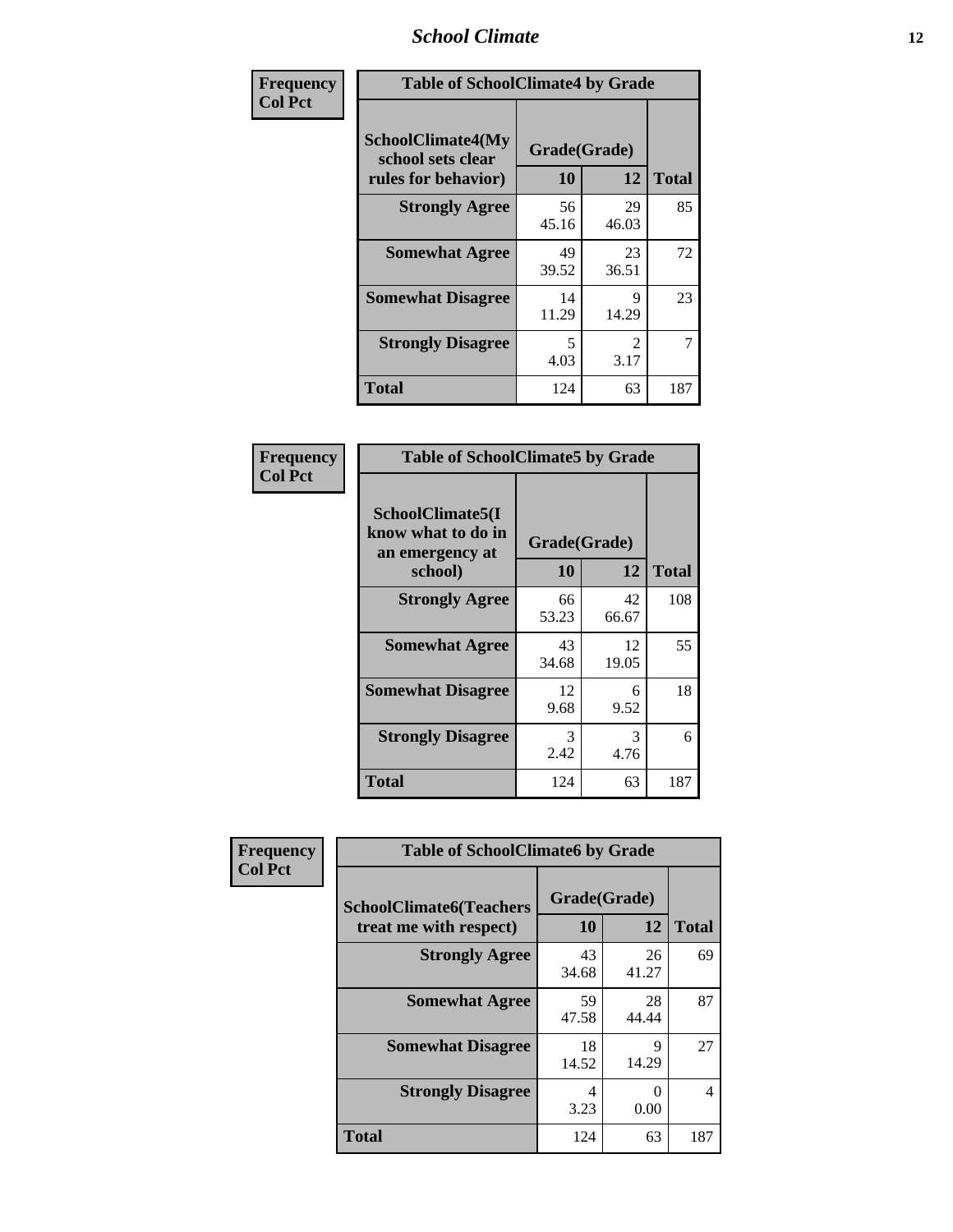### *School Climate* **13**

| Frequency      | <b>Table of SchoolClimate7 by Grade</b>                                       |                           |             |              |  |
|----------------|-------------------------------------------------------------------------------|---------------------------|-------------|--------------|--|
| <b>Col Pct</b> | <b>SchoolClimate7(Behaviors</b><br>in my class allow the<br>teacher to teach) | Grade(Grade)<br><b>10</b> | 12          | <b>Total</b> |  |
|                | <b>Strongly Agree</b>                                                         | 17<br>13.71               | 12<br>19.05 | 29           |  |
|                | <b>Somewhat Agree</b>                                                         | 67<br>54.03               | 34<br>53.97 | 101          |  |
|                | <b>Somewhat Disagree</b>                                                      | 27<br>21.77               | 13<br>20.63 | 40           |  |
|                | <b>Strongly Disagree</b>                                                      | 13<br>10.48               | 4<br>6.35   | 17           |  |
|                | <b>Total</b>                                                                  | 124                       | 63          | 187          |  |

| Frequency      | <b>Table of SchoolClimate8 by Grade</b>                                              |                    |             |              |
|----------------|--------------------------------------------------------------------------------------|--------------------|-------------|--------------|
| <b>Col Pct</b> | <b>SchoolClimate8(Students</b><br>are frequently<br>recognized for good<br>behavior) | Grade(Grade)<br>10 | 12          | <b>Total</b> |
|                | <b>Strongly Agree</b>                                                                | 22<br>17.74        | 9<br>14.29  | 31           |
|                | <b>Somewhat Agree</b>                                                                | 56<br>45.16        | 35<br>55.56 | 91           |
|                | <b>Somewhat Disagree</b>                                                             | 33<br>26.61        | 16<br>25.40 | 49           |
|                | <b>Strongly Disagree</b>                                                             | 13<br>10.48        | 3<br>4.76   | 16           |
|                | <b>Total</b>                                                                         | 124                | 63          | 187          |

| Frequency      | <b>Table of SchoolClimate9 by Grade</b>                                           |                    |                        |              |
|----------------|-----------------------------------------------------------------------------------|--------------------|------------------------|--------------|
| <b>Col Pct</b> | SchoolClimate9(School<br>counselor would be<br>helpful if I needed<br>assistance) | Grade(Grade)<br>10 | 12                     | <b>Total</b> |
|                | <b>Strongly Agree</b>                                                             | 76<br>61.29        | 47<br>74.60            | 123          |
|                | <b>Somewhat Agree</b>                                                             | 35<br>28.23        | 11<br>17.46            | 46           |
|                | <b>Somewhat Disagree</b>                                                          | 7<br>5.65          | $\mathfrak{D}$<br>3.17 | 9            |
|                | <b>Strongly Disagree</b>                                                          | 6<br>4.84          | 3<br>4.76              | 9            |
|                | Total                                                                             | 124                | 63                     | 187          |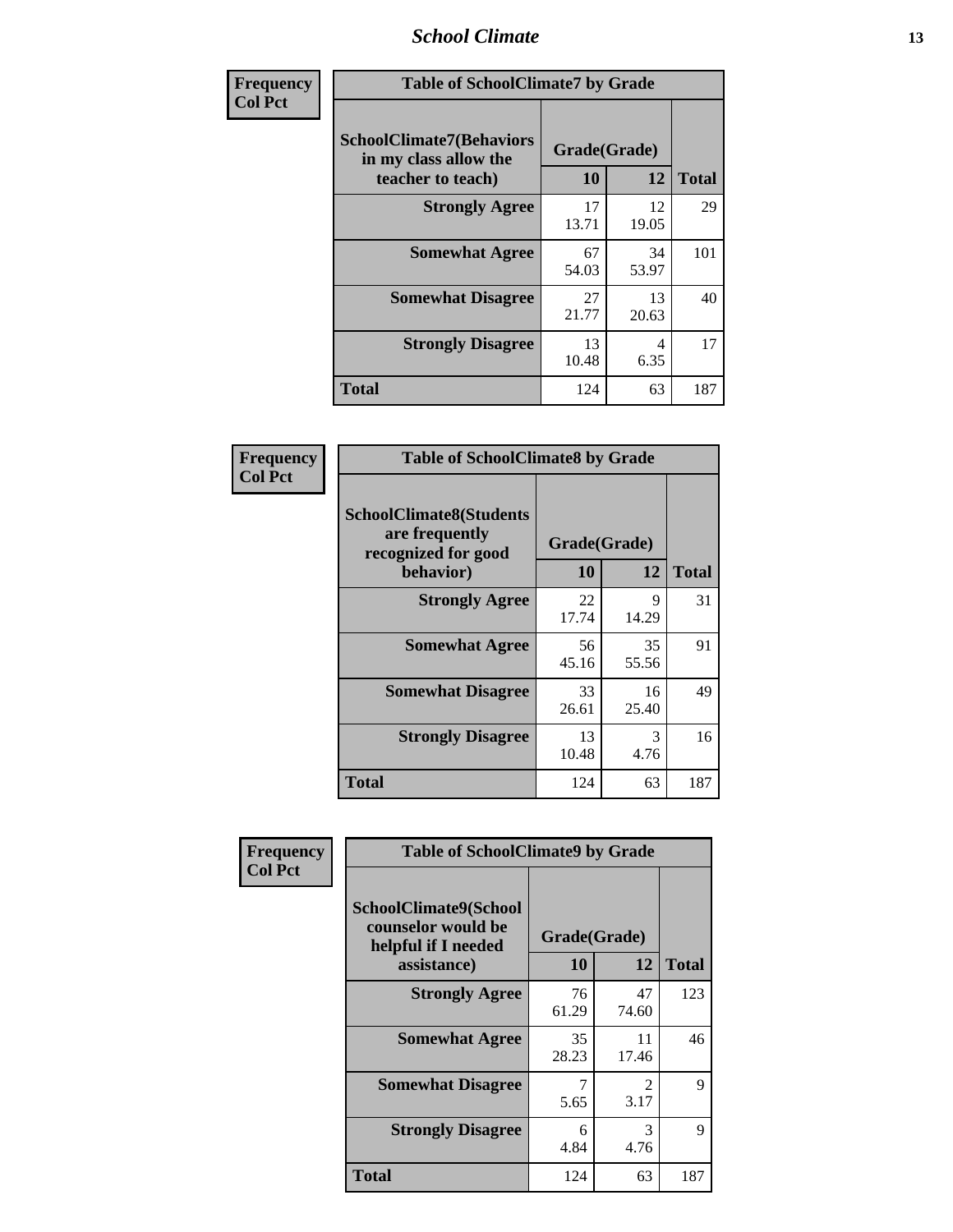### *Reasons for Dropping Out* **14**

| Frequency      | <b>Table of Dropoutreason by Grade</b>                                   |                    |             |              |  |
|----------------|--------------------------------------------------------------------------|--------------------|-------------|--------------|--|
| <b>Col Pct</b> | Dropoutreason(If<br>I dropped out the<br>reason would<br>most likely be) | Grade(Grade)<br>10 | 12          | <b>Total</b> |  |
|                | Won't Drop out                                                           | 76<br>61.29        | 37<br>58.73 | 113          |  |
|                | <b>Bored</b>                                                             | 19<br>15.32        | 9<br>14.29  | 28           |  |
|                | <b>Family Reasons</b>                                                    | 7<br>5.65          | 6<br>9.52   | 13           |  |
|                | <b>Being Bullied</b>                                                     | 5<br>4.03          | 1.59        | 6            |  |
|                | <b>Other</b>                                                             | 17<br>13.71        | 10<br>15.87 | 27           |  |
|                | <b>Total</b>                                                             | 124                | 63          | 187          |  |

| Frequency<br><b>Col Pct</b> | <b>Table of Dropout by Grade</b>                                       |                    |             |              |  |
|-----------------------------|------------------------------------------------------------------------|--------------------|-------------|--------------|--|
|                             | Dropout(I<br>have<br>thought<br>about<br>dropping<br>out of<br>school) | Grade(Grade)<br>10 | 12          | <b>Total</b> |  |
|                             | Yes                                                                    | 24<br>19.35        | 19<br>30.16 | 43           |  |
|                             | N <sub>0</sub>                                                         | 100<br>80.65       | 44<br>69.84 | 144          |  |
|                             | <b>Total</b>                                                           | 124                | 63          | 187          |  |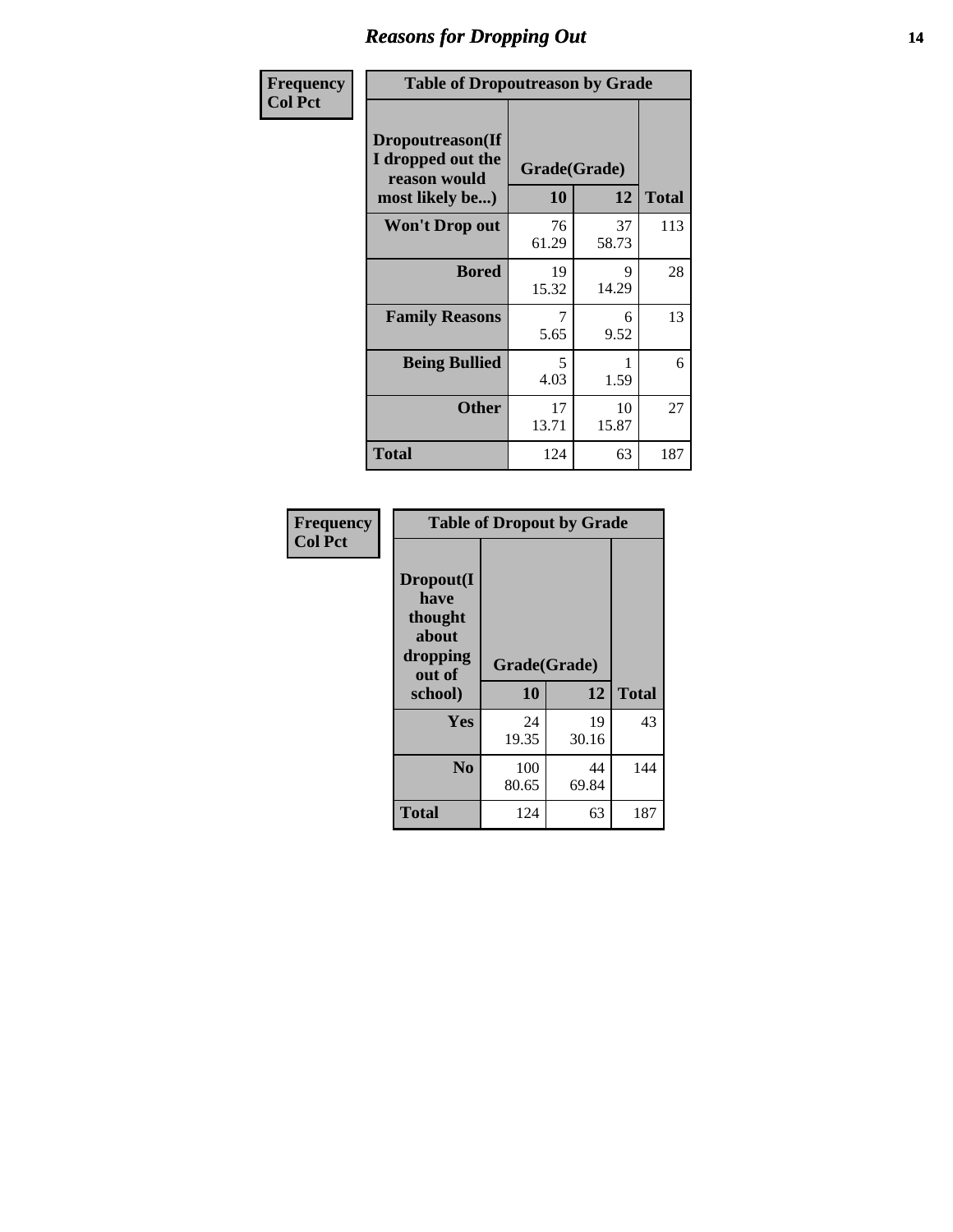*School Safety* **15**

| Frequency      |                                                                                                   | <b>Table of Gangself by Grade</b> |             |              |  |
|----------------|---------------------------------------------------------------------------------------------------|-----------------------------------|-------------|--------------|--|
| <b>Col Pct</b> | Gangself(I<br>have<br>participated<br>in illegal<br>gang<br>activities in<br>the past 30<br>days) | Grade(Grade)<br>10                | 12          | <b>Total</b> |  |
|                | Yes                                                                                               | 4<br>3.23                         | 3<br>4.76   | 7            |  |
|                | N <sub>0</sub>                                                                                    | 120<br>96.77                      | 60<br>95.24 | 180          |  |
|                | <b>Total</b>                                                                                      | 124                               | 63          | 187          |  |

| Frequency<br><b>Col Pct</b> | <b>Table of Gangpeers by Grade</b>                                                                                     |                    |             |              |  |
|-----------------------------|------------------------------------------------------------------------------------------------------------------------|--------------------|-------------|--------------|--|
|                             | Gangpeers(I<br>have friends<br>who have<br>participated<br>in illegal<br>gang<br>activities in<br>the past 30<br>days) | Grade(Grade)<br>10 | 12          | <b>Total</b> |  |
|                             | Yes                                                                                                                    | 19<br>15.32        | 6<br>9.52   | 25           |  |
|                             | N <sub>0</sub>                                                                                                         | 105<br>84.68       | 57<br>90.48 | 162          |  |
|                             | Total                                                                                                                  | 124                | 63          | 187          |  |

| Frequency      | <b>Table of Pickedon by Grade</b>                                  |              |             |              |  |  |  |  |  |
|----------------|--------------------------------------------------------------------|--------------|-------------|--------------|--|--|--|--|--|
| <b>Col Pct</b> | <b>Pickedon(I have</b><br>been picked on or<br>teased at school in | Grade(Grade) |             |              |  |  |  |  |  |
|                | the past 30 days)                                                  | 10           | 12          | <b>Total</b> |  |  |  |  |  |
|                | <b>Strongly Agree</b>                                              | 17<br>13.71  | 6<br>9.52   | 23           |  |  |  |  |  |
|                | <b>Somewhat Agree</b>                                              | 24<br>19.35  | 13<br>20.63 | 37           |  |  |  |  |  |
|                | <b>Somewhat Disagree</b>                                           | 19<br>15.32  | 11<br>17.46 | 30           |  |  |  |  |  |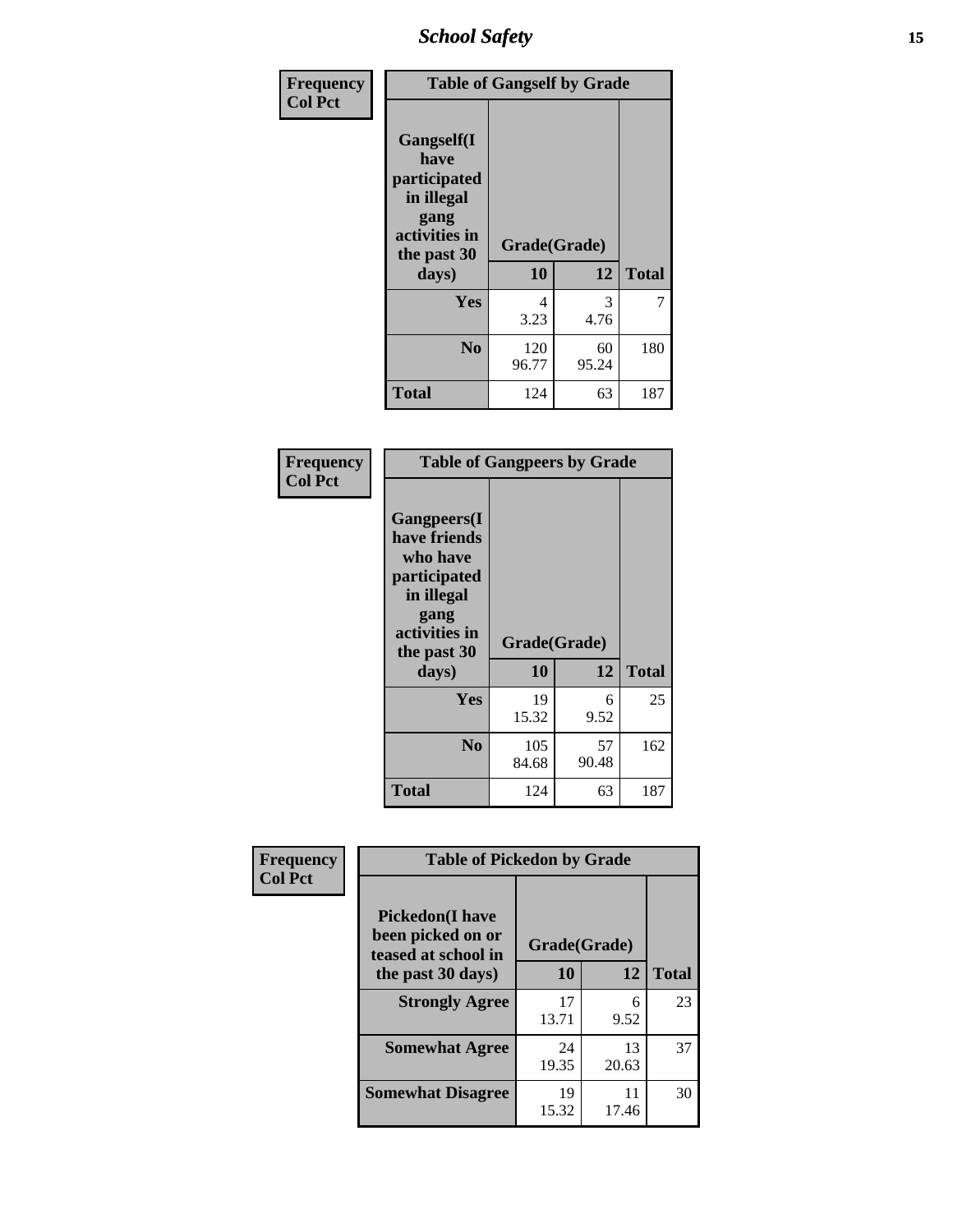*School Safety* **16**

| <b>Frequency</b> |                                                                                          | <b>Table of Pickedon by Grade</b> |              |     |  |  |  |  |  |
|------------------|------------------------------------------------------------------------------------------|-----------------------------------|--------------|-----|--|--|--|--|--|
| <b>Col Pct</b>   | <b>Pickedon</b> (I have<br>been picked on or<br>teased at school in<br>the past 30 days) | Grade(Grade)<br>10                | <b>Total</b> |     |  |  |  |  |  |
|                  | <b>Strongly Disagree</b>                                                                 | 64<br>51.61                       | 33<br>52.38  | 97  |  |  |  |  |  |
|                  | <b>Total</b>                                                                             | 124                               | 63           | 187 |  |  |  |  |  |

| Frequency      | <b>Table of Safeschool by Grade</b>                      |                    |              |     |
|----------------|----------------------------------------------------------|--------------------|--------------|-----|
| <b>Col Pct</b> | Safeschool(School<br>is a place at which I<br>feel safe) | Grade(Grade)<br>10 | <b>Total</b> |     |
|                | <b>Strongly Agree</b>                                    | 30<br>24.19        | 17<br>26.98  | 47  |
|                | <b>Somewhat Agree</b>                                    | 57<br>45.97        | 37<br>58.73  | 94  |
|                | <b>Somewhat Disagree</b>                                 | 24<br>19.35        | 5<br>7.94    | 29  |
|                | <b>Strongly Disagree</b>                                 | 13<br>10.48        | 4<br>6.35    | 17  |
|                | <b>Total</b>                                             | 124                | 63           | 187 |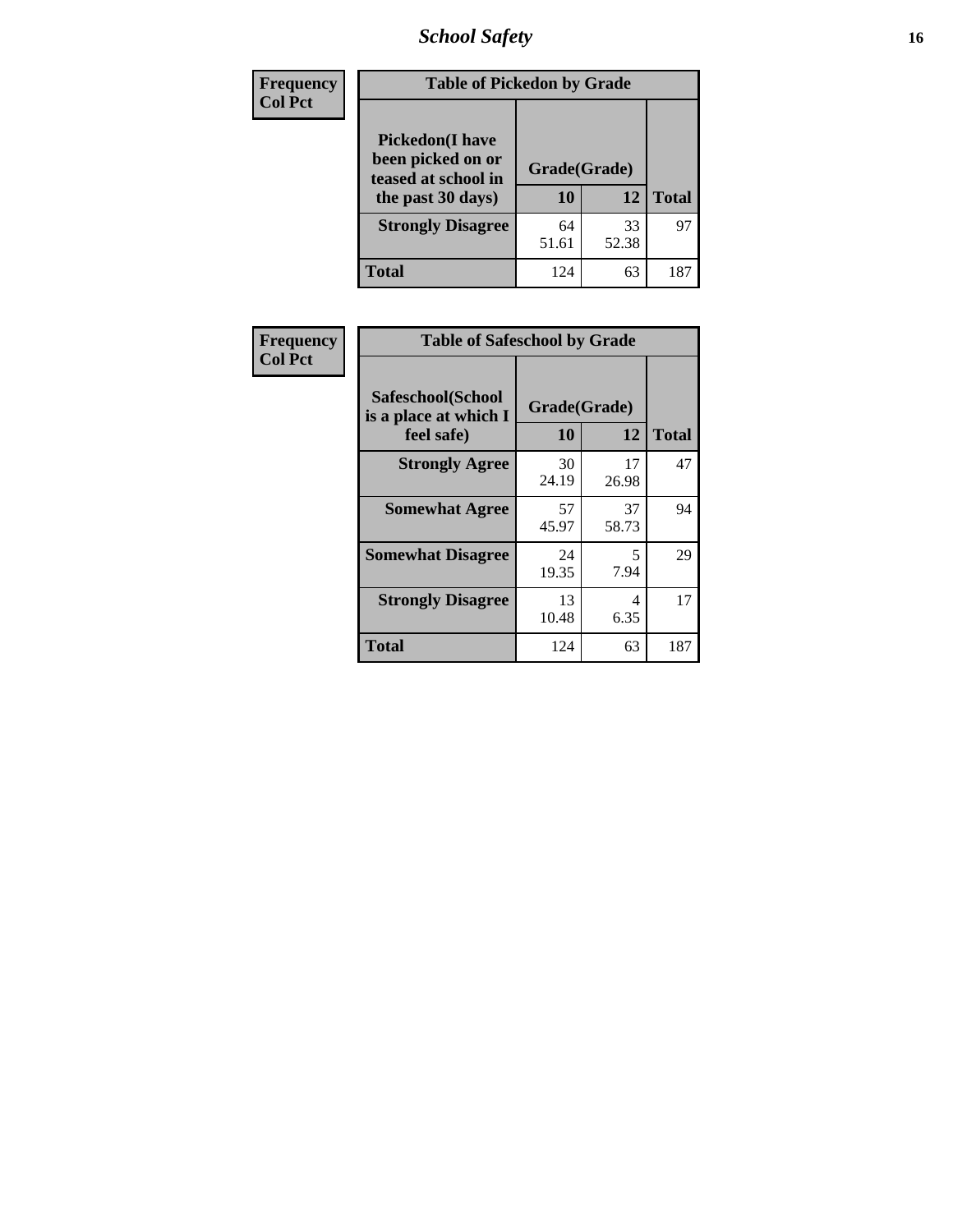*School Safety* **17**

**Frequency Row Pct**

|              |                             | <b>Table of Grade by Bullied</b>                                              |                              |                   |                               |                               |                   |              |  |  |
|--------------|-----------------------------|-------------------------------------------------------------------------------|------------------------------|-------------------|-------------------------------|-------------------------------|-------------------|--------------|--|--|
|              |                             | <b>Bullied</b> (I have been bullied by other<br>students in the past 30 days) |                              |                   |                               |                               |                   |              |  |  |
| Grade(Grade) | $\mathbf{0}$<br><b>Days</b> | 1 or<br>2<br>days                                                             | 3 <sub>to</sub><br>5<br>days | 6 to<br>g<br>days | <b>10</b><br>to<br>19<br>days | <b>20</b><br>to<br>29<br>days | All<br>30<br>days | <b>Total</b> |  |  |
| 10           | 106<br>85.48                | 7<br>5.65                                                                     | 3<br>2.42                    | 0.81              | 2<br>1.61                     | 0.81                          | 4<br>3.23         | 124          |  |  |
| 12           | 57<br>90.48                 | $\overline{2}$<br>3.17                                                        | $\overline{2}$<br>3.17       | 0<br>0.00         | 0<br>0.00                     | 2<br>3.17                     | 0<br>0.00         | 63           |  |  |
| <b>Total</b> | 163                         | 9                                                                             | 5                            | 1                 | $\overline{2}$                | 3                             | 4                 | 187          |  |  |

**Frequency Row Pct**

| <b>Table of Grade by Bulliedothers</b> |                        |                                                                |                              |                        |                        |                               |                   |              |  |
|----------------------------------------|------------------------|----------------------------------------------------------------|------------------------------|------------------------|------------------------|-------------------------------|-------------------|--------------|--|
|                                        |                        | <b>Bulliedothers</b> (I bullied others in the past<br>30 days) |                              |                        |                        |                               |                   |              |  |
| Grade(Grade)                           | $\mathbf{0}$<br>  Days | 1 or<br>2<br>days                                              | 3 <sub>to</sub><br>5<br>days | 6 to<br>g<br>days      | 10<br>to<br>19<br>days | <b>20</b><br>to<br>29<br>days | All<br>30<br>days | <b>Total</b> |  |
| 10                                     | 115<br>92.74           | $\overline{2}$<br>1.61                                         | 2<br>1.61                    | $\overline{c}$<br>1.61 | $\overline{2}$<br>1.61 | $\Omega$<br>0.00              | 0.81              | 124          |  |
| 12                                     | 61<br>96.83            | $\Omega$<br>0.00                                               | $\Omega$<br>0.00             | 0<br>0.00              | 0<br>0.00              | 1.59                          | 1.59              | 63           |  |
| Total                                  | 176                    | $\overline{2}$                                                 | $\overline{2}$               | $\overline{c}$         | $\overline{2}$         |                               | $\overline{c}$    | 187          |  |

| <b>Frequency</b> | <b>Table of Grade by Weaponschool</b> |                                                                        |                              |                               |                   |              |  |  |  |
|------------------|---------------------------------------|------------------------------------------------------------------------|------------------------------|-------------------------------|-------------------|--------------|--|--|--|
| <b>Row Pct</b>   |                                       | <b>Weaponschool</b> (I<br>brought a weapon to<br>school in the past 30 |                              |                               |                   |              |  |  |  |
|                  | Grade(Grade)                          | $\bf{0}$<br><b>Days</b>                                                | 6 <sub>to</sub><br>9<br>days | <b>20</b><br>to<br>29<br>days | All<br>30<br>days | <b>Total</b> |  |  |  |
|                  | 10                                    | 122<br>98.39                                                           | 0.81                         | 0.81                          | $\Omega$<br>0.00  | 124          |  |  |  |
|                  | 12                                    | 61<br>96.83                                                            | 1.59                         | 0<br>0.00                     | 1.59              | 63           |  |  |  |
|                  | <b>Total</b>                          | 183                                                                    | $\mathfrak{D}$               | 1                             | 1                 | 187          |  |  |  |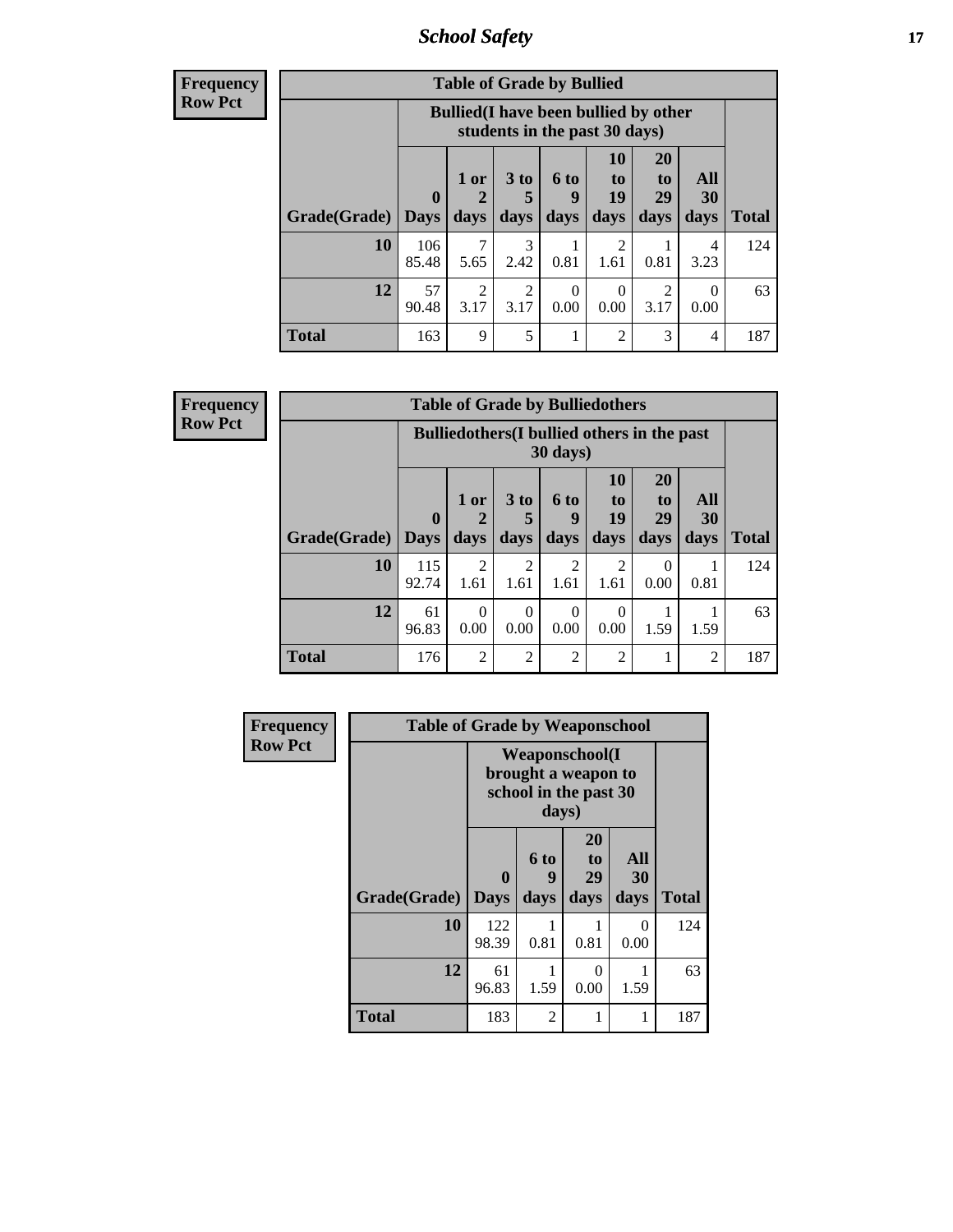*School Safety* **18**

| <b>Frequency</b> | <b>Table of Grade by Absentunsafe</b> |                                                                                   |                   |                   |                   |              |  |  |  |  |
|------------------|---------------------------------------|-----------------------------------------------------------------------------------|-------------------|-------------------|-------------------|--------------|--|--|--|--|
| <b>Row Pct</b>   |                                       | <b>Absentunsafe</b> (I have<br>missed school because I<br>felt unsafe in the past |                   |                   |                   |              |  |  |  |  |
|                  | <b>Grade(Grade)</b>                   | 0<br><b>Days</b>                                                                  | 1 or<br>2<br>days | 6 to<br>9<br>days | All<br>30<br>days | <b>Total</b> |  |  |  |  |
|                  | 10                                    | 123<br>99.19                                                                      | 0<br>0.00         | 0<br>0.00         | 0.81              | 124          |  |  |  |  |
|                  | 12                                    | 61<br>96.83                                                                       | 1.59              | 1.59              | 0<br>0.00         | 63           |  |  |  |  |
|                  | <b>Total</b>                          | 184                                                                               |                   | 1                 |                   | 187          |  |  |  |  |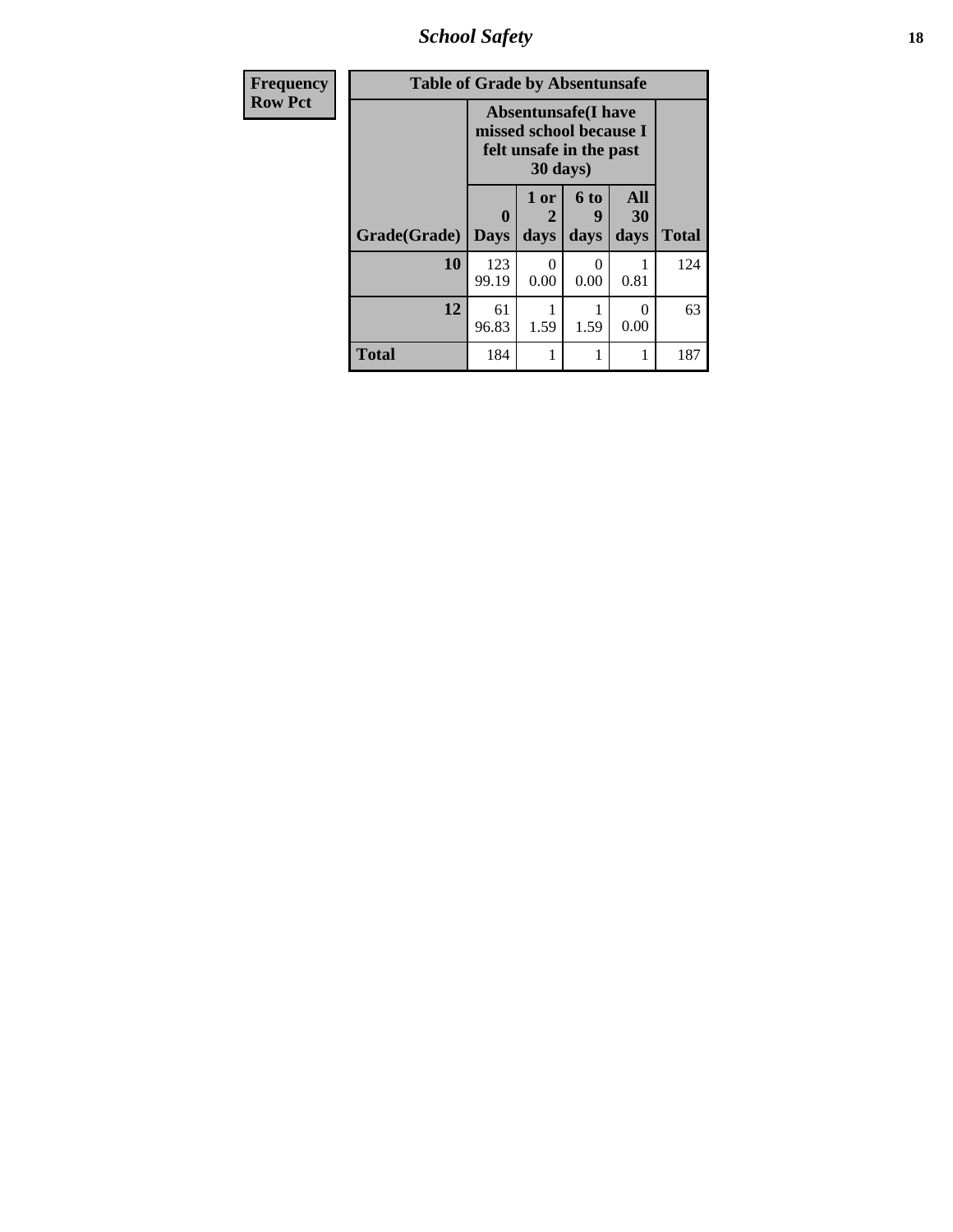# *Drug Use During Last 30 Days* **19**

#### **Frequency Row Pct**

| <b>Table of Grade by Alcohol</b> |                                 |                        |                 |                        |                                    |               |                  |              |  |
|----------------------------------|---------------------------------|------------------------|-----------------|------------------------|------------------------------------|---------------|------------------|--------------|--|
|                                  |                                 |                        |                 |                        | Alcohol(Alcohol use, past 30 days) |               |                  |              |  |
| Grade(Grade)                     | <b>Did</b><br>not<br><b>use</b> | $1-2$<br>days          | $3 - 5$<br>days | $6-9$<br>days          | $10-19$<br>days                    | 20-29<br>days | Every<br>day     | <b>Total</b> |  |
| <b>10</b>                        | 101<br>81.45                    | 6<br>4.84              | 2<br>1.61       | $\overline{0}$<br>0.00 | 6<br>4.84                          | 9<br>7.26     | $\Omega$<br>0.00 | 124          |  |
| 12                               | 44<br>69.84                     | $\overline{4}$<br>6.35 | 5<br>7.94       | 3<br>4.76              | 3<br>4.76                          | 3<br>4.76     | 1.59             | 63           |  |
| <b>Total</b>                     | 145                             | 10                     | 7               | 3                      | 9                                  | 12            | 1                | 187          |  |

#### **Frequency Row Pct**

| <b>Table of Grade by Cigarettes</b> |                                 |                                                          |                 |                  |                        |                        |                  |              |  |  |
|-------------------------------------|---------------------------------|----------------------------------------------------------|-----------------|------------------|------------------------|------------------------|------------------|--------------|--|--|
|                                     |                                 | <b>Cigarettes (Smoking tobacco use,</b><br>past 30 days) |                 |                  |                        |                        |                  |              |  |  |
| Grade(Grade)                        | <b>Did</b><br>not<br><b>use</b> | $1 - 2$<br>days                                          | $3 - 5$<br>days | $6-9$<br>days    | $10-19$<br>days        | 20-29<br>days          | Every<br>day     | <b>Total</b> |  |  |
| 10                                  | 108<br>87.10                    | 5<br>4.03                                                | 3<br>2.42       | 0.81             | 3<br>2.42              | $\overline{2}$<br>1.61 | 2<br>1.61        | 124          |  |  |
| 12                                  | 57<br>90.48                     | $\overline{2}$<br>3.17                                   | 2<br>3.17       | $\theta$<br>0.00 | $\overline{0}$<br>0.00 | 2<br>3.17              | $\Omega$<br>0.00 | 63           |  |  |
| <b>Total</b>                        | 165                             | $\overline{7}$                                           | 5               | 1                | 3                      | 4                      | 2                | 187          |  |  |

| Frequency      | <b>Table of Grade by Smokeless</b> |                                   |                        |                  |                 |                |              |
|----------------|------------------------------------|-----------------------------------|------------------------|------------------|-----------------|----------------|--------------|
| <b>Row Pct</b> |                                    | <b>Smokeless</b> (Chewing tobacco |                        |                  |                 |                |              |
|                | Grade(Grade)                       | <b>Did</b><br>not<br><b>use</b>   | $1 - 2$<br>days        | $3 - 5$<br>days  | $10-19$<br>days | 20-29<br>days  | <b>Total</b> |
|                | 10                                 | 118<br>95.16                      | 3<br>2.42              | 0.81             | 0.81            | 0.81           | 124          |
|                | 12                                 | 59<br>93.65                       | $\overline{2}$<br>3.17 | $\theta$<br>0.00 | 1.59            | 1.59           | 63           |
|                | <b>Total</b>                       | 177                               | 5                      | 1                | $\overline{2}$  | $\overline{2}$ | 187          |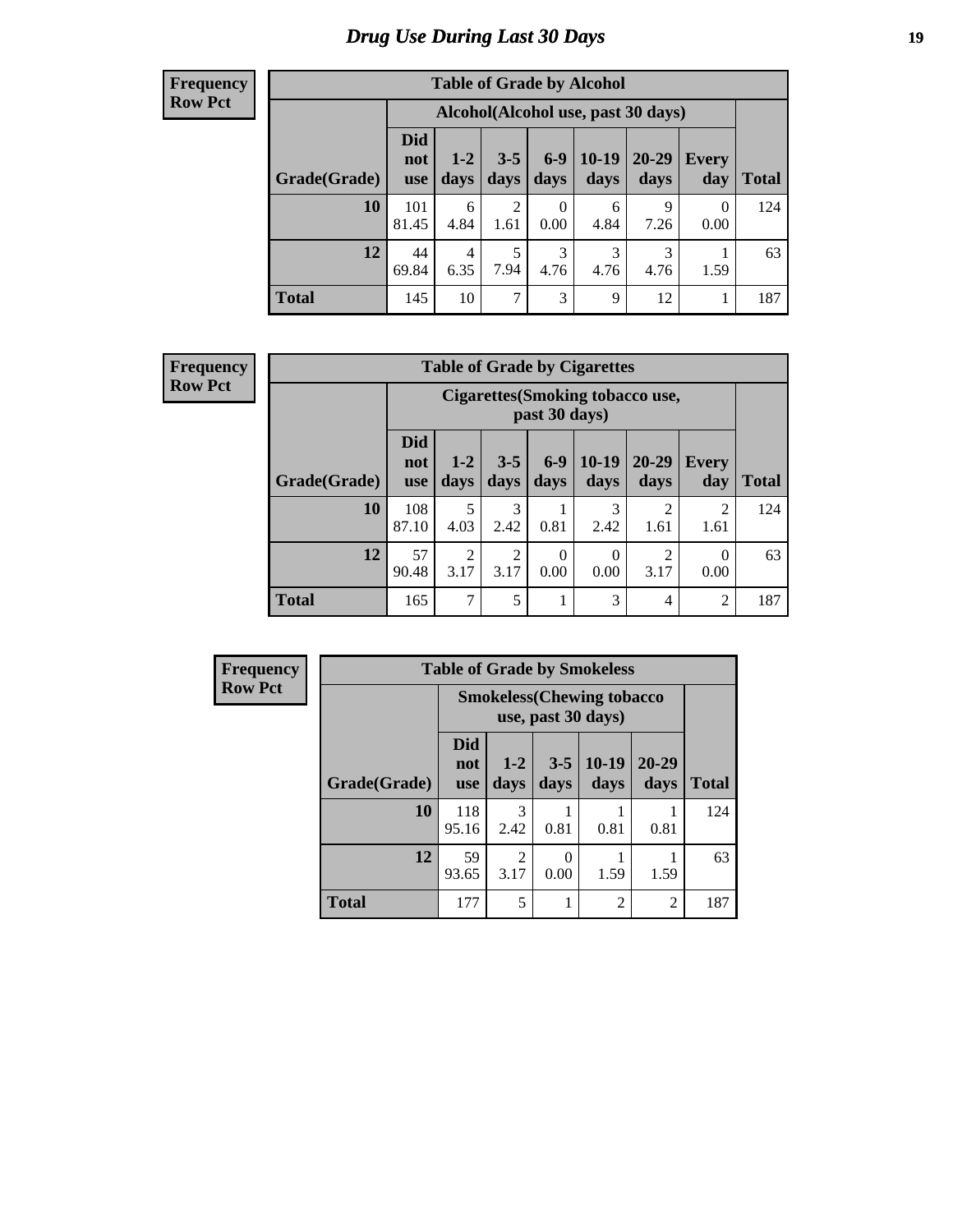# *Drug Use During Last 30 Days* 20

| <b>Frequency</b> |              | <b>Table of Grade by Marijuana</b> |                |                        |               |                     |              |
|------------------|--------------|------------------------------------|----------------|------------------------|---------------|---------------------|--------------|
| <b>Row Pct</b>   |              | Marijuana (Marijuana use,          |                |                        |               |                     |              |
|                  | Grade(Grade) | <b>Did</b><br>not<br><b>use</b>    | $1-2$<br>days  | $3 - 5$<br>days        | $6-9$<br>days | <b>Every</b><br>day | <b>Total</b> |
|                  | 10           | 117<br>94.35                       | 0.81           | $\overline{c}$<br>1.61 | 0.81          | 3<br>2.42           | 124          |
|                  | 12           | 61<br>96.83                        | 1.59           | $\theta$<br>0.00       | 0.00          | 1.59                | 63           |
|                  | <b>Total</b> | 178                                | $\overline{2}$ | $\overline{2}$         |               | 4                   | 187          |

| Frequency      |              | <b>Table of Grade by Cocaine</b>              |               |              |  |  |  |  |  |
|----------------|--------------|-----------------------------------------------|---------------|--------------|--|--|--|--|--|
| <b>Row Pct</b> |              | <b>Cocaine</b> (Cocaine<br>use, past 30 days) |               |              |  |  |  |  |  |
|                | Grade(Grade) | Did not<br><b>use</b>                         | 20-29<br>days | <b>Total</b> |  |  |  |  |  |
|                | 10           | 123<br>99.19                                  | 0.81          | 124          |  |  |  |  |  |
|                | 12           | 63<br>100.00                                  | 0.00          | 63           |  |  |  |  |  |
|                | <b>Total</b> | 186                                           |               | 187          |  |  |  |  |  |

| Frequency      | <b>Table of Grade by Inhalants</b> |                                                  |                 |                   |              |
|----------------|------------------------------------|--------------------------------------------------|-----------------|-------------------|--------------|
| <b>Row Pct</b> |                                    | <b>Inhalants</b> (Inhalant<br>use, past 30 days) |                 |                   |              |
|                | Grade(Grade)                       | <b>Did</b><br>not<br><b>use</b>                  | $10-19$<br>days | $20 - 29$<br>days | <b>Total</b> |
|                | 10                                 | 122<br>98.39                                     | 0.81            | 0.81              | 124          |
|                | 12                                 | 63<br>100.00                                     | 0<br>0.00       | 0<br>0.00         | 63           |
|                | <b>Total</b>                       | 185                                              |                 |                   | 187          |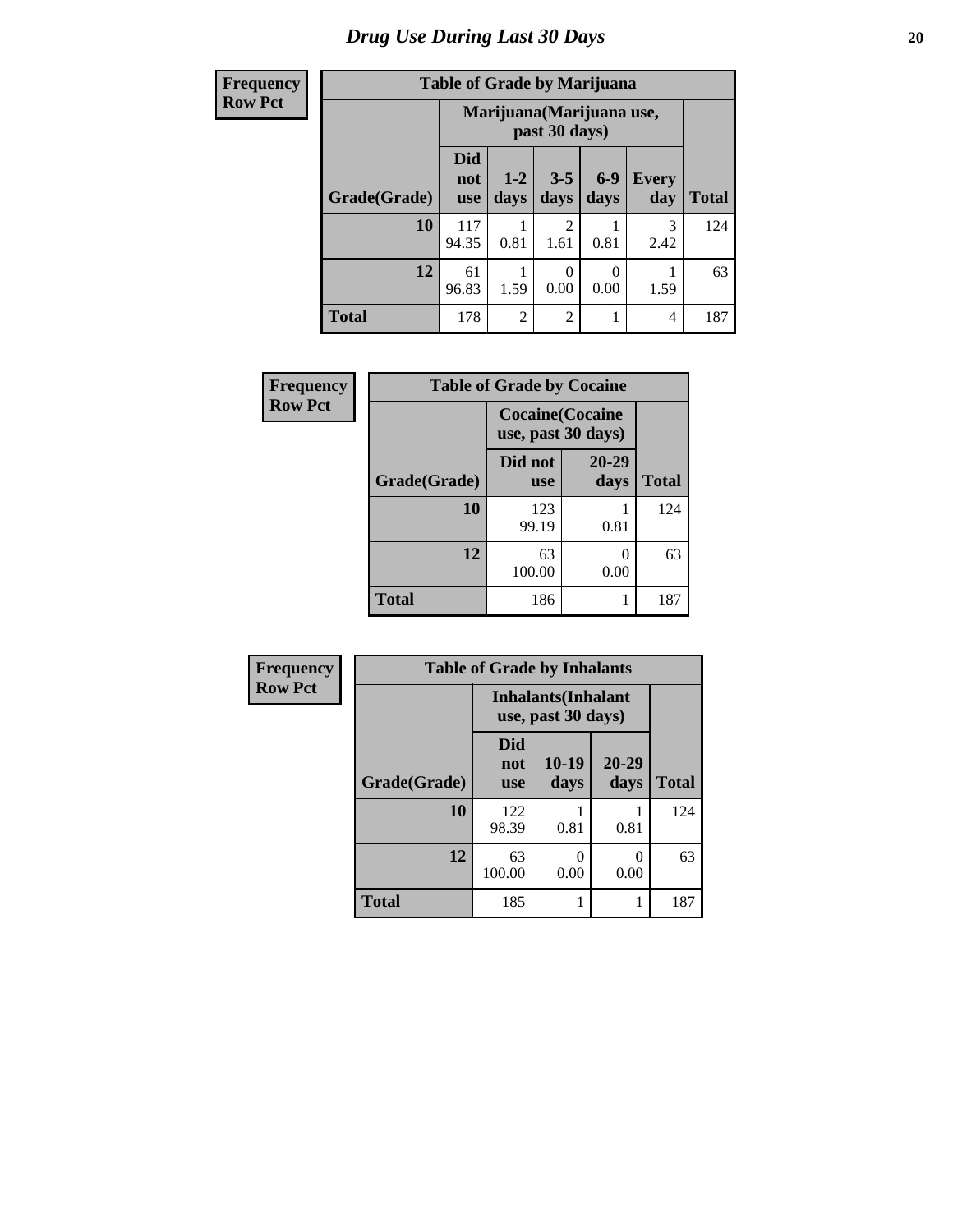| <b>Frequency</b> |              | <b>Table of Grade by Steroids</b> |                                                |                 |              |
|------------------|--------------|-----------------------------------|------------------------------------------------|-----------------|--------------|
| <b>Row Pct</b>   |              |                                   | <b>Steroids</b> (Steroid<br>use, past 30 days) |                 |              |
|                  | Grade(Grade) | Did<br>not<br><b>use</b>          | $3 - 5$<br>days                                | $10-19$<br>days | <b>Total</b> |
|                  | 10           | 122<br>98.39                      | 0.81                                           | 0.81            | 124          |
|                  | 12           | 63<br>100.00                      | 0<br>0.00                                      | 0<br>0.00       | 63           |
|                  | Total        | 185                               |                                                |                 | 187          |

| Frequency      | <b>Table of Grade by Ecstasy</b> |                                               |               |                   |              |
|----------------|----------------------------------|-----------------------------------------------|---------------|-------------------|--------------|
| <b>Row Pct</b> |                                  | <b>Ecstasy</b> (Ecstasy<br>use, past 30 days) |               |                   |              |
|                | Grade(Grade)                     | Did<br>not<br><b>use</b>                      | $1-2$<br>days | $20 - 29$<br>days | <b>Total</b> |
|                | 10                               | 123<br>99.19                                  | 0<br>0.00     | 0.81              | 124          |
|                | 12                               | 62<br>98.41                                   | 1.59          | 0<br>0.00         | 63           |
|                | <b>Total</b>                     | 185                                           |               |                   | 187          |

| <b>Frequency</b> |                                                    | <b>Table of Grade by Meth</b> |          |              |
|------------------|----------------------------------------------------|-------------------------------|----------|--------------|
| <b>Row Pct</b>   | <b>Meth</b> (Methamphetamine<br>use, past 30 days) |                               |          |              |
|                  | Grade(Grade)                                       | Did not use                   | 6-9 days | <b>Total</b> |
|                  | 10                                                 | 123<br>99.19                  | 0.81     | 124          |
|                  | 12                                                 | 63<br>100.00                  | 0.00     | 63           |
|                  | <b>Total</b>                                       | 186                           |          | 187          |

| Frequency      | <b>Table of Grade by Hallucinogens</b> |                                                   |              |              |  |
|----------------|----------------------------------------|---------------------------------------------------|--------------|--------------|--|
| <b>Row Pct</b> |                                        | Hallucinogens (Hallucinogen<br>use, past 30 days) |              |              |  |
|                | Grade(Grade)                           | Did not use                                       | $10-19$ days | <b>Total</b> |  |
|                | 10                                     | 122<br>98.39                                      | 1.61         | 124          |  |
|                | 12                                     | 63<br>100.00                                      | 0.00         | 63           |  |
|                | <b>Total</b>                           | 185                                               | 2            | 187          |  |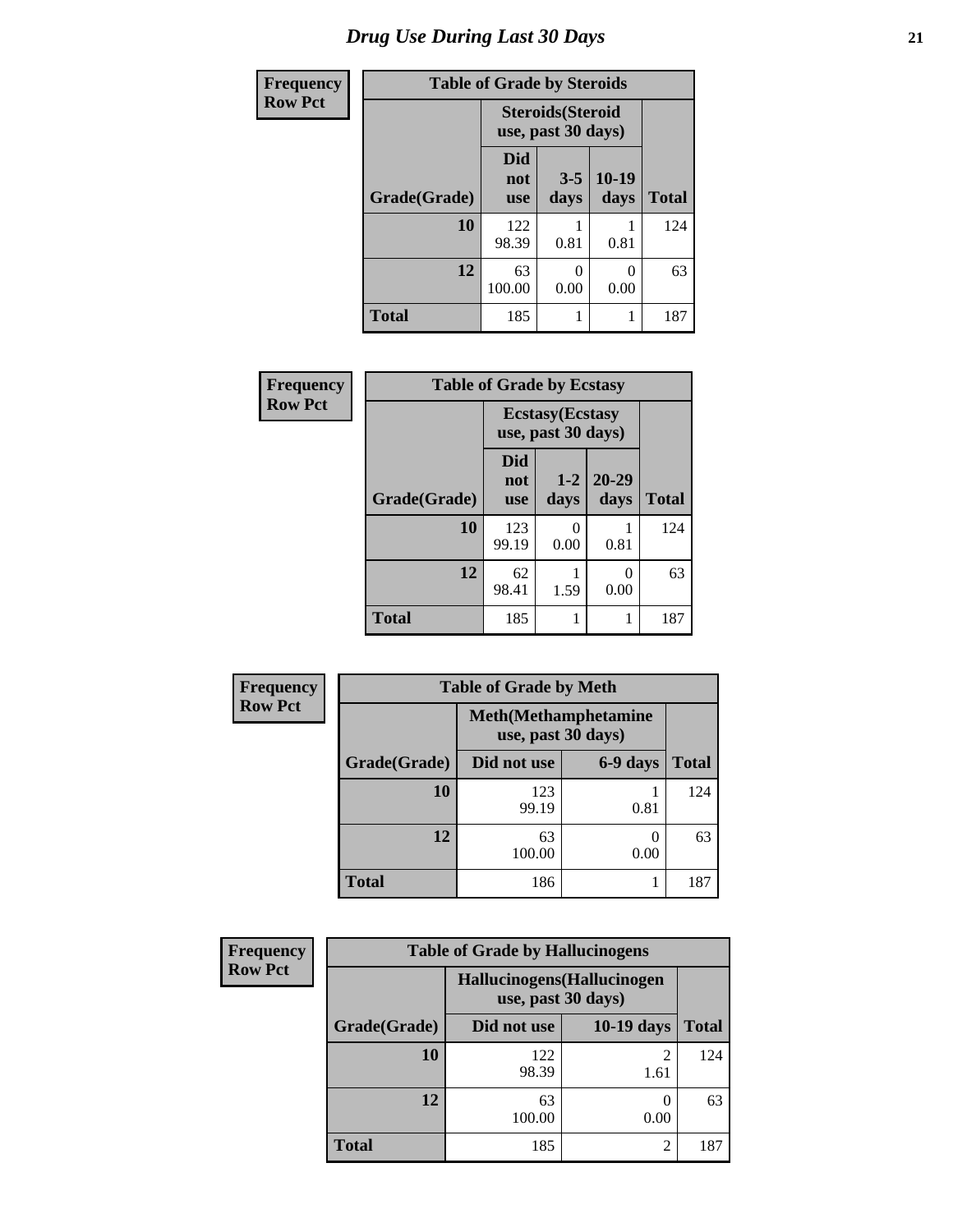# *Drug Use During Last 30 Days* **22**

| <b>Frequency</b><br><b>Row Pct</b> |  |  |
|------------------------------------|--|--|
|------------------------------------|--|--|

# **Table of Grade by Prescription**

| <b>ACIILY</b> |              | Table of Graue by Frescription                                                     |                 |                        |                  |                   |              |  |
|---------------|--------------|------------------------------------------------------------------------------------|-----------------|------------------------|------------------|-------------------|--------------|--|
| Pct           |              | <b>Prescription</b> (Prescription drugs)<br>not prescribed to me,<br>past 30 days) |                 |                        |                  |                   |              |  |
|               | Grade(Grade) | <b>Did</b><br>not<br><b>use</b>                                                    | $1 - 2$<br>days | $3 - 5$<br>days        | $10-19$<br>days  | $20 - 29$<br>days | <b>Total</b> |  |
|               | 10           | 115<br>92.74                                                                       | 5<br>4.03       | $\overline{2}$<br>1.61 | 0.81             | 0.81              | 124          |  |
|               | 12           | 61<br>96.83                                                                        | 1.59            | $\Omega$<br>0.00       | $\Omega$<br>0.00 | 1.59              | 63           |  |
|               | <b>Total</b> | 176                                                                                | 6               | 2                      |                  | 2                 | 187          |  |

┑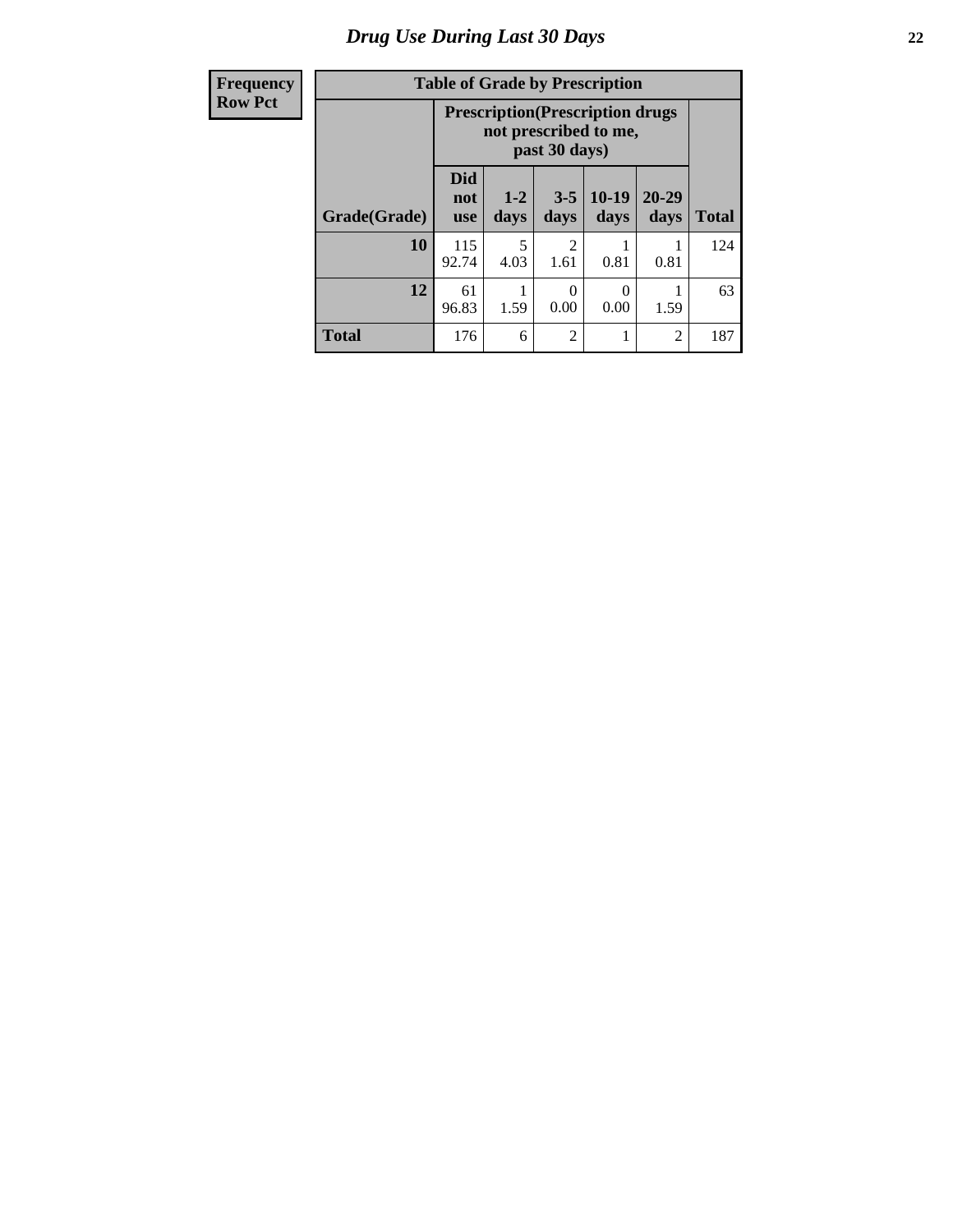| Frequency      | <b>Table of Alcoholease by Grade</b>              |                          |             |              |  |
|----------------|---------------------------------------------------|--------------------------|-------------|--------------|--|
| <b>Col Pct</b> | <b>Alcoholease</b> (It is<br>easy to get alcohol) | Grade(Grade)<br>10<br>12 |             | <b>Total</b> |  |
|                | <b>Strongly Agree</b>                             | 47<br>37.90              | 19<br>30.16 | 66           |  |
|                | <b>Somewhat Agree</b>                             | 28<br>22.58              | 33<br>52.38 | 61           |  |
|                | <b>Somewhat Disagree</b>                          | 24<br>19.35              | 5<br>7.94   | 29           |  |
|                | <b>Strongly Disagree</b>                          | 25<br>20.16              | 6<br>9.52   | 31           |  |
|                | <b>Total</b>                                      | 124                      | 63          | 187          |  |

| Frequency      | <b>Table of Cigarettesease by Grade</b>                 |                    |                                     |              |
|----------------|---------------------------------------------------------|--------------------|-------------------------------------|--------------|
| <b>Col Pct</b> | Cigarettesease(It is<br>easy to get smoking<br>tobacco) | Grade(Grade)<br>10 | 12                                  | <b>Total</b> |
|                | <b>Strongly Agree</b>                                   | 54<br>43.55        | 28<br>44.44                         | 82           |
|                | <b>Somewhat Agree</b>                                   | 32<br>25.81        | 27<br>42.86                         | 59           |
|                | <b>Somewhat Disagree</b>                                | 16<br>12.90        | $\mathcal{D}_{\mathcal{L}}$<br>3.17 | 18           |
|                | <b>Strongly Disagree</b>                                | 22<br>17.74        | 6<br>9.52                           | 28           |
|                | <b>Total</b>                                            | 124                | 63                                  | 187          |

| Frequency      | <b>Table of Smokelessease by Grade</b>             |              |             |              |  |  |
|----------------|----------------------------------------------------|--------------|-------------|--------------|--|--|
| <b>Col Pct</b> | <b>Smokelessease</b> (It is<br>easy to get chewing | Grade(Grade) |             |              |  |  |
|                | tobacco)                                           | 10           | 12          | <b>Total</b> |  |  |
|                | <b>Strongly Agree</b>                              | 56<br>45.16  | 26<br>41.27 | 82           |  |  |
|                | <b>Somewhat Agree</b>                              | 25<br>20.16  | 26<br>41.27 | 51           |  |  |
|                | <b>Somewhat Disagree</b>                           | 14<br>11.29  | 4<br>6.35   | 18           |  |  |
|                | <b>Strongly Disagree</b>                           | 29<br>23.39  | 7<br>11.11  | 36           |  |  |
|                | <b>Total</b>                                       | 124          | 63          | 187          |  |  |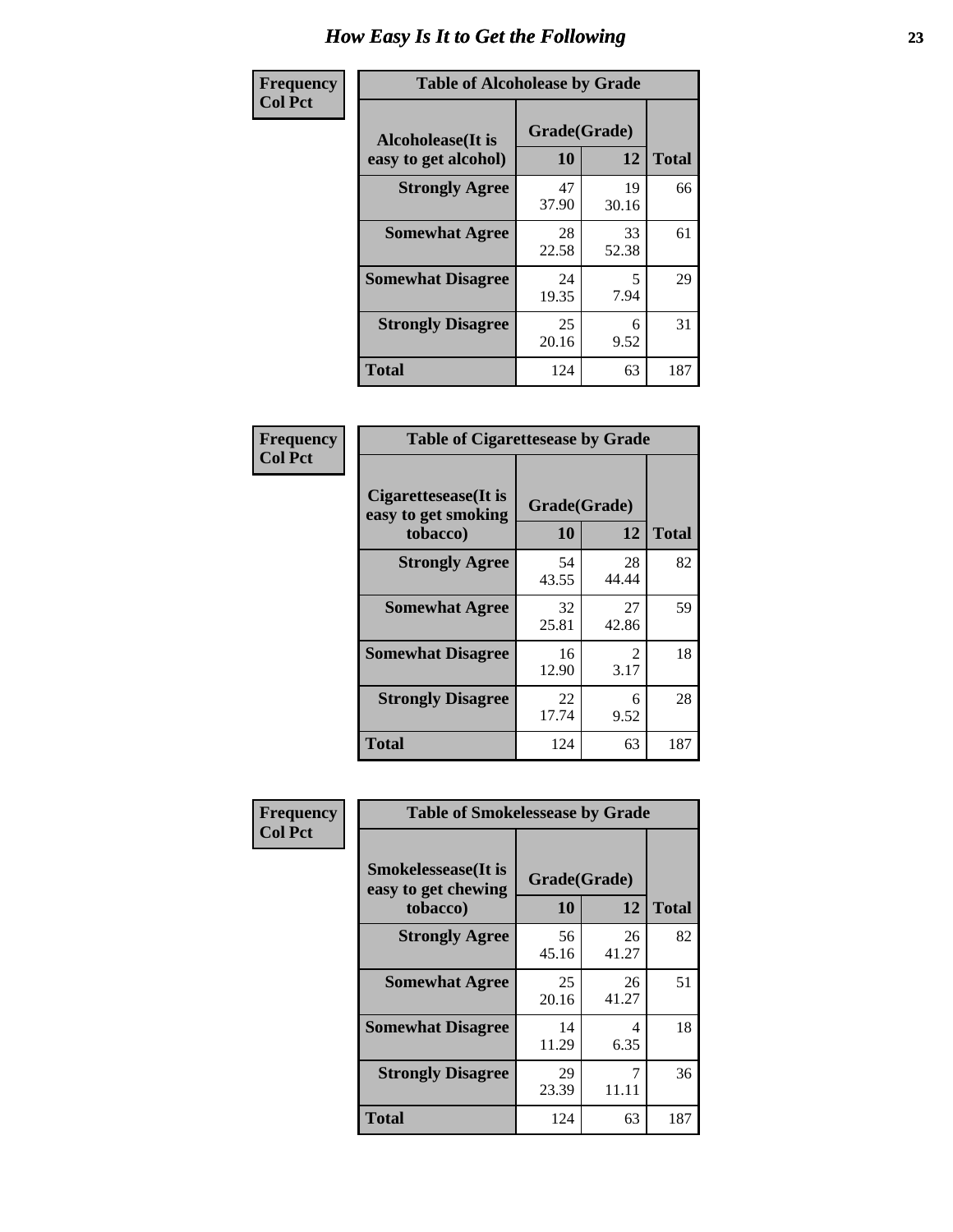| Frequency      | <b>Table of Marijuanaease by Grade</b>           |                    |             |              |  |
|----------------|--------------------------------------------------|--------------------|-------------|--------------|--|
| <b>Col Pct</b> | Marijuanaease(It is<br>easy to get<br>marijuana) | Grade(Grade)<br>10 | 12          | <b>Total</b> |  |
|                | <b>Strongly Agree</b>                            | 41<br>33.06        | 22<br>34.92 | 63           |  |
|                | <b>Somewhat Agree</b>                            | 28<br>22.58        | 21<br>33.33 | 49           |  |
|                | <b>Somewhat Disagree</b>                         | 20<br>16.13        | 10<br>15.87 | 30           |  |
|                | <b>Strongly Disagree</b>                         | 35<br>28.23        | 10<br>15.87 | 45           |  |
|                | <b>Total</b>                                     | 124                | 63          | 187          |  |

| <b>Table of Cocaineease by Grade</b> |                    |              |     |  |  |
|--------------------------------------|--------------------|--------------|-----|--|--|
| <b>Cocaineease</b> (It is            | Grade(Grade)<br>10 | <b>Total</b> |     |  |  |
| easy to get cocaine)                 |                    | 12           |     |  |  |
| <b>Strongly Agree</b>                | 14<br>11.29        | 6<br>9.52    | 20  |  |  |
| <b>Somewhat Agree</b>                | 25<br>20.16        | 19<br>30.16  | 44  |  |  |
| <b>Somewhat Disagree</b>             | 32<br>25.81        | 19<br>30.16  | 51  |  |  |
| <b>Strongly Disagree</b>             | 53<br>42.74        | 19<br>30.16  | 72  |  |  |
| <b>Total</b>                         | 124                | 63           | 187 |  |  |

| Frequency      | <b>Table of Inhalantsease by Grade</b>                   |                    |             |              |
|----------------|----------------------------------------------------------|--------------------|-------------|--------------|
| <b>Col Pct</b> | <b>Inhalantsease</b> (It is<br>easy to get<br>inhalants) | Grade(Grade)<br>10 | 12          | <b>Total</b> |
|                | <b>Strongly Agree</b>                                    | 46<br>37.10        | 18<br>28.57 | 64           |
|                | <b>Somewhat Agree</b>                                    | 18<br>14.52        | 18<br>28.57 | 36           |
|                | <b>Somewhat Disagree</b>                                 | 21<br>16.94        | 15<br>23.81 | 36           |
|                | <b>Strongly Disagree</b>                                 | 39<br>31.45        | 12<br>19.05 | 51           |
|                | <b>Total</b>                                             | 124                | 63          | 187          |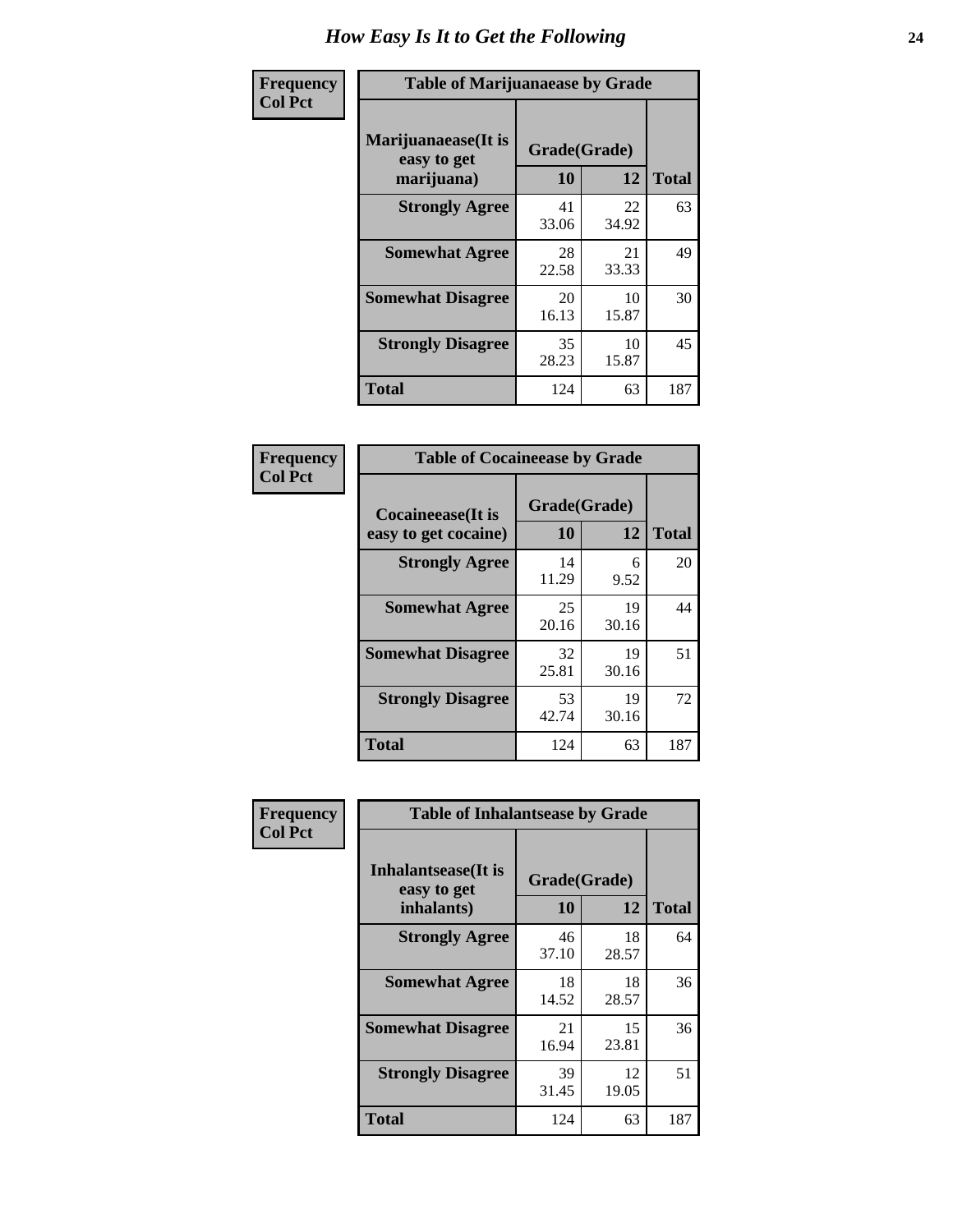| Frequency      | <b>Table of Steroidsease by Grade</b>               |                    |             |              |  |  |  |  |  |  |  |
|----------------|-----------------------------------------------------|--------------------|-------------|--------------|--|--|--|--|--|--|--|
| <b>Col Pct</b> | <b>Steroidsease</b> (It is<br>easy to get steroids) | Grade(Grade)<br>10 | 12          | <b>Total</b> |  |  |  |  |  |  |  |
|                | <b>Strongly Agree</b>                               | 17<br>13.71        | 11.11       | 24           |  |  |  |  |  |  |  |
|                | <b>Somewhat Agree</b>                               | 25<br>20.16        | 19<br>30.16 | 44           |  |  |  |  |  |  |  |
|                | <b>Somewhat Disagree</b>                            | 31<br>25.00        | 16<br>25.40 | 47           |  |  |  |  |  |  |  |
|                | <b>Strongly Disagree</b>                            | 51<br>41.13        | 21<br>33.33 | 72           |  |  |  |  |  |  |  |
|                | <b>Total</b>                                        | 124                | 63          | 187          |  |  |  |  |  |  |  |

| Frequency      | <b>Table of Ecstasyease by Grade</b>              |                    |             |                                             |  |  |  |  |  |  |  |  |
|----------------|---------------------------------------------------|--------------------|-------------|---------------------------------------------|--|--|--|--|--|--|--|--|
| <b>Col Pct</b> | <b>Ecstasyease</b> (It is<br>easy to get ecstasy) | Grade(Grade)<br>10 | 12          | <b>Total</b><br>26<br>38<br>48<br>75<br>187 |  |  |  |  |  |  |  |  |
|                | <b>Strongly Agree</b>                             | 16<br>12.90        | 10<br>15.87 |                                             |  |  |  |  |  |  |  |  |
|                | <b>Somewhat Agree</b>                             | 22<br>17.74        | 16<br>25.40 |                                             |  |  |  |  |  |  |  |  |
|                | <b>Somewhat Disagree</b>                          | 31<br>25.00        | 17<br>26.98 |                                             |  |  |  |  |  |  |  |  |
|                | <b>Strongly Disagree</b>                          | 55<br>44.35        | 20<br>31.75 |                                             |  |  |  |  |  |  |  |  |
|                | <b>Total</b>                                      | 124                | 63          |                                             |  |  |  |  |  |  |  |  |

| Frequency      | <b>Table of Methease by Grade</b>                          |                    |             |              |
|----------------|------------------------------------------------------------|--------------------|-------------|--------------|
| <b>Col Pct</b> | <b>Methease</b> (It is easy<br>to get<br>methamphetamines) | Grade(Grade)<br>10 | 12          | <b>Total</b> |
|                | <b>Strongly Agree</b>                                      | 18<br>14.52        | 8<br>12.70  | 26           |
|                | <b>Somewhat Agree</b>                                      | 17<br>13.71        | 15<br>23.81 | 32           |
|                | <b>Somewhat Disagree</b>                                   | 33<br>26.61        | 18<br>28.57 | 51           |
|                | <b>Strongly Disagree</b>                                   | 56<br>45.16        | 22<br>34.92 | 78           |
|                | <b>Total</b>                                               | 124                | 63          | 187          |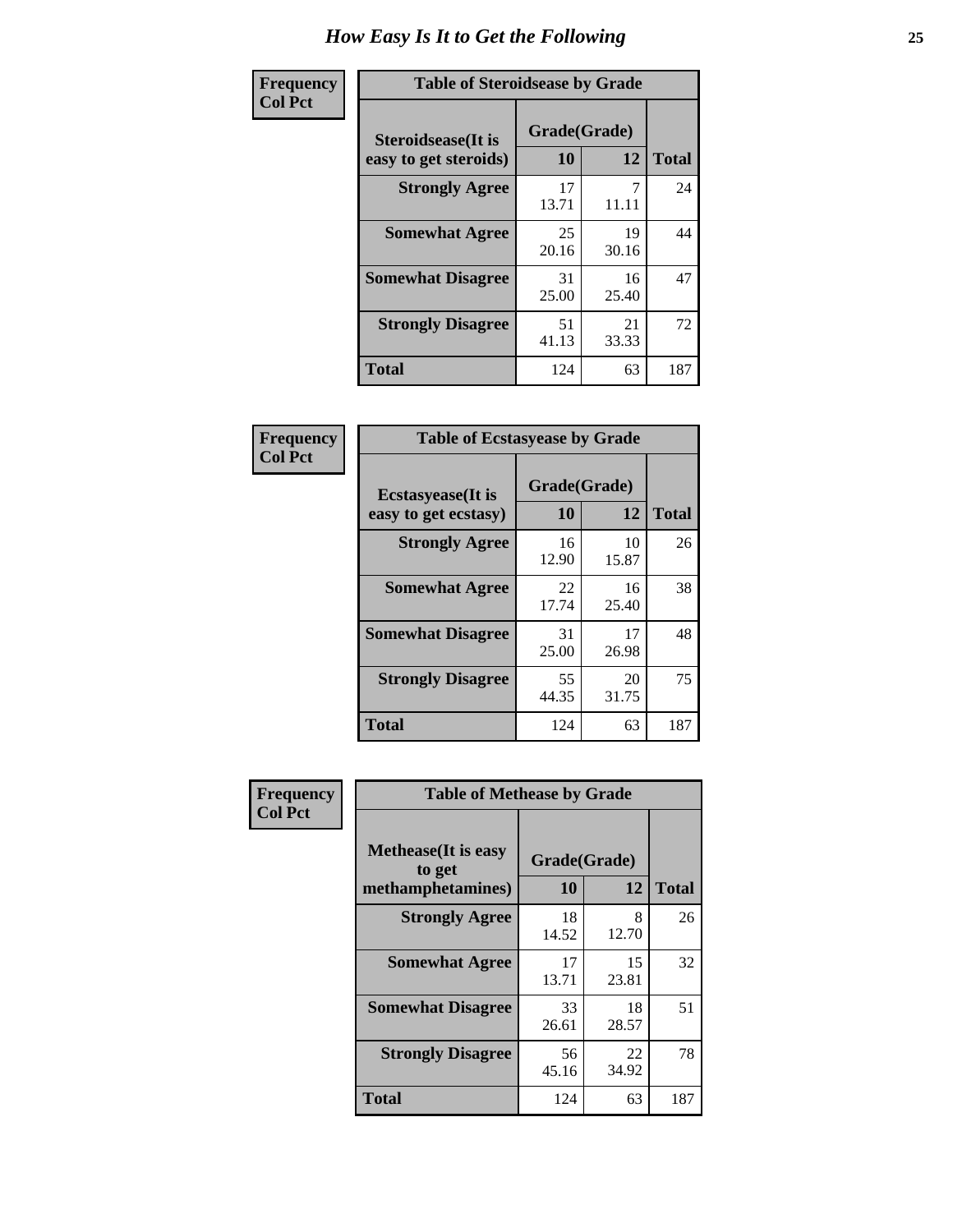| <b>Frequency</b> | <b>Table of Hallucinogensease by Grade</b>               |                    |             |              |
|------------------|----------------------------------------------------------|--------------------|-------------|--------------|
| <b>Col Pct</b>   | Hallucinogensease(It<br>is easy to get<br>hallucinogens) | Grade(Grade)<br>10 | 12          | <b>Total</b> |
|                  | <b>Strongly Agree</b>                                    | 16<br>12.90        | 9<br>14.29  | 25           |
|                  | <b>Somewhat Agree</b>                                    | 17<br>13.71        | 17<br>26.98 | 34           |
|                  | <b>Somewhat Disagree</b>                                 | 31<br>25.00        | 17<br>26.98 | 48           |
|                  | <b>Strongly Disagree</b>                                 | 60<br>48.39        | 20<br>31.75 | 80           |
|                  | <b>Total</b>                                             | 124                | 63          | 187          |

| Frequency<br>  Col Pct |
|------------------------|
|                        |

| <b>Table of Prescriptionease by Grade</b>                                                |             |              |              |  |  |  |  |  |  |
|------------------------------------------------------------------------------------------|-------------|--------------|--------------|--|--|--|--|--|--|
| <b>Prescriptionease</b> (It<br>is easy to get<br>prescription drugs<br>not prescribed to |             | Grade(Grade) |              |  |  |  |  |  |  |
| me)                                                                                      | 10          | 12           | <b>Total</b> |  |  |  |  |  |  |
| <b>Strongly Agree</b>                                                                    | 49<br>39.52 | 15<br>23.81  | 64           |  |  |  |  |  |  |
| <b>Somewhat Agree</b>                                                                    | 23<br>18.55 | 18<br>28.57  | 41           |  |  |  |  |  |  |
| <b>Somewhat Disagree</b>                                                                 | 16<br>12.90 | 11<br>17.46  | 27           |  |  |  |  |  |  |
| <b>Strongly Disagree</b>                                                                 | 36<br>29.03 | 19<br>30.16  | 55           |  |  |  |  |  |  |
| <b>Total</b>                                                                             | 124         | 63           | 187          |  |  |  |  |  |  |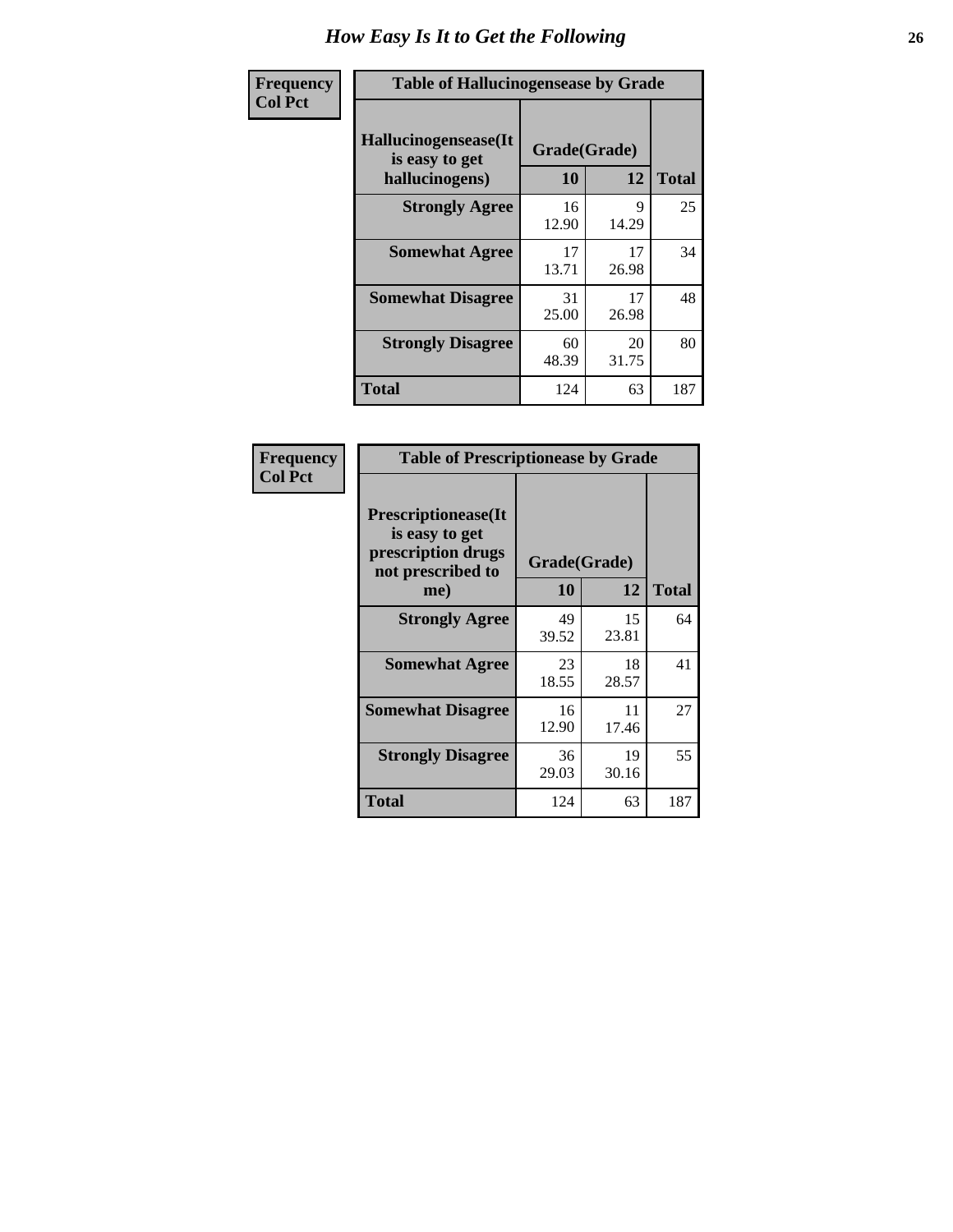#### *Age at Onset of Use* **27** *Results for "Age at Onset of Use" questions exclude students who said they did not use that substance*

| <b>Frequency</b> | <b>Table of Grade by Alcoholinit</b> |      |                  |                  |                            |            |                                                  |             |             |                |                       |              |
|------------------|--------------------------------------|------|------------------|------------------|----------------------------|------------|--------------------------------------------------|-------------|-------------|----------------|-----------------------|--------------|
| <b>Row Pct</b>   |                                      |      |                  |                  |                            |            | Alcoholinit (I started using alcohol when I was) |             |             |                |                       |              |
|                  | Grade(Grade)   younger               | 8 or | 9 <sup>1</sup>   | 10               | 12                         | 13         | 14                                               | 15          | 16          | 17             | <b>18 or</b><br>older | <b>Total</b> |
|                  | 10                                   | 6.67 |                  |                  | 8<br>$2.22$   2.22   17.78 | 6<br>13.33 | 10<br>22.22                                      | 15<br>33.33 | 2.22        | 0.00           | $\Omega$<br>0.00      | 45           |
|                  | 12                                   | 3.23 | $\Omega$<br>0.00 | $\Omega$<br>0.00 | $\overline{4}$<br>12.90    | 3<br>9.68  | 3<br>9.68                                        | 16.13       | 12<br>38.71 | ↑<br>6.45      | 3.23                  | 31           |
|                  | <b>Total</b>                         | 4    |                  |                  | 12                         | 9          | 13                                               | 20          | 13          | $\overline{2}$ |                       | 76           |
|                  |                                      |      |                  |                  |                            |            | <b>Frequency Missing = 111</b>                   |             |             |                |                       |              |

| <b>Frequency</b> |
|------------------|
| <b>Row Pct</b>   |

| <b>Table of Grade by Cigarettesinit</b>                                                                               |      |                                                       |                  |                  |                           |                  |       |            |            |                         |                  |    |
|-----------------------------------------------------------------------------------------------------------------------|------|-------------------------------------------------------|------------------|------------------|---------------------------|------------------|-------|------------|------------|-------------------------|------------------|----|
|                                                                                                                       |      | Cigarettesinit (I started smoking tobacco when I was) |                  |                  |                           |                  |       |            |            |                         |                  |    |
| <b>18 or</b><br>8 or<br>15<br>14<br>older<br>13<br>$ $ Grade(Grade) $ $<br>9<br>10<br>11<br>12<br>16<br>17<br>younger |      |                                                       |                  |                  |                           |                  |       |            |            |                         | <b>Total</b>     |    |
| 10                                                                                                                    | 5.26 | $\Omega$<br>0.00                                      | $\theta$<br>0.00 | 5.26             | 3<br>15.79                | 5.26             | 36.84 | 5<br>26.32 | 5.26       | 0<br>0.00               | $\Omega$<br>0.00 | 19 |
| 12                                                                                                                    | 7.14 | 7.14                                                  | 7.14             | $\Omega$<br>0.00 | $\Omega$<br>0.00          | $\Omega$<br>0.00 | 7.14  | 3<br>21.43 | 4<br>28.57 | $\mathfrak{D}$<br>14.29 | 7.14             | 14 |
| Total                                                                                                                 | റ    |                                                       |                  |                  | 3                         |                  | 8     | 8          | 5          | 2                       |                  | 33 |
|                                                                                                                       |      |                                                       |                  |                  | Frequency Missing $= 154$ |                  |       |            |            |                         |                  |    |

| <b>Frequency</b>                                                      | <b>Table of Grade by Smokelessinit</b> |                         |                  |                |                           |                |                             |                         |                       |              |  |  |  |
|-----------------------------------------------------------------------|----------------------------------------|-------------------------|------------------|----------------|---------------------------|----------------|-----------------------------|-------------------------|-----------------------|--------------|--|--|--|
| <b>Row Pct</b><br>Smokelessinit(I started chewing tobacco when I was) |                                        |                         |                  |                |                           |                |                             |                         |                       |              |  |  |  |
|                                                                       | Grade(Grade)                           | 8 or<br>younger         | 12               | 13             | <b>14</b>                 | <b>15</b>      | 16                          | 17                      | <b>18 or</b><br>older | <b>Total</b> |  |  |  |
|                                                                       | 10                                     | $\overline{2}$<br>25.00 | 12.50            | 12.50          | $\overline{2}$<br>25.00   | 12.50          | 12.50                       | $\Omega$<br>0.00        | $\theta$<br>0.00      | 8            |  |  |  |
|                                                                       | 12                                     | 14.29                   | $\Omega$<br>0.00 | 14.29          | $\Omega$<br>$0.00\vert$   | 14.29          | 14.29                       | $\overline{c}$<br>28.57 | 14.29                 | $\tau$       |  |  |  |
|                                                                       | <b>Total</b>                           | 3                       |                  | $\mathfrak{D}$ | $\overline{2}$            | $\overline{2}$ | $\mathcal{D}_{\mathcal{A}}$ | $\overline{2}$          |                       | 15           |  |  |  |
|                                                                       |                                        |                         |                  |                | Frequency Missing $= 172$ |                |                             |                         |                       |              |  |  |  |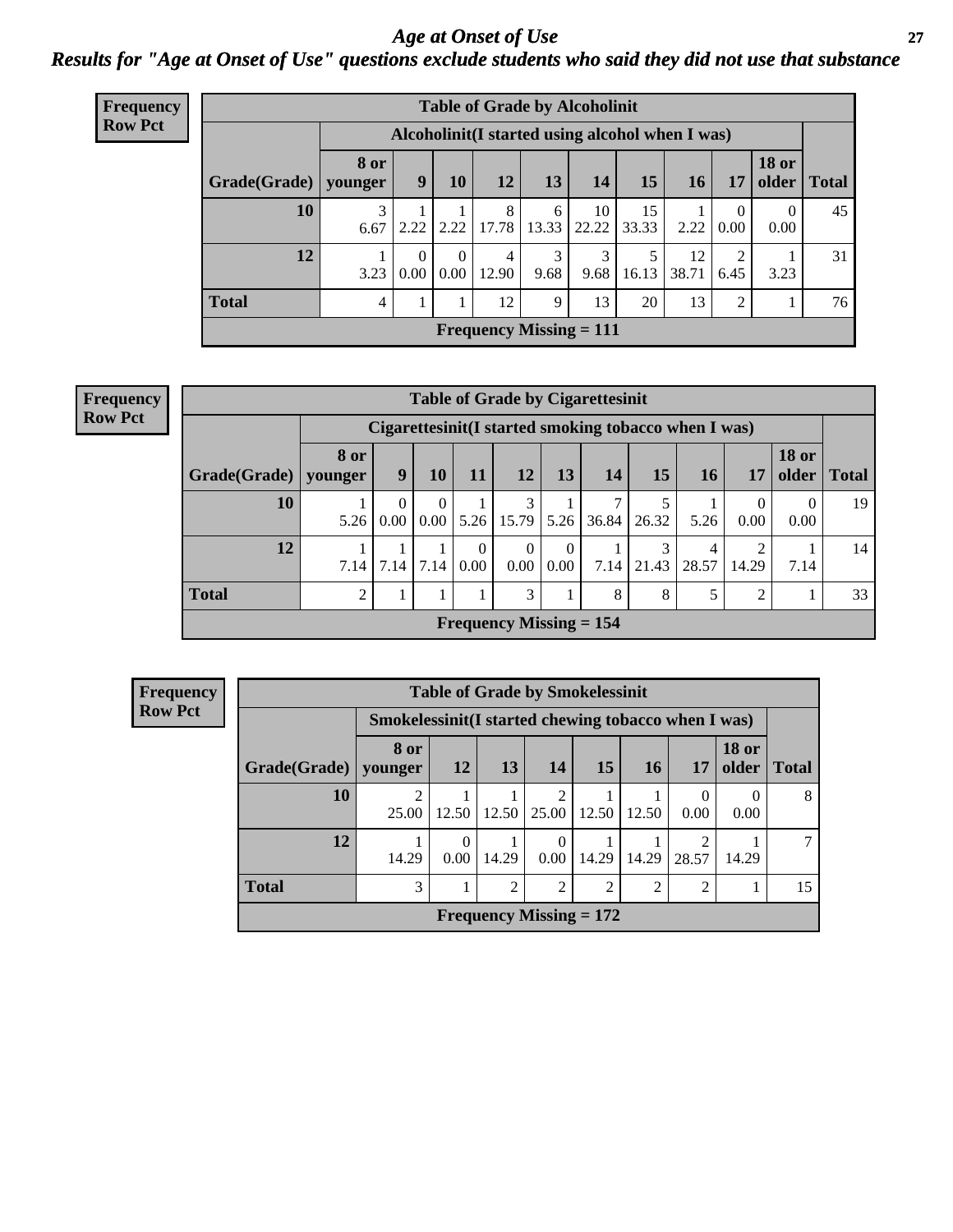#### *Age at Onset of Use* **28**

### *Results for "Age at Onset of Use" questions exclude students who said they did not use that substance*

| <b>Frequency</b> | <b>Table of Grade by Marijuanainit</b> |                  |                                                         |                  |                         |                           |            |            |           |              |  |  |
|------------------|----------------------------------------|------------------|---------------------------------------------------------|------------------|-------------------------|---------------------------|------------|------------|-----------|--------------|--|--|
| <b>Row Pct</b>   |                                        |                  | Marijuanainit (I started using marijuana when I<br>was) |                  |                         |                           |            |            |           |              |  |  |
|                  | Grade(Grade)   younger                 | 8 or             | <b>10</b>                                               | <b>12</b>        | 13                      | 14                        | 15         | 16         | 17        | <b>Total</b> |  |  |
|                  | 10                                     | $\theta$<br>0.00 | 8.33                                                    | റ<br>16.67       | $\overline{2}$<br>16.67 | 8.33                      | 5<br>41.67 | 8.33       | 0<br>0.00 | 12           |  |  |
|                  | 12                                     | 7.69             | $\theta$<br>0.00                                        | $\Omega$<br>0.00 | 0.00                    | 3<br>23.08                | 15.38      | 6<br>46.15 | 7.69      | 13           |  |  |
|                  | <b>Total</b>                           |                  |                                                         | $\mathfrak{D}$   | $\overline{2}$          | $\overline{4}$            | 7          |            |           | 25           |  |  |
|                  |                                        |                  |                                                         |                  |                         | Frequency Missing $= 162$ |            |            |           |              |  |  |

| <b>Frequency</b> | <b>Table of Grade by Cocaineinit</b> |                                                              |           |           |                |  |
|------------------|--------------------------------------|--------------------------------------------------------------|-----------|-----------|----------------|--|
| <b>Row Pct</b>   |                                      | <b>Cocaineinit(I started</b><br>using cocaine when I<br>was) |           |           |                |  |
|                  | Grade(Grade)                         | 8 or<br>younger                                              | <b>10</b> | 15        | <b>Total</b>   |  |
|                  | 10                                   | 0.00                                                         | 50.00     | 50.00     | $\overline{2}$ |  |
|                  | 12                                   | 100.00                                                       | 0<br>0.00 | 0<br>0.00 |                |  |
|                  | <b>Total</b>                         |                                                              |           |           | 3              |  |
|                  |                                      | <b>Frequency Missing = 184</b>                               |           |           |                |  |

| <b>Frequency</b> | <b>Table of Grade by Inhalantsinit</b> |                             |                                |       |           |              |  |
|------------------|----------------------------------------|-----------------------------|--------------------------------|-------|-----------|--------------|--|
| <b>Row Pct</b>   |                                        | using inhalants when I was) | <b>Inhalantsinit(I started</b> |       |           |              |  |
|                  | Grade(Grade)                           | 8 or<br>younger             | 10                             | 14    | 15        | <b>Total</b> |  |
|                  | 10                                     | 0.00                        | 33.33                          | 33.33 | 33.33     | 3            |  |
|                  | 12                                     | 100.00                      | 0.00                           | 0.00  | ∩<br>0.00 |              |  |
|                  | <b>Total</b>                           |                             |                                |       |           | 4            |  |
|                  |                                        | Frequency Missing $= 183$   |                                |       |           |              |  |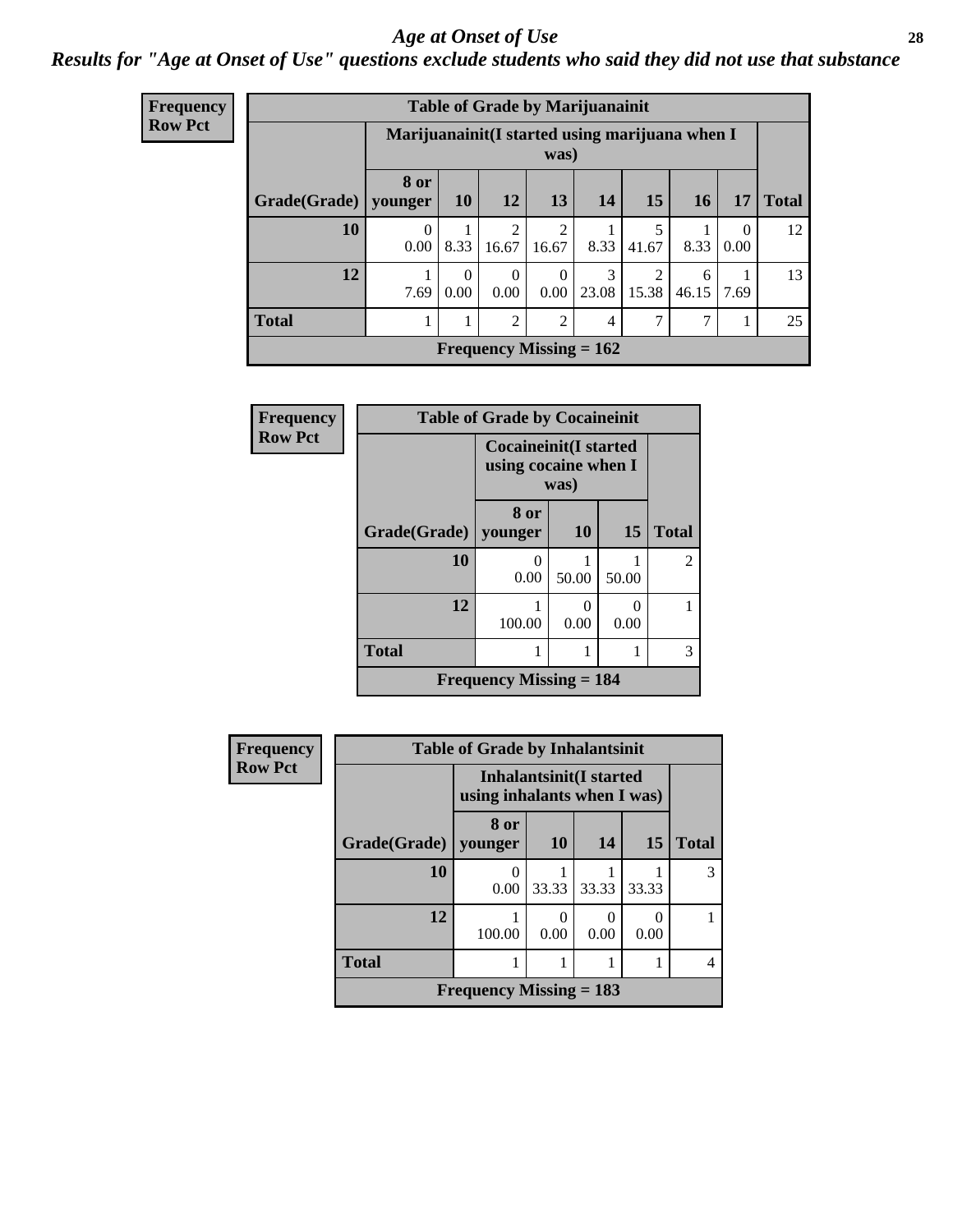#### *Age at Onset of Use* **29**

*Results for "Age at Onset of Use" questions exclude students who said they did not use that substance*

| <b>Frequency</b> | <b>Table of Grade by Steroidsinit</b> |                                                                |           |           |                |  |  |
|------------------|---------------------------------------|----------------------------------------------------------------|-----------|-----------|----------------|--|--|
| <b>Row Pct</b>   |                                       | <b>Steroidsinit(I started</b><br>using steroids when I<br>was) |           |           |                |  |  |
|                  | Grade(Grade)   younger                | 8 or                                                           | <b>10</b> | <b>16</b> | <b>Total</b>   |  |  |
|                  |                                       |                                                                |           |           |                |  |  |
|                  | 10                                    | 0.00                                                           | 50.00     | 50.00     | $\overline{2}$ |  |  |
|                  | 12                                    | 100.00                                                         | 0<br>0.00 | 0<br>0.00 |                |  |  |
|                  | <b>Total</b>                          |                                                                |           |           | 3              |  |  |
|                  |                                       | <b>Frequency Missing = 184</b>                                 |           |           |                |  |  |

| Frequency      | <b>Table of Grade by Ecstasyinit</b> |                                                            |                      |       |                |                |  |
|----------------|--------------------------------------|------------------------------------------------------------|----------------------|-------|----------------|----------------|--|
| <b>Row Pct</b> |                                      | <b>Ecstasyinit</b> (I started using<br>ecstasy when I was) |                      |       |                |                |  |
|                | Grade(Grade)                         | 8 or<br>younger                                            | <b>10</b>            | 14    | <b>17</b>      | <b>Total</b>   |  |
|                | <b>10</b>                            | 0<br>0.00                                                  | 33.33                | 33.33 | 33.33          | 3              |  |
|                | 12                                   | 50.00                                                      | $\mathbf{0}$<br>0.00 | 0.00  | 50.00          | $\overline{2}$ |  |
|                | <b>Total</b>                         |                                                            |                      |       | $\overline{2}$ | 5              |  |
|                |                                      | Frequency Missing $= 182$                                  |                      |       |                |                |  |

| <b>Frequency</b> | <b>Table of Grade by Methinit</b> |                                                                        |        |              |  |
|------------------|-----------------------------------|------------------------------------------------------------------------|--------|--------------|--|
| <b>Row Pct</b>   |                                   | <b>Methinit</b> (I started<br>using<br>methamphetamines<br>when I was) |        |              |  |
|                  | Grade(Grade)                      | 8 or<br>younger                                                        | 9      | <b>Total</b> |  |
|                  | 10                                | 0.00                                                                   | 100.00 |              |  |
|                  | 12                                | 100.00                                                                 | 0.00   |              |  |
|                  | <b>Total</b>                      |                                                                        |        | 2            |  |
|                  |                                   | Frequency Missing $= 185$                                              |        |              |  |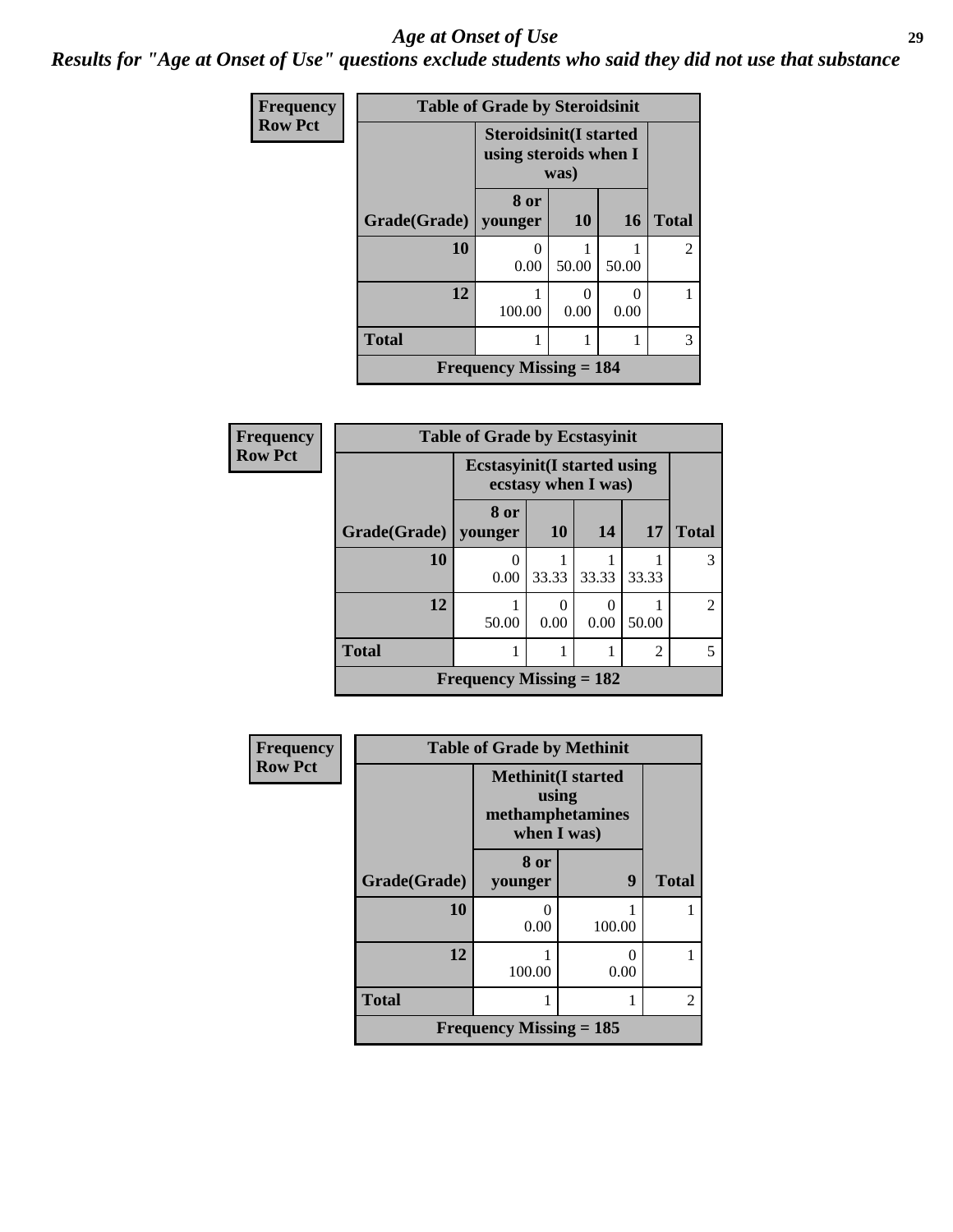#### Age at Onset of Use **30**

*Results for "Age at Onset of Use" questions exclude students who said they did not use that substance*

| Frequency      |                           | <b>Table of Grade by Hallucinogensinit</b>                |                       |                  |       |                             |  |
|----------------|---------------------------|-----------------------------------------------------------|-----------------------|------------------|-------|-----------------------------|--|
| <b>Row Pct</b> |                           | Hallucinogensinit(I started<br>using hallucinogens when I | was)                  |                  |       |                             |  |
|                | Grade(Grade)   younger    | 8 or                                                      | 11                    | 15               | 17    | <b>Total</b>                |  |
|                | 10                        | 0.00                                                      | 50.00                 | 50.00            | 0.00  | $\mathcal{L}$               |  |
|                | 12                        | 50.00                                                     | $\mathcal{O}$<br>0.00 | $\Omega$<br>0.00 | 50.00 | $\mathcal{D}_{\mathcal{L}}$ |  |
|                | <b>Total</b>              |                                                           | 1                     |                  |       | 4                           |  |
|                | Frequency Missing $= 183$ |                                                           |                       |                  |       |                             |  |

| <b>Frequency</b> | <b>Table of Grade by Prescriptioninit</b> |                                                                                                    |                  |            |                           |           |                       |              |
|------------------|-------------------------------------------|----------------------------------------------------------------------------------------------------|------------------|------------|---------------------------|-----------|-----------------------|--------------|
| <b>Row Pct</b>   |                                           | <b>Prescriptioninit (I started using</b><br>prescription drugs not prescribed to me<br>when I was) |                  |            |                           |           |                       |              |
|                  | Grade(Grade)   younger                    | 8 or                                                                                               | 13               | 14         | 15                        | 17        | <b>18 or</b><br>older | <b>Total</b> |
|                  | 10                                        | 4<br>30.77                                                                                         | 7.69             | 3<br>23.08 | 5<br>38.46                | 0<br>0.00 | $\Omega$<br>0.00      | 13           |
|                  | 12                                        | $\Omega$<br>0.00                                                                                   | $\Omega$<br>0.00 | 0<br>0.00  | ာ<br>50.00                | 25.00     | 25.00                 | 4            |
|                  | <b>Total</b>                              | $\overline{4}$                                                                                     |                  | 3          |                           |           | 1                     | 17           |
|                  |                                           |                                                                                                    |                  |            | Frequency Missing $= 170$ |           |                       |              |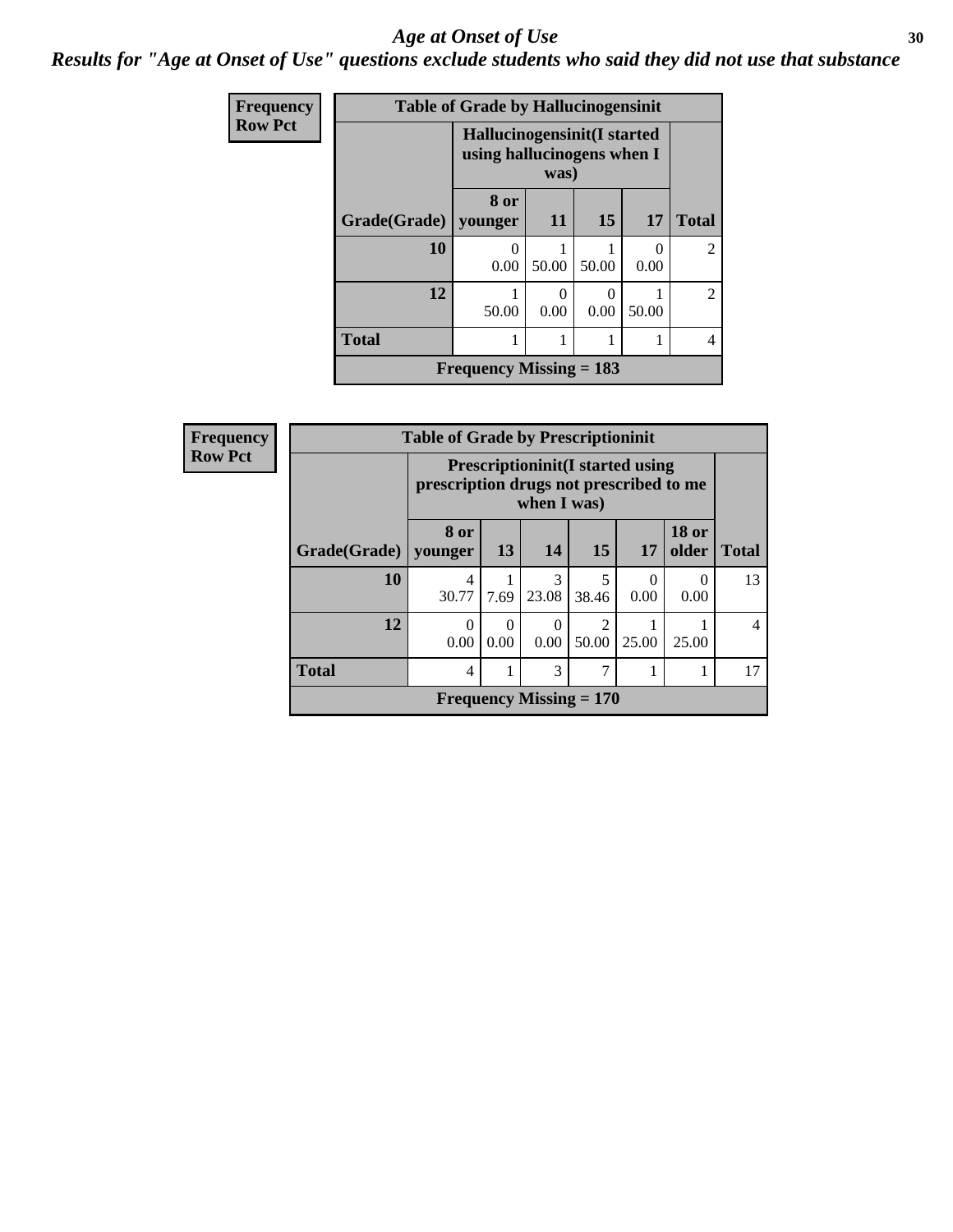| Frequency      | <b>Table of Alcoholharm by Grade</b>          |                    |             |              |  |  |
|----------------|-----------------------------------------------|--------------------|-------------|--------------|--|--|
| <b>Col Pct</b> | Alcoholharm(I<br>think alcohol is<br>harmful) | Grade(Grade)<br>10 | 12          | <b>Total</b> |  |  |
|                | <b>Strongly Agree</b>                         | 40<br>32.26        | 26<br>41.27 | 66           |  |  |
|                | <b>Somewhat Agree</b>                         | 48<br>38.71        | 16<br>25.40 | 64           |  |  |
|                | <b>Somewhat Disagree</b>                      | 27<br>21.77        | 14<br>22.22 | 41           |  |  |
|                | <b>Strongly Disagree</b>                      | 9<br>7.26          | 7<br>11.11  | 16           |  |  |
|                | <b>Total</b>                                  | 124                | 63          | 187          |  |  |

| <b>Table of Cigarettesharm by Grade</b>                  |                    |                        |              |  |  |  |
|----------------------------------------------------------|--------------------|------------------------|--------------|--|--|--|
| Cigarettesharm(I<br>think smoking<br>tobacco is harmful) | Grade(Grade)<br>10 | 12                     | <b>Total</b> |  |  |  |
| <b>Strongly Agree</b>                                    | 87<br>70.16        | 48<br>76.19            | 135          |  |  |  |
| <b>Somewhat Agree</b>                                    | 23<br>18.55        | 11<br>17.46            | 34           |  |  |  |
| <b>Somewhat Disagree</b>                                 | 4<br>3.23          | $\mathfrak{D}$<br>3.17 | 6            |  |  |  |
| <b>Strongly Disagree</b>                                 | 10<br>8.06         | $\mathfrak{D}$<br>3.17 | 12           |  |  |  |
| <b>Total</b>                                             | 124                | 63                     | 187          |  |  |  |

| Frequency      | <b>Table of Smokelessharm by Grade</b>                  |                    |             |              |  |  |
|----------------|---------------------------------------------------------|--------------------|-------------|--------------|--|--|
| <b>Col Pct</b> | Smokelessharm(I<br>think chewing<br>tobacco is harmful) | Grade(Grade)<br>10 | 12          | <b>Total</b> |  |  |
|                | <b>Strongly Agree</b>                                   | 85<br>68.55        | 48<br>76.19 | 133          |  |  |
|                | <b>Somewhat Agree</b>                                   | 25<br>20.16        | 10<br>15.87 | 35           |  |  |
|                | <b>Somewhat Disagree</b>                                | 3<br>2.42          | 4<br>6.35   | 7            |  |  |
|                | <b>Strongly Disagree</b>                                | 11<br>8.87         | 1.59        | 12           |  |  |
|                | <b>Total</b>                                            | 124                | 63          | 187          |  |  |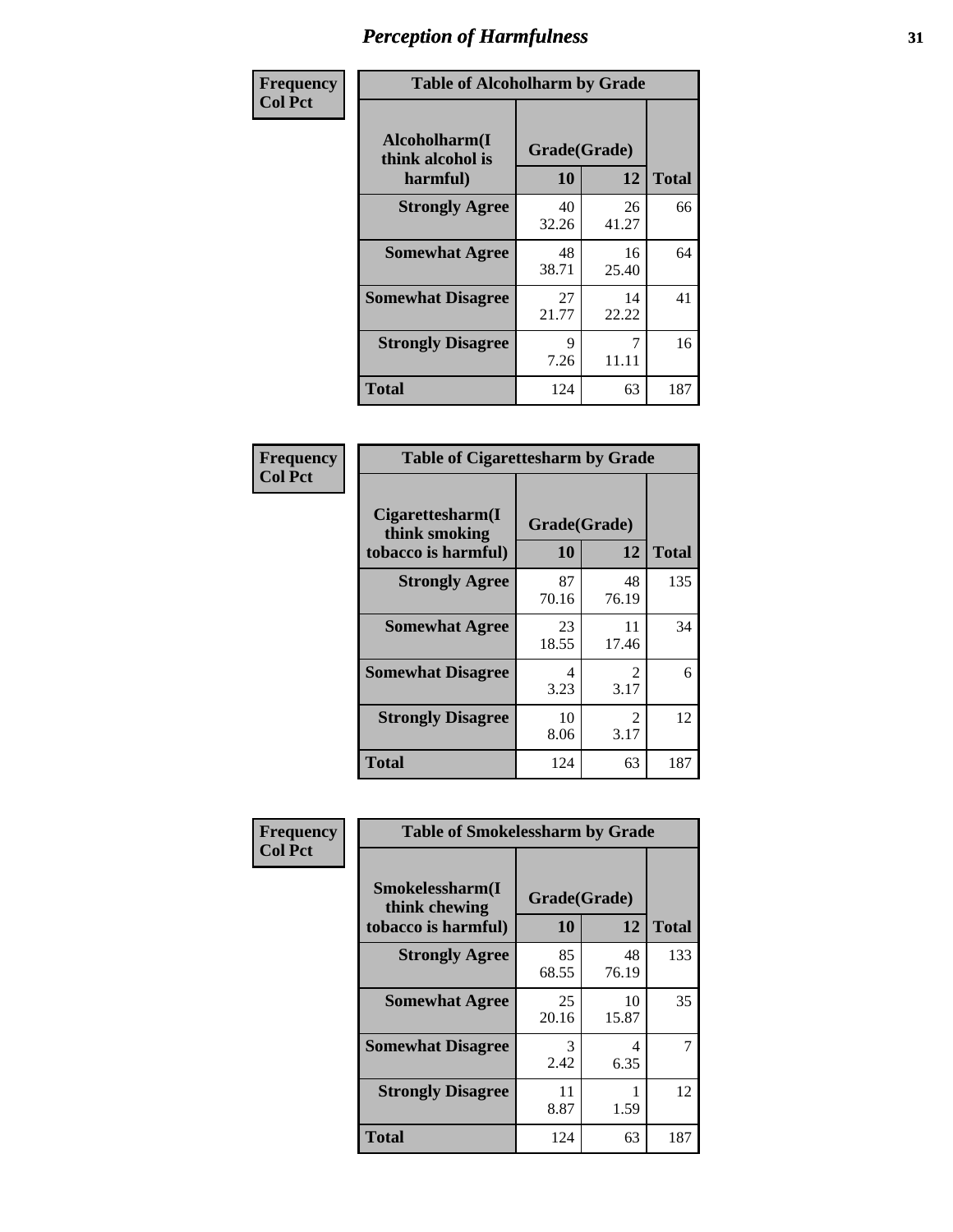| Frequency      |                                                   | <b>Table of Marijuanaharm by Grade</b> |             |              |  |  |
|----------------|---------------------------------------------------|----------------------------------------|-------------|--------------|--|--|
| <b>Col Pct</b> | Marijuanaharm(I<br>think marijuana is<br>harmful) | Grade(Grade)<br>10                     | 12          | <b>Total</b> |  |  |
|                | <b>Strongly Agree</b>                             | 79<br>63.71                            | 40<br>63.49 | 119          |  |  |
|                | <b>Somewhat Agree</b>                             | 21<br>16.94                            | 9<br>14.29  | 30           |  |  |
|                | <b>Somewhat Disagree</b>                          | 7<br>5.65                              | 11.11       | 14           |  |  |
|                | <b>Strongly Disagree</b>                          | 17<br>13.71                            | 11.11       | 24           |  |  |
|                | <b>Total</b>                                      | 124                                    | 63          | 187          |  |  |

| <b>Table of Cocaineharm by Grade</b>          |                    |                        |              |  |  |  |  |
|-----------------------------------------------|--------------------|------------------------|--------------|--|--|--|--|
| Cocaineharm(I<br>think cocaine is<br>harmful) | Grade(Grade)<br>10 | 12                     | <b>Total</b> |  |  |  |  |
| <b>Strongly Agree</b>                         | 104<br>83.87       | 53<br>84.13            | 157          |  |  |  |  |
| <b>Somewhat Agree</b>                         | 10<br>8.06         | 7<br>11.11             | 17           |  |  |  |  |
| <b>Somewhat Disagree</b>                      | 1<br>0.81          | 1.59                   | 2            |  |  |  |  |
| <b>Strongly Disagree</b>                      | 9<br>7.26          | $\mathfrak{D}$<br>3.17 | 11           |  |  |  |  |
| <b>Total</b>                                  | 124                | 63                     | 187          |  |  |  |  |

| Frequency      | <b>Table of Inhalantsharm by Grade</b>             |                           |                                  |              |  |
|----------------|----------------------------------------------------|---------------------------|----------------------------------|--------------|--|
| <b>Col Pct</b> | Inhalantsharm(I<br>think inhalants are<br>harmful) | Grade(Grade)<br><b>10</b> | 12                               | <b>Total</b> |  |
|                | <b>Strongly Agree</b>                              | 103<br>83.06              | 54<br>85.71                      | 157          |  |
|                | <b>Somewhat Agree</b>                              | 9<br>7.26                 | $\overline{\phantom{0}}$<br>7.94 | 14           |  |
|                | <b>Somewhat Disagree</b>                           | 3<br>2.42                 | 1.59                             | 4            |  |
|                | <b>Strongly Disagree</b>                           | 9<br>7.26                 | 3<br>4.76                        | 12           |  |
|                | Total                                              | 124                       | 63                               | 187          |  |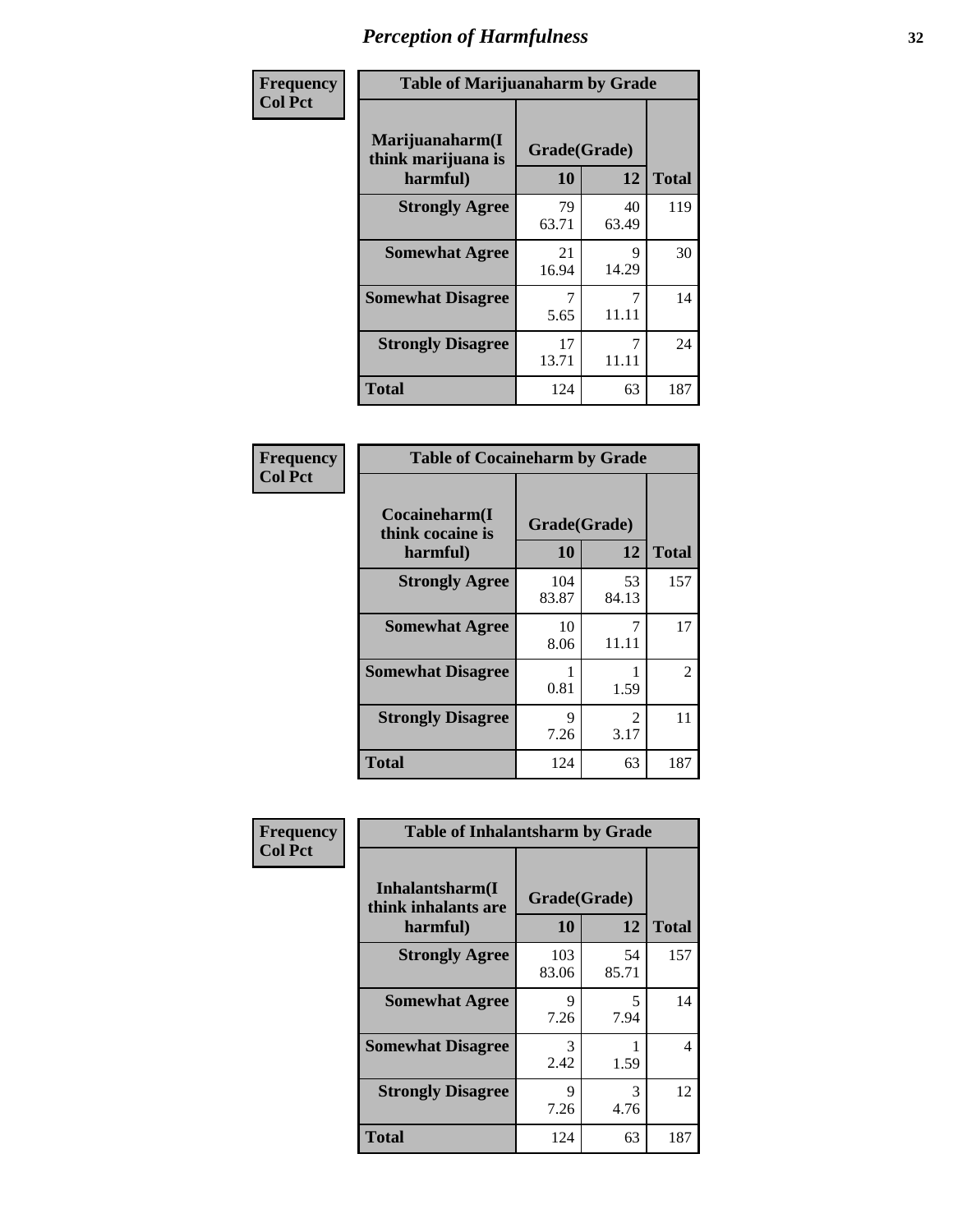| Frequency      | <b>Table of Steroidsharm by Grade</b>            |                    |             |              |
|----------------|--------------------------------------------------|--------------------|-------------|--------------|
| <b>Col Pct</b> | Steroidsharm(I<br>think steroids are<br>harmful) | Grade(Grade)<br>10 | 12          | <b>Total</b> |
|                | <b>Strongly Agree</b>                            | 93<br>75.00        | 48<br>76.19 | 141          |
|                | <b>Somewhat Agree</b>                            | 16<br>12.90        | 9<br>14.29  | 25           |
|                | <b>Somewhat Disagree</b>                         | 6<br>4.84          | 3<br>4.76   | 9            |
|                | <b>Strongly Disagree</b>                         | 9<br>7.26          | 3<br>4.76   | 12           |
|                | <b>Total</b>                                     | 124                | 63          | 187          |

| <b>Table of Ecstasyharm by Grade</b>                |                    |                        |     |  |  |  |
|-----------------------------------------------------|--------------------|------------------------|-----|--|--|--|
| $E$ cstasyharm $(I$<br>think ecstasy is<br>harmful) | Grade(Grade)<br>10 | <b>Total</b>           |     |  |  |  |
| <b>Strongly Agree</b>                               | 102<br>82.26       | 54<br>85.71            | 156 |  |  |  |
| <b>Somewhat Agree</b>                               | 9<br>7.26          | 6<br>9.52              | 15  |  |  |  |
| <b>Somewhat Disagree</b>                            | 3<br>2.42          | 1.59                   | 4   |  |  |  |
| <b>Strongly Disagree</b>                            | 10<br>8.06         | $\mathfrak{D}$<br>3.17 | 12  |  |  |  |
| Total                                               | 124                | 63                     | 187 |  |  |  |

| Frequency      | <b>Table of Methharm by Grade</b>                            |                           |                       |              |
|----------------|--------------------------------------------------------------|---------------------------|-----------------------|--------------|
| <b>Col Pct</b> | <b>Methharm</b> (I think<br>methamphetamines<br>are harmful) | Grade(Grade)<br><b>10</b> | 12                    | <b>Total</b> |
|                | <b>Strongly Agree</b>                                        | 109<br>87.90              | 57<br>90.48           | 166          |
|                | <b>Somewhat Agree</b>                                        | 4<br>3.23                 | 4<br>6.35             | 8            |
|                | <b>Somewhat Disagree</b>                                     | 2<br>1.61                 | 0<br>0.00             | 2            |
|                | <b>Strongly Disagree</b>                                     | 9<br>7.26                 | $\mathcal{L}$<br>3.17 | 11           |
|                | <b>Total</b>                                                 | 124                       | 63                    | 187          |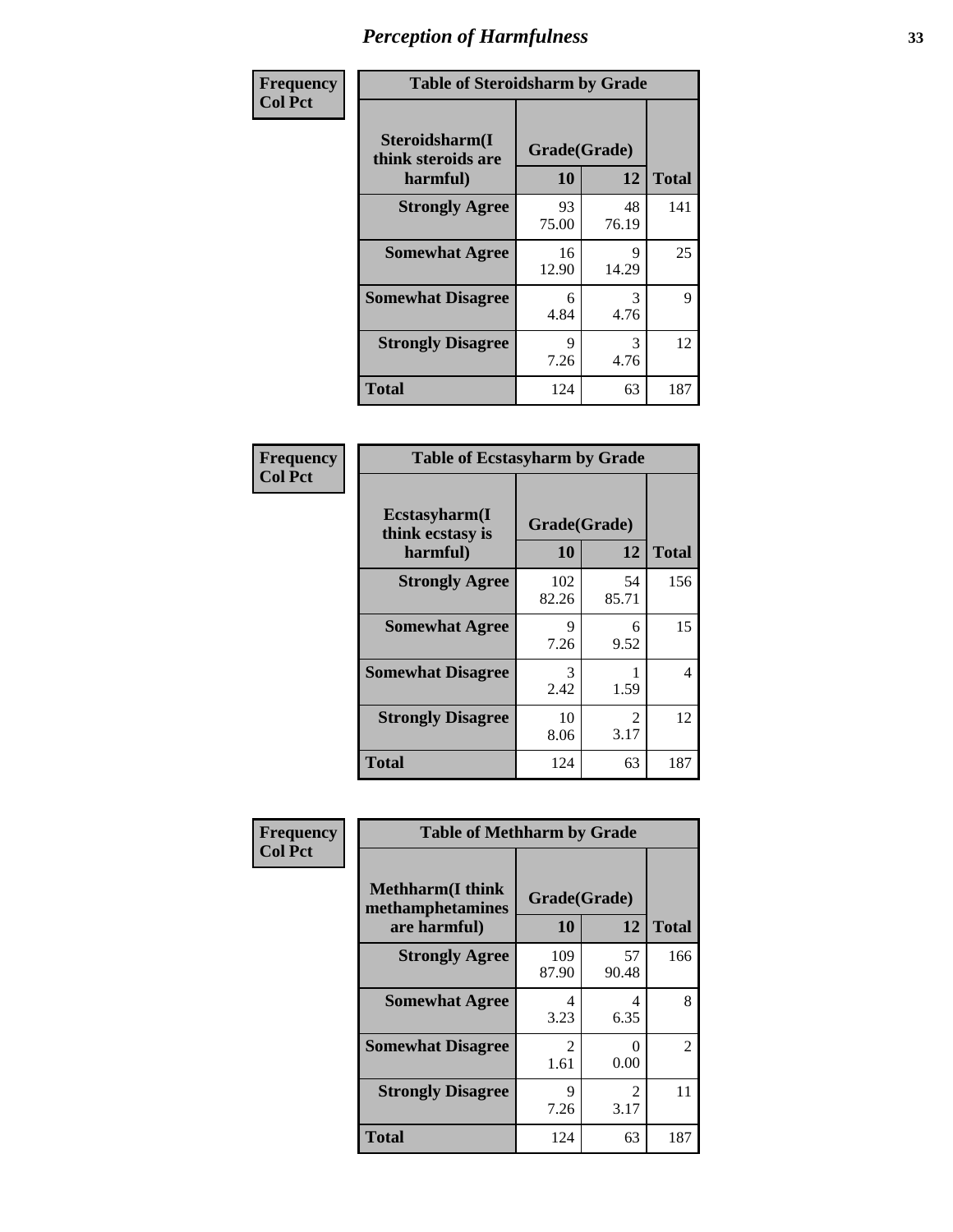| Frequency      | <b>Table of Hallucinogensharm by Grade</b>                 |                    |             |              |
|----------------|------------------------------------------------------------|--------------------|-------------|--------------|
| <b>Col Pct</b> | Hallucinogensharm(I<br>think hallucinogens<br>are harmful) | Grade(Grade)<br>10 | 12          | <b>Total</b> |
|                | <b>Strongly Agree</b>                                      | 104<br>83.87       | 52<br>82.54 | 156          |
|                | <b>Somewhat Agree</b>                                      | 5.65               | 7<br>11.11  | 14           |
|                | <b>Somewhat Disagree</b>                                   | 2<br>1.61          | 1.59        | 3            |
|                | <b>Strongly Disagree</b>                                   | 11<br>8.87         | 3<br>4.76   | 14           |
|                | <b>Total</b>                                               | 124                | 63          | 187          |

| <b>Frequency</b><br>Col Pct |
|-----------------------------|
|                             |

| <b>Table of Prescriptionharm by Grade</b>                                 |              |             |              |  |  |
|---------------------------------------------------------------------------|--------------|-------------|--------------|--|--|
| Prescriptionharm(I<br>think prescription<br>drugs not<br>prescribed to me | Grade(Grade) |             |              |  |  |
| are harmful)                                                              | 10           | 12          | <b>Total</b> |  |  |
| <b>Strongly Agree</b>                                                     | 85<br>68.55  | 41<br>65.08 | 126          |  |  |
| <b>Somewhat Agree</b>                                                     | 19<br>15.32  | 16<br>25.40 | 35           |  |  |
| <b>Somewhat Disagree</b>                                                  | 11<br>8.87   | 3<br>4.76   | 14           |  |  |
| <b>Strongly Disagree</b>                                                  | 9<br>7.26    | 3<br>4.76   | 12           |  |  |
| <b>Total</b>                                                              | 124          | 63          | 187          |  |  |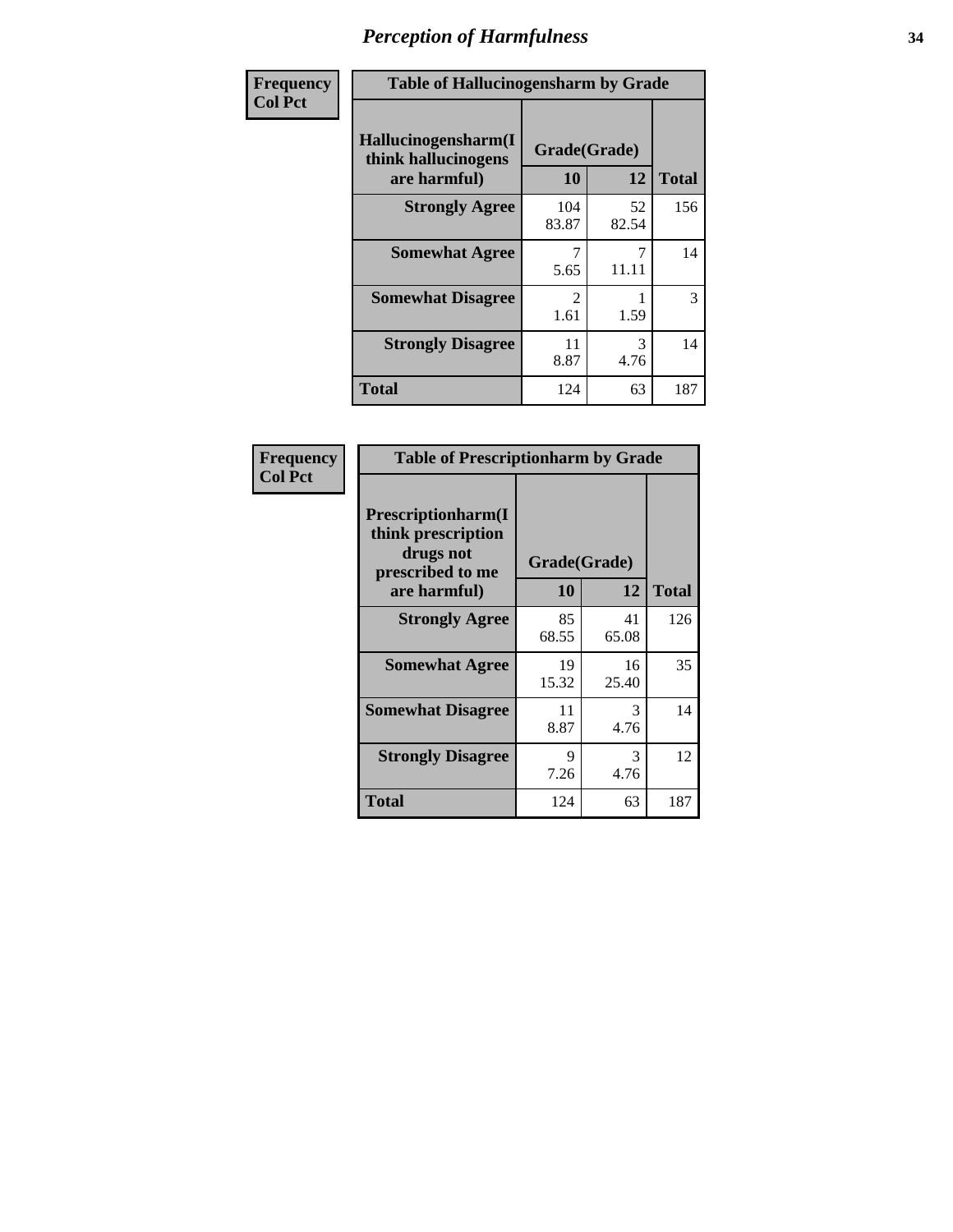# *Disapproval by Adults* **35**

| Frequency      | <b>Table of Alcoholadult by Grade</b>                                 |                    |             |              |
|----------------|-----------------------------------------------------------------------|--------------------|-------------|--------------|
| <b>Col Pct</b> | <b>Alcoholadult</b> (Adults<br>would disapprove if<br>I used alcohol) | Grade(Grade)<br>10 | 12          | <b>Total</b> |
|                | <b>Strongly Agree</b>                                                 | 78<br>62.90        | 28<br>44.44 | 106          |
|                | <b>Somewhat Agree</b>                                                 | 24<br>19.35        | 19<br>30.16 | 43           |
|                | <b>Somewhat Disagree</b>                                              | 12<br>9.68         | 10<br>15.87 | 22           |
|                | <b>Strongly Disagree</b>                                              | 10<br>8.06         | 6<br>9.52   | 16           |
|                | <b>Total</b>                                                          | 124                | 63          | 187          |

| <b>Table of Tobaccoadult by Grade</b>                                |                    |                                     |              |  |  |  |
|----------------------------------------------------------------------|--------------------|-------------------------------------|--------------|--|--|--|
| <b>Tobaccoadult(Adults</b><br>would disapprove if<br>I used tobacco) | Grade(Grade)<br>10 | 12                                  | <b>Total</b> |  |  |  |
| <b>Strongly Agree</b>                                                | 99<br>79.84        | 42<br>66.67                         | 141          |  |  |  |
| <b>Somewhat Agree</b>                                                | 11<br>8.87         | 13<br>20.63                         | 24           |  |  |  |
| <b>Somewhat Disagree</b>                                             | 4<br>3.23          | 6<br>9.52                           | 10           |  |  |  |
| <b>Strongly Disagree</b>                                             | 10<br>8.06         | $\mathcal{D}_{\mathcal{L}}$<br>3.17 | 12           |  |  |  |
| <b>Total</b>                                                         | 124                | 63                                  | 187          |  |  |  |

| Frequency      | <b>Table of Marijuanaadult by Grade</b>                           |                    |                        |              |
|----------------|-------------------------------------------------------------------|--------------------|------------------------|--------------|
| <b>Col Pct</b> | Marijuanaadult(Adults<br>would disapprove if I<br>used marijuana) | Grade(Grade)<br>10 | 12                     | <b>Total</b> |
|                | <b>Strongly Agree</b>                                             | 109<br>87.90       | 52<br>82.54            | 161          |
|                | <b>Somewhat Agree</b>                                             | 4<br>3.23          | 6<br>9.52              | 10           |
|                | <b>Somewhat Disagree</b>                                          | 3<br>2.42          | 3<br>4.76              | 6            |
|                | <b>Strongly Disagree</b>                                          | 8<br>6.45          | $\mathfrak{D}$<br>3.17 | 10           |
|                | <b>Total</b>                                                      | 124                | 63                     | 187          |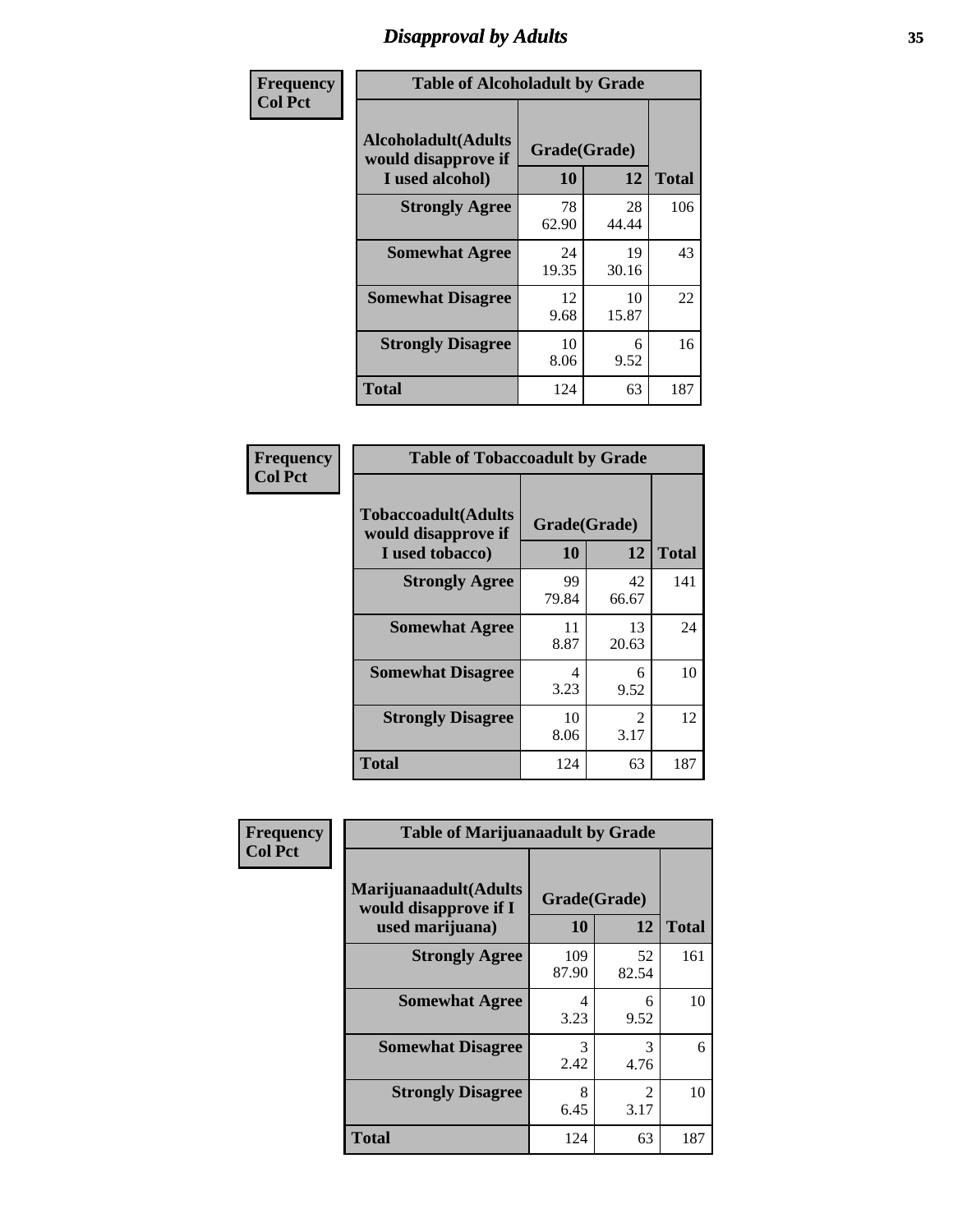# *Disapproval by Adults* **36**

| <b>Frequency</b> | <b>Table of Otherdrugadult by Grade</b>                                     |                    |             |              |
|------------------|-----------------------------------------------------------------------------|--------------------|-------------|--------------|
| <b>Col Pct</b>   | <b>Otherdrugadult</b> (Adults<br>would disapprove if I<br>used other drugs) | Grade(Grade)<br>10 | 12          | <b>Total</b> |
|                  | <b>Strongly Agree</b>                                                       | 111<br>89.52       | 58<br>92.06 | 169          |
|                  | <b>Somewhat Agree</b>                                                       | 4<br>3.23          | 3<br>4.76   | 7            |
|                  | <b>Somewhat Disagree</b>                                                    | 0.81               | 1.59        | 2            |
|                  | <b>Strongly Disagree</b>                                                    | 8<br>6.45          | 1.59        | 9            |
|                  | <b>Total</b>                                                                | 124                | 63          | 187          |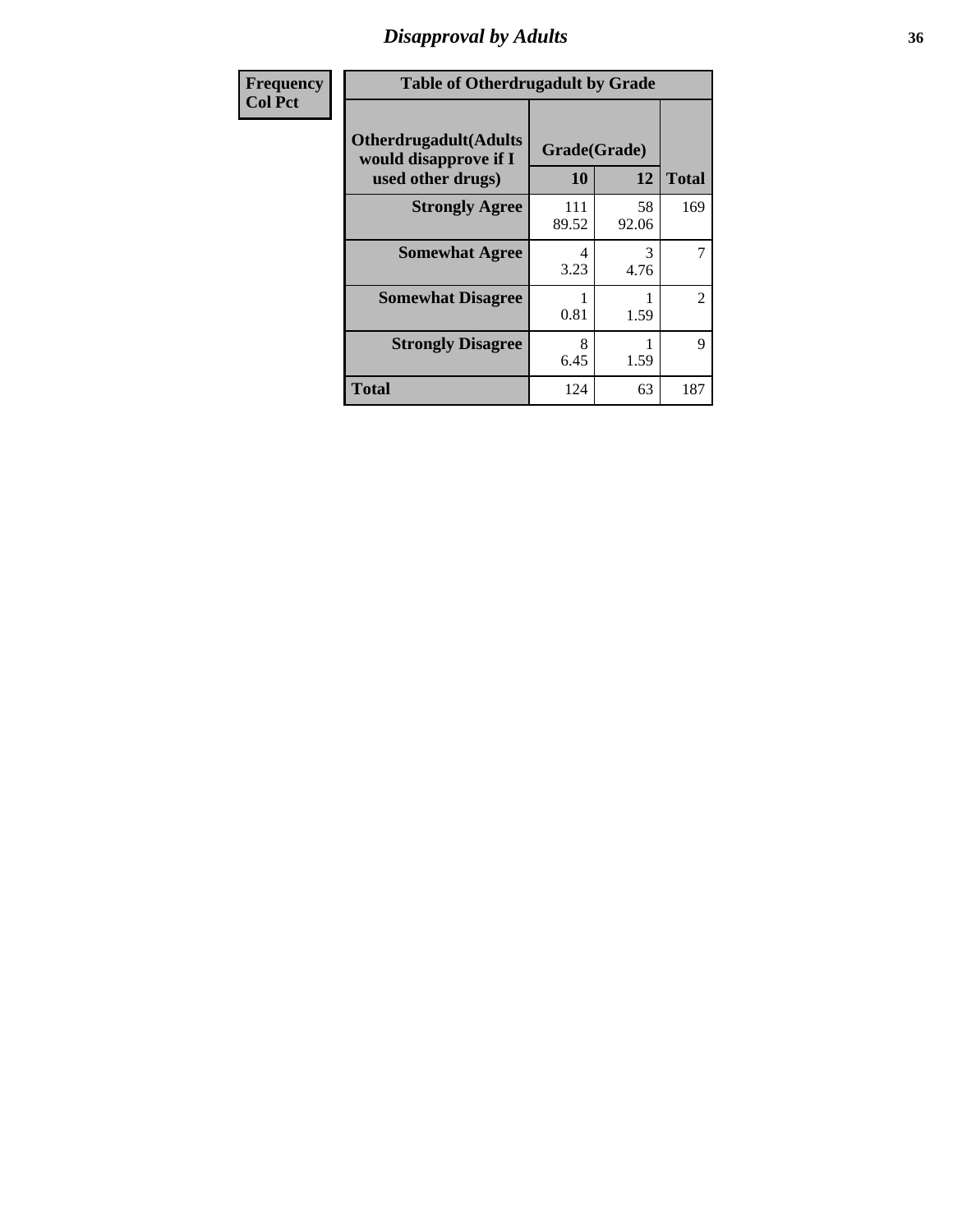# *Disapproval by Peers* **37**

| Frequency      | <b>Table of Alcoholpeer by Grade</b>                    |              |             |              |  |
|----------------|---------------------------------------------------------|--------------|-------------|--------------|--|
| <b>Col Pct</b> | Alcoholpeer(My<br>friends would<br>disapprove if I used | Grade(Grade) |             |              |  |
|                | alcohol)                                                | 10           | 12          | <b>Total</b> |  |
|                | <b>Strongly Agree</b>                                   | 28<br>22.58  | 10<br>15.87 | 38           |  |
|                | <b>Somewhat Agree</b>                                   | 24<br>19.35  | 8<br>12.70  | 32           |  |
|                | <b>Somewhat Disagree</b>                                | 25<br>20.16  | 17<br>26.98 | 42           |  |
|                | <b>Strongly Disagree</b>                                | 47<br>37.90  | 28<br>44.44 | 75           |  |
|                | Total                                                   | 124          | 63          | 187          |  |

| Frequency      | <b>Table of Tobaccopeer by Grade</b>                    |              |             |              |
|----------------|---------------------------------------------------------|--------------|-------------|--------------|
| <b>Col Pct</b> | Tobaccopeer(My<br>friends would<br>disapprove if I used | Grade(Grade) |             |              |
|                | tobacco)                                                | 10           | 12          | <b>Total</b> |
|                | <b>Strongly Agree</b>                                   | 51<br>41.13  | 21<br>33.33 | 72           |
|                | <b>Somewhat Agree</b>                                   | 21<br>16.94  | 12<br>19.05 | 33           |
|                | <b>Somewhat Disagree</b>                                | 24<br>19.35  | 14<br>22.22 | 38           |
|                | <b>Strongly Disagree</b>                                | 28<br>22.58  | 16<br>25.40 | 44           |
|                | Total                                                   | 124          | 63          | 187          |

| Frequency      | <b>Table of Marijuanapeer by Grade</b>                    |              |             |              |
|----------------|-----------------------------------------------------------|--------------|-------------|--------------|
| <b>Col Pct</b> | Marijuanapeer(My<br>friends would<br>disapprove if I used | Grade(Grade) |             |              |
|                | marijuana)                                                | 10           | 12          | <b>Total</b> |
|                | <b>Strongly Agree</b>                                     | 60<br>48.39  | 24<br>38.10 | 84           |
|                | <b>Somewhat Agree</b>                                     | 20<br>16.13  | 10<br>15.87 | 30           |
|                | <b>Somewhat Disagree</b>                                  | 24<br>19.35  | 16<br>25.40 | 40           |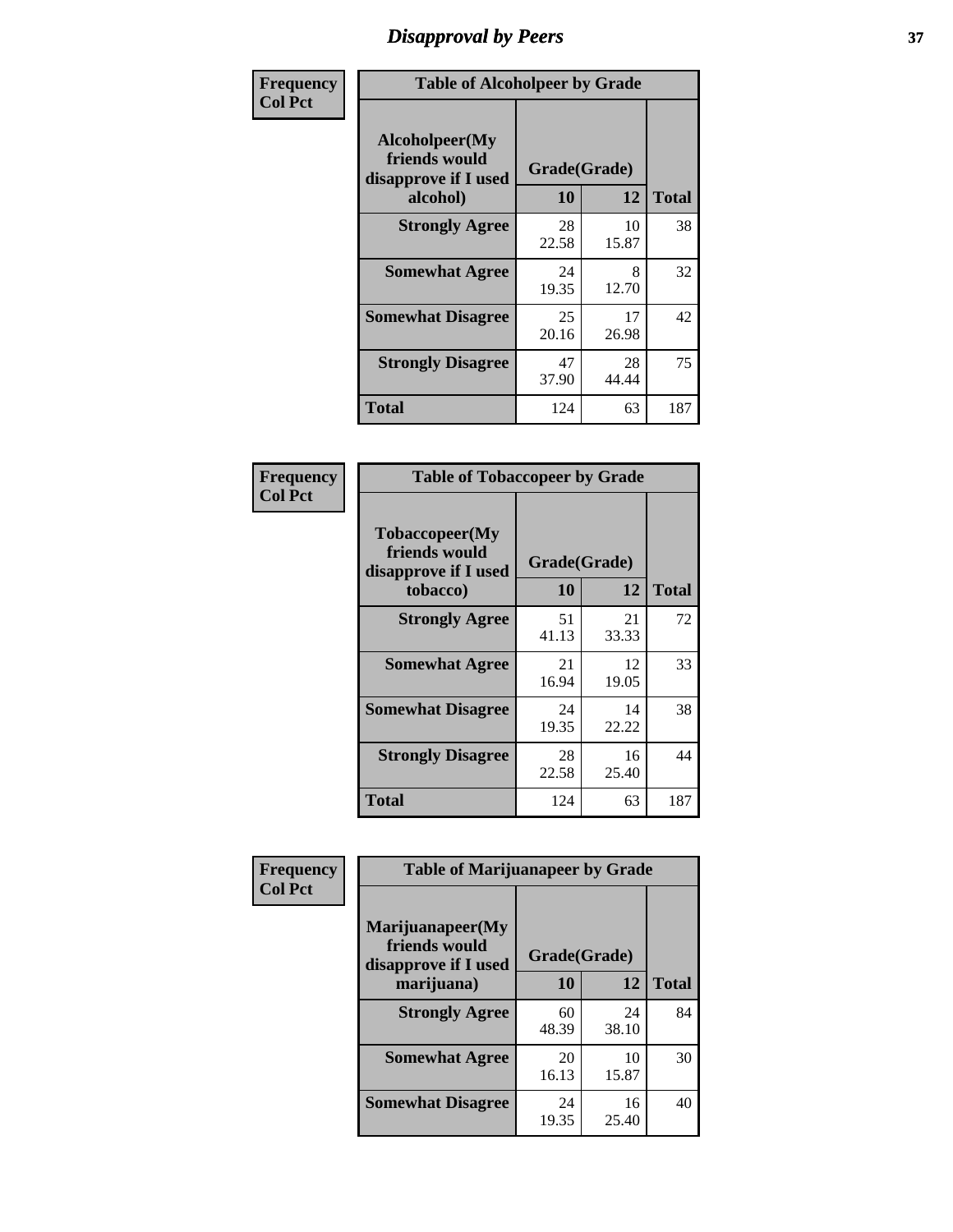# *Disapproval by Peers* **38**

| <b>Frequency</b> | <b>Table of Marijuanapeer by Grade</b>                                  |                           |             |              |  |
|------------------|-------------------------------------------------------------------------|---------------------------|-------------|--------------|--|
| <b>Col Pct</b>   | Marijuanapeer(My<br>friends would<br>disapprove if I used<br>marijuana) | Grade(Grade)<br><b>10</b> | 12          | <b>Total</b> |  |
|                  | <b>Strongly Disagree</b>                                                | 20<br>16.13               | 13<br>20.63 | 33           |  |
|                  | <b>Total</b>                                                            | 124                       | 63          | 187          |  |

| <b>Frequency</b> | <b>Table of Otherdrugpeer by Grade</b>                                    |                           |             |              |
|------------------|---------------------------------------------------------------------------|---------------------------|-------------|--------------|
| <b>Col Pct</b>   | Otherdrugpeer(My<br>friends would<br>disapprove if I used<br>other drugs) | Grade(Grade)<br><b>10</b> | 12          | <b>Total</b> |
|                  |                                                                           |                           |             |              |
|                  | <b>Strongly Agree</b>                                                     | 72<br>58.06               | 37<br>58.73 | 109          |
|                  | <b>Somewhat Agree</b>                                                     | 19<br>15.32               | 10<br>15.87 | 29           |
|                  | <b>Somewhat Disagree</b>                                                  | 18<br>14.52               | 12<br>19.05 | 30           |
|                  | <b>Strongly Disagree</b>                                                  | 15<br>12.10               | 4<br>6.35   | 19           |
|                  | <b>Total</b>                                                              | 124                       | 63          | 187          |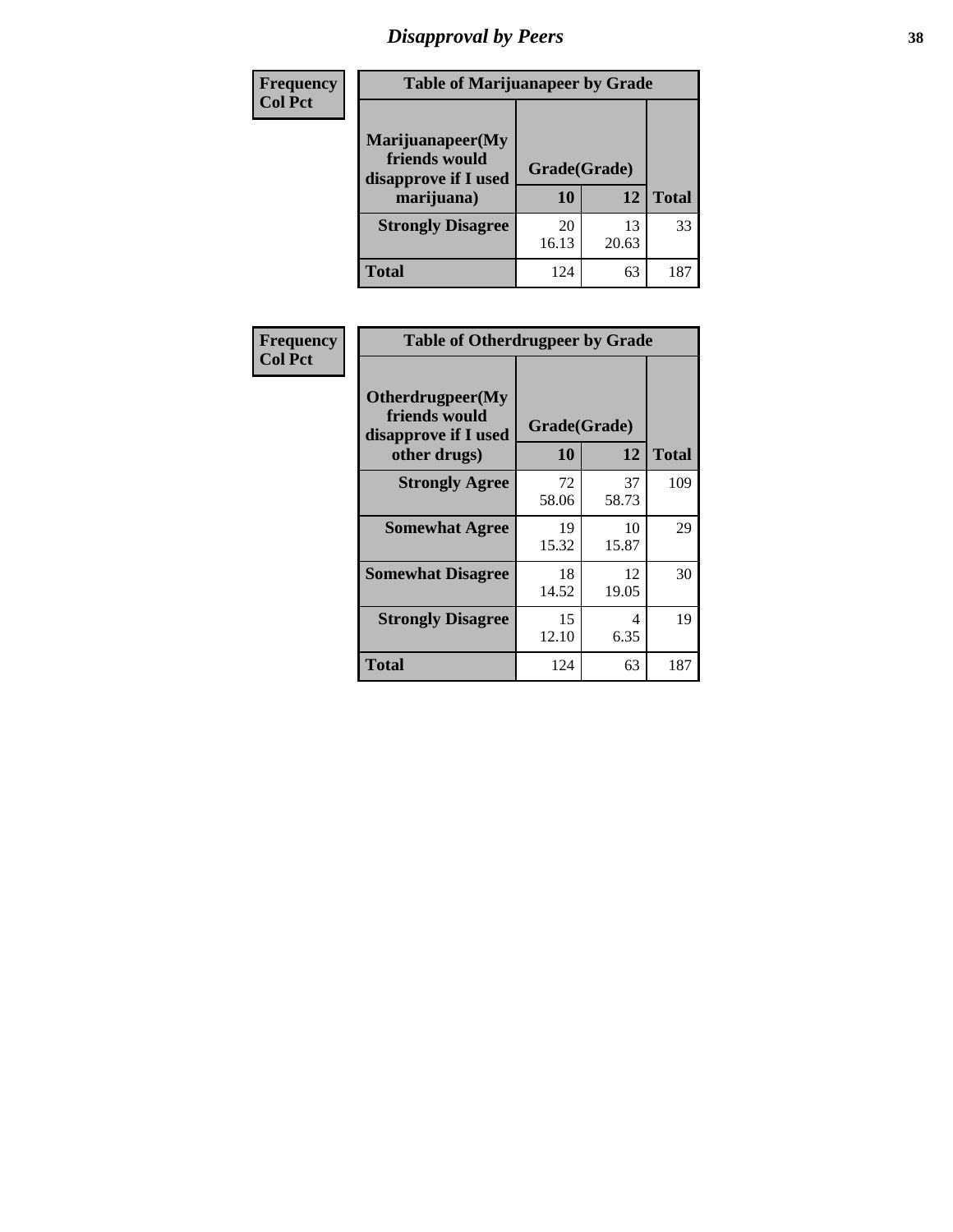| Frequency<br><b>Col Pct</b> | <b>Table of Alcohollocation1 by Grade</b> |              |             |              |
|-----------------------------|-------------------------------------------|--------------|-------------|--------------|
|                             | <b>Alcohollocation1(Places</b>            | Grade(Grade) |             |              |
|                             | <b>Friends Use Alcohol)</b>               | 10           | 12          | <b>Total</b> |
|                             |                                           | 74<br>59.68  | 43<br>68.25 | 117          |
|                             | Do Not Use                                | 50<br>40.32  | 20<br>31.75 | 70           |
|                             | <b>Total</b>                              | 124          | 63          | 187          |

| Frequency      | <b>Table of Alcohollocation2 by Grade</b>                     |                           |             |              |
|----------------|---------------------------------------------------------------|---------------------------|-------------|--------------|
| <b>Col Pct</b> | <b>Alcohollocation2(Places</b><br><b>Friends Use Alcohol)</b> | Grade(Grade)<br><b>10</b> | <b>12</b>   | <b>Total</b> |
|                |                                                               | 81<br>65.32               | 28<br>44.44 | 109          |
|                | Home                                                          | 43<br>34.68               | 35<br>55.56 | 78           |
|                | <b>Total</b>                                                  | 124                       | 63          | 187          |

| Frequency      | <b>Table of Alcohollocation 3 by Grade</b>                    |                    |             |              |
|----------------|---------------------------------------------------------------|--------------------|-------------|--------------|
| <b>Col Pct</b> | <b>Alcohollocation3(Places</b><br><b>Friends Use Alcohol)</b> | Grade(Grade)<br>10 | 12          | <b>Total</b> |
|                |                                                               | 117<br>94.35       | 59<br>93.65 | 176          |
|                | <b>School</b>                                                 | 5.65               | 4<br>6.35   | 11           |
|                | <b>Total</b>                                                  | 124                | 63          | 187          |

| <b>Frequency</b> | <b>Table of Alcohollocation4 by Grade</b> |              |             |              |
|------------------|-------------------------------------------|--------------|-------------|--------------|
| <b>Col Pct</b>   | <b>Alcohollocation4(Places</b>            | Grade(Grade) |             |              |
|                  | <b>Friends Use Alcohol)</b>               | 10           | 12          | <b>Total</b> |
|                  |                                           | 107<br>86.29 | 52<br>82.54 | 159          |
|                  | Car                                       | 17<br>13.71  | 11<br>17.46 | 28           |
|                  | <b>Total</b>                              | 124          | 63          | 187          |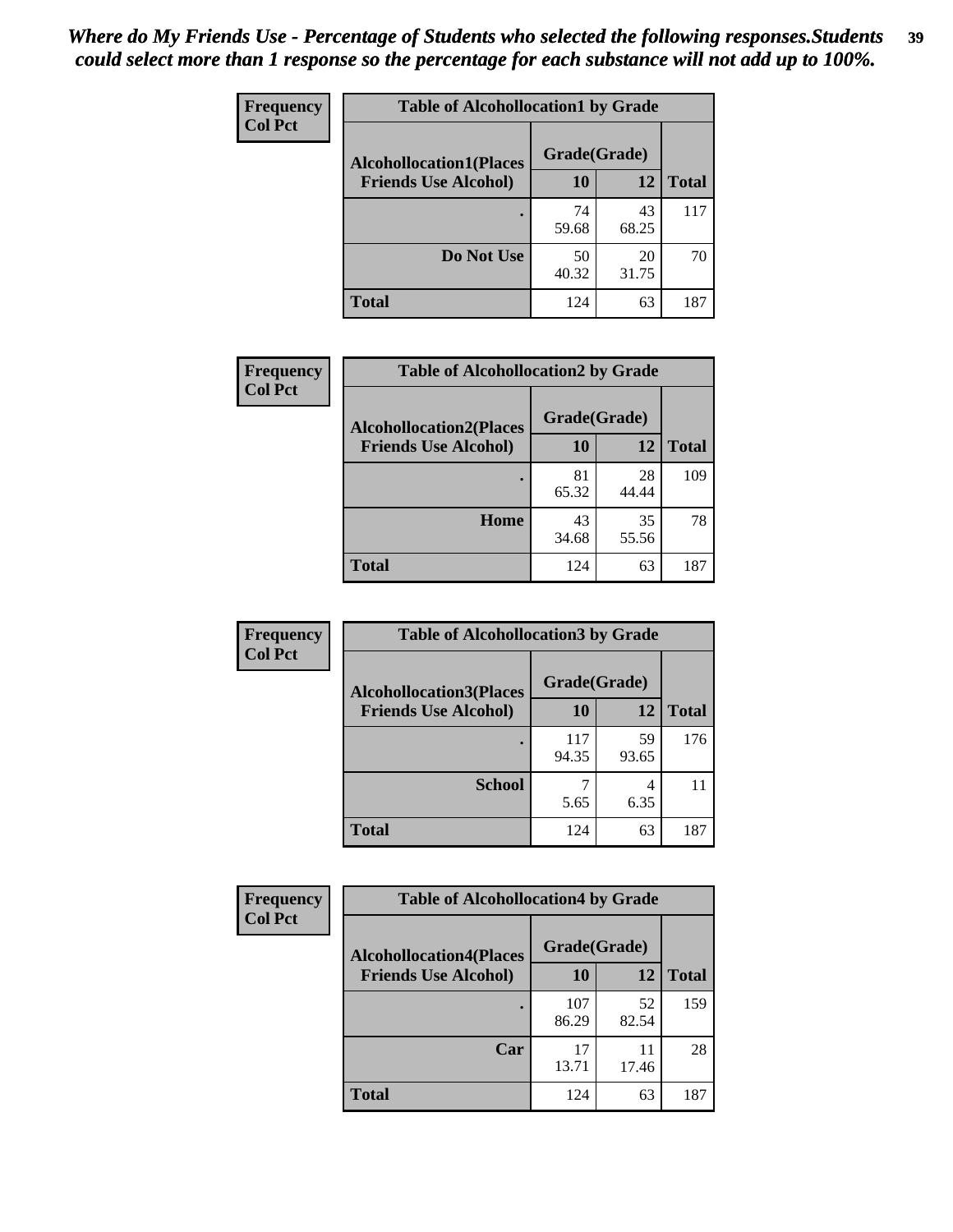| Frequency<br><b>Col Pct</b> | <b>Table of Alcohollocation5 by Grade</b> |              |             |              |
|-----------------------------|-------------------------------------------|--------------|-------------|--------------|
|                             | <b>Alcohollocation5(Places</b>            | Grade(Grade) |             |              |
|                             | <b>Friends Use Alcohol)</b>               | 10           | 12          | <b>Total</b> |
|                             |                                           | 68<br>54.84  | 26<br>41.27 | 94           |
|                             | <b>Friend's House</b>                     | 56<br>45.16  | 37<br>58.73 | 93           |
|                             | <b>Total</b>                              | 124          | 63          | 187          |

| Frequency      | <b>Table of Alcohollocation6 by Grade</b>                     |                    |             |              |
|----------------|---------------------------------------------------------------|--------------------|-------------|--------------|
| <b>Col Pct</b> | <b>Alcohollocation6(Places</b><br><b>Friends Use Alcohol)</b> | Grade(Grade)<br>10 | 12          | <b>Total</b> |
|                |                                                               | 86<br>69.35        | 38<br>60.32 | 124          |
|                | <b>Other</b>                                                  | 38<br>30.65        | 25<br>39.68 | 63           |
|                | <b>Total</b>                                                  | 124                | 63          | 187          |

| Frequency      | <b>Table of Tobaccolocation1 by Grade</b> |              |             |              |
|----------------|-------------------------------------------|--------------|-------------|--------------|
| <b>Col Pct</b> | <b>Tobaccolocation1(Places</b>            | Grade(Grade) |             |              |
|                | <b>Friends Use Tobacco)</b>               | 10           | 12          | <b>Total</b> |
|                |                                           | 55<br>44.35  | 30<br>47.62 | 85           |
|                | Do Not Use                                | 69<br>55.65  | 33<br>52.38 | 102          |
|                | <b>Total</b>                              | 124          | 63          | 187          |

| <b>Frequency</b> | <b>Table of Tobaccolocation2 by Grade</b> |              |             |              |  |
|------------------|-------------------------------------------|--------------|-------------|--------------|--|
| <b>Col Pct</b>   | <b>Tobaccolocation2(Places</b>            | Grade(Grade) |             |              |  |
|                  | <b>Friends Use Tobacco)</b>               | 10           | 12          | <b>Total</b> |  |
|                  |                                           | 86<br>69.35  | 34<br>53.97 | 120          |  |
|                  | Home                                      | 38<br>30.65  | 29<br>46.03 | 67           |  |
|                  | <b>Total</b>                              | 124          | 63          | 187          |  |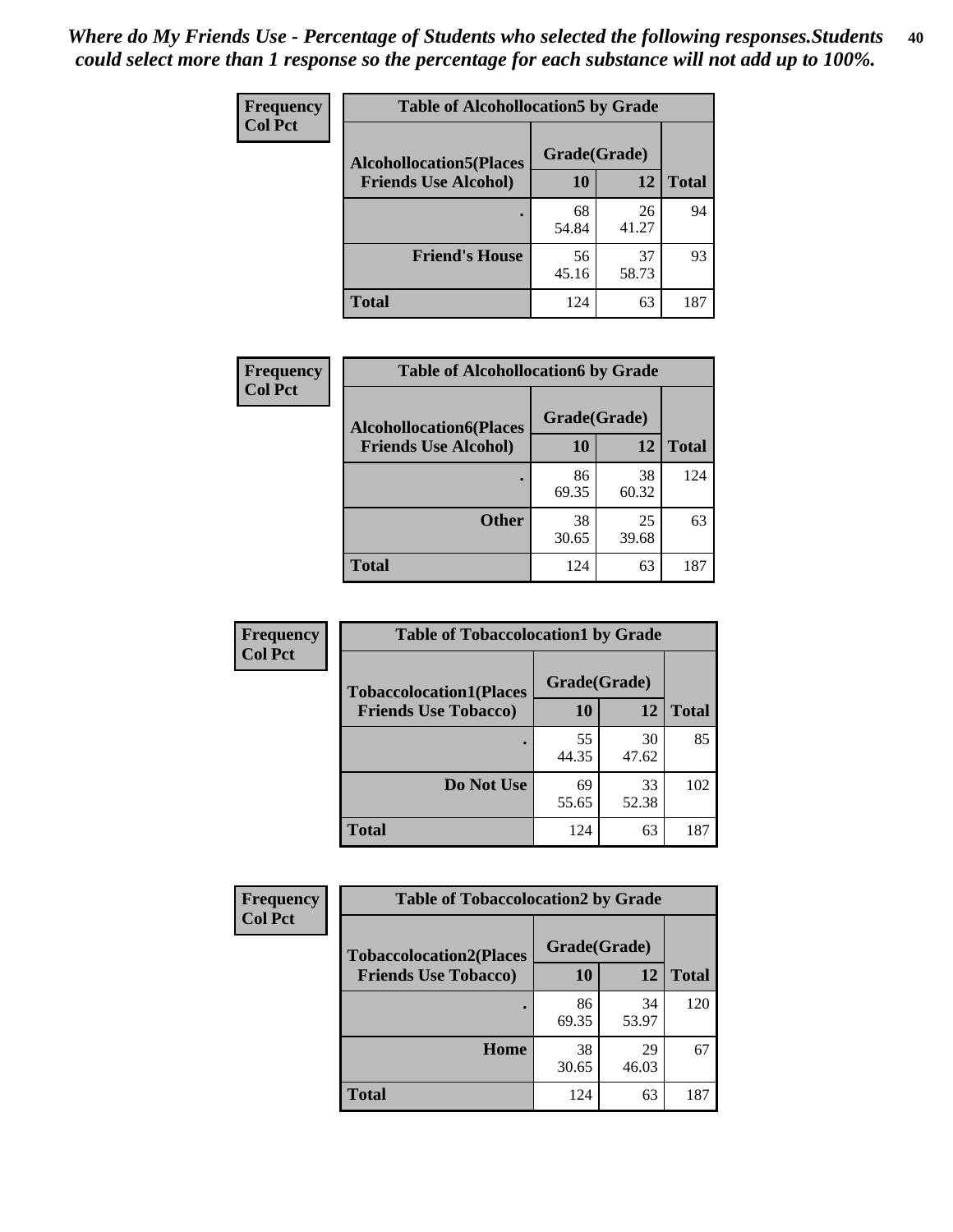| Frequency      | <b>Table of Tobaccolocation 3 by Grade</b> |              |             |              |
|----------------|--------------------------------------------|--------------|-------------|--------------|
| <b>Col Pct</b> | <b>Tobaccolocation3(Places</b>             | Grade(Grade) |             |              |
|                | <b>Friends Use Tobacco)</b>                | 10           | <b>12</b>   | <b>Total</b> |
|                |                                            | 102<br>82.26 | 47<br>74.60 | 149          |
|                | <b>School</b>                              | 22<br>17.74  | 16<br>25.40 | 38           |
|                | <b>Total</b>                               | 124          | 63          | 187          |

| Frequency      | <b>Table of Tobaccolocation4 by Grade</b>                     |                           |             |              |
|----------------|---------------------------------------------------------------|---------------------------|-------------|--------------|
| <b>Col Pct</b> | <b>Tobaccolocation4(Places</b><br><b>Friends Use Tobacco)</b> | Grade(Grade)<br><b>10</b> | 12          | <b>Total</b> |
|                |                                                               | 94<br>75.81               | 34<br>53.97 | 128          |
|                | Car                                                           | 30<br>24.19               | 29<br>46.03 | 59           |
|                | <b>Total</b>                                                  | 124                       | 63          | 187          |

| Frequency      | <b>Table of Tobaccolocation5 by Grade</b> |              |             |              |
|----------------|-------------------------------------------|--------------|-------------|--------------|
| <b>Col Pct</b> | <b>Tobaccolocation5(Places</b>            | Grade(Grade) |             |              |
|                | <b>Friends Use Tobacco)</b>               | 10           | <b>12</b>   | <b>Total</b> |
|                |                                           | 81<br>65.32  | 35<br>55.56 | 116          |
|                | <b>Friend's House</b>                     | 43<br>34.68  | 28<br>44.44 | 71           |
|                | <b>Total</b>                              | 124          | 63          | 187          |

| <b>Frequency</b> | <b>Table of Tobaccolocation6 by Grade</b> |              |             |              |  |
|------------------|-------------------------------------------|--------------|-------------|--------------|--|
| <b>Col Pct</b>   | <b>Tobaccolocation6(Places</b>            | Grade(Grade) |             |              |  |
|                  | <b>Friends Use Tobacco)</b>               | 10           | 12          | <b>Total</b> |  |
|                  |                                           | 93<br>75.00  | 40<br>63.49 | 133          |  |
|                  | <b>Other</b>                              | 31<br>25.00  | 23<br>36.51 | 54           |  |
|                  | <b>Total</b>                              | 124          | 63          | 187          |  |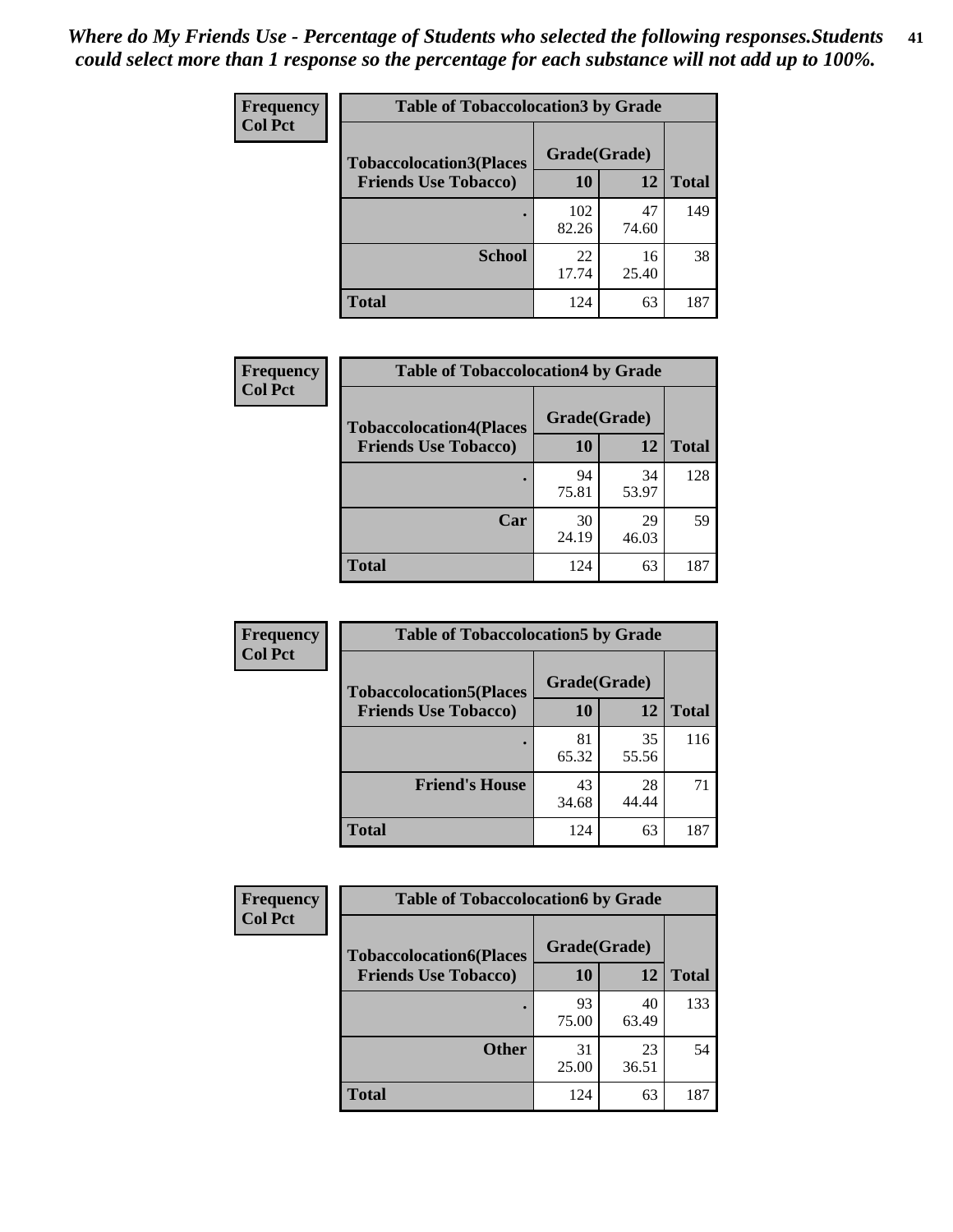| <b>Frequency</b> | <b>Table of Marijuanalocation1 by Grade</b> |              |             |              |
|------------------|---------------------------------------------|--------------|-------------|--------------|
| <b>Col Pct</b>   | <b>Marijuanalocation1(Places</b>            | Grade(Grade) |             |              |
|                  | <b>Friends Use Marijuana</b> )              | 10           | 12          | <b>Total</b> |
|                  |                                             | 44<br>35.48  | 24<br>38.10 | 68           |
|                  | Do Not Use                                  | 80<br>64.52  | 39<br>61.90 | 119          |
|                  | <b>Total</b>                                | 124          | 63          | 187          |

| <b>Frequency</b> | <b>Table of Marijuanalocation2 by Grade</b>                        |                    |             |              |
|------------------|--------------------------------------------------------------------|--------------------|-------------|--------------|
| <b>Col Pct</b>   | <b>Marijuanalocation2(Places</b><br><b>Friends Use Marijuana</b> ) | Grade(Grade)<br>10 | 12          | <b>Total</b> |
|                  |                                                                    | 102<br>82.26       | 44<br>69.84 | 146          |
|                  | Home                                                               | 22<br>17.74        | 19<br>30.16 | 41           |
|                  | <b>Total</b>                                                       | 124                | 63          | 187          |

| Frequency<br><b>Col Pct</b> | <b>Table of Marijuanalocation3 by Grade</b> |              |             |              |
|-----------------------------|---------------------------------------------|--------------|-------------|--------------|
|                             | <b>Marijuanalocation3</b> (Places           | Grade(Grade) |             |              |
|                             | <b>Friends Use Marijuana</b> )              | 10           | 12          | <b>Total</b> |
|                             |                                             | 113<br>91.13 | 57<br>90.48 | 170          |
|                             | <b>School</b>                               | 11<br>8.87   | 6<br>9.52   | 17           |
|                             | <b>Total</b>                                | 124          | 63          | 187          |

| Frequency      | <b>Table of Marijuanalocation4 by Grade</b> |              |             |              |
|----------------|---------------------------------------------|--------------|-------------|--------------|
| <b>Col Pct</b> | <b>Marijuanalocation4(Places</b>            | Grade(Grade) |             |              |
|                | <b>Friends Use Marijuana</b> )              | <b>10</b>    | 12          | <b>Total</b> |
|                |                                             | 105<br>84.68 | 47<br>74.60 | 152          |
|                | Car                                         | 19<br>15.32  | 16<br>25.40 | 35           |
|                | <b>Total</b>                                | 124          | 63          | 187          |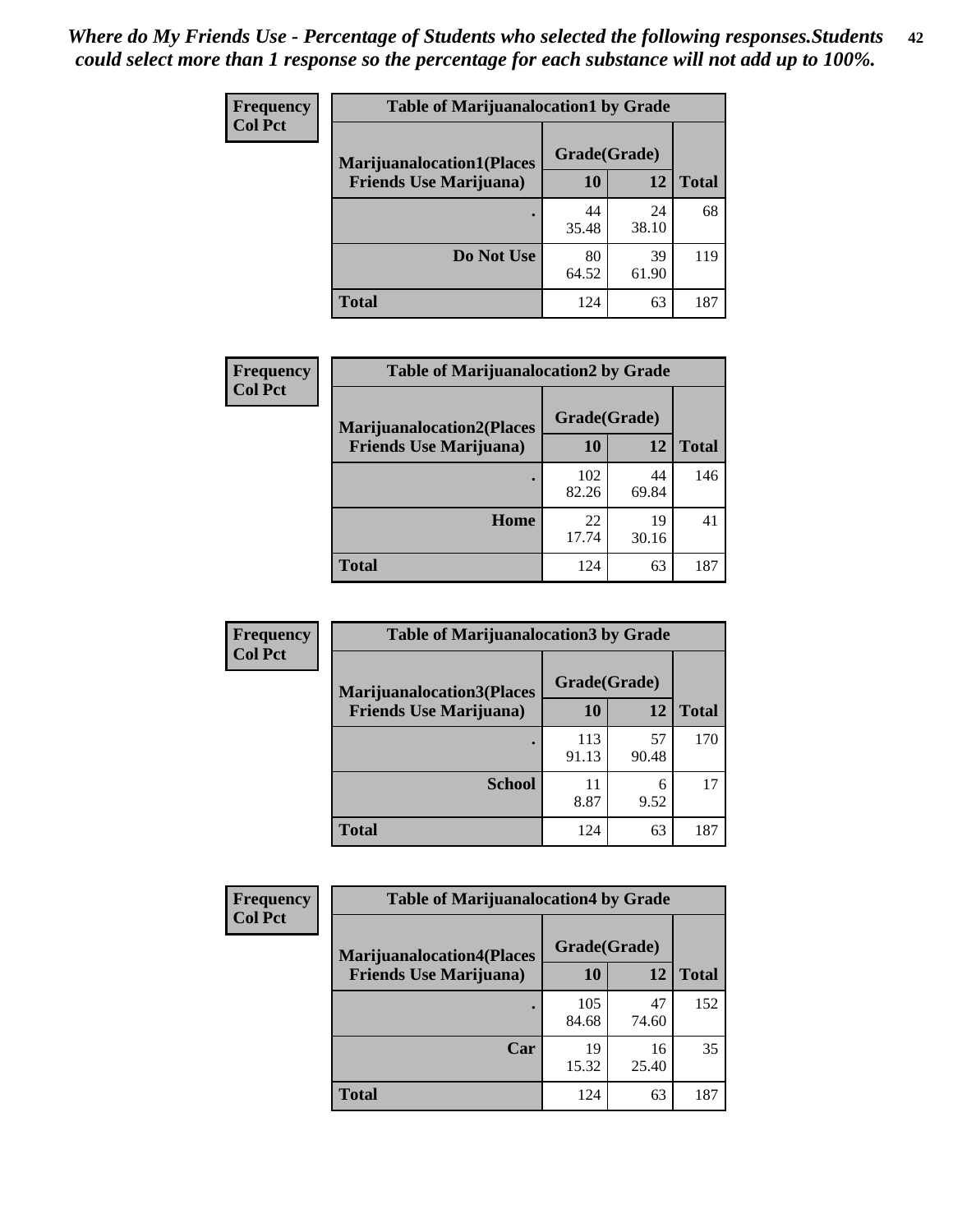| <b>Frequency</b> | <b>Table of Marijuanalocation5 by Grade</b> |              |             |              |
|------------------|---------------------------------------------|--------------|-------------|--------------|
| <b>Col Pct</b>   | <b>Marijuanalocation5(Places)</b>           | Grade(Grade) |             |              |
|                  | <b>Friends Use Marijuana</b> )              | 10           | 12          | <b>Total</b> |
|                  |                                             | 96<br>77.42  | 41<br>65.08 | 137          |
|                  | <b>Friend's House</b>                       | 28<br>22.58  | 22<br>34.92 | 50           |
|                  | <b>Total</b>                                | 124          | 63          | 187          |

| <b>Frequency</b> | <b>Table of Marijuanalocation6 by Grade</b>                        |                           |             |       |
|------------------|--------------------------------------------------------------------|---------------------------|-------------|-------|
| <b>Col Pct</b>   | <b>Marijuanalocation6(Places</b><br><b>Friends Use Marijuana</b> ) | Grade(Grade)<br><b>10</b> | 12          | Total |
|                  |                                                                    | 93<br>75.00               | 46<br>73.02 | 139   |
|                  | <b>Other</b>                                                       | 31<br>25.00               | 17<br>26.98 | 48    |
|                  | <b>Total</b>                                                       | 124                       | 63          | 187   |

| <b>Frequency</b> | <b>Table of Otherdruglocation1 by Grade</b>                          |              |             |              |
|------------------|----------------------------------------------------------------------|--------------|-------------|--------------|
| <b>Col Pct</b>   | <b>Otherdruglocation1(Places</b><br><b>Friends Use Other Illegal</b> | Grade(Grade) |             |              |
|                  | Drugs)                                                               | 10           | 12          | <b>Total</b> |
|                  |                                                                      | 33<br>26.61  | 18<br>28.57 | 51           |
|                  | Do Not Use                                                           | 91<br>73.39  | 45<br>71.43 | 136          |
|                  | <b>Total</b>                                                         | 124          | 63          | 187          |

| <b>Frequency</b> | <b>Table of Otherdruglocation2 by Grade</b>                           |              |             |              |
|------------------|-----------------------------------------------------------------------|--------------|-------------|--------------|
| <b>Col Pct</b>   | <b>Otherdruglocation2(Places)</b><br><b>Friends Use Other Illegal</b> | Grade(Grade) |             |              |
|                  | Drugs)                                                                | 10           | 12          | <b>Total</b> |
|                  |                                                                       | 105<br>84.68 | 49<br>77.78 | 154          |
|                  | Home                                                                  | 19<br>15.32  | 14<br>22.22 | 33           |
|                  | <b>Total</b>                                                          | 124          | 63          | 187          |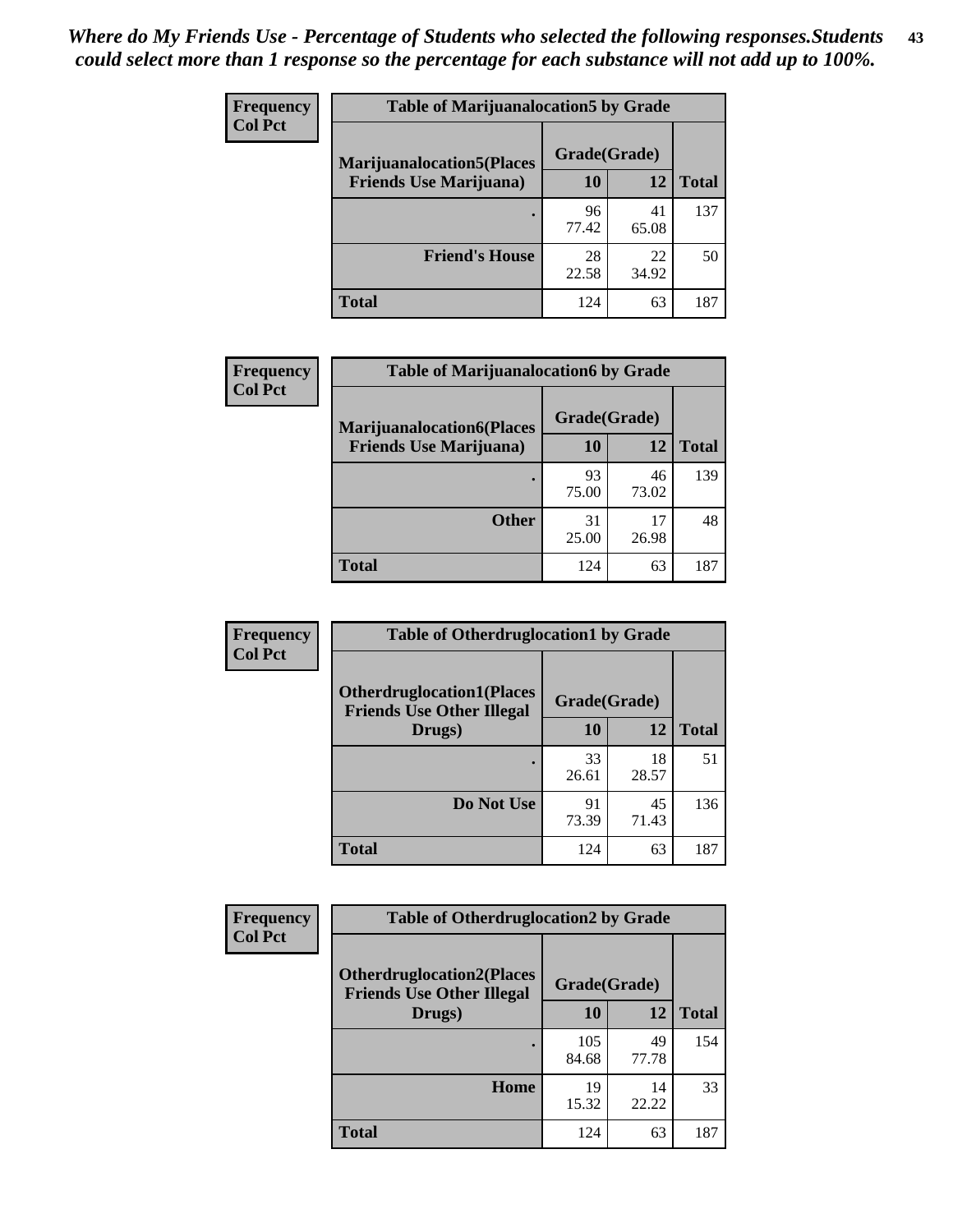| <b>Frequency</b> | <b>Table of Otherdruglocation 3 by Grade</b>                         |              |             |              |
|------------------|----------------------------------------------------------------------|--------------|-------------|--------------|
| <b>Col Pct</b>   | <b>Otherdruglocation3(Places</b><br><b>Friends Use Other Illegal</b> | Grade(Grade) |             |              |
|                  | Drugs)                                                               | 10           | 12          | <b>Total</b> |
|                  |                                                                      | 116<br>93.55 | 53<br>84.13 | 169          |
|                  | <b>School</b>                                                        | 8<br>6.45    | 10<br>15.87 | 18           |
|                  | <b>Total</b>                                                         | 124          | 63          | 187          |

| Frequency      | <b>Table of Otherdruglocation4 by Grade</b>                          |              |             |              |
|----------------|----------------------------------------------------------------------|--------------|-------------|--------------|
| <b>Col Pct</b> | <b>Otherdruglocation4(Places</b><br><b>Friends Use Other Illegal</b> | Grade(Grade) |             |              |
|                | Drugs)                                                               | 10           | 12          | <b>Total</b> |
|                |                                                                      | 110<br>88.71 | 53<br>84.13 | 163          |
|                | Car                                                                  | 14<br>11.29  | 10<br>15.87 | 24           |
|                | <b>Total</b>                                                         | 124          | 63          | 187          |

| Frequency      | <b>Table of Otherdruglocation5 by Grade</b>                          |              |             |              |
|----------------|----------------------------------------------------------------------|--------------|-------------|--------------|
| <b>Col Pct</b> | <b>Otherdruglocation5(Places</b><br><b>Friends Use Other Illegal</b> | Grade(Grade) |             |              |
|                | Drugs)                                                               | 10           | 12          | <b>Total</b> |
|                |                                                                      | 102<br>82.26 | 47<br>74.60 | 149          |
|                | <b>Friend's House</b>                                                | 22<br>17.74  | 16<br>25.40 | 38           |
|                | <b>Total</b>                                                         | 124          | 63          | 187          |

| <b>Frequency</b> | <b>Table of Otherdruglocation6 by Grade</b>                          |              |             |              |
|------------------|----------------------------------------------------------------------|--------------|-------------|--------------|
| <b>Col Pct</b>   | <b>Otherdruglocation6(Places</b><br><b>Friends Use Other Illegal</b> | Grade(Grade) |             |              |
|                  | Drugs)                                                               | <b>10</b>    | 12          | <b>Total</b> |
|                  |                                                                      | 101<br>81.45 | 48<br>76.19 | 149          |
|                  | <b>Other</b>                                                         | 23<br>18.55  | 15<br>23.81 | 38           |
|                  | Total                                                                | 124          | 63          | 187          |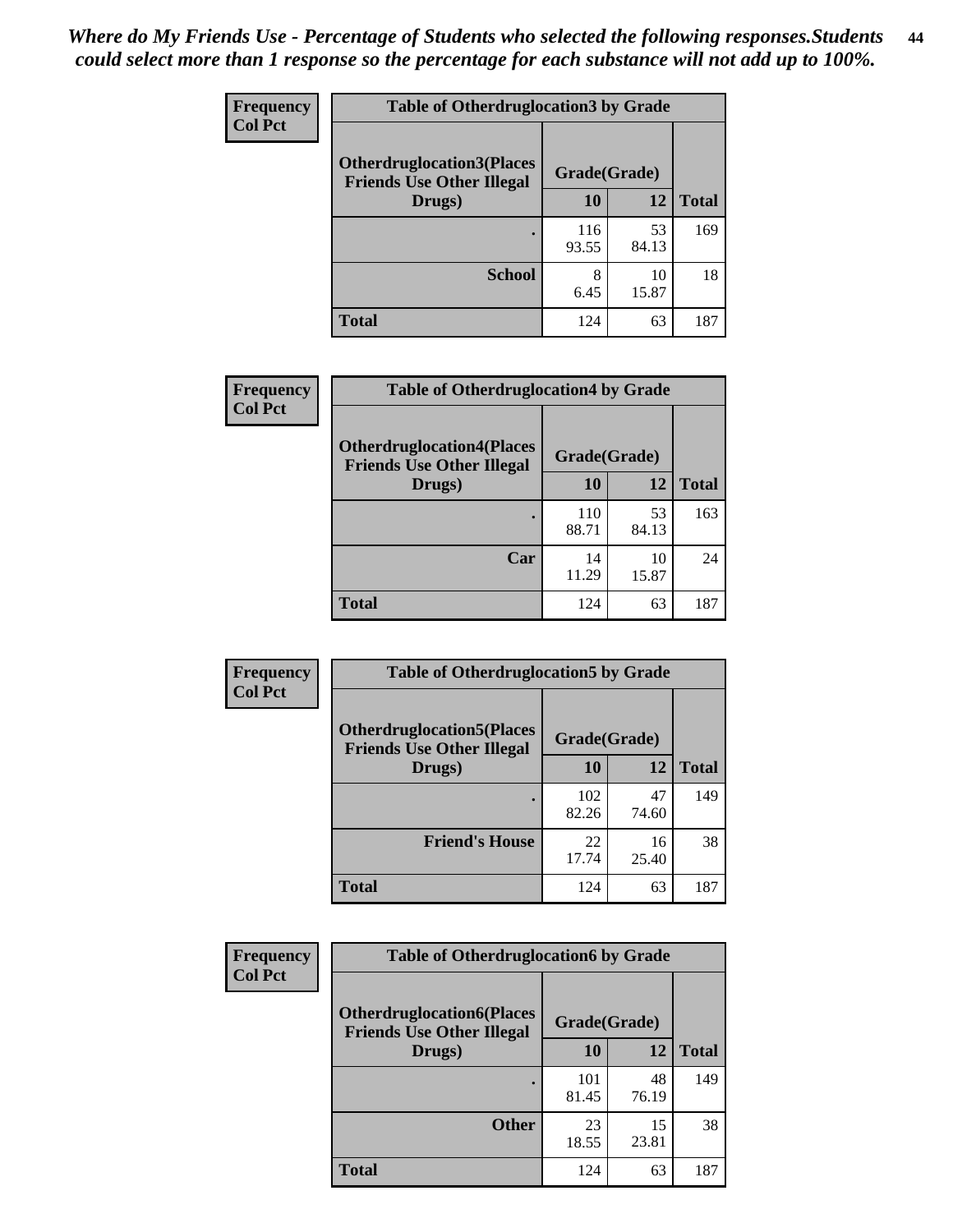| Frequency      | <b>Table of Alcoholtime1 by Grade</b>           |              |             |              |
|----------------|-------------------------------------------------|--------------|-------------|--------------|
| <b>Col Pct</b> | <b>Alcoholtime1(Times</b><br><b>Friends Use</b> | Grade(Grade) |             |              |
|                | Alcohol)                                        | 10           | 12          | <b>Total</b> |
|                |                                                 | 71<br>57.26  | 47<br>74.60 | 118          |
|                | Do Not Use                                      | 53<br>42.74  | 16<br>25.40 | 69           |
|                | <b>Total</b>                                    | 124          | 63          | 187          |

| Frequency      | <b>Table of Alcoholtime2 by Grade</b>           |              |             |              |
|----------------|-------------------------------------------------|--------------|-------------|--------------|
| <b>Col Pct</b> | <b>Alcoholtime2(Times</b><br><b>Friends Use</b> | Grade(Grade) |             |              |
|                | Alcohol)                                        | 10           | 12          | <b>Total</b> |
|                |                                                 | 117<br>94.35 | 60<br>95.24 | 177          |
|                | <b>On Way to School</b>                         | 5.65         | 3<br>4.76   | 10           |
|                | <b>Total</b>                                    | 124          | 63          | 187          |

| Frequency      | <b>Table of Alcoholtime3 by Grade</b>           |              |             |              |
|----------------|-------------------------------------------------|--------------|-------------|--------------|
| <b>Col Pct</b> | <b>Alcoholtime3(Times</b><br><b>Friends Use</b> | Grade(Grade) |             |              |
|                | Alcohol)                                        | 10           | 12          | <b>Total</b> |
|                |                                                 | 119<br>95.97 | 61<br>96.83 | 180          |
|                | <b>During School</b>                            | 5<br>4.03    | 2<br>3.17   | 7            |
|                | <b>Total</b>                                    | 124          | 63          | 187          |

| <b>Frequency</b> | <b>Table of Alcoholtime4 by Grade</b> |              |             |              |
|------------------|---------------------------------------|--------------|-------------|--------------|
| <b>Col Pct</b>   | <b>Alcoholtime4(Times</b>             | Grade(Grade) |             |              |
|                  | <b>Friends Use Alcohol)</b>           | 10           | 12          | <b>Total</b> |
|                  |                                       | 112<br>90.32 | 59<br>93.65 | 171          |
|                  | <b>On Way Home From School</b>        | 12<br>9.68   | 4<br>6.35   | 16           |
|                  | <b>Total</b>                          | 124          | 63          | 187          |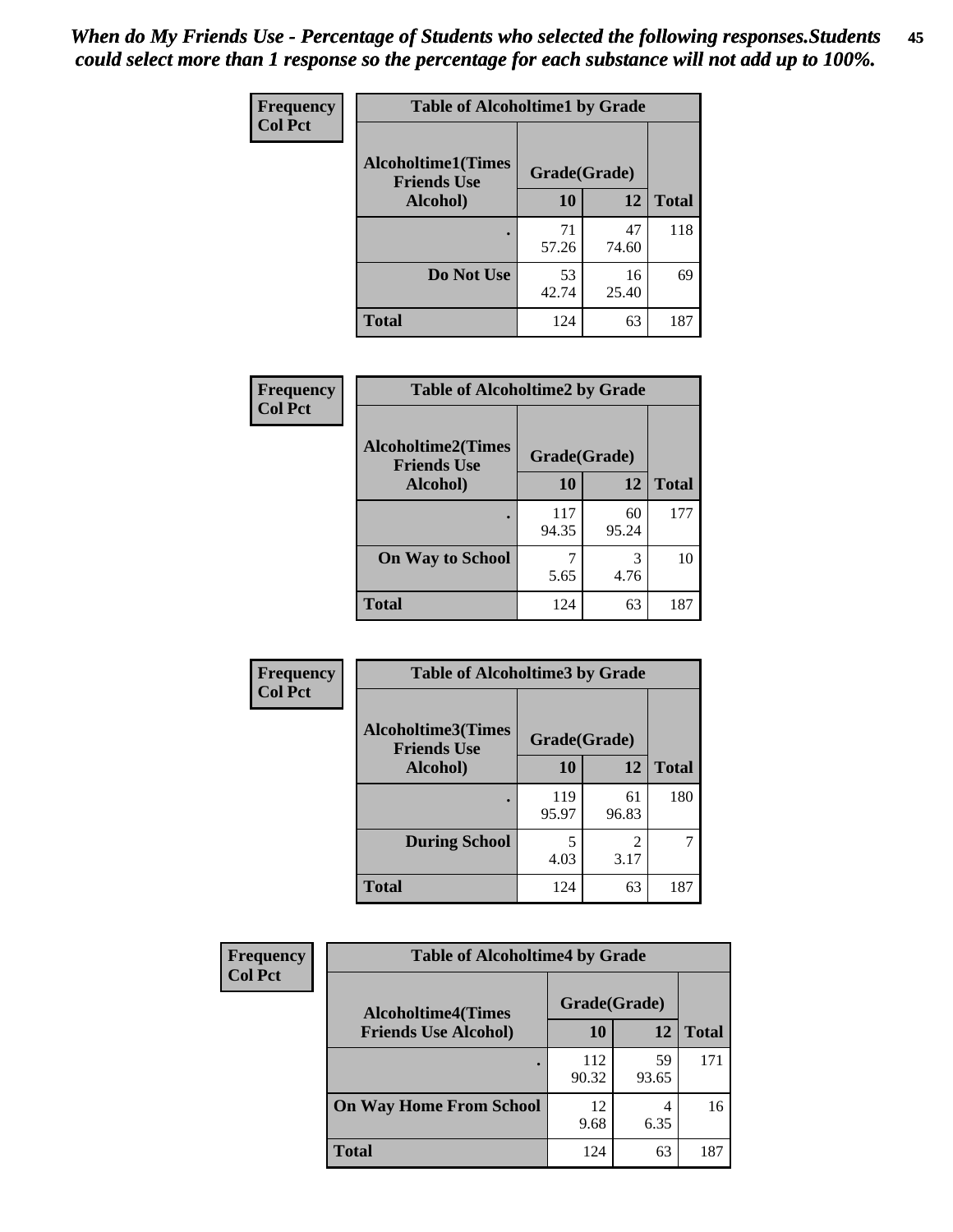*When do My Friends Use - Percentage of Students who selected the following responses.Students could select more than 1 response so the percentage for each substance will not add up to 100%.* **46**

| Frequency      | <b>Table of Alcoholtime5 by Grade</b>           |              |             |              |
|----------------|-------------------------------------------------|--------------|-------------|--------------|
| <b>Col Pct</b> | <b>Alcoholtime5(Times</b><br><b>Friends Use</b> | Grade(Grade) |             |              |
|                | Alcohol)                                        | 10           | 12          | <b>Total</b> |
|                |                                                 | 95<br>76.61  | 40<br>63.49 | 135          |
|                | Weeknights                                      | 29<br>23.39  | 23<br>36.51 | 52           |
|                | <b>Total</b>                                    | 124          | 63          | 187          |

| <b>Frequency</b> | <b>Table of Alcoholtime6 by Grade</b>           |              |             |              |
|------------------|-------------------------------------------------|--------------|-------------|--------------|
| <b>Col Pct</b>   | <b>Alcoholtime6(Times</b><br><b>Friends Use</b> | Grade(Grade) |             |              |
|                  | Alcohol)                                        | 10           | 12          | <b>Total</b> |
|                  |                                                 | 55<br>44.35  | 14<br>22.22 | 69           |
|                  | Weekends                                        | 69<br>55.65  | 49<br>77.78 | 118          |
|                  | <b>Total</b>                                    | 124          | 63          | 187          |

| Frequency      | <b>Table of Tobaccotime1 by Grade</b>           |              |             |              |
|----------------|-------------------------------------------------|--------------|-------------|--------------|
| <b>Col Pct</b> | <b>Tobaccotime1(Times</b><br><b>Friends Use</b> | Grade(Grade) |             |              |
|                | <b>Tobacco</b> )                                | 10           | 12          | <b>Total</b> |
|                | ٠                                               | 51<br>41.13  | 33<br>52.38 | 84           |
|                | Do Not Use                                      | 73<br>58.87  | 30<br>47.62 | 103          |
|                | <b>Total</b>                                    | 124          | 63          | 187          |

| <b>Frequency</b> | <b>Table of Tobaccotime2 by Grade</b>                           |             |             |              |
|------------------|-----------------------------------------------------------------|-------------|-------------|--------------|
| <b>Col Pct</b>   | <b>Tobaccotime2(Times</b><br>Grade(Grade)<br><b>Friends Use</b> |             |             |              |
|                  | <b>Tobacco</b> )                                                | 10          | 12          | <b>Total</b> |
|                  |                                                                 | 97<br>78.23 | 35<br>55.56 | 132          |
|                  | <b>On Way to School</b>                                         | 27<br>21.77 | 28<br>44.44 | 55           |
|                  | <b>Total</b>                                                    | 124         | 63          | 187          |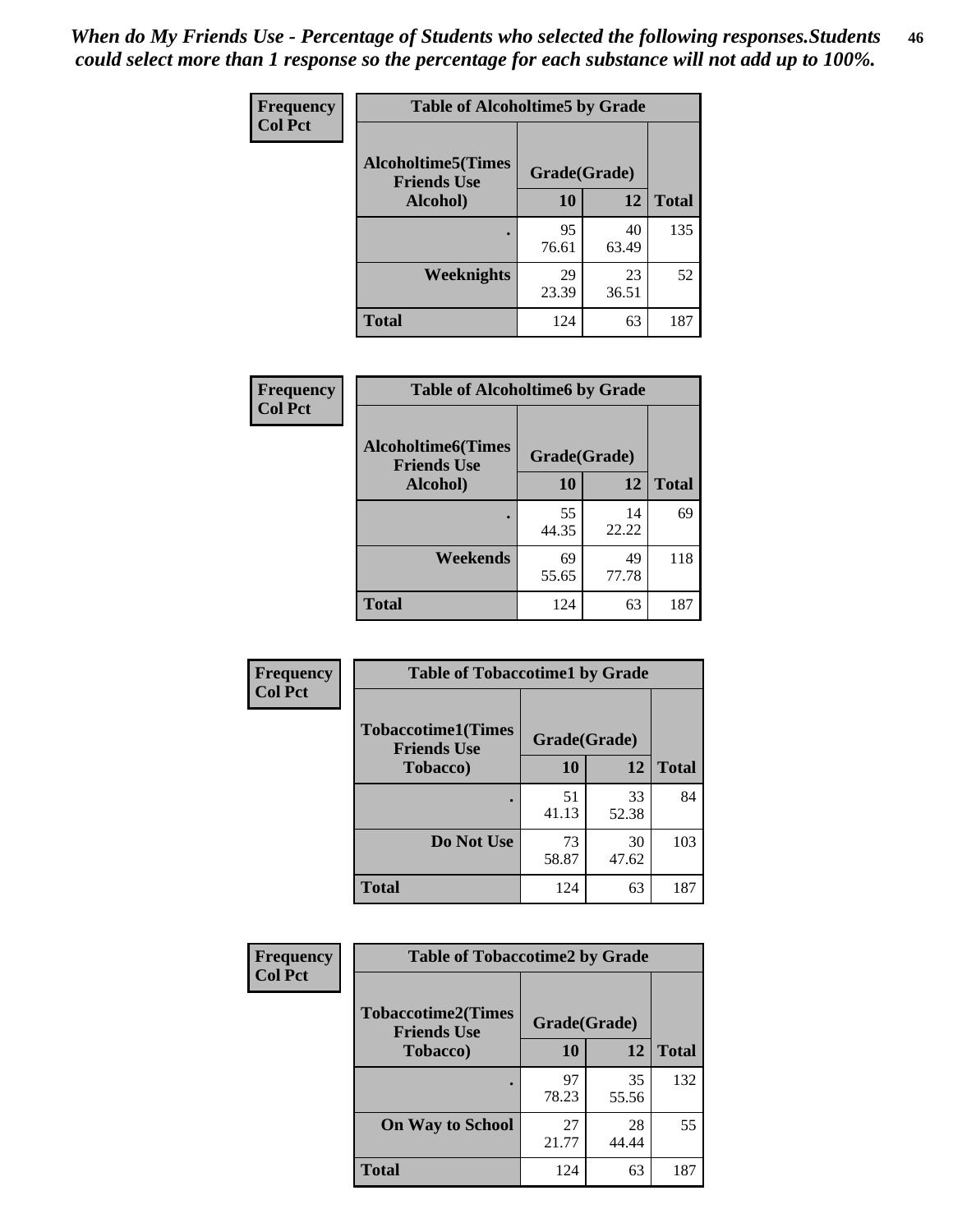*When do My Friends Use - Percentage of Students who selected the following responses.Students could select more than 1 response so the percentage for each substance will not add up to 100%.* **47**

| <b>Frequency</b> | <b>Table of Tobaccotime3 by Grade</b>           |              |             |              |  |
|------------------|-------------------------------------------------|--------------|-------------|--------------|--|
| <b>Col Pct</b>   | <b>Tobaccotime3(Times</b><br><b>Friends Use</b> | Grade(Grade) |             |              |  |
|                  | <b>Tobacco</b> )                                | 10           | 12          | <b>Total</b> |  |
|                  |                                                 | 101<br>81.45 | 44<br>69.84 | 145          |  |
|                  | <b>During School</b>                            | 23<br>18.55  | 19<br>30.16 | 42           |  |
|                  | <b>Total</b>                                    | 124          | 63          | 187          |  |

| <b>Frequency</b> | <b>Table of Tobaccotime4 by Grade</b> |              |             |              |
|------------------|---------------------------------------|--------------|-------------|--------------|
| <b>Col Pct</b>   | <b>Tobaccotime4(Times</b>             | Grade(Grade) |             |              |
|                  | <b>Friends Use Tobacco)</b>           | 10           | 12          | <b>Total</b> |
|                  |                                       | 112<br>90.32 | 59<br>93.65 | 171          |
|                  | <b>On Way Home From School</b>        | 12<br>9.68   | 4<br>6.35   | 16           |
|                  | <b>Total</b>                          | 124          | 63          | 187          |

| Frequency      | <b>Table of Tobaccotime5 by Grade</b>           |              |             |              |
|----------------|-------------------------------------------------|--------------|-------------|--------------|
| <b>Col Pct</b> | <b>Tobaccotime5(Times</b><br><b>Friends Use</b> | Grade(Grade) |             |              |
|                | <b>Tobacco</b> )                                | 10           | 12          | <b>Total</b> |
|                |                                                 | 82<br>66.13  | 32<br>50.79 | 114          |
|                | Weeknights                                      | 42<br>33.87  | 31<br>49.21 | 73           |
|                | <b>Total</b>                                    | 124          | 63          | 187          |

| <b>Frequency</b> | <b>Table of Tobaccotime6 by Grade</b>           |              |             |              |  |
|------------------|-------------------------------------------------|--------------|-------------|--------------|--|
| <b>Col Pct</b>   | <b>Tobaccotime6(Times</b><br><b>Friends Use</b> | Grade(Grade) |             |              |  |
|                  | <b>Tobacco</b> )                                | 10           | 12          | <b>Total</b> |  |
|                  | ٠                                               | 78<br>62.90  | 31<br>49.21 | 109          |  |
|                  | Weekends                                        | 46<br>37.10  | 32<br>50.79 | 78           |  |
|                  | <b>Total</b>                                    | 124          | 63          | 187          |  |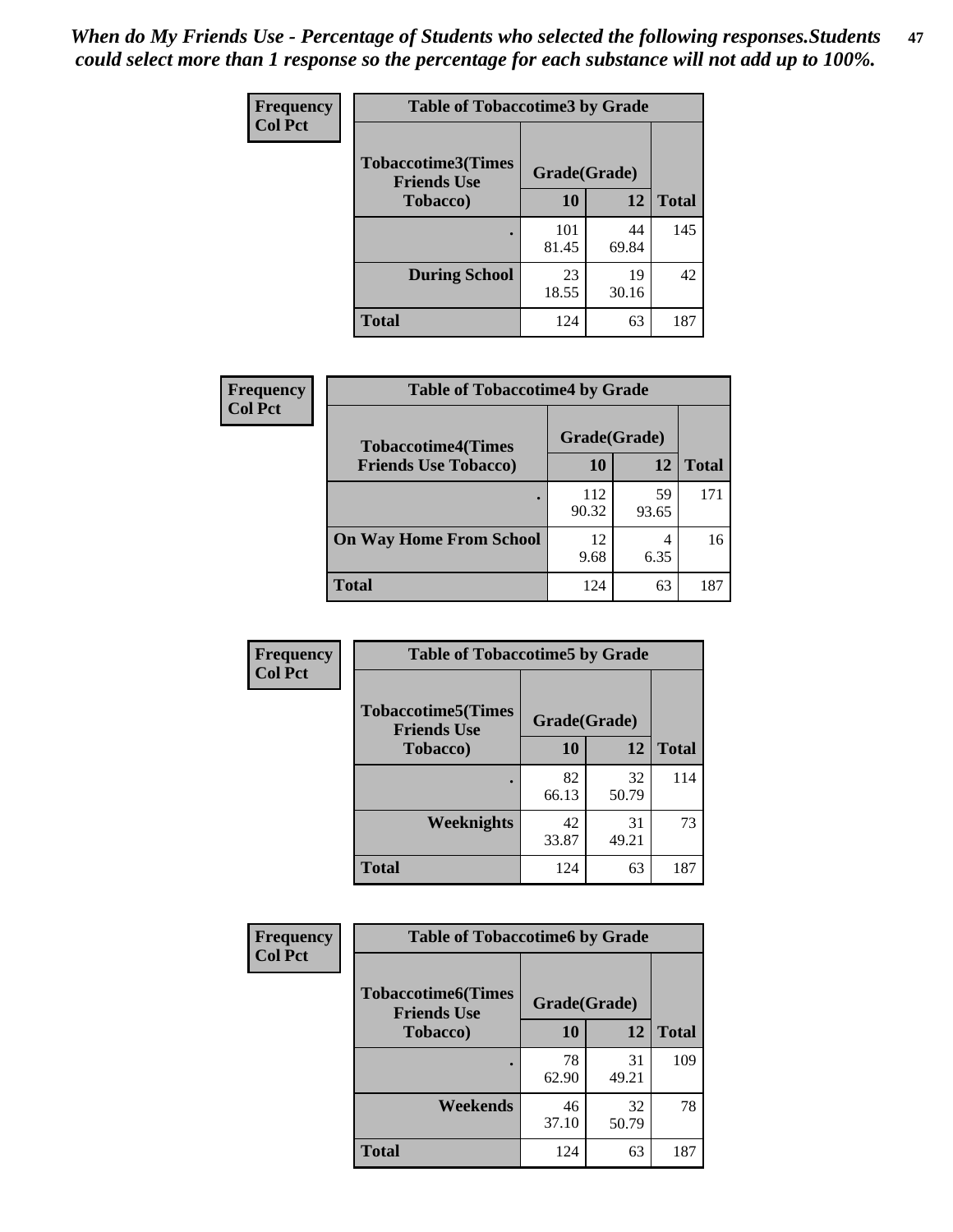| Frequency      | <b>Table of Marijuanatime1 by Grade</b>           |              |             |              |
|----------------|---------------------------------------------------|--------------|-------------|--------------|
| <b>Col Pct</b> | <b>Marijuanatime1(Times</b><br><b>Friends Use</b> | Grade(Grade) |             |              |
|                | Marijuana)                                        | 10           | 12          | <b>Total</b> |
|                |                                                   | 42<br>33.87  | 22<br>34.92 | 64           |
|                | Do Not Use                                        | 82<br>66.13  | 41<br>65.08 | 123          |
|                | <b>Total</b>                                      | 124          | 63          | 187          |

| Frequency      | <b>Table of Marijuanatime2 by Grade</b>    |              |             |              |
|----------------|--------------------------------------------|--------------|-------------|--------------|
| <b>Col Pct</b> | Marijuanatime2(Times<br><b>Friends Use</b> | Grade(Grade) |             |              |
|                | Marijuana)                                 | 10           | 12          | <b>Total</b> |
|                |                                            | 107<br>86.29 | 54<br>85.71 | 161          |
|                | <b>On Way to School</b>                    | 17<br>13.71  | 9<br>14.29  | 26           |
|                | <b>Total</b>                               | 124          | 63          | 187          |

| <b>Frequency</b> | <b>Table of Marijuanatime3 by Grade</b>    |              |             |              |  |
|------------------|--------------------------------------------|--------------|-------------|--------------|--|
| <b>Col Pct</b>   | Marijuanatime3(Times<br><b>Friends Use</b> | Grade(Grade) |             |              |  |
|                  | Marijuana)                                 | 10           | 12          | <b>Total</b> |  |
|                  |                                            | 117<br>94.35 | 57<br>90.48 | 174          |  |
|                  | <b>During School</b>                       | 5.65         | 6<br>9.52   | 13           |  |
|                  | <b>Total</b>                               | 124          | 63          | 187          |  |

| <b>Frequency</b><br><b>Col Pct</b> | <b>Table of Marijuanatime4 by Grade</b> |              |             |              |
|------------------------------------|-----------------------------------------|--------------|-------------|--------------|
|                                    | <b>Marijuanatime4</b> (Times            | Grade(Grade) |             |              |
|                                    | <b>Friends Use Marijuana</b> )          | 10           | 12          | <b>Total</b> |
|                                    |                                         | 109<br>87.90 | 54<br>85.71 | 163          |
|                                    | <b>On Way Home From School</b>          | 15<br>12.10  | q<br>14.29  | 24           |
|                                    | <b>Total</b>                            | 124          | 63          | 187          |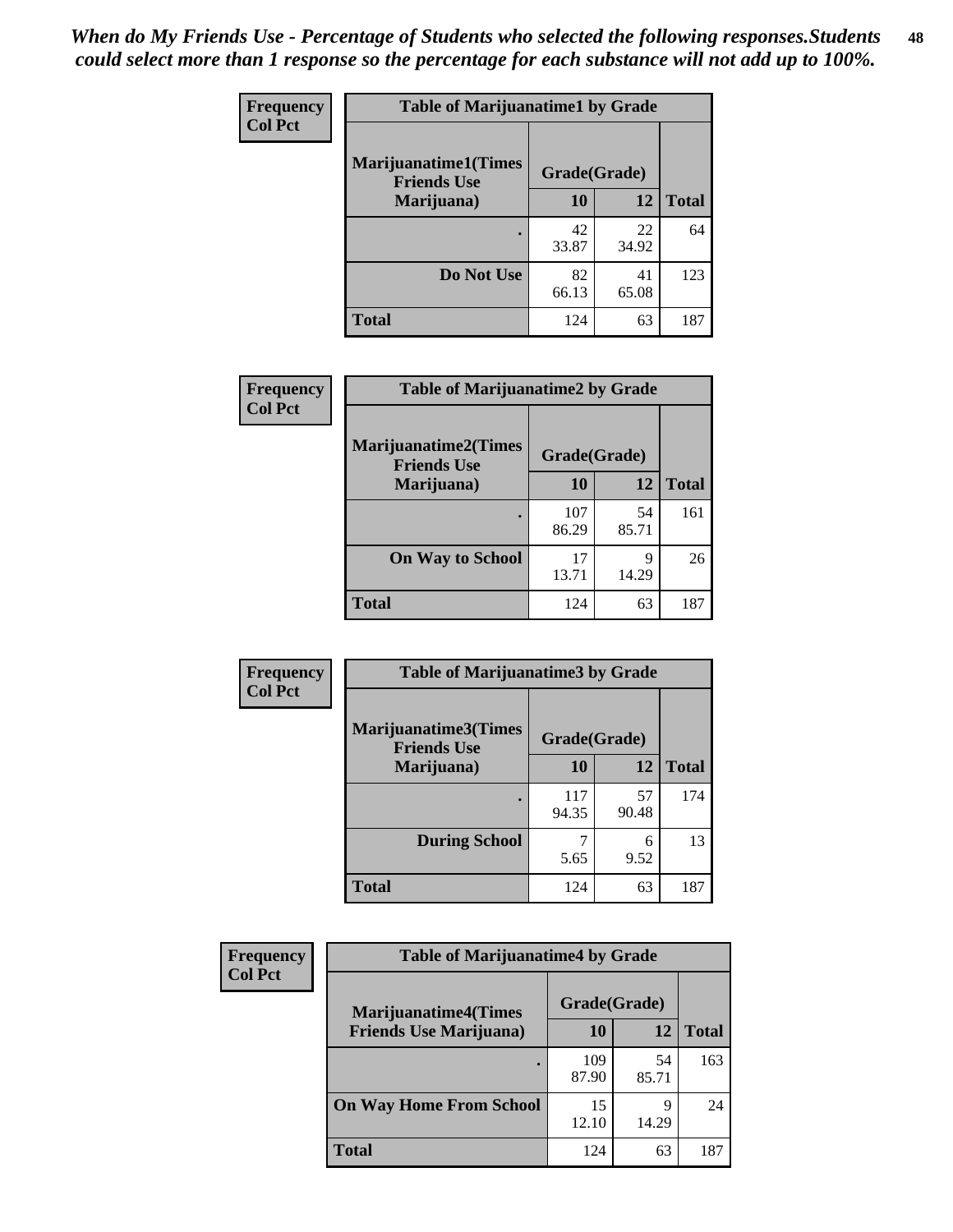| Frequency      | <b>Table of Marijuanatime5 by Grade</b>            |              |             |              |
|----------------|----------------------------------------------------|--------------|-------------|--------------|
| <b>Col Pct</b> | <b>Marijuanatime5</b> (Times<br><b>Friends Use</b> | Grade(Grade) |             |              |
|                | Marijuana)                                         | 10           | 12          | <b>Total</b> |
|                |                                                    | 96<br>77.42  | 40<br>63.49 | 136          |
|                | <b>Weeknights</b>                                  | 28<br>22.58  | 23<br>36.51 | 51           |
|                | <b>Total</b>                                       | 124          | 63          | 187          |

| Frequency      | <b>Table of Marijuanatime6 by Grade</b>            |              |             |              |
|----------------|----------------------------------------------------|--------------|-------------|--------------|
| <b>Col Pct</b> | <b>Marijuanatime6</b> (Times<br><b>Friends Use</b> | Grade(Grade) |             |              |
|                | Marijuana)                                         | 10           | 12          | <b>Total</b> |
|                |                                                    | 80<br>64.52  | 38<br>60.32 | 118          |
|                | Weekends                                           | 44<br>35.48  | 25<br>39.68 | 69           |
|                | <b>Total</b>                                       | 124          | 63          | 187          |

| <b>Frequency</b> | <b>Table of Otherdrugtime1 by Grade</b>                 |              |             |              |
|------------------|---------------------------------------------------------|--------------|-------------|--------------|
| <b>Col Pct</b>   | <b>Otherdrugtime1(Times</b><br><b>Friends Use Other</b> | Grade(Grade) |             |              |
|                  | <b>Illegal Drugs</b> )                                  | 10           | 12          | <b>Total</b> |
|                  |                                                         | 31<br>25.00  | 15<br>23.81 | 46           |
|                  | Do Not Use                                              | 93<br>75.00  | 48<br>76.19 | 141          |
|                  | <b>Total</b>                                            | 124          | 63          | 187          |

| Frequency      | <b>Table of Otherdrugtime2 by Grade</b>                 |              |             |              |  |  |  |
|----------------|---------------------------------------------------------|--------------|-------------|--------------|--|--|--|
| <b>Col Pct</b> | <b>Otherdrugtime2(Times</b><br><b>Friends Use Other</b> | Grade(Grade) |             |              |  |  |  |
|                | <b>Illegal Drugs</b> )                                  | 10           | 12          | <b>Total</b> |  |  |  |
|                |                                                         | 111<br>89.52 | 55<br>87.30 | 166          |  |  |  |
|                | <b>On Way to School</b>                                 | 13<br>10.48  | 8<br>12.70  | 21           |  |  |  |
|                | <b>Total</b>                                            | 124          | 63          | 187          |  |  |  |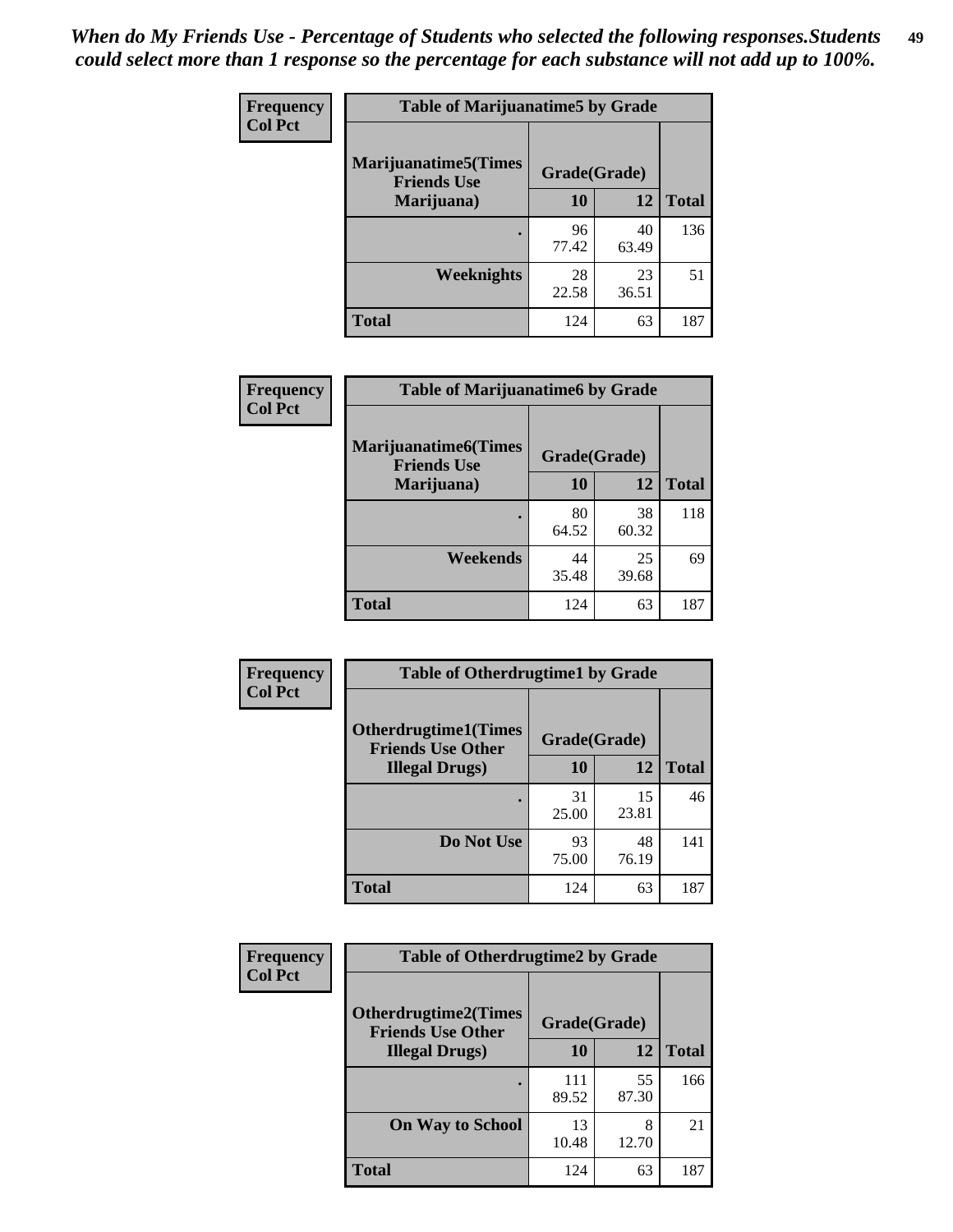| <b>Frequency</b> | <b>Table of Otherdrugtime3 by Grade</b>          |              |             |              |  |  |
|------------------|--------------------------------------------------|--------------|-------------|--------------|--|--|
| <b>Col Pct</b>   | Otherdrugtime3(Times<br><b>Friends Use Other</b> | Grade(Grade) |             |              |  |  |
|                  | <b>Illegal Drugs</b> )                           | 10           | 12          | <b>Total</b> |  |  |
|                  |                                                  | 112<br>90.32 | 57<br>90.48 | 169          |  |  |
|                  | <b>During School</b>                             | 12<br>9.68   | 6<br>9.52   | 18           |  |  |
|                  | Total                                            | 124          | 63          | 187          |  |  |

| Frequency      | <b>Table of Otherdrugtime4 by Grade</b>                         |              |             |              |  |  |
|----------------|-----------------------------------------------------------------|--------------|-------------|--------------|--|--|
| <b>Col Pct</b> | <b>Otherdrugtime4(Times</b><br><b>Friends Use Other Illegal</b> | Grade(Grade) |             |              |  |  |
|                | Drugs)                                                          | 10           | 12          | <b>Total</b> |  |  |
|                | ٠                                                               | 108<br>87.10 | 55<br>87.30 | 163          |  |  |
|                | <b>On Way Home From School</b>                                  | 16<br>12.90  | 8<br>12.70  | 24           |  |  |
|                | <b>Total</b>                                                    | 124          | 63          | 187          |  |  |

| <b>Frequency</b> | <b>Table of Otherdrugtime5 by Grade</b>                  |              |             |              |  |  |  |
|------------------|----------------------------------------------------------|--------------|-------------|--------------|--|--|--|
| <b>Col Pct</b>   | <b>Otherdrugtime5</b> (Times<br><b>Friends Use Other</b> | Grade(Grade) |             |              |  |  |  |
|                  | <b>Illegal Drugs</b> )                                   | 10           | 12          | <b>Total</b> |  |  |  |
|                  |                                                          | 104<br>83.87 | 48<br>76.19 | 152          |  |  |  |
|                  | Weeknights                                               | 20<br>16.13  | 15<br>23.81 | 35           |  |  |  |
|                  | Total                                                    | 124          | 63          | 187          |  |  |  |

| Frequency      | <b>Table of Otherdrugtime6 by Grade</b>                                 |             |             |              |
|----------------|-------------------------------------------------------------------------|-------------|-------------|--------------|
| <b>Col Pct</b> | <b>Otherdrugtime6(Times</b><br>Grade(Grade)<br><b>Friends Use Other</b> |             |             |              |
|                | <b>Illegal Drugs</b> )                                                  | 10          | 12          | <b>Total</b> |
|                |                                                                         | 92<br>74.19 | 46<br>73.02 | 138          |
|                | Weekends                                                                | 32<br>25.81 | 17<br>26.98 | 49           |
|                | Total                                                                   | 124         | 63          | 187          |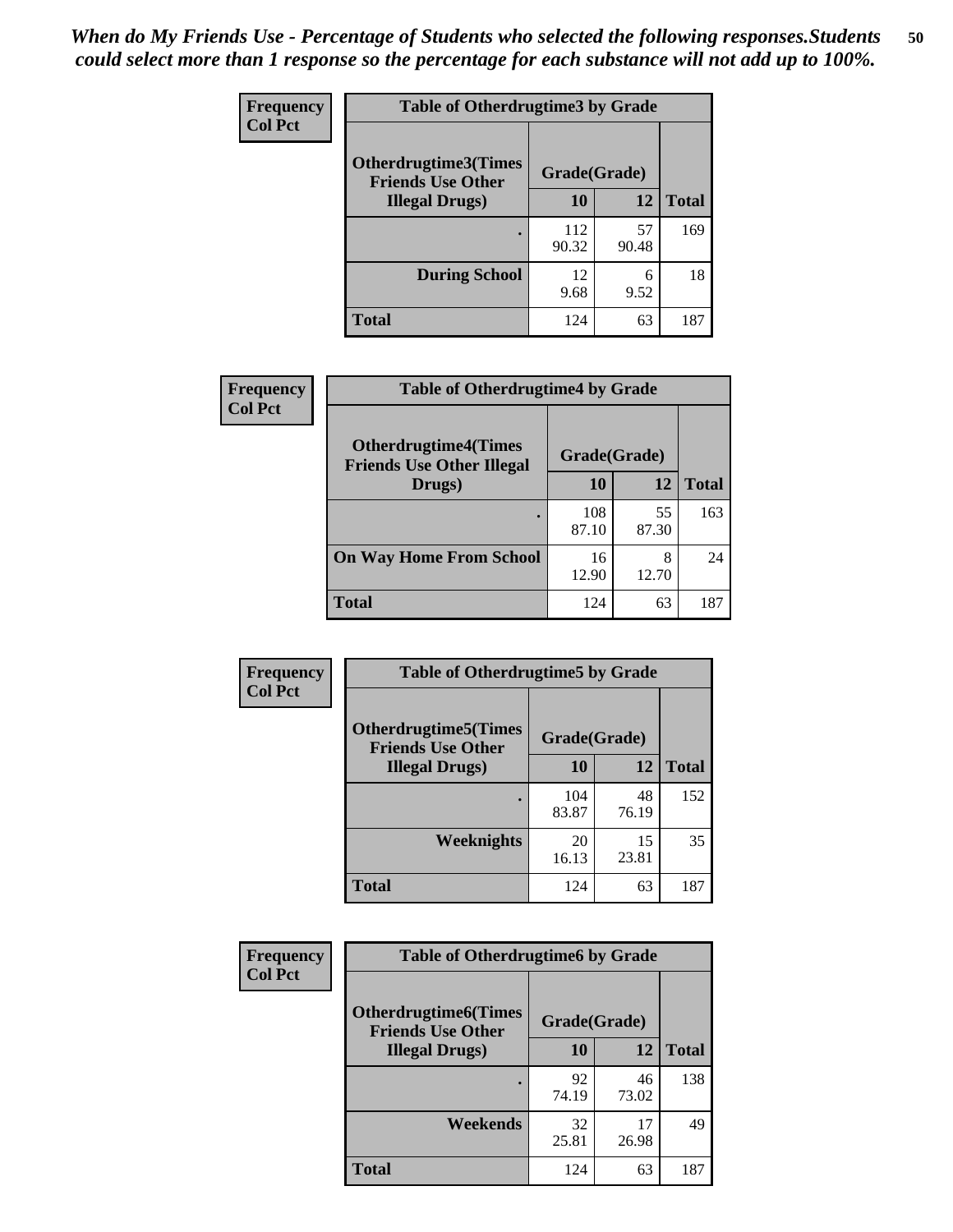| Frequency      | <b>Table of Educationalcohol by Grade</b>                                                                  |              |             |              |  |  |
|----------------|------------------------------------------------------------------------------------------------------------|--------------|-------------|--------------|--|--|
| <b>Col Pct</b> | Educationalcohol(I<br>have been taught<br>about alcohol,<br>tobacco,<br>and other drugs<br>within the last | Grade(Grade) |             |              |  |  |
|                | year at school)                                                                                            | 10           | 12          | <b>Total</b> |  |  |
|                | Yes                                                                                                        | 107<br>86.29 | 35<br>55.56 | 142          |  |  |
|                | N <sub>0</sub>                                                                                             | 17<br>13.71  | 28<br>44.44 | 45           |  |  |
|                | <b>Total</b>                                                                                               | 124          | 63          | 187          |  |  |

| Frequency      | <b>Table of Eversmoked by Grade</b> |              |             |              |  |  |  |
|----------------|-------------------------------------|--------------|-------------|--------------|--|--|--|
| <b>Col Pct</b> | Eversmoked(I<br>have smoked         | Grade(Grade) |             |              |  |  |  |
|                | a cigarette)                        | 10           | 12          | <b>Total</b> |  |  |  |
|                | <b>Yes</b>                          | 39<br>31.45  | 26<br>41.27 | 65           |  |  |  |
|                | N <sub>0</sub>                      | 85<br>68.55  | 37<br>58.73 | 122          |  |  |  |
|                | <b>Total</b>                        | 124          | 63          | 187          |  |  |  |

| Frequency      | <b>Table of Drovedrinking by Grade</b>                                                                              |                    |              |     |  |  |
|----------------|---------------------------------------------------------------------------------------------------------------------|--------------------|--------------|-----|--|--|
| <b>Col Pct</b> | Drovedrinking(In<br>the past 30 days I<br>have driven a car<br>or other vehicle<br>while I was<br>drinking alcohol) | Grade(Grade)<br>10 | <b>Total</b> |     |  |  |
|                | <b>Yes</b>                                                                                                          | 2<br>1.61          | 4<br>6.35    | 6   |  |  |
|                | N <sub>0</sub>                                                                                                      | 122<br>98.39       | 59<br>93.65  | 181 |  |  |
|                | <b>Total</b>                                                                                                        | 124                | 63           | 187 |  |  |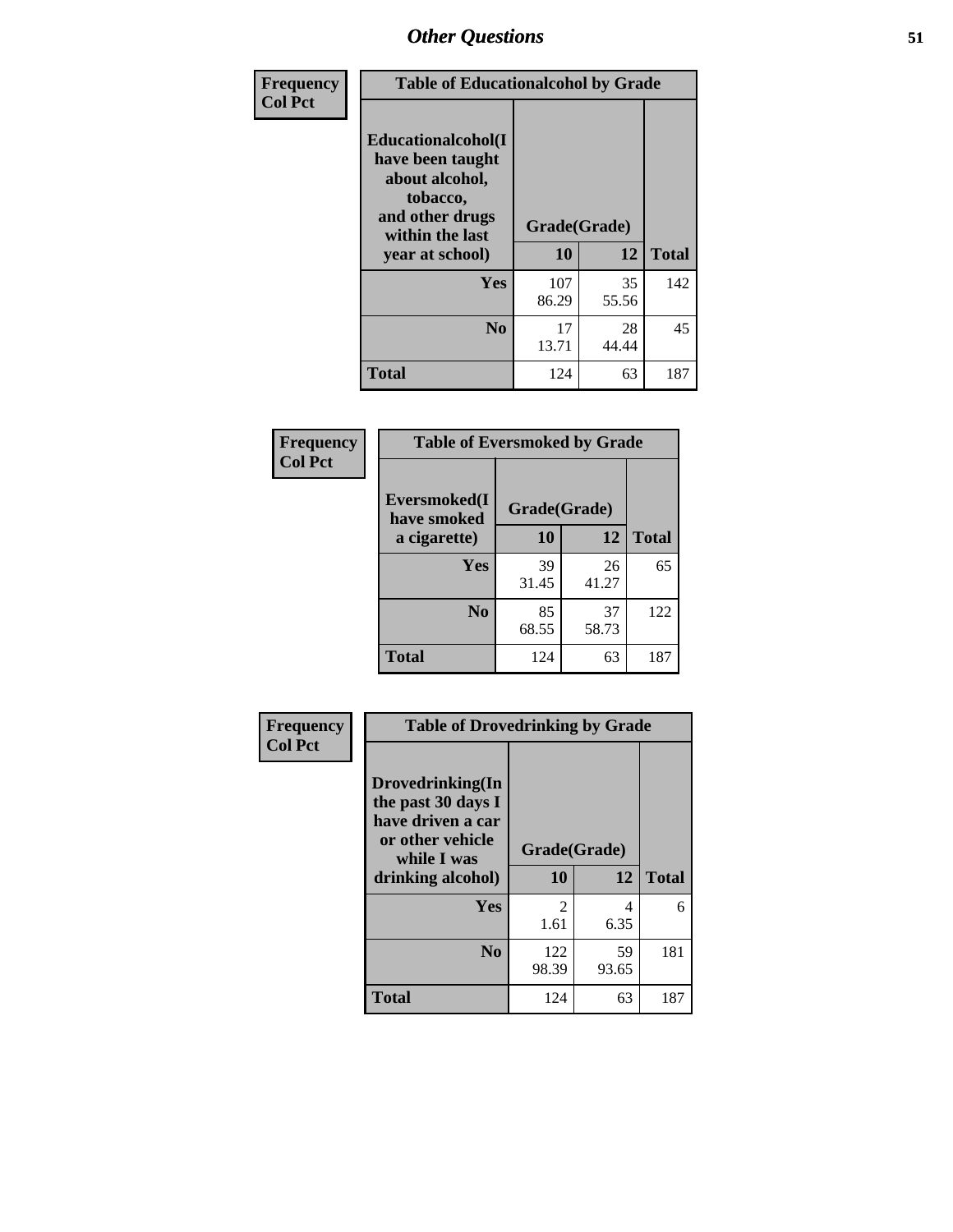| Frequency<br><b>Col Pct</b> | <b>Table of Rodedrinking by Grade</b>                                                                                      |             |             |              |  |  |
|-----------------------------|----------------------------------------------------------------------------------------------------------------------------|-------------|-------------|--------------|--|--|
|                             | Rodedrinking(In<br>the past 30 days<br>I have ridden in<br>a car with a<br>driver who had<br>Grade(Grade)<br>been drinking |             |             |              |  |  |
|                             | alcohol)                                                                                                                   | 10          | 12          | <b>Total</b> |  |  |
|                             | <b>Yes</b>                                                                                                                 | 25<br>20.16 | 7<br>11.11  | 32           |  |  |
|                             | N <sub>0</sub>                                                                                                             | 99<br>79.84 | 56<br>88.89 | 155          |  |  |
|                             | <b>Total</b>                                                                                                               | 124         | 63          | 187          |  |  |

#### **Frequency Col Pct**

| <b>Table of Drugsschool by Grade</b>                                                                                      |              |             |              |  |  |  |  |
|---------------------------------------------------------------------------------------------------------------------------|--------------|-------------|--------------|--|--|--|--|
| <b>Drugsschool</b> (During<br>the past 12 months,<br>I have been offered,<br>sold,<br>or given illegal<br>drugs on school | Grade(Grade) |             |              |  |  |  |  |
| property)                                                                                                                 | 10           | 12          | <b>Total</b> |  |  |  |  |
| Yes                                                                                                                       | 22<br>17.74  | 10<br>15.87 | 32           |  |  |  |  |
| N <sub>0</sub>                                                                                                            | 102<br>82.26 | 53<br>84.13 | 155          |  |  |  |  |
| <b>Total</b>                                                                                                              | 124          | 63          | 187          |  |  |  |  |

| Frequency      | <b>Table of Helpbullied by Grade</b>                 |              |                        |              |  |  |  |  |
|----------------|------------------------------------------------------|--------------|------------------------|--------------|--|--|--|--|
| <b>Col Pct</b> | $Helpb$ ullied $(I$<br>would help<br>someone who was | Grade(Grade) |                        |              |  |  |  |  |
|                | being bullied)                                       | 10           | 12                     | <b>Total</b> |  |  |  |  |
|                | <b>Strongly Agree</b>                                | 52<br>41.94  | 31<br>49.21            | 83           |  |  |  |  |
|                | <b>Somewhat Agree</b>                                | 50<br>40.32  | 27<br>42.86            | 77           |  |  |  |  |
|                | <b>Somewhat Disagree</b>                             | 14<br>11.29  | 3<br>4.76              | 17           |  |  |  |  |
|                | <b>Strongly Disagree</b>                             | 8<br>6.45    | $\mathfrak{D}$<br>3.17 | 10           |  |  |  |  |
|                | <b>Total</b>                                         | 124          | 63                     | 187          |  |  |  |  |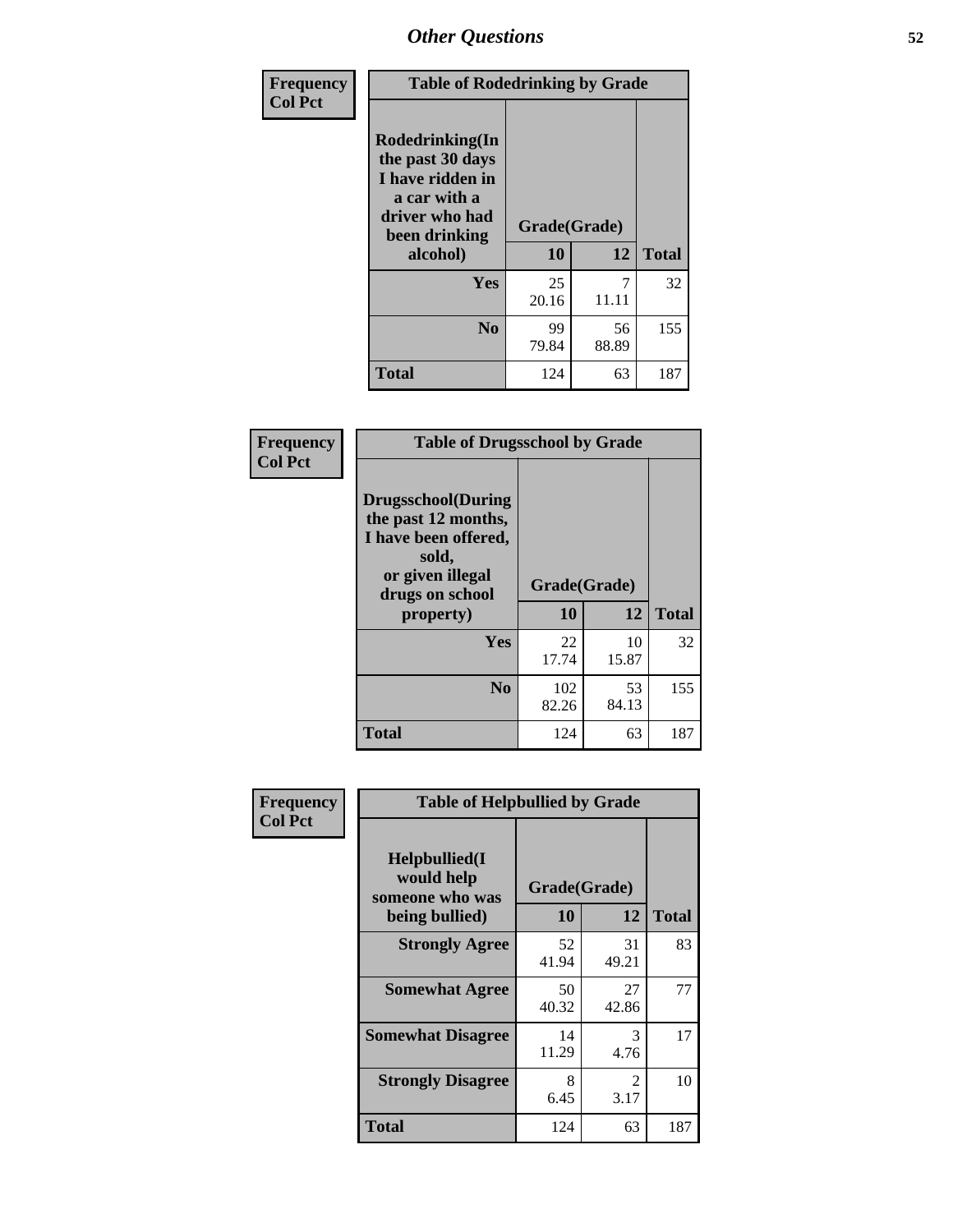| Frequency      |              | <b>Table of Grade by Bingedrinking</b>                                                                  |                |              |                              |                        |                               |                        |              |
|----------------|--------------|---------------------------------------------------------------------------------------------------------|----------------|--------------|------------------------------|------------------------|-------------------------------|------------------------|--------------|
| <b>Row Pct</b> |              | Bingedrinking(I have drunk five or more<br>drinks of alcohol at one sitting during the<br>last 30 days) |                |              |                              |                        |                               |                        |              |
|                | Grade(Grade) | $\mathbf 0$<br><b>Days</b>                                                                              | $1$ or<br>days | 3 to<br>days | 6 <sub>to</sub><br>9<br>days | 10<br>to<br>19<br>days | <b>20</b><br>to<br>29<br>days | All<br>30<br>days      | <b>Total</b> |
|                | <b>10</b>    | 104<br>83.87                                                                                            | 6<br>4.84      | 5<br>4.03    | 0.81                         | 3<br>2.42              | $\mathcal{R}$<br>2.42         | $\mathfrak{D}$<br>1.61 | 124          |
|                | 12           | 50<br>79.37                                                                                             | 2<br>3.17      | 3<br>4.76    | 4<br>6.35                    | 1.59                   | 3<br>4.76                     | $\Omega$<br>0.00       | 63           |
|                | <b>Total</b> | 154                                                                                                     | 8              | 8            | 5                            | 4                      | 6                             | $\overline{2}$         | 187          |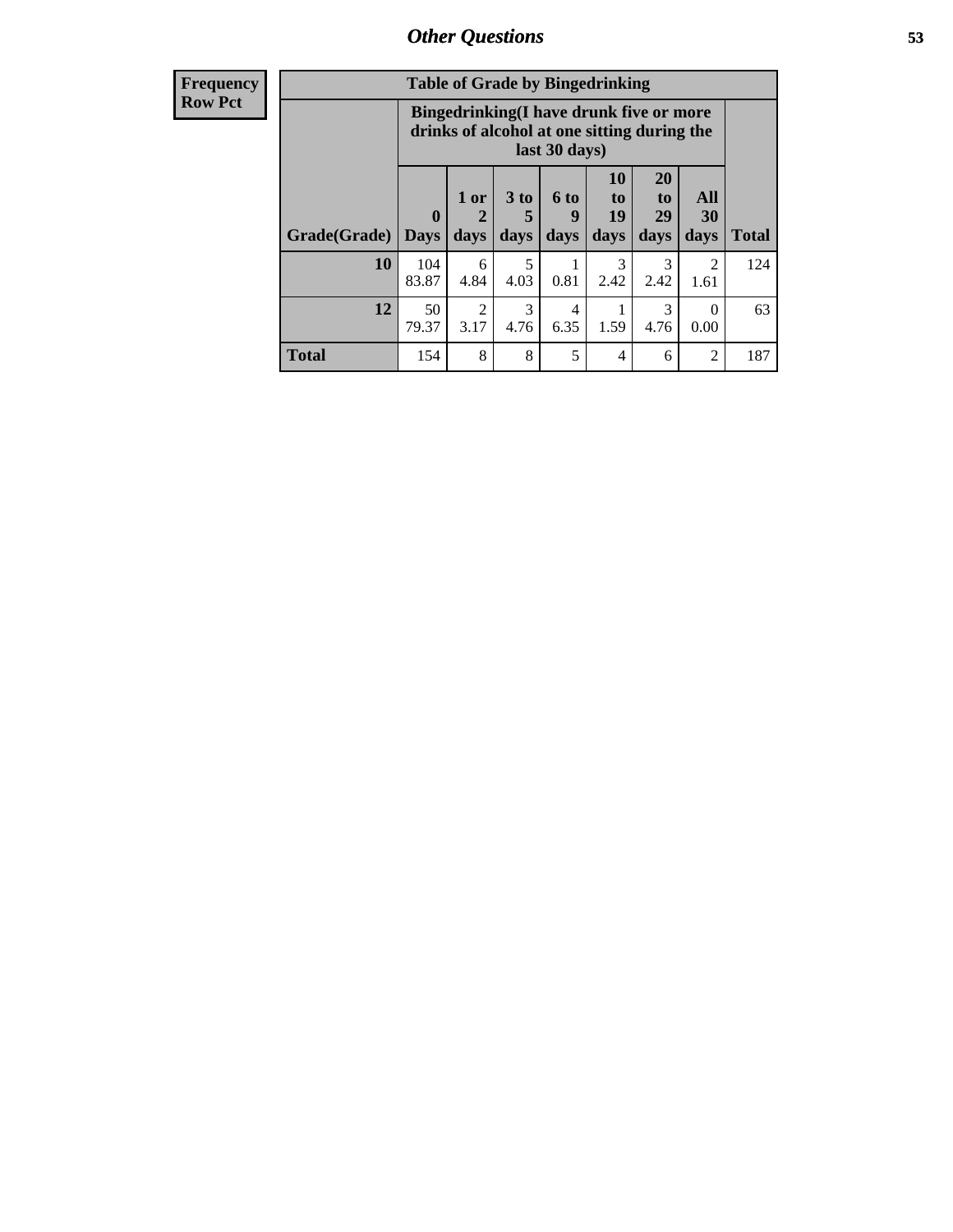## *Nutrition* **54**

| <b>Frequency</b><br>Row Pct |
|-----------------------------|
|                             |

| <b>Table of Grade by Dairy</b> |                          |                                                                 |                             |                                    |              |  |
|--------------------------------|--------------------------|-----------------------------------------------------------------|-----------------------------|------------------------------------|--------------|--|
|                                |                          | Dairy (I eat at least 3 servings of dairy<br>products each day) |                             |                                    |              |  |
| Grade(Grade)                   | <b>Strongly</b><br>Agree | Somewhat<br>Agree                                               | <b>Somewhat</b><br>Disagree | <b>Strongly</b><br><b>Disagree</b> | <b>Total</b> |  |
| 10                             | 32<br>25.81              | 55<br>44.35                                                     | 27<br>21.77                 | 10<br>8.06                         | 124          |  |
| 12                             | 17<br>26.98              | 28<br>44.44                                                     | 8<br>12.70                  | 10<br>15.87                        | 63           |  |
| <b>Total</b>                   | 49                       | 83                                                              | 35                          | 20                                 | 187          |  |

| <b>Frequency</b> |  |
|------------------|--|
| <b>Row Pct</b>   |  |

| cy | <b>Table of Grade by Fruitveg</b> |                          |                                                                          |                                          |                                    |              |  |
|----|-----------------------------------|--------------------------|--------------------------------------------------------------------------|------------------------------------------|------------------------------------|--------------|--|
|    |                                   |                          | Fruitveg(I eat at least 5 servings of fruits<br>and vegetables each day) |                                          |                                    |              |  |
|    | Grade(Grade)                      | <b>Strongly</b><br>Agree | Agree                                                                    | Somewhat   Somewhat  <br><b>Disagree</b> | <b>Strongly</b><br><b>Disagree</b> | <b>Total</b> |  |
|    | <b>10</b>                         | 17<br>13.71              | 51<br>41.13                                                              | 34<br>27.42                              | 22<br>17.74                        | 124          |  |
|    | 12                                | 5<br>7.94                | 21<br>33.33                                                              | 21<br>33.33                              | 16<br>25.40                        | 63           |  |
|    | <b>Total</b>                      | 22                       | 72                                                                       | 55                                       | 38                                 | 187          |  |

| <b>Frequency</b> |
|------------------|
| Row Pct          |

| <b>Table of Grade by Cafeteriahealthy</b> |                          |                                                                       |                             |                                    |              |  |
|-------------------------------------------|--------------------------|-----------------------------------------------------------------------|-----------------------------|------------------------------------|--------------|--|
|                                           |                          | Cafeteriahealthy (School meals in my<br>school cafeteria are healthy) |                             |                                    |              |  |
| Grade(Grade)                              | <b>Strongly</b><br>Agree | Somewhat  <br>Agree                                                   | <b>Somewhat</b><br>Disagree | <b>Strongly</b><br><b>Disagree</b> | <b>Total</b> |  |
| 10                                        | 12<br>9.68               | 33<br>26.61                                                           | 37<br>29.84                 | 42<br>33.87                        | 124          |  |
| 12                                        | 5<br>7.94                | 23<br>36.51                                                           | 12<br>19.05                 | 23<br>36.51                        | 63           |  |
| <b>Total</b>                              | 17                       | 56                                                                    | 49                          | 65                                 | 187          |  |

**Frequency Row Pct**

| <b>Table of Grade by Cafeterianutrition</b> |                          |                                                                                           |                      |                                    |              |  |  |
|---------------------------------------------|--------------------------|-------------------------------------------------------------------------------------------|----------------------|------------------------------------|--------------|--|--|
|                                             |                          | <b>Cafeterianutrition</b> (Facts about nutrition<br>are available in my school cafeteria) |                      |                                    |              |  |  |
| Grade(Grade)                                | <b>Strongly</b><br>Agree | Somewhat  <br>Agree                                                                       | Somewhat<br>Disagree | <b>Strongly</b><br><b>Disagree</b> | <b>Total</b> |  |  |
| 10                                          | 42<br>33.87              | 34<br>27.42                                                                               | 27<br>21.77          | 21<br>16.94                        | 124          |  |  |
| 12                                          | 19<br>30.16              | 24<br>38.10                                                                               | 13<br>20.63          | 11.11                              | 63           |  |  |
| <b>Total</b>                                | 61                       | 58                                                                                        | 40                   | 28                                 | 187          |  |  |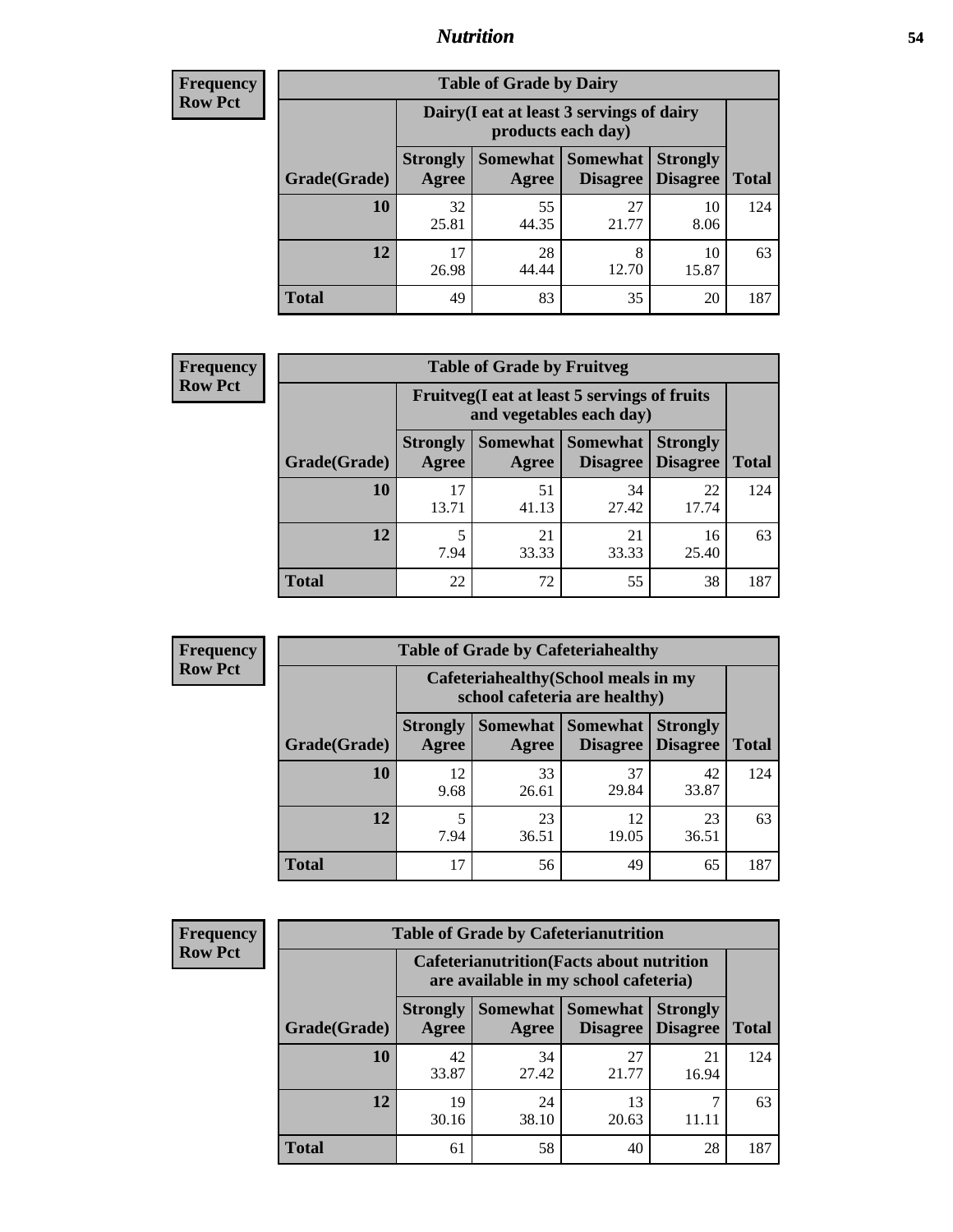## *Nutrition* **55**

| Frequency |
|-----------|
| Row Pct   |

| <b>Table of Grade by Schoollunch</b> |                          |                                                                 |                      |                                    |              |
|--------------------------------------|--------------------------|-----------------------------------------------------------------|----------------------|------------------------------------|--------------|
|                                      |                          | Schoollunch(I eat school lunch three or<br>more times per week) |                      |                                    |              |
| Grade(Grade)                         | <b>Strongly</b><br>Agree | Somewhat  <br>Agree                                             | Somewhat<br>Disagree | <b>Strongly</b><br><b>Disagree</b> | <b>Total</b> |
| 10                                   | 46<br>37.10              | 25<br>20.16                                                     | 12<br>9.68           | 41<br>33.06                        | 124          |
| 12                                   | 23<br>36.51              | 10<br>15.87                                                     | 6<br>9.52            | 24<br>38.10                        | 63           |
| <b>Total</b>                         | 69                       | 35                                                              | 18                   | 65                                 | 187          |

| <b>Frequency</b> |  |
|------------------|--|
| <b>Row Pct</b>   |  |

| <b>Table of Grade by Foodchoices</b>                                |                          |             |                                      |                                    |              |
|---------------------------------------------------------------------|--------------------------|-------------|--------------------------------------|------------------------------------|--------------|
| Foodchoices (I make healthy food choices in<br>my school cafeteria) |                          |             |                                      |                                    |              |
| Grade(Grade)                                                        | <b>Strongly</b><br>Agree | Agree       | Somewhat Somewhat<br><b>Disagree</b> | <b>Strongly</b><br><b>Disagree</b> | <b>Total</b> |
| 10                                                                  | 28<br>22.58              | 39<br>31.45 | 30<br>24.19                          | 27<br>21.77                        | 124          |
| 12                                                                  | 11<br>17.46              | 20<br>31.75 | 11<br>17.46                          | 21<br>33.33                        | 63           |
| <b>Total</b>                                                        | 39                       | 59          | 41                                   | 48                                 | 187          |

| <b>Frequency</b> |
|------------------|
| Row Pct          |

п

| <b>Table of Grade by Wholewheat</b> |                                                                                                             |             |                                          |                                    |              |  |
|-------------------------------------|-------------------------------------------------------------------------------------------------------------|-------------|------------------------------------------|------------------------------------|--------------|--|
|                                     | Wholewheat (There are whole wheat and<br>multigrain breads and cereals available in<br>my school cafeteria) |             |                                          |                                    |              |  |
| Grade(Grade)                        | <b>Strongly</b><br>Agree                                                                                    | Agree       | Somewhat   Somewhat  <br><b>Disagree</b> | <b>Strongly</b><br><b>Disagree</b> | <b>Total</b> |  |
| 10                                  | 39<br>31.45                                                                                                 | 40<br>32.26 | 22<br>17.74                              | 23<br>18.55                        | 124          |  |
| 12                                  | 17<br>26.98                                                                                                 | 28<br>44.44 | 13<br>20.63                              | 5<br>7.94                          | 63           |  |
| Total                               | 56                                                                                                          | 68          | 35                                       | 28                                 | 187          |  |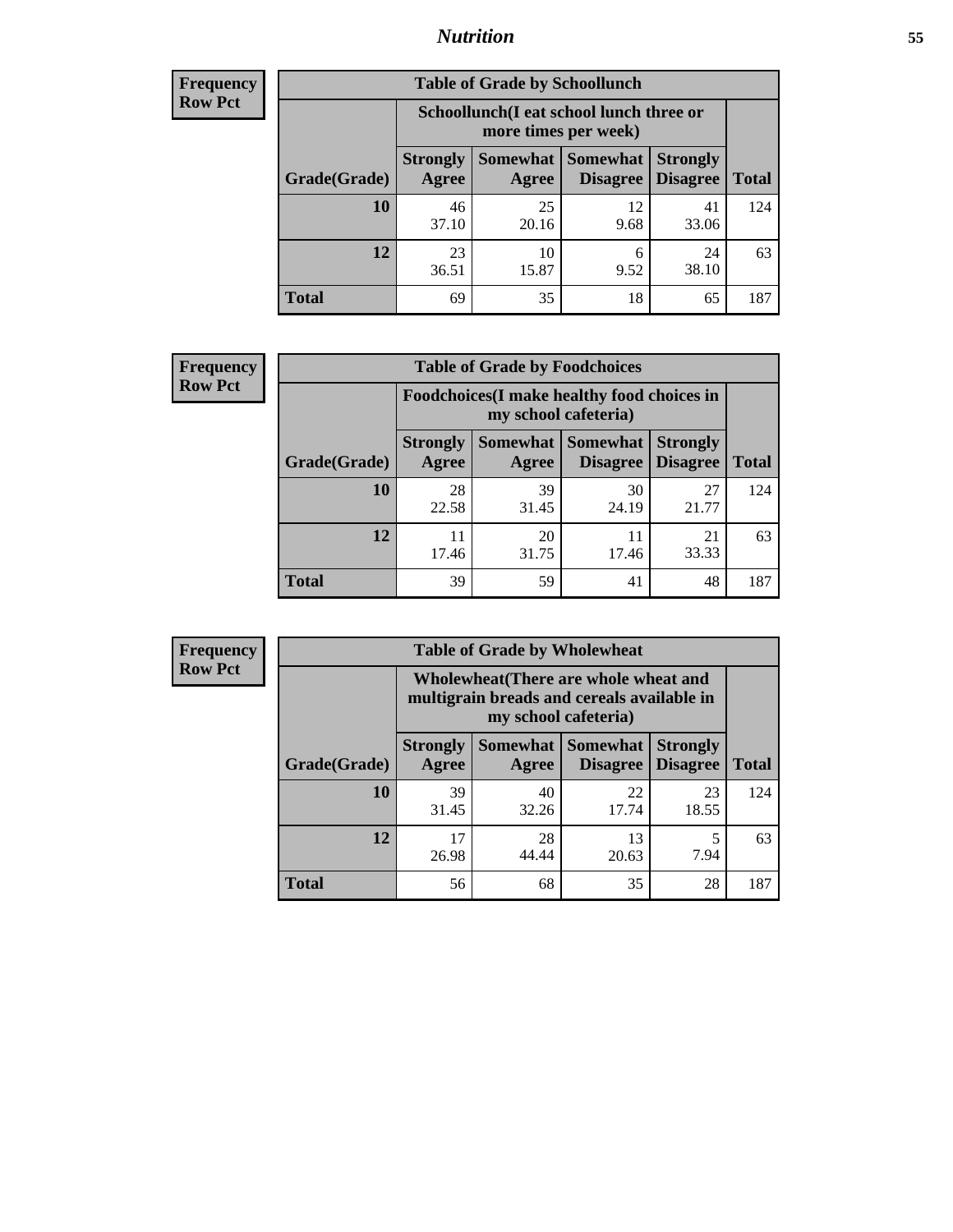## *Nutrition* **56**

**Frequency Row Pct**

| <b>Table of Grade by Healthyvending</b> |                                                                                                                                               |                          |                                    |                                    |              |  |
|-----------------------------------------|-----------------------------------------------------------------------------------------------------------------------------------------------|--------------------------|------------------------------------|------------------------------------|--------------|--|
|                                         | Healthyvending (If only healthy snacks and<br>beverages were available in the vending<br>machines during the school day,<br>I would buy them) |                          |                                    |                                    |              |  |
| Grade(Grade)                            | <b>Strongly</b><br>Agree                                                                                                                      | <b>Somewhat</b><br>Agree | <b>Somewhat</b><br><b>Disagree</b> | <b>Strongly</b><br><b>Disagree</b> | <b>Total</b> |  |
| 10                                      | 34<br>27.42                                                                                                                                   | 31<br>25.00              | 26<br>20.97                        | 33<br>26.61                        | 124          |  |
| 12                                      | 13<br>20.63                                                                                                                                   | 20<br>31.75              | 10<br>15.87                        | 20<br>31.75                        | 63           |  |
| Total                                   | 47                                                                                                                                            | 51                       | 36                                 | 53                                 | 187          |  |

**Frequency Row Pct**

| <b>Table of Grade by Schoolbreakfast</b> |                                                                                                                                         |             |                               |                                    |              |  |
|------------------------------------------|-----------------------------------------------------------------------------------------------------------------------------------------|-------------|-------------------------------|------------------------------------|--------------|--|
|                                          | Schoolbreakfast (If breakfast were<br>available at school,<br>but outside the cafeteria,<br>I would eat breakfast at school more often) |             |                               |                                    |              |  |
| Grade(Grade)                             | <b>Strongly</b><br>Agree                                                                                                                | Agree       | Somewhat Somewhat<br>Disagree | <b>Strongly</b><br><b>Disagree</b> | <b>Total</b> |  |
| <b>10</b>                                | 43<br>34.68                                                                                                                             | 27<br>21.77 | 27<br>21.77                   | 27<br>21.77                        | 124          |  |
| 12                                       | 11<br>17.46                                                                                                                             | 26<br>41.27 | 11<br>17.46                   | 15<br>23.81                        | 63           |  |
| <b>Total</b>                             | 54                                                                                                                                      | 53          | 38                            | 42                                 | 187          |  |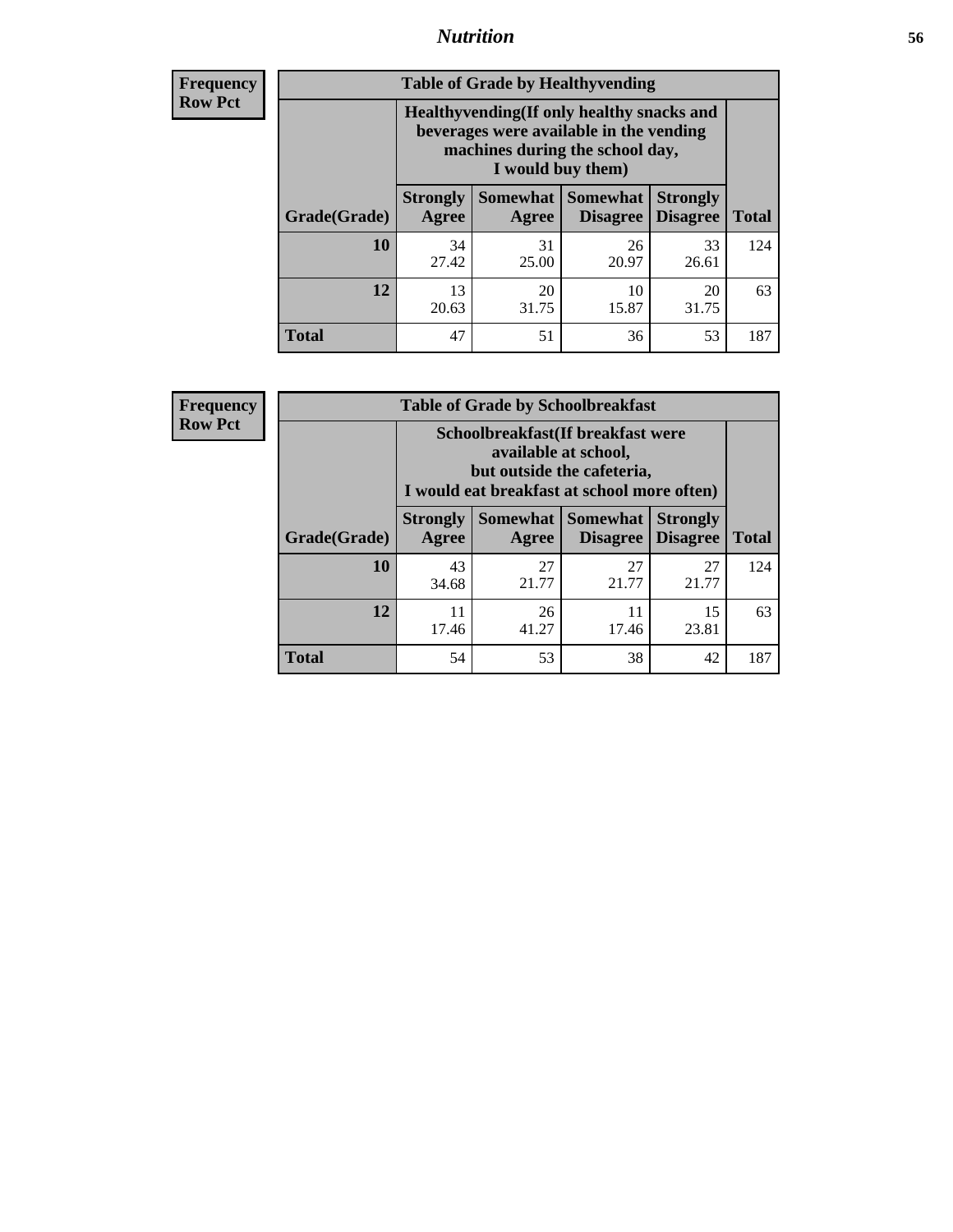| Frequency<br><b>Col Pct</b> | <b>Table of Educationaids by Grade</b>                                                                    |                    |             |              |
|-----------------------------|-----------------------------------------------------------------------------------------------------------|--------------------|-------------|--------------|
|                             | <b>Educationaids</b> (I<br>have been<br>taught about<br><b>HIV/AIDS</b> at<br>school in the<br>past year) | Grade(Grade)<br>10 | 12          | <b>Total</b> |
|                             | Yes                                                                                                       | 112<br>90.32       | 33<br>52.38 | 145          |
|                             | N <sub>0</sub>                                                                                            | 12<br>9.68         | 30<br>47.62 | 42           |
|                             | <b>Total</b>                                                                                              | 124                | 63          | 187          |

| Frequency      |                                                                     | <b>Table of Educationcharacter by Grade</b> |             |              |  |
|----------------|---------------------------------------------------------------------|---------------------------------------------|-------------|--------------|--|
| <b>Col Pct</b> | <b>Educationcharacter(I)</b><br>have been taught<br>about character | Grade(Grade)                                |             |              |  |
|                | education in the past<br>year at school)                            | 10                                          | 12          | <b>Total</b> |  |
|                | <b>Yes</b>                                                          | 104<br>83.87                                | 44<br>69.84 | 148          |  |
|                | N <sub>0</sub>                                                      | 20<br>16.13                                 | 19<br>30.16 | 39           |  |
|                | <b>Total</b>                                                        | 124                                         | 63          | 187          |  |

| <b>Frequency</b><br><b>Col Pct</b> | <b>Table of Gradcoach1 by Grade</b>              |              |             |              |  |
|------------------------------------|--------------------------------------------------|--------------|-------------|--------------|--|
|                                    | Gradcoach1(I<br>know who my<br><b>Graduation</b> | Grade(Grade) |             |              |  |
|                                    | Coach is)                                        | 10           | 12          | <b>Total</b> |  |
|                                    | Yes                                              | 26<br>20.97  | 36<br>57.14 | 62           |  |
|                                    | N <sub>0</sub>                                   | 98<br>79.03  | 27<br>42.86 | 125          |  |
|                                    | <b>Total</b>                                     | 124          | 63          | 187          |  |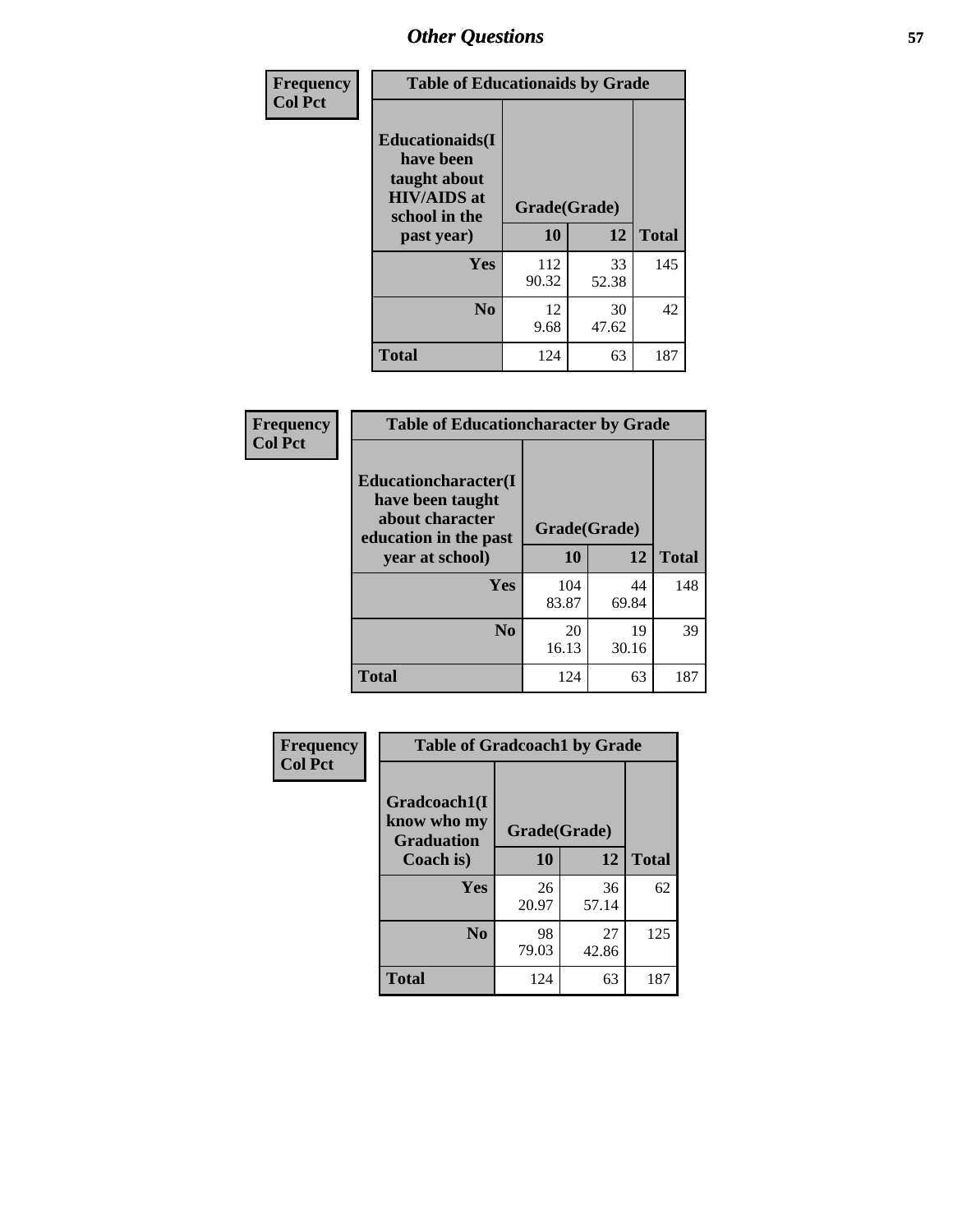| Frequency      | <b>Table of Gradcoach2 by Grade</b> |              |             |              |  |
|----------------|-------------------------------------|--------------|-------------|--------------|--|
| <b>Col Pct</b> |                                     |              |             |              |  |
|                | Gradcoach2(I<br>have                |              |             |              |  |
|                | contacted my<br><b>Graduation</b>   | Grade(Grade) |             |              |  |
|                | Coach)                              | 10           | 12          | <b>Total</b> |  |
|                | Yes                                 | 8<br>6.45    | 10<br>15.87 | 18           |  |
|                | N <sub>0</sub>                      | 116<br>93.55 | 53<br>84.13 | 169          |  |
|                | <b>Total</b>                        | 124          | 63          | 187          |  |

| Frequency<br><b>Col Pct</b> | <b>Table of Gradcoach3 by Grade</b>                                         |              |             |              |
|-----------------------------|-----------------------------------------------------------------------------|--------------|-------------|--------------|
|                             | Gradcoach3(I<br>have received<br>assistance<br>from my<br><b>Graduation</b> | Grade(Grade) |             |              |
|                             | Coach)                                                                      | 10           | 12          | <b>Total</b> |
|                             | Yes                                                                         | 5<br>4.03    | 8<br>12.70  | 13           |
|                             | N <sub>0</sub>                                                              | 32<br>25.81  | 24<br>38.10 | 56           |
|                             | Don't know                                                                  | 87<br>70.16  | 31<br>49.21 | 118          |
|                             | <b>Total</b>                                                                | 124          | 63          | 187          |

| <b>Selfharm</b> (During<br>the past 12<br>months,<br>I harmed myself<br>on purpose<br><b>Suicideconsider</b><br>During the past<br>12 months,<br>I seriously<br>considered |              |             |                                                         |
|----------------------------------------------------------------------------------------------------------------------------------------------------------------------------|--------------|-------------|---------------------------------------------------------|
|                                                                                                                                                                            |              |             | <b>Total</b>                                            |
| Yes                                                                                                                                                                        | 8<br>6.45    | 2<br>3.17   | 10                                                      |
| N <sub>0</sub>                                                                                                                                                             | 116<br>93.55 | 61<br>96.83 | 177                                                     |
| Total                                                                                                                                                                      | 124          | 63          | 187                                                     |
|                                                                                                                                                                            | suicide)     | 10          | <b>Table of Selfharm by Grade</b><br>Grade(Grade)<br>12 |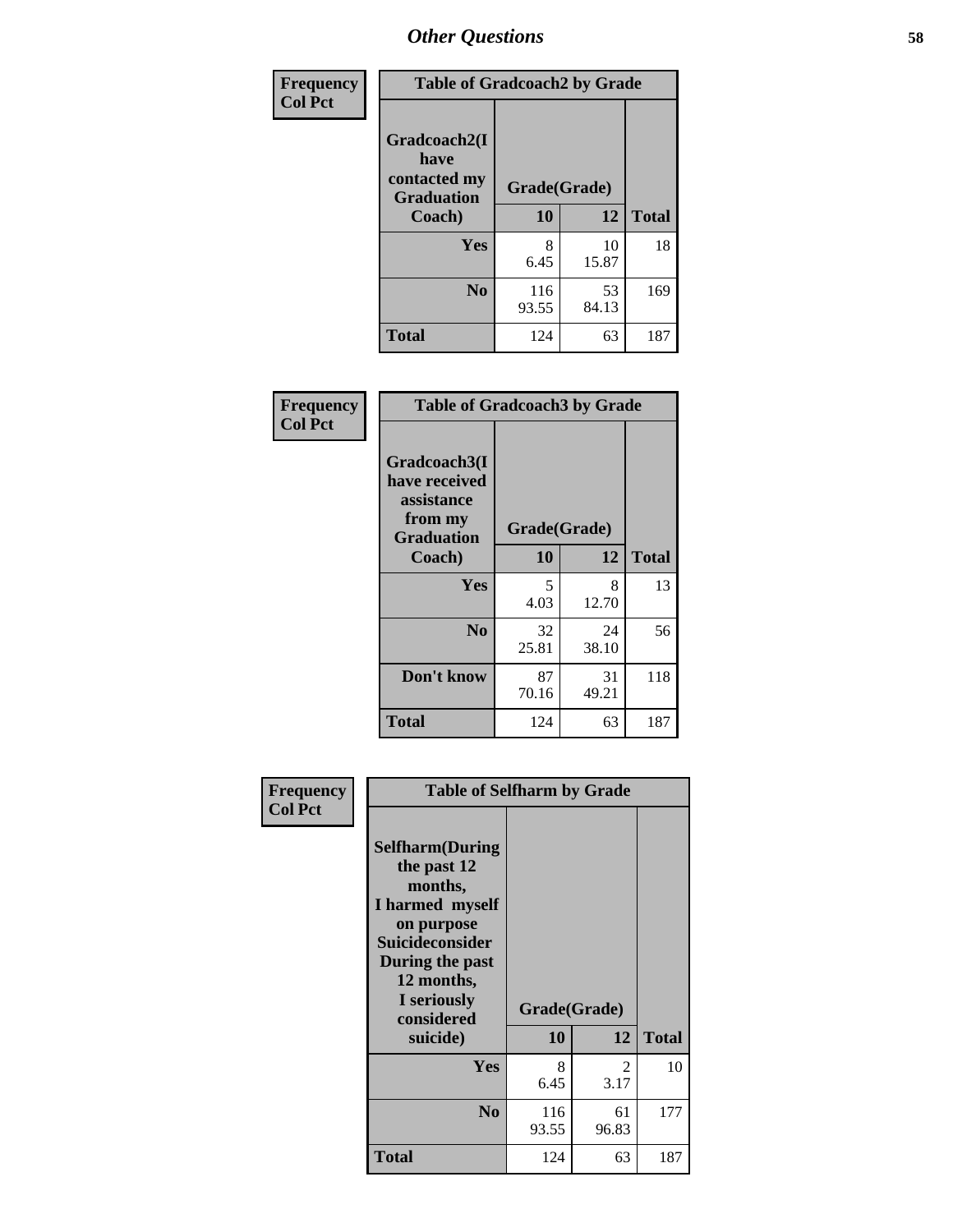| <b>Frequency</b> | <b>Table of Suicideconsider by Grade</b> |              |             |              |
|------------------|------------------------------------------|--------------|-------------|--------------|
| <b>Col Pct</b>   |                                          | Grade(Grade) |             |              |
|                  | Suicideconsider                          | <b>10</b>    | 12          | <b>Total</b> |
|                  | <b>Yes</b>                               | q<br>7.26    | 7.94        | 14           |
|                  | N <sub>0</sub>                           | 115<br>92.74 | 58<br>92.06 | 173          |
|                  | <b>Total</b>                             | 124          | 63          | 187          |

| Frequency      | <b>Table of Suicideattempt by Grade</b>                            |              |             |              |
|----------------|--------------------------------------------------------------------|--------------|-------------|--------------|
| <b>Col Pct</b> | Suicideattempt(I<br>have attempted<br>suicide in the<br>last year) | Grade(Grade) |             |              |
|                |                                                                    | 10           | 12          | <b>Total</b> |
|                | Yes                                                                | 6<br>4.84    | 3<br>4.76   | 9            |
|                | N <sub>0</sub>                                                     | 118<br>95.16 | 60<br>95.24 | 178          |
|                | <b>Total</b>                                                       | 124          | 63          | 187          |

| Frequency      | <b>Table of Instantmessaged by Grade</b>               |              |             |              |
|----------------|--------------------------------------------------------|--------------|-------------|--------------|
| <b>Col Pct</b> | Instantmessaged(I<br>have instant<br>messaged people I | Grade(Grade) |             |              |
|                | do not even know)                                      | 10           | 12          | <b>Total</b> |
|                | Yes                                                    | 39<br>31.45  | 11<br>17.46 | 50           |
|                | N <sub>0</sub>                                         | 85<br>68.55  | 52<br>82.54 | 137          |
|                | <b>Total</b>                                           | 124          | 63          | 187          |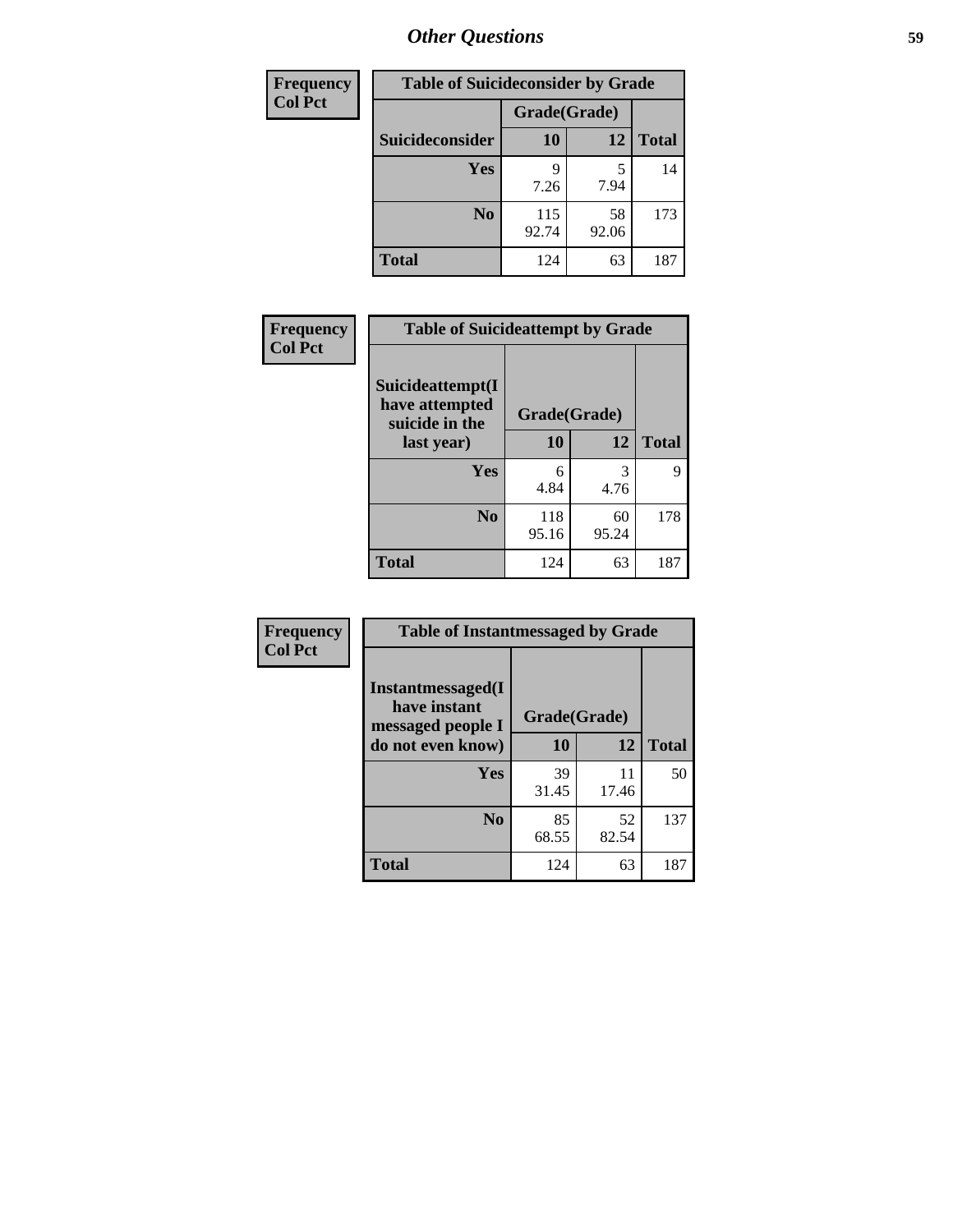| Frequency      | <b>Table of Getsalong by Grade</b>                          |             |              |              |  |  |  |
|----------------|-------------------------------------------------------------|-------------|--------------|--------------|--|--|--|
| <b>Col Pct</b> | <b>Getsalong</b> (I get<br>along with other<br>students and |             | Grade(Grade) |              |  |  |  |
|                | adults)                                                     | 10          | 12           | <b>Total</b> |  |  |  |
|                | <b>Strongly Agree</b>                                       | 63<br>50.81 | 30<br>47.62  | 93           |  |  |  |
|                | <b>Somewhat Agree</b>                                       | 49<br>39.52 | 31<br>49.21  | 80           |  |  |  |
|                | <b>Somewhat Disagree</b>                                    | 7<br>5.65   | 2<br>3.17    | 9            |  |  |  |
|                | <b>Strongly Disagree</b>                                    | 5<br>4.03   | 0<br>0.00    | 5            |  |  |  |
|                | Total                                                       | 124         | 63           | 187          |  |  |  |

| Frequency      | <b>Table of Safehome by Grade</b> |                    |             |              |  |  |
|----------------|-----------------------------------|--------------------|-------------|--------------|--|--|
| <b>Col Pct</b> | Safehome(I feel<br>safe at home)  | Grade(Grade)<br>10 | 12          | <b>Total</b> |  |  |
|                | <b>Strongly Agree</b>             | 90<br>72.58        | 53<br>84.13 | 143          |  |  |
|                | <b>Somewhat Agree</b>             | 23<br>18.55        | 11.11       | 30           |  |  |
|                | <b>Somewhat Disagree</b>          | 8<br>6.45          | 1.59        | 9            |  |  |
|                | <b>Strongly Disagree</b>          | 3<br>2.42          | 2<br>3.17   | 5            |  |  |
|                | <b>Total</b>                      | 124                | 63          | 187          |  |  |

| Frequency      | <b>Table of Adulttalk by Grade</b>                                                                |                    |             |              |  |  |
|----------------|---------------------------------------------------------------------------------------------------|--------------------|-------------|--------------|--|--|
| <b>Col Pct</b> | <b>Adulttalk(I</b><br>know an<br>adult at<br>school that<br>I can talk<br>with if I<br>need help) | Grade(Grade)<br>10 | 12          | <b>Total</b> |  |  |
|                |                                                                                                   |                    |             |              |  |  |
|                | <b>Yes</b>                                                                                        | 97<br>78.23        | 60<br>95.24 | 157          |  |  |
|                | N <sub>0</sub>                                                                                    | 27<br>21.77        | 3<br>4.76   | 30           |  |  |
|                | <b>Total</b>                                                                                      | 124                | 63          | 187          |  |  |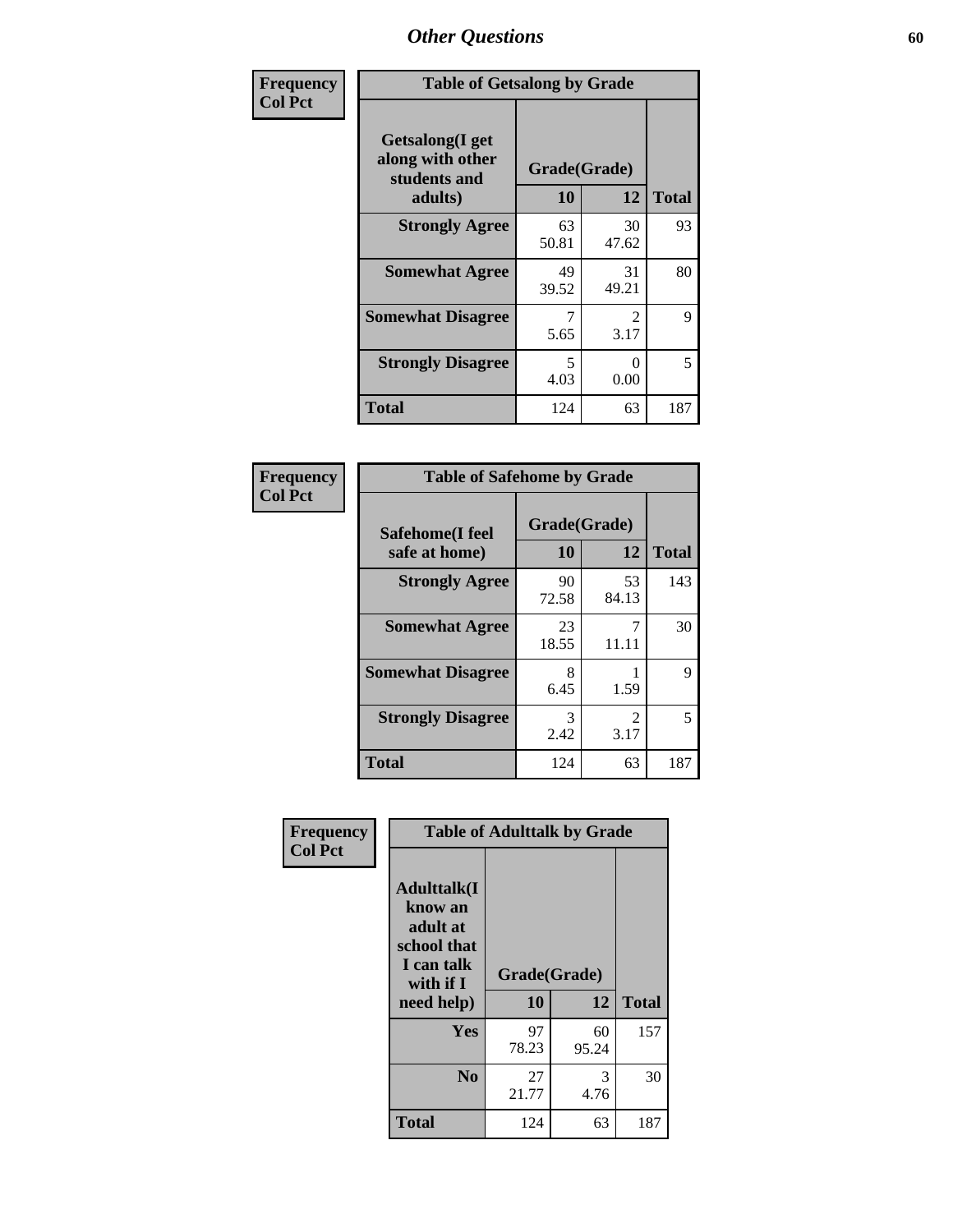**Frequency Row Pct**

| <b>Table of Grade by Tvtime</b> |             |                                                                                         |                     |             |           |             |              |  |  |  |
|---------------------------------|-------------|-----------------------------------------------------------------------------------------|---------------------|-------------|-----------|-------------|--------------|--|--|--|
|                                 |             | Tytime (On an average school day,<br>how much unsupervised time do I spend watching TV) |                     |             |           |             |              |  |  |  |
|                                 |             | <b>Less that</b><br>$2 - 3$<br>$4 - 5$<br>$6+$                                          |                     |             |           |             |              |  |  |  |
| Grade(Grade)   None             |             |                                                                                         | hour/day   hour/day | hours/day   | hours/day | hours/day   | <b>Total</b> |  |  |  |
| 10                              | 21<br>16.94 | 33<br>26.61                                                                             | 21<br>16.94         | 27<br>21.77 | 6<br>4.84 | 16<br>12.90 | 124          |  |  |  |
| 12                              | 9<br>14.29  | 9<br>14.29                                                                              | 14<br>22.22         | 17<br>26.98 | 7.94      | Q<br>14.29  | 63           |  |  |  |
| <b>Total</b>                    | 30          | 42                                                                                      | 35                  | 44          |           | 25          | 187          |  |  |  |

**Frequency Row Pct**

| <b>Table of Grade by Computertime</b> |             |                                                                                                   |             |                      |                      |                   |              |  |  |  |
|---------------------------------------|-------------|---------------------------------------------------------------------------------------------------|-------------|----------------------|----------------------|-------------------|--------------|--|--|--|
|                                       |             | Computertime (On an average school day,<br>how much unsupervised time do I spend on the computer) |             |                      |                      |                   |              |  |  |  |
| Grade(Grade)                          | None        | <b>Less that</b><br>hour/day                                                                      | hour/day    | $2 - 3$<br>hours/day | $4 - 5$<br>hours/day | $6+$<br>hours/day | <b>Total</b> |  |  |  |
| 10                                    | 22<br>17.74 | 31<br>25.00                                                                                       | 19<br>15.32 | 34<br>27.42          | 10<br>8.06           | 8<br>6.45         | 124          |  |  |  |
| 12                                    | 6<br>9.52   | 23<br>17<br>3<br>11<br>3<br>26.98<br>4.76<br>4.76<br>36.51<br>17.46                               |             |                      |                      |                   |              |  |  |  |
| <b>Total</b>                          | 28          | 54                                                                                                | 30          | 51                   | 13                   | 11                | 187          |  |  |  |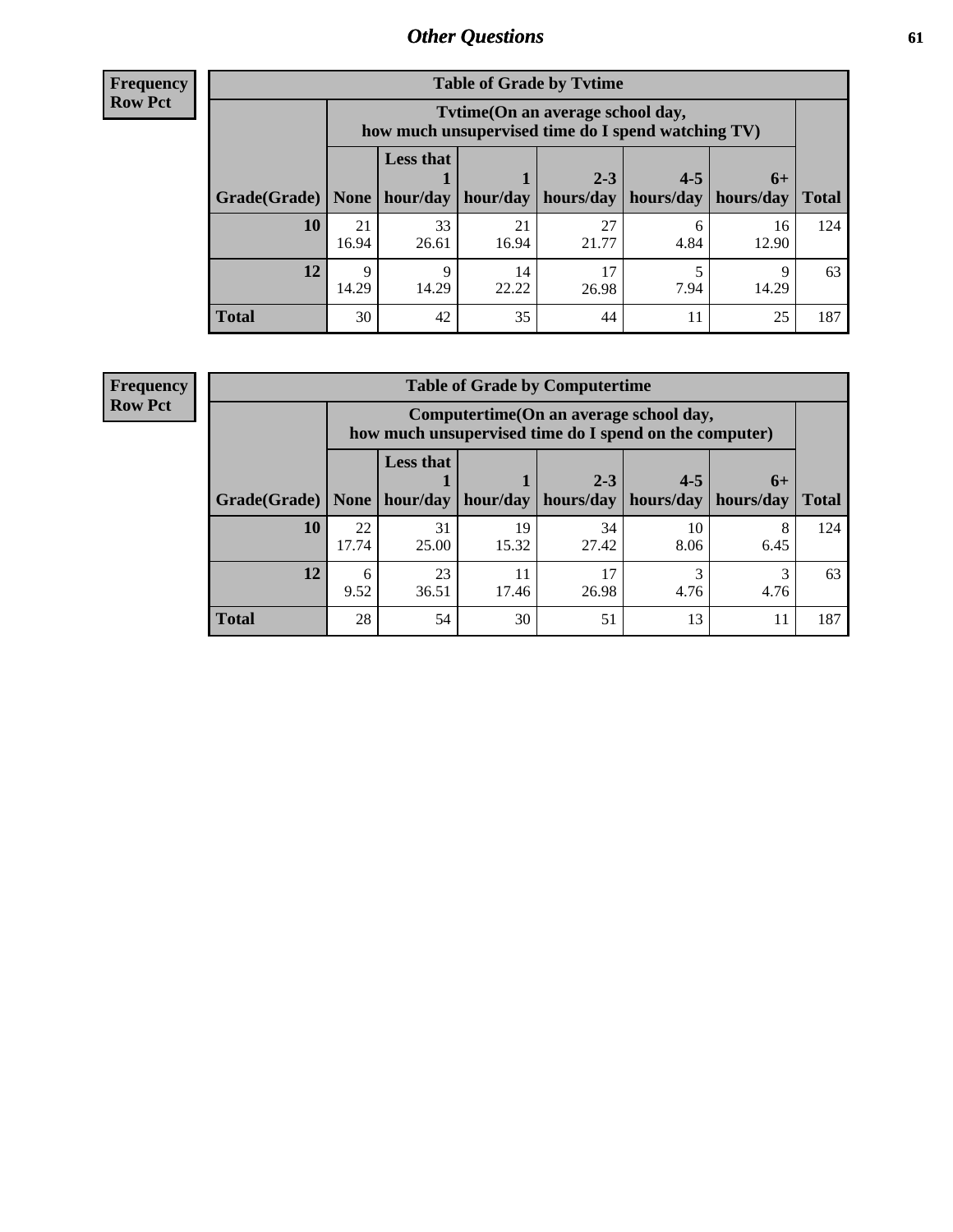#### *Questions about Driving Laws* **62** *Driving Questions were asked only of high school students.*

| <b>Frequency</b> |
|------------------|
| <b>Row Pct</b>   |

| <b>Table of Grade by License1</b> |                                                              |                                                                                                                                           |                        |               |               |              |  |  |  |
|-----------------------------------|--------------------------------------------------------------|-------------------------------------------------------------------------------------------------------------------------------------------|------------------------|---------------|---------------|--------------|--|--|--|
|                                   |                                                              | License1(During the first 6 months of driving<br>with a provisional license,<br>the only passengers who can ride with the<br>driver are:) |                        |               |               |              |  |  |  |
| Grade(Grade)                      | <b>Parent or</b>                                             | Family<br><b>Guardian   Members  </b>                                                                                                     | <b>Friends</b>         | <b>Anyone</b> | Don't<br>Know | <b>Total</b> |  |  |  |
| 10                                | 27<br>21.77                                                  | 68<br>54.84                                                                                                                               | $\overline{c}$<br>1.61 | 7<br>5.65     | 20<br>16.13   | 124          |  |  |  |
| 12                                | 17<br>41<br>2<br>2<br>3.17<br>3.17<br>26.98<br>65.08<br>1.59 |                                                                                                                                           |                        |               |               |              |  |  |  |
| <b>Total</b>                      | 44                                                           | 109                                                                                                                                       | 4                      | 9             | 21            | 187          |  |  |  |

| Frequency      |                                                                                                          | <b>Table of Grade by License2</b> |                  |                  |                                                      |                      |              |  |  |  |
|----------------|----------------------------------------------------------------------------------------------------------|-----------------------------------|------------------|------------------|------------------------------------------------------|----------------------|--------------|--|--|--|
| <b>Row Pct</b> | License2(17 yr old drivers with a<br>provisional driver's license cannot<br>drive between the hours of:) |                                   |                  |                  |                                                      |                      |              |  |  |  |
|                | Grade(Grade)                                                                                             | <b>Midnight</b><br>to 6am         | 1am<br>to<br>5am | 1am<br>to<br>6am | N <sub>0</sub><br>curfew<br>for $17$<br>year<br>olds | Don't<br><b>Know</b> | <b>Total</b> |  |  |  |
|                | 10                                                                                                       | 58<br>46.77                       | 17<br>13.71      | 12<br>9.68       | 9<br>7.26                                            | 28<br>22.58          | 124          |  |  |  |
|                | 12                                                                                                       | 49<br>77.78                       | 5<br>7.94        | 1<br>1.59        | 3<br>4.76                                            | 5<br>7.94            | 63           |  |  |  |
|                | <b>Total</b>                                                                                             | 107                               | 22               | 13               | 12                                                   | 33                   | 187          |  |  |  |

| <b>Frequency</b> |              | <b>Table of Grade by License3</b> |                                                                                        |             |             |             |               |              |  |  |
|------------------|--------------|-----------------------------------|----------------------------------------------------------------------------------------|-------------|-------------|-------------|---------------|--------------|--|--|
| <b>Row Pct</b>   |              |                                   | License3(For drivers under the age of 21,<br>what level of alcohol is considered DUI?) |             |             |             |               |              |  |  |
|                  | Grade(Grade) | Any<br>Amount                     | 0.02                                                                                   | 0.04        | 0.06        | 0.08        | Don't<br>know | <b>Total</b> |  |  |
|                  | 10           | 21<br>16.94                       | 36<br>29.03                                                                            | 13<br>10.48 | 13<br>10.48 | 16<br>12.90 | 25<br>20.16   | 124          |  |  |
|                  | 12           | 13<br>20.63                       | 13<br>20.63                                                                            | 8<br>12.70  | 7.94        | 11.11       | 17<br>26.98   | 63           |  |  |
|                  | <b>Total</b> | 34                                | 49                                                                                     | 21          | 18          | 23          | 42            | 187          |  |  |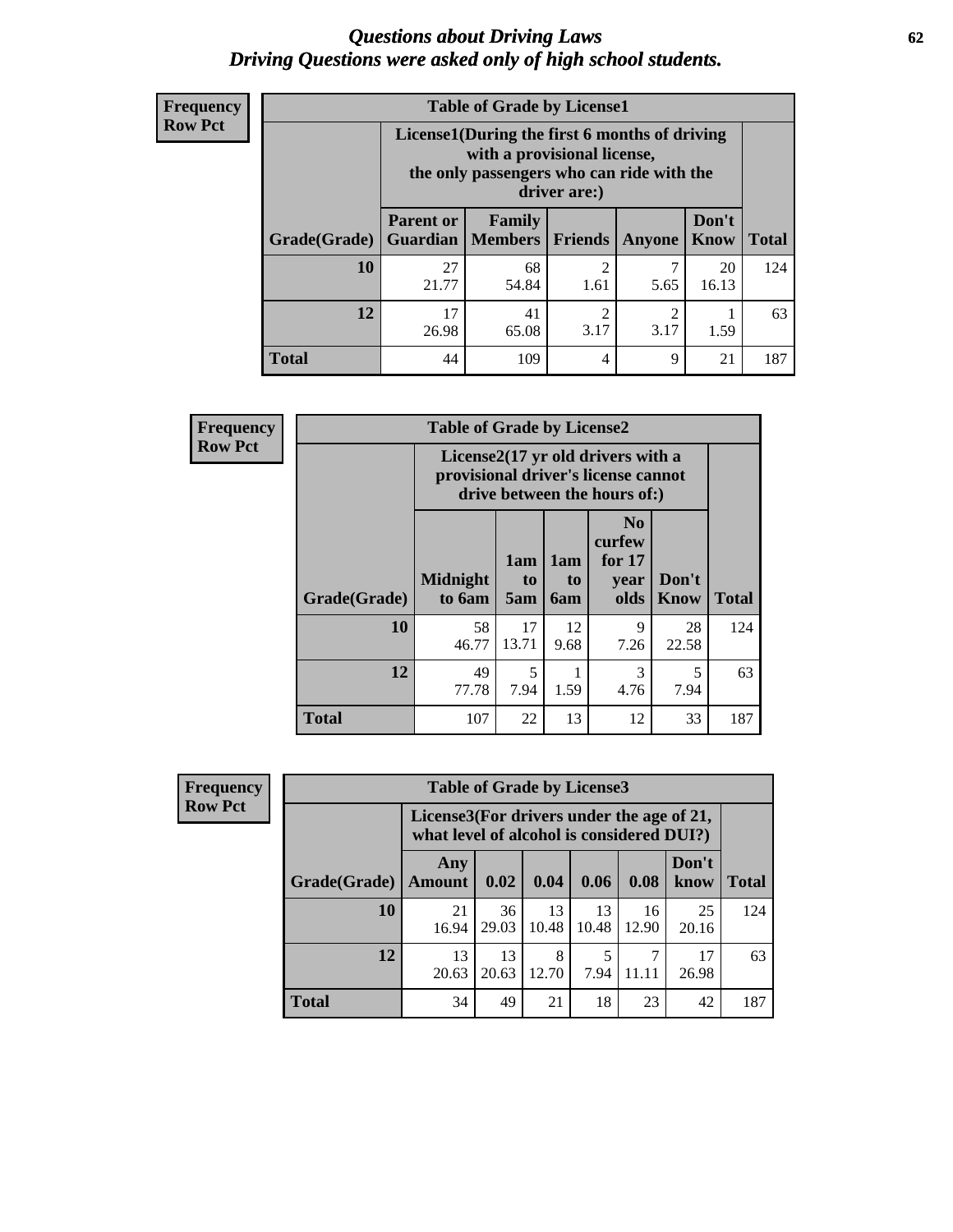#### *Questions about Driving Laws* **63** *Driving Questions were asked only of high school students.*

**Frequency Row Pct**

| <b>Table of Grade by License4</b> |             |                                                                                                                                                                                                                                                                                       |             |            |           |             |     |  |  |
|-----------------------------------|-------------|---------------------------------------------------------------------------------------------------------------------------------------------------------------------------------------------------------------------------------------------------------------------------------------|-------------|------------|-----------|-------------|-----|--|--|
|                                   |             | License4(A driver under 21 automatically<br>loses his/her license if caught exceeding the<br>posted speet limit by:)<br>Can't<br>lose<br><b>Depends</b><br>license<br>$15+$<br>$25+$<br>$35+$<br>Don't<br>for<br><b>on</b><br>speeding<br><b>Total</b><br>mph<br>know<br>mph<br>judge |             |            |           |             |     |  |  |
| Grade(Grade)                      | mph         |                                                                                                                                                                                                                                                                                       |             |            |           |             |     |  |  |
| 10                                | 35<br>28.23 | 18<br>14.52                                                                                                                                                                                                                                                                           | 16<br>12.90 | 10<br>8.06 | 4<br>3.23 | 41<br>33.06 | 124 |  |  |
| 12                                | 9<br>14.29  | 20<br>11<br>$\mathcal{D}_{\mathcal{L}}$<br>15<br>6<br>31.75<br>3.17<br>17.46<br>9.52<br>23.81                                                                                                                                                                                         |             |            |           |             |     |  |  |
| <b>Total</b>                      | 44          | 38                                                                                                                                                                                                                                                                                    | 27          | 16         | 6         | 56          | 187 |  |  |

| Frequency      | <b>Table of Grade by License5</b> |                                                                                                                                                             |                |               |              |
|----------------|-----------------------------------|-------------------------------------------------------------------------------------------------------------------------------------------------------------|----------------|---------------|--------------|
| <b>Row Pct</b> |                                   | License5(A)<br>Georgia teenager<br>with family<br>connections or a<br>good lawyer can<br>break a teen<br>driving law and<br>keep their driver's<br>license) |                |               |              |
|                | Grade(Grade)                      | Yes                                                                                                                                                         | N <sub>0</sub> | Don't<br>know | <b>Total</b> |
|                | 10                                | 26<br>20.97                                                                                                                                                 | 61<br>49.19    | 37<br>29.84   | 124          |
|                | 12                                | 16<br>25.40                                                                                                                                                 | 30<br>47.62    | 17<br>26.98   | 63           |
|                | Total                             | 42                                                                                                                                                          | 91             | 54            | 187          |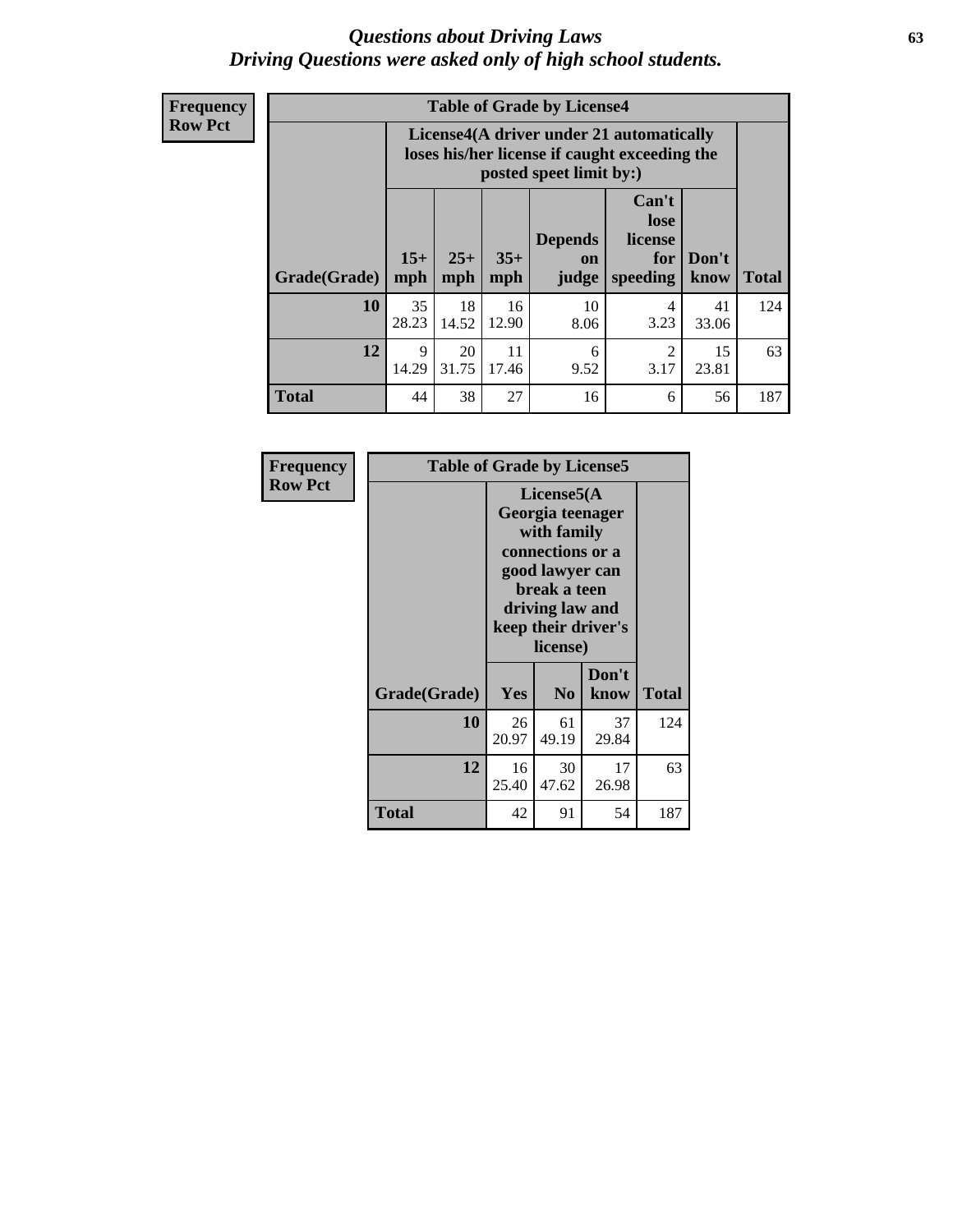#### *Questions about Driving Laws* **64** *Driving Questions were asked only of high school students.*

| <b>Frequency</b> | <b>Table of Grade by License6</b> |                                                                                                                                                 |                            |               |              |
|------------------|-----------------------------------|-------------------------------------------------------------------------------------------------------------------------------------------------|----------------------------|---------------|--------------|
| <b>Row Pct</b>   |                                   | License <sub>6</sub> (I know a<br>friend or<br>classmate that<br>broke a teen<br>driving law,<br>but was allowed to<br>keep his/her<br>license) |                            |               |              |
|                  | Grade(Grade)                      | <b>Yes</b>                                                                                                                                      | N <sub>0</sub>             | Don't<br>know | <b>Total</b> |
|                  | 10                                | 30<br>24.19                                                                                                                                     | 59<br>35<br>47.58<br>28.23 |               |              |
|                  | 12                                | 24<br>23<br>16<br>38.10<br>36.51<br>25.40                                                                                                       |                            |               | 63           |
|                  | <b>Total</b>                      | 54                                                                                                                                              | 82                         | 51            | 187          |

| <b>Frequency</b> | <b>Table of Grade by License7</b> |                                                                                               |                                     |                                                   |                        |              |
|------------------|-----------------------------------|-----------------------------------------------------------------------------------------------|-------------------------------------|---------------------------------------------------|------------------------|--------------|
| <b>Row Pct</b>   |                                   | License7(A student under the age of 18 cam loser<br>his/her driving privileges if he or she:) |                                     |                                                   |                        |              |
|                  | Grade(Grade)                      | <b>Have</b><br>more than<br>10<br>unexcused<br>absences<br>per school<br>yr                   | Drop out<br>without  <br>graduating | <b>Bring</b><br>alcohol/drugs/weapon<br>to school | All of<br>the<br>above | <b>Total</b> |
|                  | 10                                | 19<br>15.32                                                                                   | 13<br>10.48                         | 6<br>4.84                                         | 86<br>69.35            | 124          |
|                  | 12                                | 10<br>15.87                                                                                   | 6<br>9.52                           | 3<br>4.76                                         | 44<br>69.84            | 63           |
|                  | <b>Total</b>                      | 29                                                                                            | 19                                  | 9                                                 | 130                    | 187          |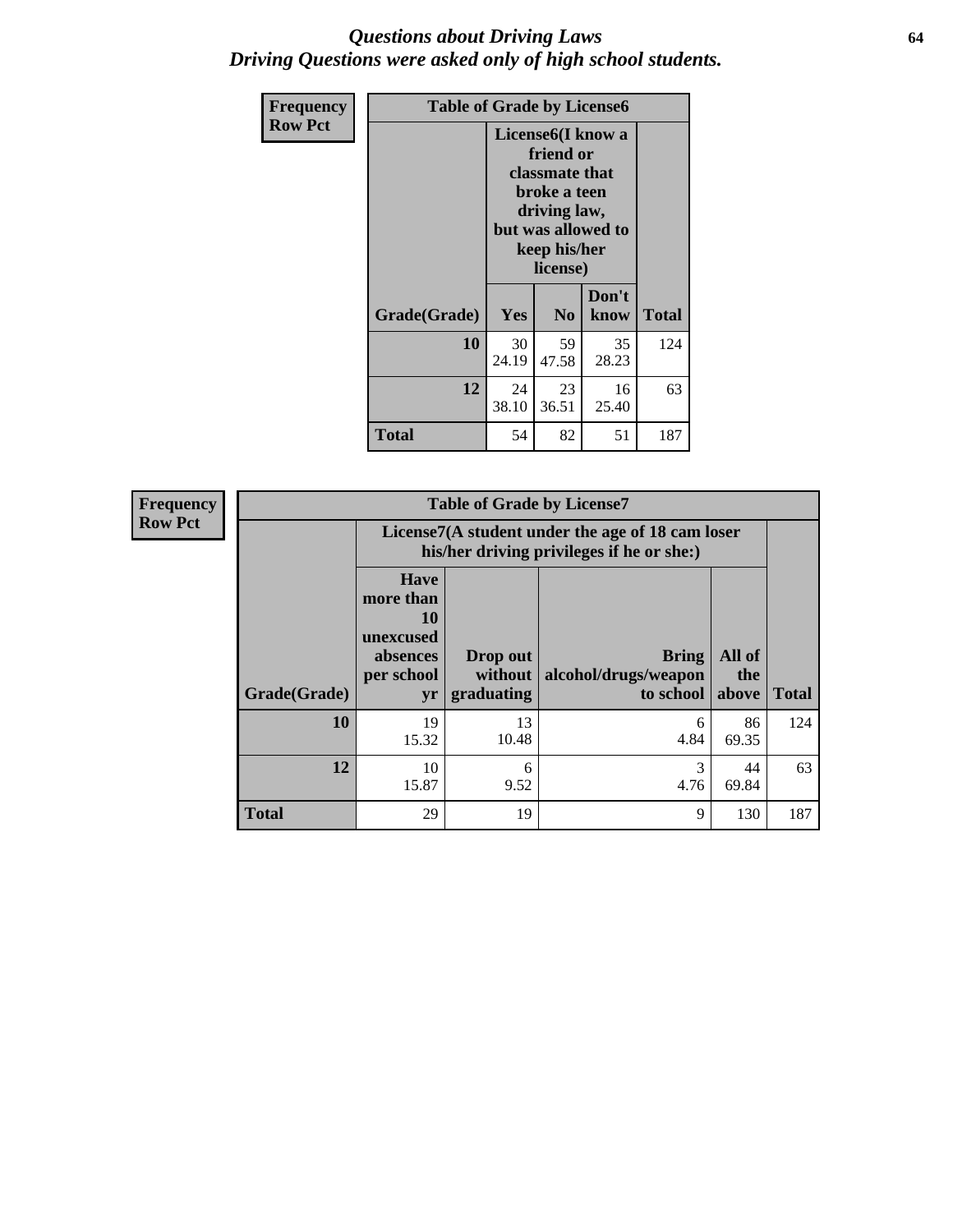# *Select Results by Gender* **65**

| Frequency      | <b>Table of SchoolClimate2 by Gender</b>          |                                 |             |              |
|----------------|---------------------------------------------------|---------------------------------|-------------|--------------|
| <b>Col Pct</b> | SchoolClimate2(I<br>feel successful at<br>school) | Gender(Gender)<br><b>Female</b> | <b>Male</b> | <b>Total</b> |
|                | <b>Strongly Agree</b>                             | 31<br>26.96                     | 14<br>19.44 | 45           |
|                | <b>Somewhat Agree</b>                             | 68<br>59.13                     | 40<br>55.56 | 108          |
|                | <b>Somewhat Disagree</b>                          | 13<br>11.30                     | 14<br>19.44 | 27           |
|                | <b>Strongly Disagree</b>                          | 3<br>2.61                       | 4<br>5.56   | 7            |
|                | <b>Total</b>                                      | 115                             | 72          | 187          |

| Frequency      | <b>Table of SchoolClimate6 by Gender</b>                 |               |                               |              |  |
|----------------|----------------------------------------------------------|---------------|-------------------------------|--------------|--|
| <b>Col Pct</b> | <b>SchoolClimate6(Teachers</b><br>treat me with respect) | <b>Female</b> | Gender(Gender)<br><b>Male</b> | <b>Total</b> |  |
|                | <b>Strongly Agree</b>                                    | 41<br>35.65   | 28<br>38.89                   | 69           |  |
|                | <b>Somewhat Agree</b>                                    | 56<br>48.70   | 31<br>43.06                   | 87           |  |
|                | <b>Somewhat Disagree</b>                                 | 17<br>14.78   | 10<br>13.89                   | 27           |  |
|                | <b>Strongly Disagree</b>                                 | 0.87          | 3<br>4.17                     | 4            |  |
|                | Total                                                    | 115           | 72                            | 187          |  |

| Frequency      | <b>Table of SchoolClimate8 by Gender</b>                                             |                                 |             |              |
|----------------|--------------------------------------------------------------------------------------|---------------------------------|-------------|--------------|
| <b>Col Pct</b> | <b>SchoolClimate8(Students</b><br>are frequently<br>recognized for good<br>behavior) | Gender(Gender)<br><b>Female</b> | <b>Male</b> | <b>Total</b> |
|                | <b>Strongly Agree</b>                                                                | 23<br>20.00                     | 8<br>11.11  | 31           |
|                | <b>Somewhat Agree</b>                                                                | 58<br>50.43                     | 33<br>45.83 | 91           |
|                | <b>Somewhat Disagree</b>                                                             | 26<br>22.61                     | 23<br>31.94 | 49           |
|                | <b>Strongly Disagree</b>                                                             | 8<br>6.96                       | 8<br>11.11  | 16           |
|                | Total                                                                                | 115                             | 72          | 187          |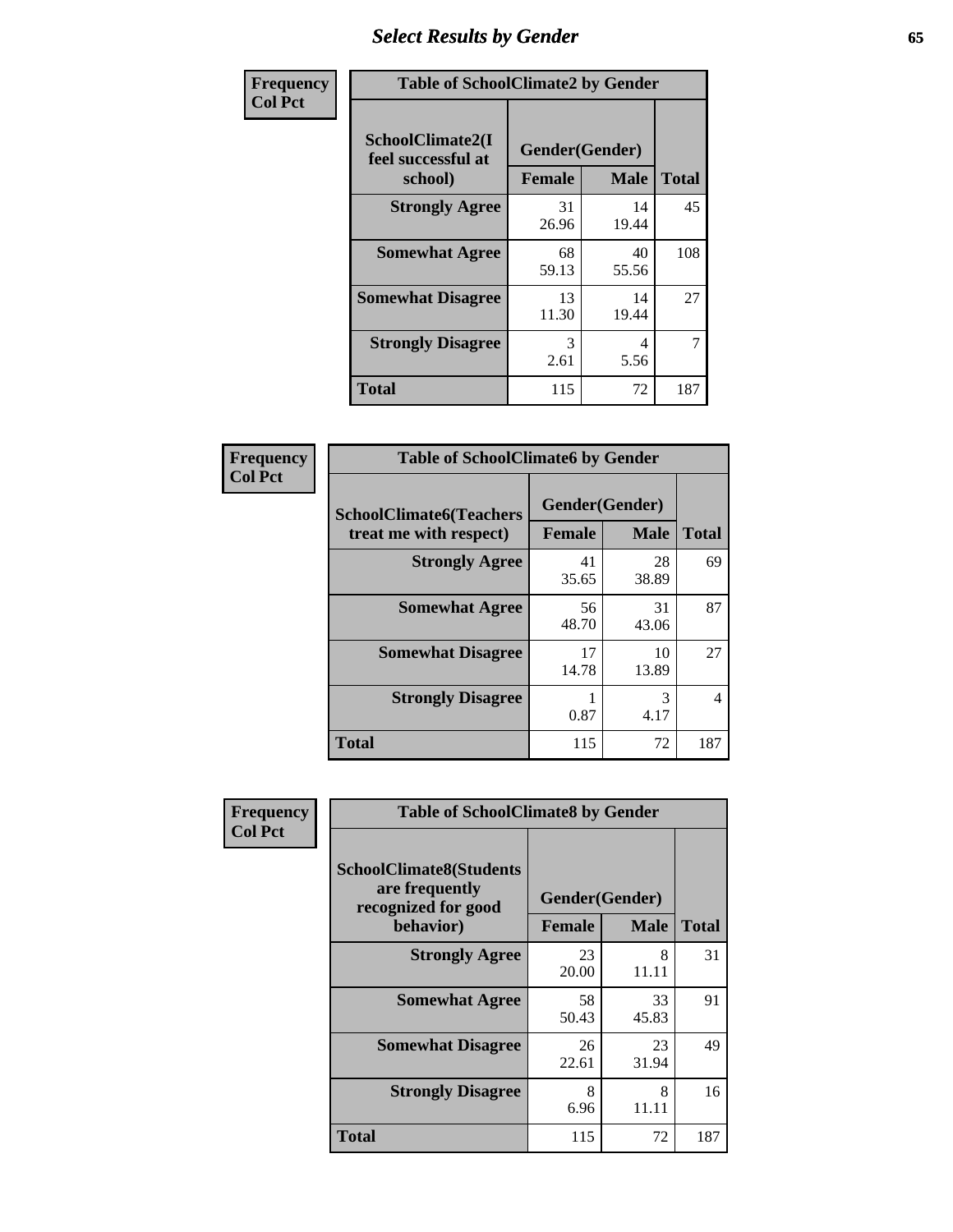# *Select Results by Gender* **66**

| Frequency      | <b>Table of Gender by Dropout</b> |                                                                        |                |              |
|----------------|-----------------------------------|------------------------------------------------------------------------|----------------|--------------|
| <b>Row Pct</b> |                                   | Dropout(I<br>have<br>thought<br>about<br>dropping<br>out of<br>school) |                |              |
|                | Gender(Gender)                    | Yes                                                                    | N <sub>0</sub> | <b>Total</b> |
|                | <b>Female</b>                     | 26<br>22.61                                                            | 89<br>77.39    | 115          |
|                | <b>Male</b>                       | 17<br>23.61                                                            | 55<br>76.39    | 72           |
|                | <b>Total</b>                      | 43                                                                     | 144            | 187          |

| <b>Frequency</b> | <b>Table of Gender by Dropoutreason</b> |                                                                    |              |                          |                                |              |              |
|------------------|-----------------------------------------|--------------------------------------------------------------------|--------------|--------------------------|--------------------------------|--------------|--------------|
| <b>Row Pct</b>   |                                         | Dropoutreason(If I dropped out the<br>reason would most likely be) |              |                          |                                |              |              |
|                  | <b>Gender(Gender)</b>                   | Won't<br><b>Drop</b><br>out                                        | <b>Bored</b> | Family<br><b>Reasons</b> | <b>Being</b><br><b>Bullied</b> | <b>Other</b> | <b>Total</b> |
|                  | <b>Female</b>                           | 77<br>66.96                                                        | 11<br>9.57   | 9<br>7.83                | 4<br>3.48                      | 14<br>12.17  | 115          |
|                  | <b>Male</b>                             | 36<br>50.00                                                        | 17<br>23.61  | 4<br>5.56                | 2<br>2.78                      | 13<br>18.06  | 72           |
|                  | <b>Total</b>                            | 113                                                                | 28           | 13                       | 6                              | 27           | 187          |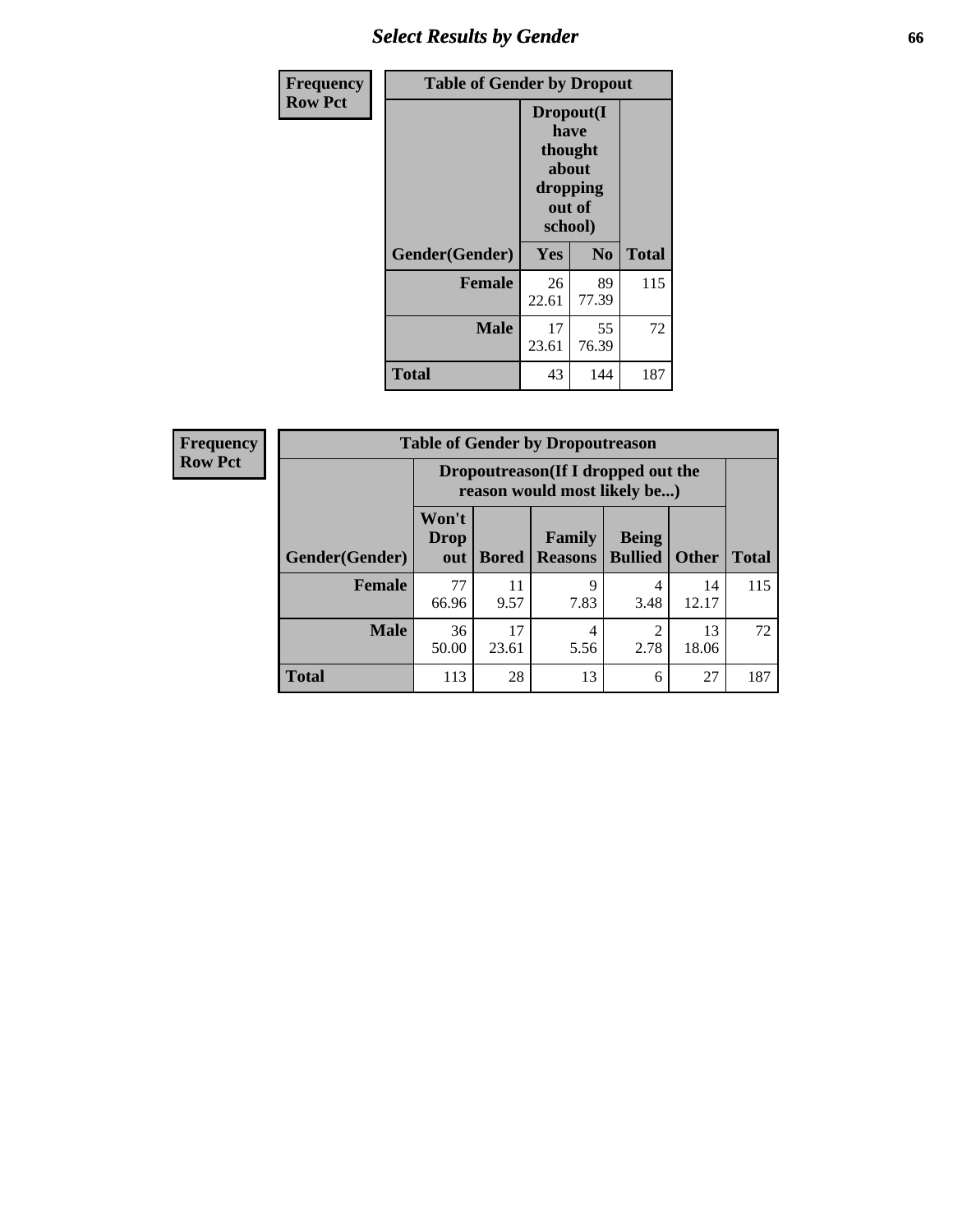*School Safety* **67**

| Frequency      | <b>Table of Gender by Bullied2</b> |                 |                |              |
|----------------|------------------------------------|-----------------|----------------|--------------|
| <b>Row Pct</b> |                                    | <b>Bullied2</b> |                |              |
|                | Gender(Gender)                     | <b>Yes</b>      | N <sub>0</sub> | <b>Total</b> |
|                | <b>Female</b>                      | 13<br>11.30     | 102<br>88.70   | 115          |
|                | <b>Male</b>                        | 11<br>15.28     | 61<br>84.72    | 72           |
|                | <b>Total</b>                       | 24              | 163            | 187          |

| Frequency      | <b>Table of Gender by Bulliedothers2</b> |                       |                |              |
|----------------|------------------------------------------|-----------------------|----------------|--------------|
| <b>Row Pct</b> |                                          | <b>Bulliedothers2</b> |                |              |
|                | Gender(Gender)                           | Yes                   | N <sub>0</sub> | <b>Total</b> |
|                | <b>Female</b>                            | 4.35                  | 110<br>95.65   | 115          |
|                | <b>Male</b>                              | 6<br>8.33             | 66<br>91.67    | 72           |
|                | <b>Total</b>                             | 11                    | 176            | 187          |

| Frequency      | <b>Table of Gender by Weaponschool2</b> |                      |                |              |
|----------------|-----------------------------------------|----------------------|----------------|--------------|
| <b>Row Pct</b> |                                         | <b>Weaponschool2</b> |                |              |
|                | Gender(Gender)                          | Yes                  | N <sub>0</sub> | <b>Total</b> |
|                | <b>Female</b>                           | 3<br>2.61            | 112<br>97.39   | 115          |
|                | <b>Male</b>                             | 1.39                 | 71<br>98.61    | 72           |
|                | <b>Total</b>                            | 4                    | 183            | 187          |

| Frequency      | <b>Table of Gender by Absentunsafe2</b> |               |                |              |
|----------------|-----------------------------------------|---------------|----------------|--------------|
| <b>Row Pct</b> |                                         | Absentunsafe2 |                |              |
|                | Gender(Gender)                          | Yes           | N <sub>0</sub> | <b>Total</b> |
|                | <b>Female</b>                           | 1.74          | 113<br>98.26   | 115          |
|                | <b>Male</b>                             | 1.39          | 71<br>98.61    | 72           |
|                | <b>Total</b>                            |               | 184            | 187          |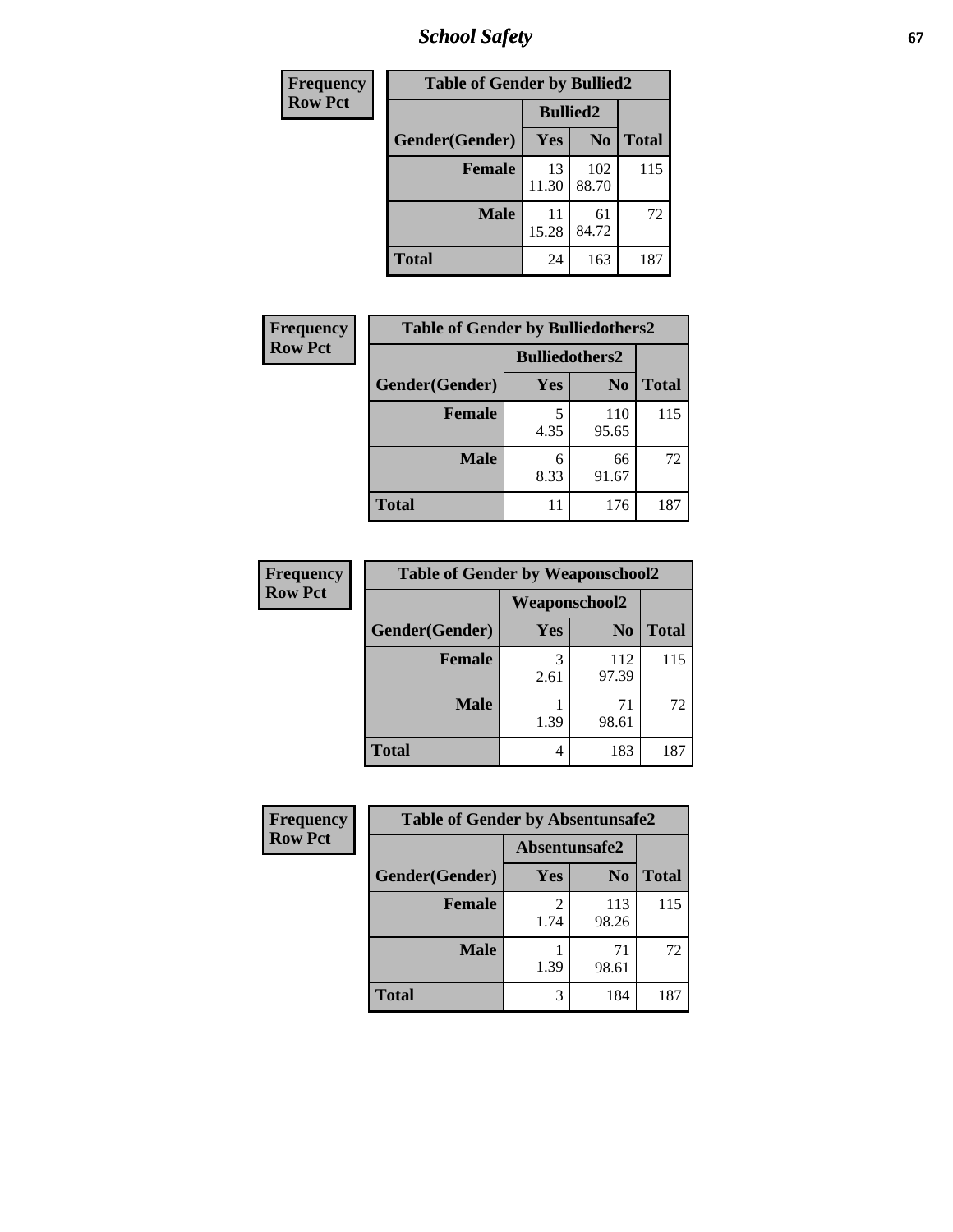*School Safety* **68**

| Frequency      | <b>Table of Gender by Gangself</b> |                                                                                                |                |              |  |
|----------------|------------------------------------|------------------------------------------------------------------------------------------------|----------------|--------------|--|
| <b>Row Pct</b> |                                    | Gangself(I<br>have<br>participated<br>in illegal gang<br>activities in<br>the past 30<br>days) |                |              |  |
|                | Gender(Gender)                     | Yes                                                                                            | N <sub>0</sub> | <b>Total</b> |  |
|                | <b>Female</b>                      | 4<br>3.48                                                                                      | 111<br>96.52   | 115          |  |
|                | <b>Male</b>                        | 3<br>4.17                                                                                      | 69<br>95.83    | 72           |  |
|                | <b>Total</b>                       | 7                                                                                              | 180            | 187          |  |

| Frequency      | <b>Table of Gender by Gangpeers</b> |                                                                                                                             |                |              |
|----------------|-------------------------------------|-----------------------------------------------------------------------------------------------------------------------------|----------------|--------------|
| <b>Row Pct</b> |                                     | <b>Gangpeers</b> (I<br>have friends<br>who have<br>participated<br>in illegal gang<br>activities in<br>the past 30<br>days) |                |              |
|                | Gender(Gender)                      | <b>Yes</b>                                                                                                                  | N <sub>0</sub> | <b>Total</b> |
|                | <b>Female</b>                       | 14<br>12.17                                                                                                                 | 101<br>87.83   | 115          |
|                | <b>Male</b>                         | 11<br>15.28                                                                                                                 | 61<br>84.72    | 72           |
|                | <b>Total</b>                        | 25                                                                                                                          | 162            | 187          |

| Frequency      | <b>Table of Gender by Pickedon2</b> |             |                |              |
|----------------|-------------------------------------|-------------|----------------|--------------|
| <b>Row Pct</b> |                                     | Pickedon2   |                |              |
|                | Gender(Gender)                      | <b>Yes</b>  | N <sub>0</sub> | <b>Total</b> |
|                | <b>Female</b>                       | 35<br>30.43 | 80<br>69.57    | 115          |
|                | <b>Male</b>                         | 25<br>34.72 | 47<br>65.28    | 72           |
|                | <b>Total</b>                        | 60          | 127            | 187          |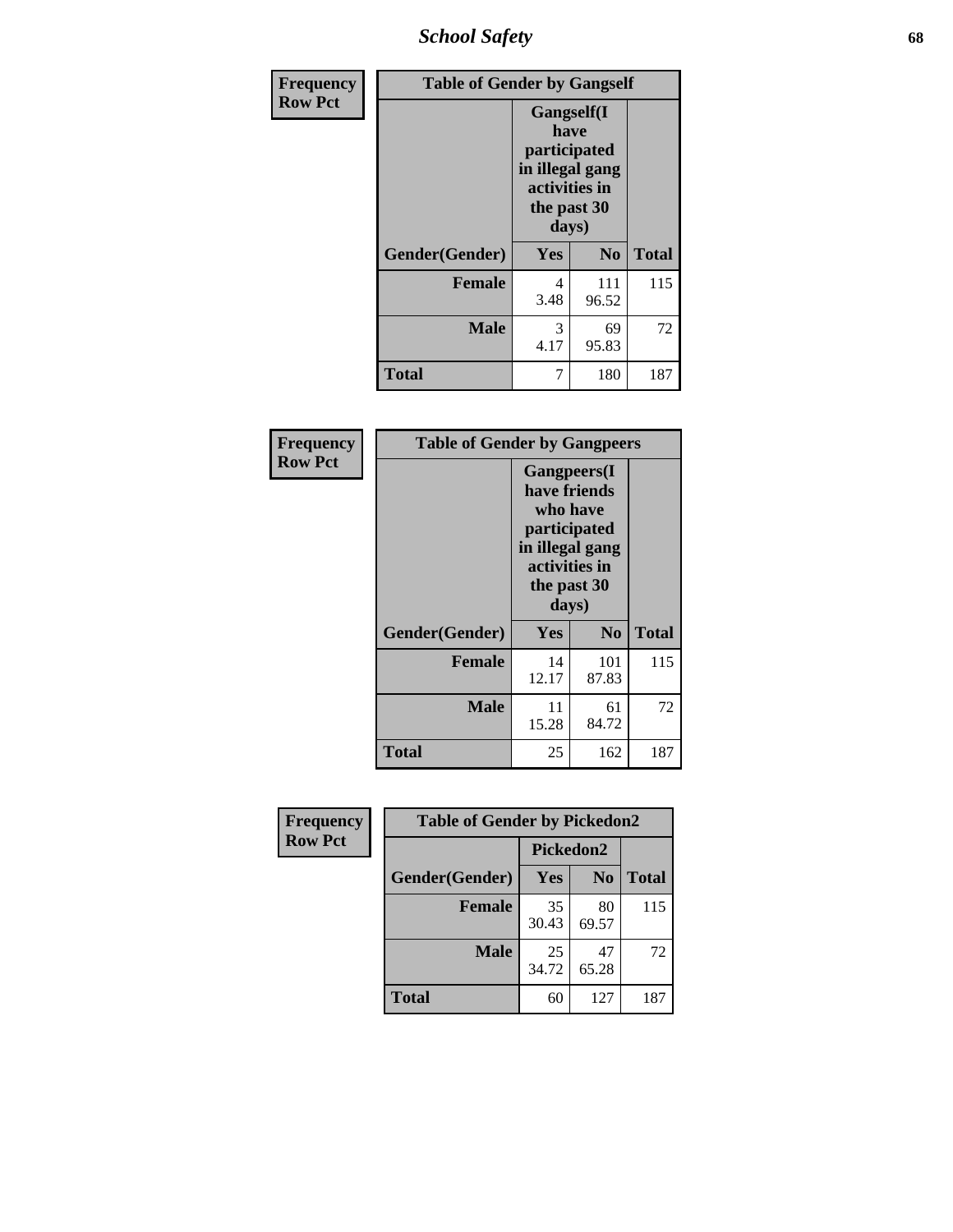*School Safety* **69**

| Frequency      | <b>Table of Gender by Safeschool2</b> |             |                |              |
|----------------|---------------------------------------|-------------|----------------|--------------|
| <b>Row Pct</b> |                                       | Safeschool2 |                |              |
|                | Gender(Gender)                        | Yes         | N <sub>0</sub> | <b>Total</b> |
|                | <b>Female</b>                         | 92<br>80.00 | 23<br>20.00    | 115          |
|                | <b>Male</b>                           | 49<br>68.06 | 23<br>31.94    | 72           |
|                | <b>Total</b>                          | 141         | 46             | 187          |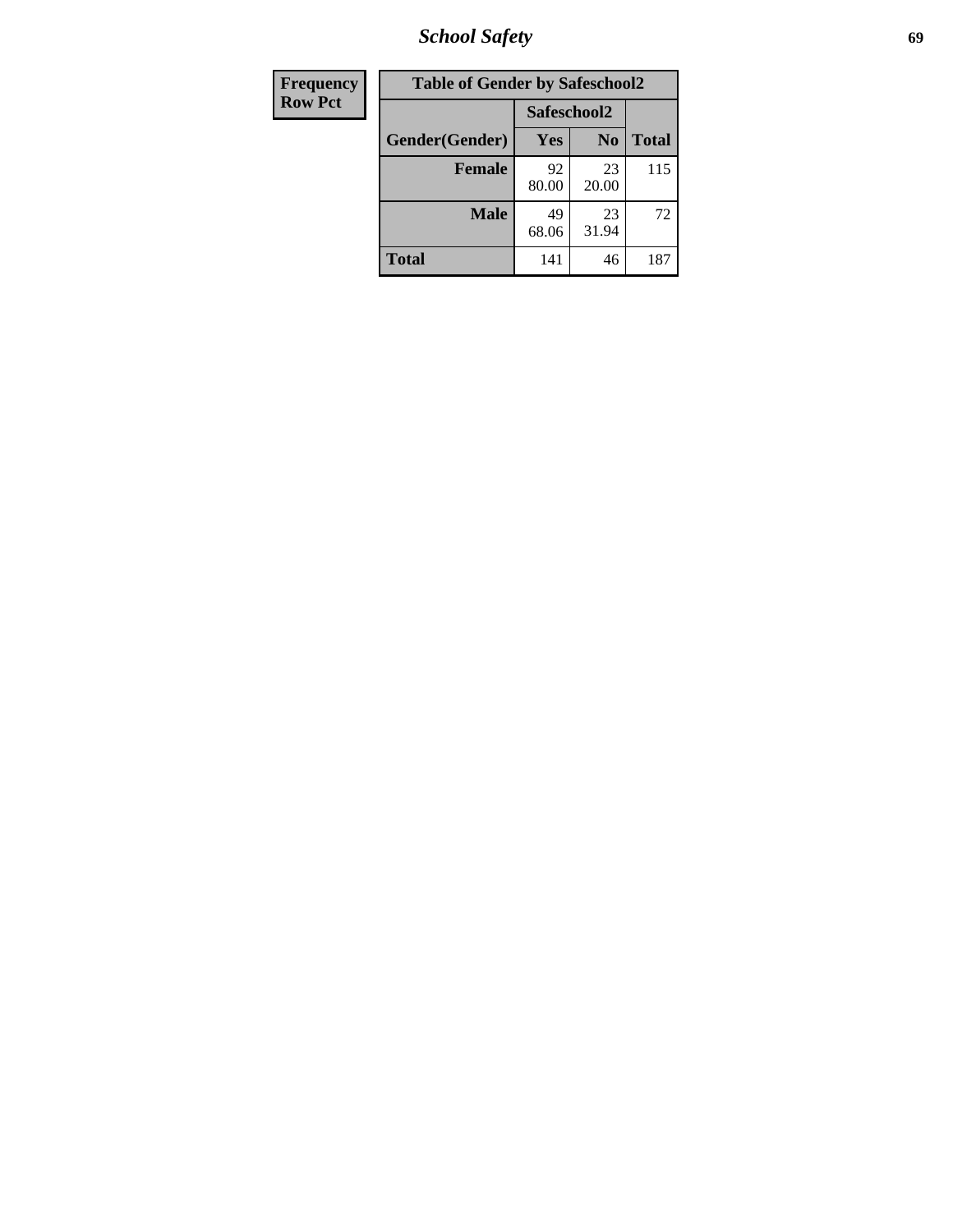# *Incidence of Drug Use* **70**

| <b>Frequency</b> | <b>Table of Gender by AlcoholAlt</b> |                    |                    |              |
|------------------|--------------------------------------|--------------------|--------------------|--------------|
| <b>Row Pct</b>   |                                      | use, past 30 days) | AlcoholAlt(Alcohol |              |
|                  | Gender(Gender)                       | Yes                | N <sub>0</sub>     | <b>Total</b> |
|                  | <b>Female</b>                        | 21<br>18.26        | 94<br>81.74        | 115          |
|                  | <b>Male</b>                          | 21<br>29.17        | 51<br>70.83        | 72           |
|                  | <b>Total</b>                         | 42                 | 145                | 187          |

| <b>Frequency</b> | <b>Table of Gender by TobaccoAny</b> |                                          |                |              |
|------------------|--------------------------------------|------------------------------------------|----------------|--------------|
| <b>Row Pct</b>   |                                      | TobaccoAny(Tobacco<br>use, past 30 days) |                |              |
|                  | Gender(Gender)                       | Yes                                      | N <sub>0</sub> | <b>Total</b> |
|                  | <b>Female</b>                        | 6<br>5.22                                | 109<br>94.78   | 115          |
|                  | <b>Male</b>                          | 20<br>27.78                              | 52<br>72.22    | 72           |
|                  | <b>Total</b>                         | 26                                       | 161            | 187          |

| <b>Frequency</b> | <b>Table of Gender by MarijuanaAlt</b> |                    |                        |              |
|------------------|----------------------------------------|--------------------|------------------------|--------------|
| <b>Row Pct</b>   |                                        | use, past 30 days) | MarijuanaAlt(Marijuana |              |
|                  | Gender(Gender)                         | <b>Yes</b>         | N <sub>0</sub>         | <b>Total</b> |
|                  | <b>Female</b>                          | 4<br>3.48          | 111<br>96.52           | 115          |
|                  | <b>Male</b>                            | 5<br>6.94          | 67<br>93.06            | 72           |
|                  | <b>Total</b>                           | 9                  | 178                    | 187          |

| <b>Frequency</b> | <b>Table of Gender by OtherDrugAny</b> |                                                      |                |              |
|------------------|----------------------------------------|------------------------------------------------------|----------------|--------------|
| <b>Row Pct</b>   |                                        | <b>OtherDrugAny(Other</b><br>drug use, past 30 days) |                |              |
|                  | Gender(Gender)                         | <b>Yes</b>                                           | N <sub>0</sub> | <b>Total</b> |
|                  | <b>Female</b>                          | 8<br>6.96                                            | 107<br>93.04   | 115          |
|                  | <b>Male</b>                            | 4<br>5.56                                            | 68<br>94.44    | 72           |
|                  | <b>Total</b>                           | 12                                                   | 175            | 187          |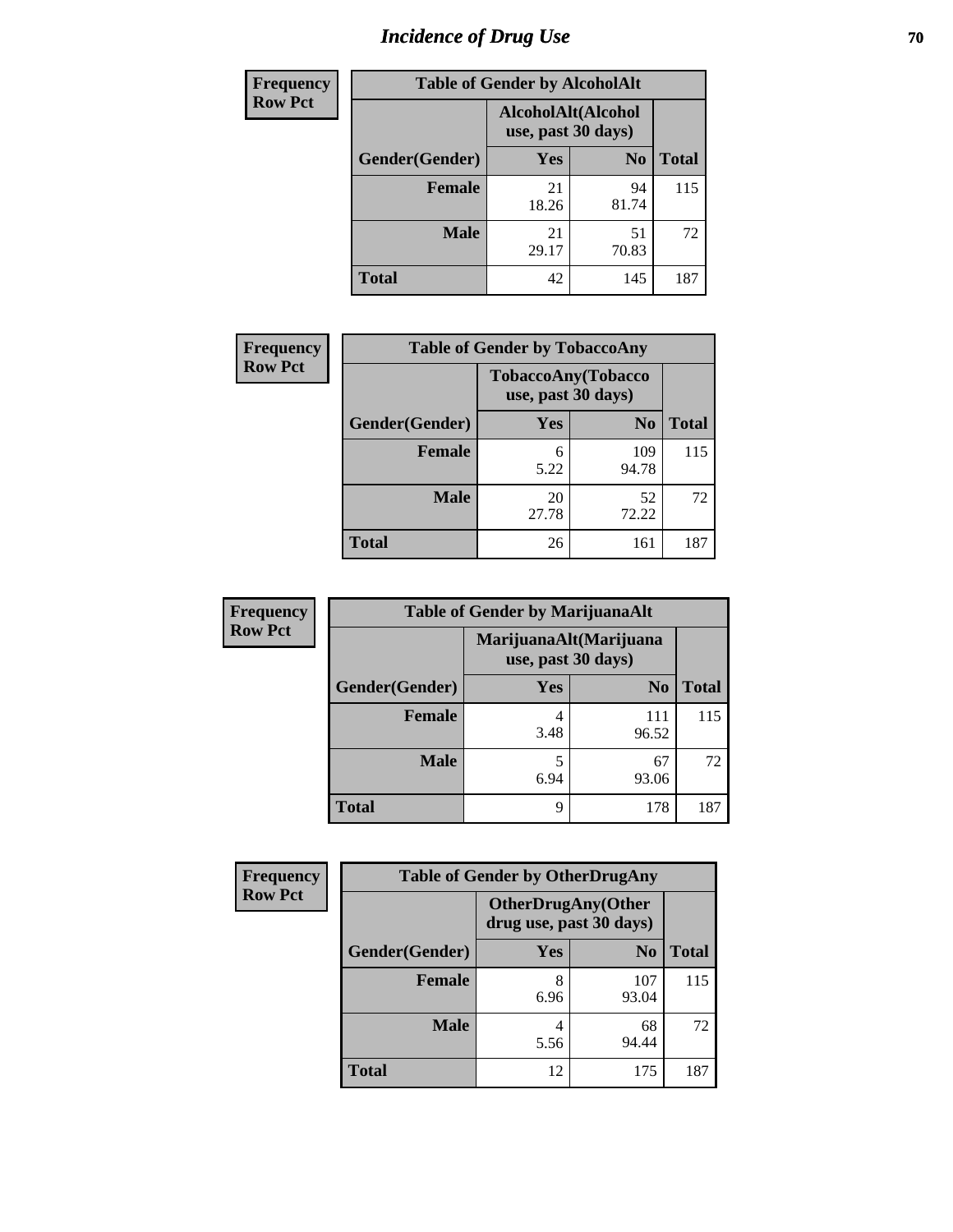### *Average Age at Onset of Use* **71** *Results for "Average Age at Onset of Use" questions exclude students who said they did not use that substance*

#### **Gender=Female**

| <b>Variable</b>    | <b>Label</b>                                                       | <b>Mean</b> |
|--------------------|--------------------------------------------------------------------|-------------|
| Alcoholinit2       | I started using alcohol when I was                                 | 14.10       |
| Cigarettesinit2    | I started smoking tobacco when I was                               | 13.54       |
| Smokelessinit2     | I started chewing tobacco when I was                               | 12.50       |
| Marijuanainit2     | I started using marijuana when I was                               | 14.31       |
| Cocaineinit2       | I started using cocaine when I was                                 | 9.00        |
| Inhalantsinit2     | I started using inhalants when I was                               | 11.75       |
| Steroidsinit2      | I started using steroids when I was                                | 9.00        |
| Ecstasyinit2       | I started using ecstasy when I was                                 | 9.00        |
| Methinit2          | I started using methamphetamines when I was                        | 8.50        |
| Hallucinogensinit2 | I started using hallucinogens when I was                           | 11.33       |
| Prescription in t2 | I started using prescription drugs not prescribed to me when I was | 13.45       |

#### **Gender=Male**

| <b>Variable</b>                 | Label                                                              | <b>Mean</b> |
|---------------------------------|--------------------------------------------------------------------|-------------|
| Alcoholinit2                    | I started using alcohol when I was                                 | 13.60       |
| Cigarettesinit2                 | I started smoking tobacco when I was                               | 14.15       |
| Smokelessinit2                  | I started chewing tobacco when I was                               | 13.77       |
| Marijuanainit2                  | I started using marijuana when I was                               | 14.33       |
| Cocaineinit2                    | I started using cocaine when I was                                 | 15.00       |
| Inhalantsinit2                  | I started using inhalants when I was                               |             |
| Steroidsinit2                   | I started using steroids when I was                                | 16.00       |
| Ecstasyinit2                    | I started using ecstasy when I was                                 | 16.00       |
| Methinit2                       | I started using methamphetamines when I was                        |             |
| Hallucinogensinit2              | I started using hallucinogens when I was                           | 17.00       |
| Prescription in it <sub>2</sub> | I started using prescription drugs not prescribed to me when I was | 13.17       |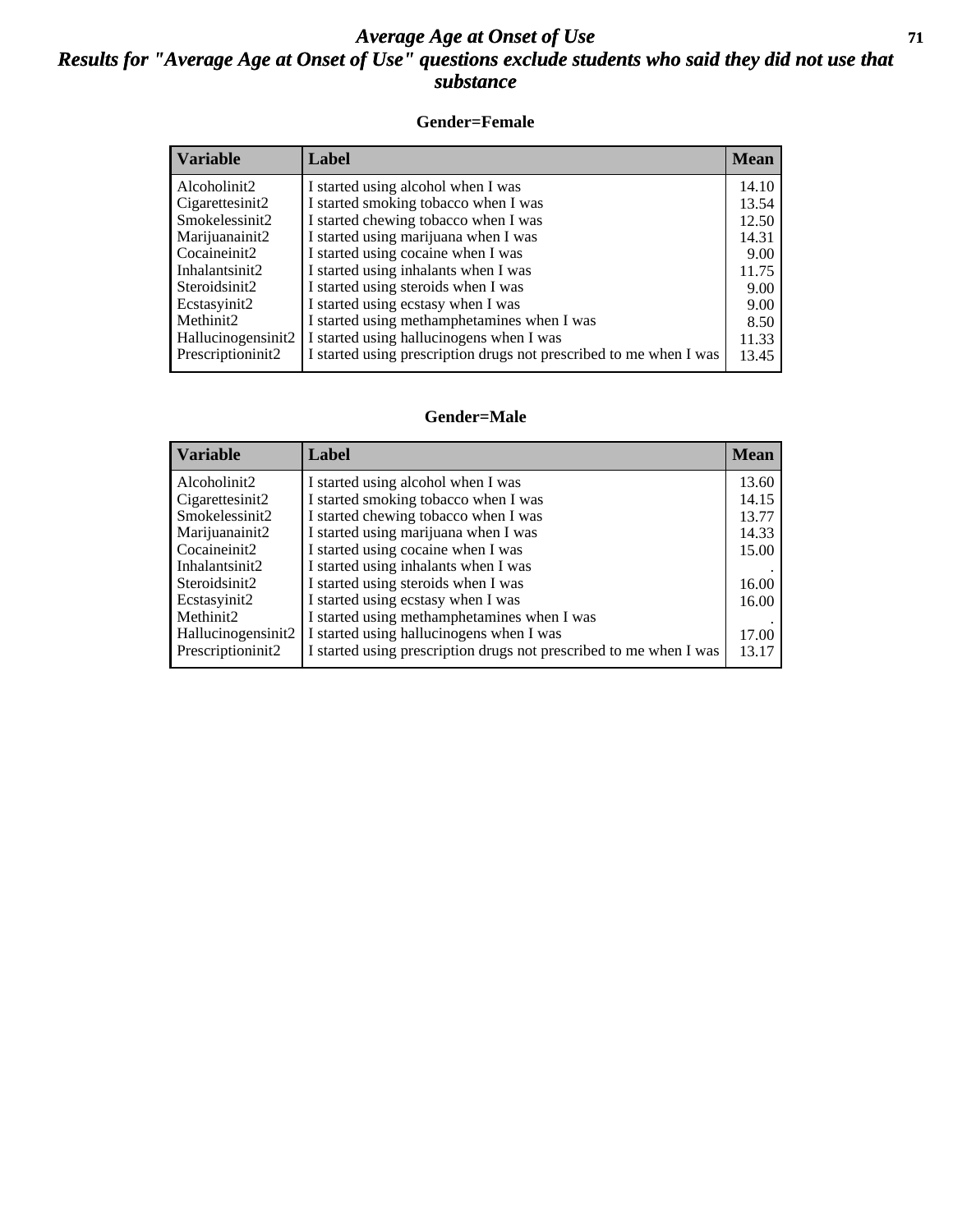# *I Think These Drugs are Harmful* **72**

| <b>Frequency</b> | <b>Table of Gender by Alcoholharmdich</b> |                                                   |                |              |
|------------------|-------------------------------------------|---------------------------------------------------|----------------|--------------|
| <b>Row Pct</b>   |                                           | Alcoholharmdich(I<br>think alcohol is<br>harmful) |                |              |
|                  | Gender(Gender)                            | Yes                                               | N <sub>0</sub> | <b>Total</b> |
|                  | <b>Female</b>                             | 80<br>69.57                                       | 35<br>30.43    | 115          |
|                  | <b>Male</b>                               | 50<br>69.44                                       | 22<br>30.56    | 72           |
|                  | <b>Total</b>                              | 130                                               | 57             | 187          |

| Frequency      | <b>Table of Gender by Tobaccoharmdich</b> |                  |                               |              |
|----------------|-------------------------------------------|------------------|-------------------------------|--------------|
| <b>Row Pct</b> |                                           | think tobacco is | Tobaccoharmdich(I<br>harmful) |              |
|                | Gender(Gender)                            | Yes              | N <sub>0</sub>                | <b>Total</b> |
|                | <b>Female</b>                             | 105<br>91.30     | 10<br>8.70                    | 115          |
|                | <b>Male</b>                               | 68<br>94.44      | 4<br>5.56                     | 72           |
|                | <b>Total</b>                              | 173              | 14                            | 187          |

| Frequency      | <b>Table of Gender by Marijuanaharmdich</b> |                                |                     |              |
|----------------|---------------------------------------------|--------------------------------|---------------------|--------------|
| <b>Row Pct</b> |                                             | think marijuana is<br>harmful) | Marijuanaharmdich(I |              |
|                | Gender(Gender)                              | <b>Yes</b>                     | N <sub>0</sub>      | <b>Total</b> |
|                | <b>Female</b>                               | 92<br>80.00                    | 23<br>20.00         | 115          |
|                | <b>Male</b>                                 | 57<br>79.17                    | 15<br>20.83         | 72           |
|                | <b>Total</b>                                | 149                            | 38                  | 187          |

| <b>Frequency</b> | <b>Table of Gender by Otherdrugharmdich</b> |                                                          |                |              |  |
|------------------|---------------------------------------------|----------------------------------------------------------|----------------|--------------|--|
| <b>Row Pct</b>   |                                             | Otherdrugharmdich(I<br>think other drugs are<br>harmful) |                |              |  |
|                  | Gender(Gender)                              | <b>Yes</b>                                               | N <sub>0</sub> | <b>Total</b> |  |
|                  | <b>Female</b>                               | 108<br>93.91                                             | 6.09           | 115          |  |
|                  | <b>Male</b>                                 | 69<br>95.83                                              | 3<br>4.17      | 72           |  |
|                  | <b>Total</b>                                | 177                                                      | 10             | 187          |  |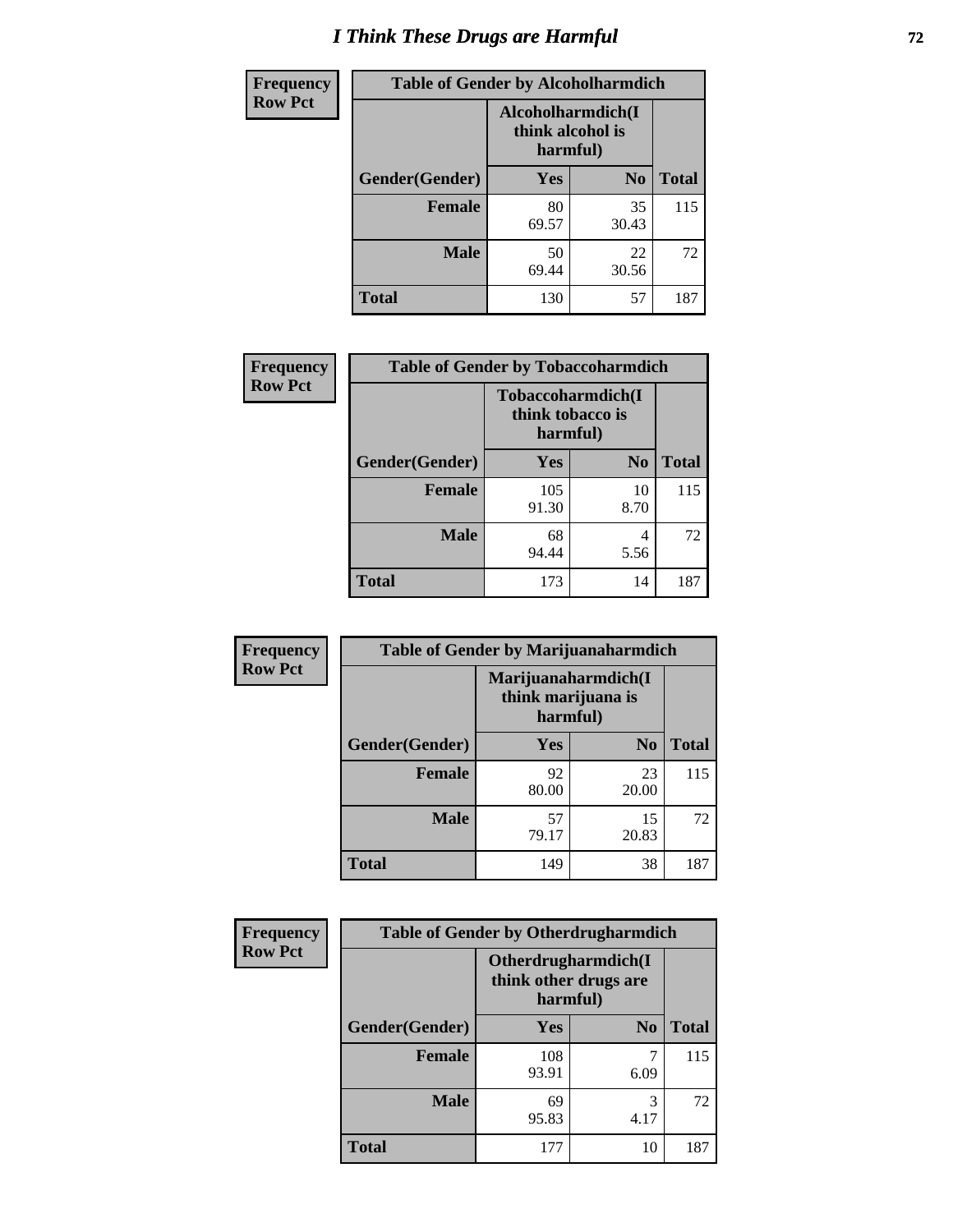| <b>Frequency</b> | <b>Table of Gender by Alcohollocation1</b> |                                                               |             |              |
|------------------|--------------------------------------------|---------------------------------------------------------------|-------------|--------------|
| <b>Row Pct</b>   |                                            | <b>Alcohollocation1(Places</b><br><b>Friends Use Alcohol)</b> |             |              |
|                  | Gender(Gender)                             |                                                               | Do Not Use  | <b>Total</b> |
|                  | <b>Female</b>                              | 74<br>64.35                                                   | 41<br>35.65 | 115          |
|                  | <b>Male</b>                                | 43<br>59.72                                                   | 29<br>40.28 | 72           |
|                  | Total                                      | 117                                                           | 70          | 187          |

| <b>Frequency</b> | <b>Table of Gender by Alcohollocation2</b> |                                                               |             |              |
|------------------|--------------------------------------------|---------------------------------------------------------------|-------------|--------------|
| <b>Row Pct</b>   |                                            | <b>Alcohollocation2(Places</b><br><b>Friends Use Alcohol)</b> |             |              |
|                  | Gender(Gender)                             |                                                               | Home        | <b>Total</b> |
|                  | <b>Female</b>                              | 68<br>59.13                                                   | 47<br>40.87 | 115          |
|                  | <b>Male</b>                                | 41<br>56.94                                                   | 31<br>43.06 | 72           |
|                  | <b>Total</b>                               | 109                                                           | 78          | 187          |

| Frequency      | <b>Table of Gender by Alcohollocation3</b> |                                                               |               |              |
|----------------|--------------------------------------------|---------------------------------------------------------------|---------------|--------------|
| <b>Row Pct</b> |                                            | <b>Alcohollocation3(Places</b><br><b>Friends Use Alcohol)</b> |               |              |
|                | Gender(Gender)                             |                                                               | <b>School</b> | <b>Total</b> |
|                | <b>Female</b>                              | 109<br>94.78                                                  | 6<br>5.22     | 115          |
|                | <b>Male</b>                                | 67<br>93.06                                                   | 6.94          | 72           |
|                | <b>Total</b>                               | 176                                                           | 11            | 187          |

| Frequency      | <b>Table of Gender by Alcohollocation4</b> |                                                               |             |              |
|----------------|--------------------------------------------|---------------------------------------------------------------|-------------|--------------|
| <b>Row Pct</b> |                                            | <b>Alcohollocation4(Places</b><br><b>Friends Use Alcohol)</b> |             |              |
|                | Gender(Gender)                             |                                                               | Car         | <b>Total</b> |
|                | <b>Female</b>                              | 96<br>83.48                                                   | 19<br>16.52 | 115          |
|                | <b>Male</b>                                | 63<br>87.50                                                   | q<br>12.50  | 72           |
|                | <b>Total</b>                               | 159                                                           | 28          | 187          |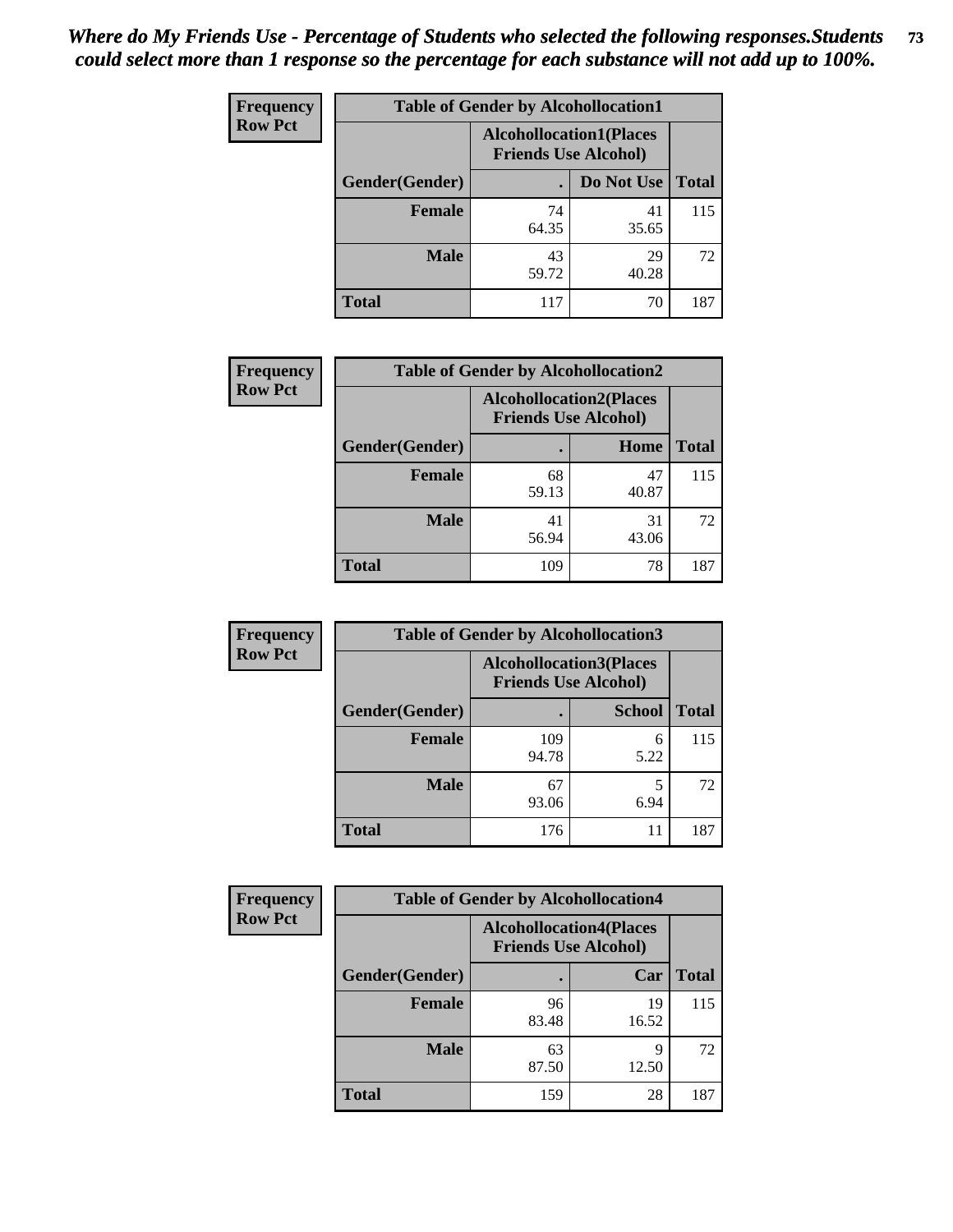| <b>Frequency</b> | <b>Table of Gender by Alcohollocation5</b> |                                                                |                                 |              |
|------------------|--------------------------------------------|----------------------------------------------------------------|---------------------------------|--------------|
| <b>Row Pct</b>   |                                            | <b>Alcohollocation5</b> (Places<br><b>Friends Use Alcohol)</b> |                                 |              |
|                  | Gender(Gender)                             |                                                                | <b>Friend's</b><br><b>House</b> | <b>Total</b> |
|                  | <b>Female</b>                              | 52<br>45.22                                                    | 63<br>54.78                     | 115          |
|                  | <b>Male</b>                                | 42<br>58.33                                                    | 30<br>41.67                     | 72           |
|                  | <b>Total</b>                               | 94                                                             | 93                              | 187          |

| <b>Frequency</b> | <b>Table of Gender by Alcohollocation6</b> |                                                               |              |              |
|------------------|--------------------------------------------|---------------------------------------------------------------|--------------|--------------|
| <b>Row Pct</b>   |                                            | <b>Alcohollocation6(Places</b><br><b>Friends Use Alcohol)</b> |              |              |
|                  | <b>Gender</b> (Gender)                     |                                                               | <b>Other</b> | <b>Total</b> |
|                  | Female                                     | 73<br>63.48                                                   | 42<br>36.52  | 115          |
|                  | <b>Male</b>                                | 51<br>70.83                                                   | 21<br>29.17  | 72           |
|                  | <b>Total</b>                               | 124                                                           | 63           | 187          |

| Frequency      | <b>Table of Gender by Tobaccolocation1</b> |                                                               |             |              |  |
|----------------|--------------------------------------------|---------------------------------------------------------------|-------------|--------------|--|
| <b>Row Pct</b> |                                            | <b>Tobaccolocation1(Places</b><br><b>Friends Use Tobacco)</b> |             |              |  |
|                | Gender(Gender)                             |                                                               | Do Not Use  | <b>Total</b> |  |
|                | Female                                     | 46<br>40.00                                                   | 69<br>60.00 | 115          |  |
|                | <b>Male</b>                                | 39<br>54.17                                                   | 33<br>45.83 | 72           |  |
|                | <b>Total</b>                               | 85                                                            | 102         | 187          |  |

| <b>Frequency</b> | <b>Table of Gender by Tobaccolocation2</b> |                                                               |             |              |
|------------------|--------------------------------------------|---------------------------------------------------------------|-------------|--------------|
| <b>Row Pct</b>   |                                            | <b>Tobaccolocation2(Places</b><br><b>Friends Use Tobacco)</b> |             |              |
|                  | Gender(Gender)                             |                                                               | Home        | <b>Total</b> |
|                  | Female                                     | 75<br>65.22                                                   | 40<br>34.78 | 115          |
|                  | <b>Male</b>                                | 45<br>62.50                                                   | 27<br>37.50 | 72           |
|                  | <b>Total</b>                               | 120                                                           | 67          | 187          |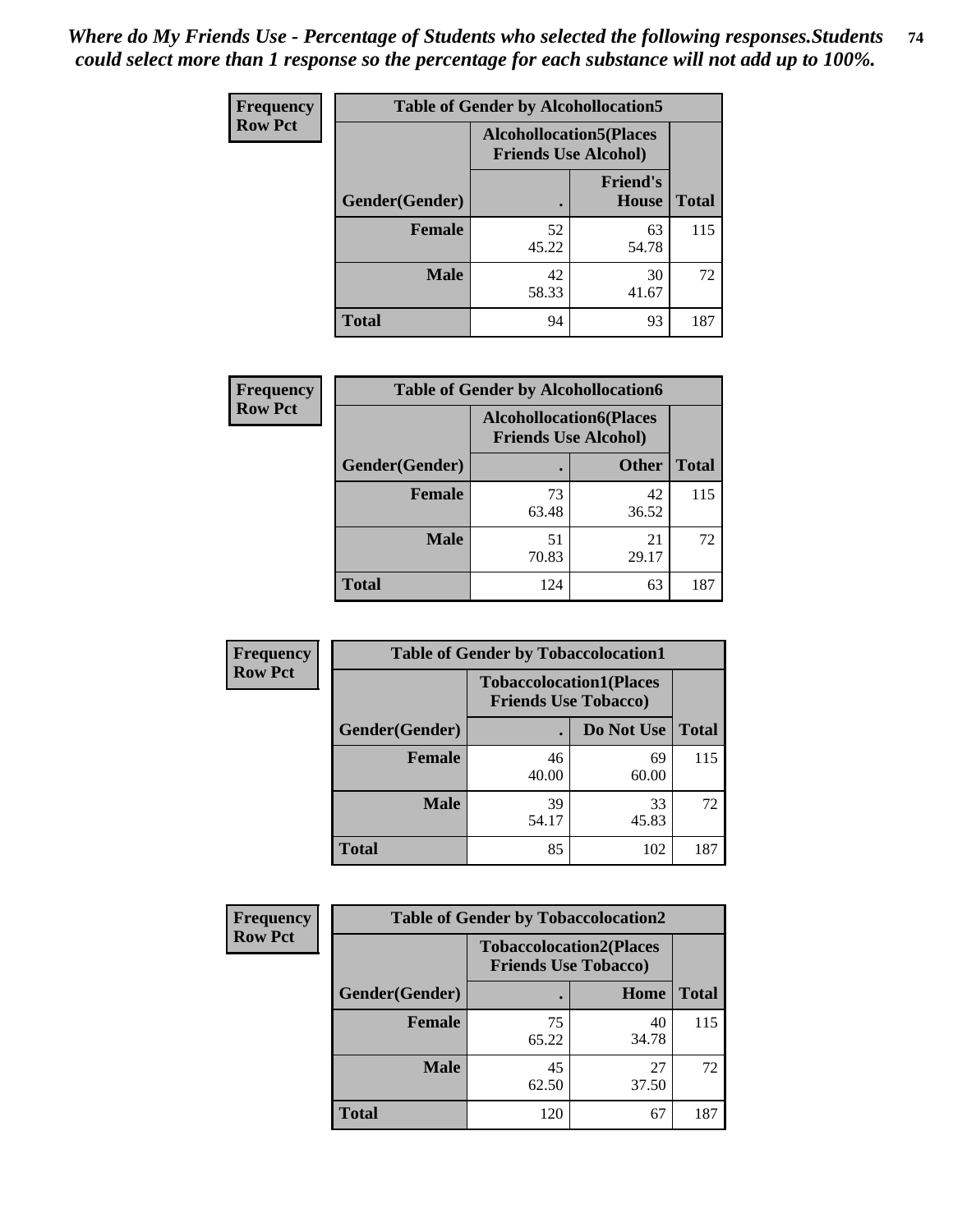| <b>Frequency</b> | <b>Table of Gender by Tobaccolocation3</b> |                                                               |               |              |  |
|------------------|--------------------------------------------|---------------------------------------------------------------|---------------|--------------|--|
| <b>Row Pct</b>   |                                            | <b>Tobaccolocation3(Places</b><br><b>Friends Use Tobacco)</b> |               |              |  |
|                  | Gender(Gender)                             |                                                               | <b>School</b> | <b>Total</b> |  |
|                  | <b>Female</b>                              | 94<br>81.74                                                   | 21<br>18.26   | 115          |  |
|                  | <b>Male</b>                                | 55<br>76.39                                                   | 17<br>23.61   | 72           |  |
|                  | <b>Total</b>                               | 149                                                           | 38            | 187          |  |

| <b>Frequency</b> | <b>Table of Gender by Tobaccolocation4</b> |             |                                                               |              |
|------------------|--------------------------------------------|-------------|---------------------------------------------------------------|--------------|
| <b>Row Pct</b>   |                                            |             | <b>Tobaccolocation4(Places</b><br><b>Friends Use Tobacco)</b> |              |
|                  | Gender(Gender)                             |             | Car                                                           | <b>Total</b> |
|                  | Female                                     | 78<br>67.83 | 37<br>32.17                                                   | 115          |
|                  | <b>Male</b>                                | 50<br>69.44 | 22<br>30.56                                                   | 72           |
|                  | <b>Total</b>                               | 128         | 59                                                            | 187          |

| <b>Frequency</b> | <b>Table of Gender by Tobaccolocation5</b> |                                                               |                                 |              |
|------------------|--------------------------------------------|---------------------------------------------------------------|---------------------------------|--------------|
| <b>Row Pct</b>   |                                            | <b>Tobaccolocation5(Places</b><br><b>Friends Use Tobacco)</b> |                                 |              |
|                  | Gender(Gender)                             |                                                               | <b>Friend's</b><br><b>House</b> | <b>Total</b> |
|                  | <b>Female</b>                              | 71<br>61.74                                                   | 44<br>38.26                     | 115          |
|                  | <b>Male</b>                                | 45<br>62.50                                                   | 27<br>37.50                     | 72           |
|                  | <b>Total</b>                               | 116                                                           | 71                              | 187          |

| Frequency      | <b>Table of Gender by Tobaccolocation6</b> |                                                               |              |              |  |
|----------------|--------------------------------------------|---------------------------------------------------------------|--------------|--------------|--|
| <b>Row Pct</b> |                                            | <b>Tobaccolocation6(Places</b><br><b>Friends Use Tobacco)</b> |              |              |  |
|                | Gender(Gender)                             |                                                               | <b>Other</b> | <b>Total</b> |  |
|                | Female                                     | 85<br>73.91                                                   | 30<br>26.09  | 115          |  |
|                | <b>Male</b>                                | 48<br>66.67                                                   | 24<br>33.33  | 72           |  |
|                | <b>Total</b>                               | 133                                                           | 54           | 187          |  |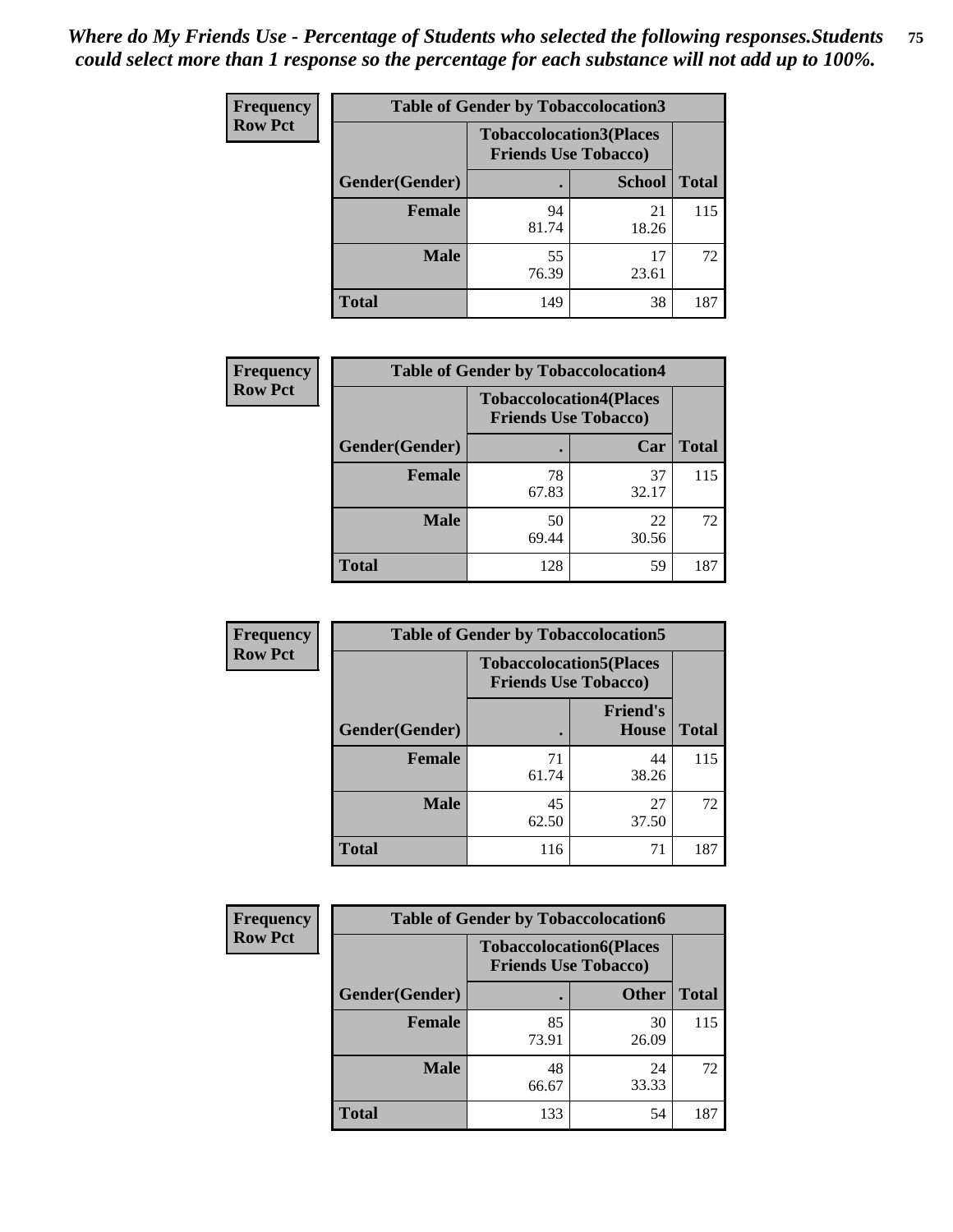| <b>Frequency</b> | <b>Table of Gender by Marijuanalocation1</b> |                                |                                  |              |
|------------------|----------------------------------------------|--------------------------------|----------------------------------|--------------|
| <b>Row Pct</b>   |                                              | <b>Friends Use Marijuana</b> ) | <b>Marijuanalocation1(Places</b> |              |
|                  | Gender(Gender)                               |                                | Do Not Use                       | <b>Total</b> |
|                  | <b>Female</b>                                | 45<br>39.13                    | 70<br>60.87                      | 115          |
|                  | <b>Male</b>                                  | 23<br>31.94                    | 49<br>68.06                      | 72           |
|                  | <b>Total</b>                                 | 68                             | 119                              | 187          |

| <b>Frequency</b> | <b>Table of Gender by Marijuanalocation2</b> |                                                                    |             |              |  |
|------------------|----------------------------------------------|--------------------------------------------------------------------|-------------|--------------|--|
| <b>Row Pct</b>   |                                              | <b>Marijuanalocation2(Places</b><br><b>Friends Use Marijuana</b> ) |             |              |  |
|                  | <b>Gender</b> (Gender)                       |                                                                    | Home        | <b>Total</b> |  |
|                  | <b>Female</b>                                | 90<br>78.26                                                        | 25<br>21.74 | 115          |  |
|                  | <b>Male</b>                                  | 56<br>77.78                                                        | 16<br>22.22 | 72           |  |
|                  | <b>Total</b>                                 | 146                                                                | 41          | 187          |  |

| Frequency      | <b>Table of Gender by Marijuanalocation3</b> |                                                                    |               |              |
|----------------|----------------------------------------------|--------------------------------------------------------------------|---------------|--------------|
| <b>Row Pct</b> |                                              | <b>Marijuanalocation3(Places</b><br><b>Friends Use Marijuana</b> ) |               |              |
|                | Gender(Gender)                               |                                                                    | <b>School</b> | <b>Total</b> |
|                | Female                                       | 103<br>89.57                                                       | 12<br>10.43   | 115          |
|                | <b>Male</b>                                  | 67<br>93.06                                                        | 6.94          | 72           |
|                | <b>Total</b>                                 | 170                                                                | 17            | 187          |

| <b>Frequency</b> | <b>Table of Gender by Marijuanalocation4</b> |                                                                    |             |              |
|------------------|----------------------------------------------|--------------------------------------------------------------------|-------------|--------------|
| <b>Row Pct</b>   |                                              | <b>Marijuanalocation4(Places</b><br><b>Friends Use Marijuana</b> ) |             |              |
|                  | Gender(Gender)                               |                                                                    | Car         | <b>Total</b> |
|                  | <b>Female</b>                                | 92<br>80.00                                                        | 23<br>20.00 | 115          |
|                  | <b>Male</b>                                  | 60<br>83.33                                                        | 12<br>16.67 | 72           |
|                  | <b>Total</b>                                 | 152                                                                | 35          | 187          |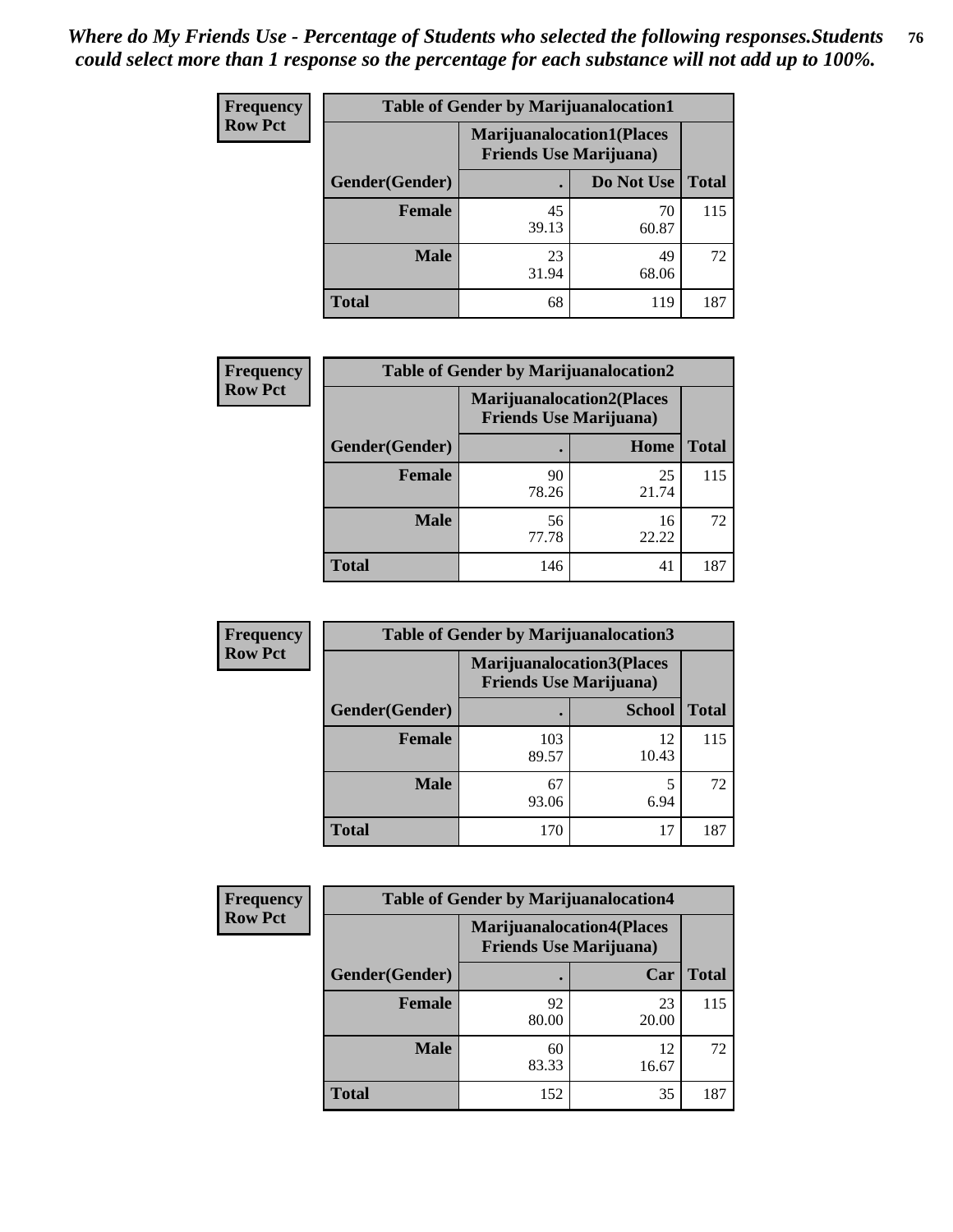| <b>Frequency</b> | <b>Table of Gender by Marijuanalocation5</b> |                                                                     |                          |              |
|------------------|----------------------------------------------|---------------------------------------------------------------------|--------------------------|--------------|
| <b>Row Pct</b>   |                                              | <b>Marijuanalocation5</b> (Places<br><b>Friends Use Marijuana</b> ) |                          |              |
|                  | Gender(Gender)                               |                                                                     | <b>Friend's</b><br>House | <b>Total</b> |
|                  | <b>Female</b>                                | 81<br>70.43                                                         | 34<br>29.57              | 115          |
|                  | <b>Male</b>                                  | 56<br>77.78                                                         | 16<br>22.22              | 72           |
|                  | <b>Total</b>                                 | 137                                                                 | 50                       | 187          |

| <b>Frequency</b> | <b>Table of Gender by Marijuanalocation6</b> |                                |                                  |              |
|------------------|----------------------------------------------|--------------------------------|----------------------------------|--------------|
| <b>Row Pct</b>   |                                              | <b>Friends Use Marijuana</b> ) | <b>Marijuanalocation6(Places</b> |              |
|                  | Gender(Gender)                               |                                | <b>Other</b>                     | <b>Total</b> |
|                  | <b>Female</b>                                | 84<br>73.04                    | 31<br>26.96                      | 115          |
|                  | <b>Male</b>                                  | 55<br>76.39                    | 17<br>23.61                      | 72           |
|                  | <b>Total</b>                                 | 139                            | 48                               | 187          |

| Frequency      | <b>Table of Gender by Otherdruglocation1</b> |                                                                                |             |              |
|----------------|----------------------------------------------|--------------------------------------------------------------------------------|-------------|--------------|
| <b>Row Pct</b> |                                              | <b>Otherdruglocation1(Places</b><br><b>Friends Use Other Illegal</b><br>Drugs) |             |              |
|                | Gender(Gender)                               |                                                                                | Do Not Use  | <b>Total</b> |
|                | <b>Female</b>                                | 36<br>31.30                                                                    | 79<br>68.70 | 115          |
|                | <b>Male</b>                                  | 15<br>20.83                                                                    | 57<br>79.17 | 72           |
|                | <b>Total</b>                                 | 51                                                                             | 136         | 187          |

| Frequency      | <b>Table of Gender by Otherdruglocation2</b> |                                                                                |             |              |
|----------------|----------------------------------------------|--------------------------------------------------------------------------------|-------------|--------------|
| <b>Row Pct</b> |                                              | <b>Otherdruglocation2(Places</b><br><b>Friends Use Other Illegal</b><br>Drugs) |             |              |
|                | Gender(Gender)                               |                                                                                | Home        | <b>Total</b> |
|                | Female                                       | 95<br>82.61                                                                    | 20<br>17.39 | 115          |
|                | <b>Male</b>                                  | 59<br>81.94                                                                    | 13<br>18.06 | 72           |
|                | <b>Total</b>                                 | 154                                                                            | 33          | 187          |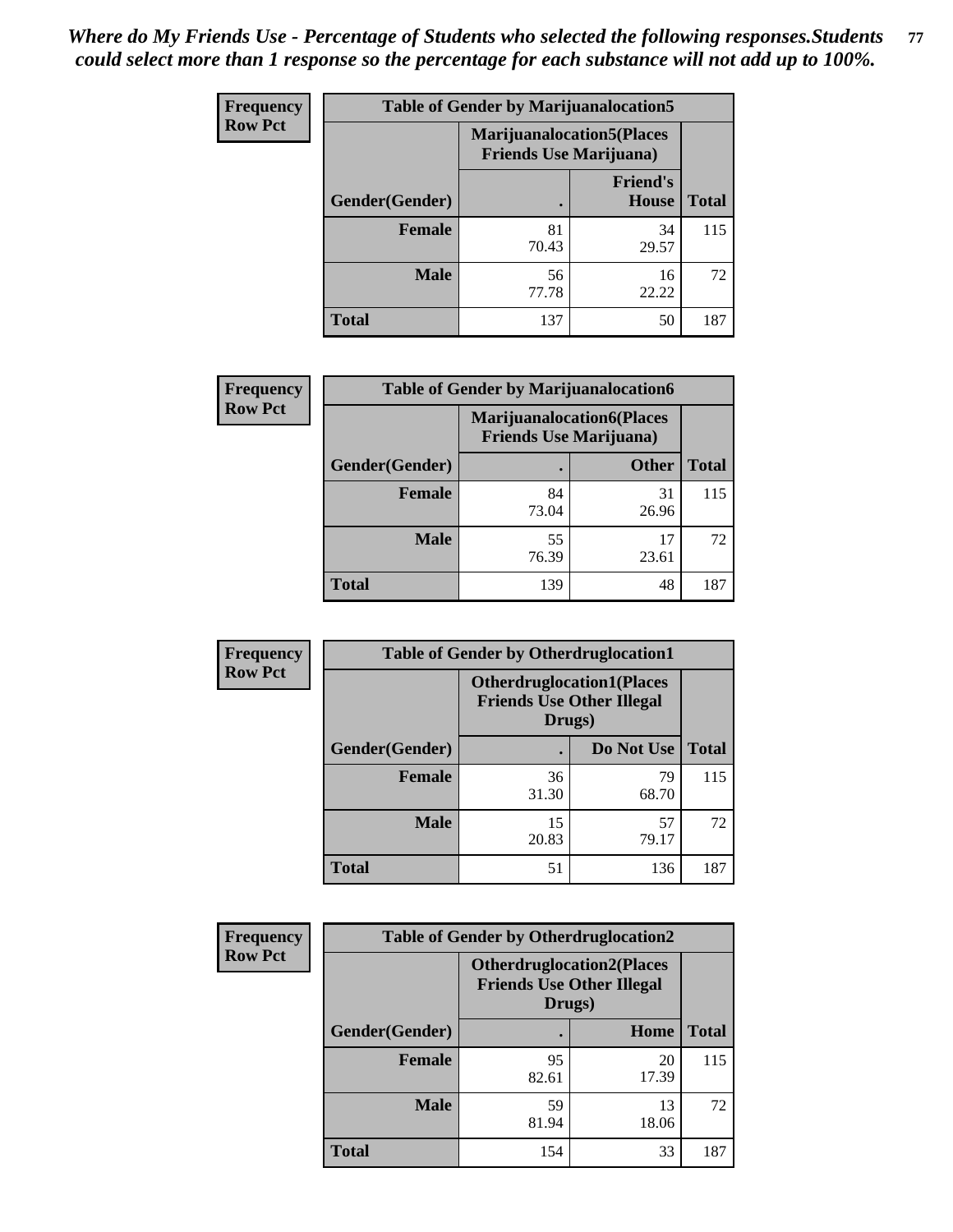| <b>Frequency</b> | <b>Table of Gender by Otherdruglocation3</b> |                                                                                |               |              |
|------------------|----------------------------------------------|--------------------------------------------------------------------------------|---------------|--------------|
| <b>Row Pct</b>   |                                              | <b>Otherdruglocation3(Places</b><br><b>Friends Use Other Illegal</b><br>Drugs) |               |              |
|                  | Gender(Gender)                               |                                                                                | <b>School</b> | <b>Total</b> |
|                  | <b>Female</b>                                | 104<br>90.43                                                                   | 11<br>9.57    | 115          |
|                  | <b>Male</b>                                  | 65<br>90.28                                                                    | 9.72          | 72           |
|                  | <b>Total</b>                                 | 169                                                                            | 18            | 187          |

| <b>Frequency</b> | <b>Table of Gender by Otherdruglocation4</b> |                                                                                |             |              |
|------------------|----------------------------------------------|--------------------------------------------------------------------------------|-------------|--------------|
| <b>Row Pct</b>   |                                              | <b>Otherdruglocation4(Places</b><br><b>Friends Use Other Illegal</b><br>Drugs) |             |              |
|                  | Gender(Gender)                               |                                                                                | Car         | <b>Total</b> |
|                  | <b>Female</b>                                | 100<br>86.96                                                                   | 15<br>13.04 | 115          |
|                  | <b>Male</b>                                  | 63<br>87.50                                                                    | q<br>12.50  | 72           |
|                  | <b>Total</b>                                 | 163                                                                            | 24          | 187          |

| <b>Frequency</b> | <b>Table of Gender by Otherdruglocation5</b> |                                                                                |                                 |              |
|------------------|----------------------------------------------|--------------------------------------------------------------------------------|---------------------------------|--------------|
| <b>Row Pct</b>   |                                              | <b>Otherdruglocation5(Places</b><br><b>Friends Use Other Illegal</b><br>Drugs) |                                 |              |
|                  | Gender(Gender)                               |                                                                                | <b>Friend's</b><br><b>House</b> | <b>Total</b> |
|                  | <b>Female</b>                                | 87<br>75.65                                                                    | 28<br>24.35                     | 115          |
|                  | <b>Male</b>                                  | 62<br>86.11                                                                    | 10<br>13.89                     | 72           |
|                  | <b>Total</b>                                 | 149                                                                            | 38                              | 187          |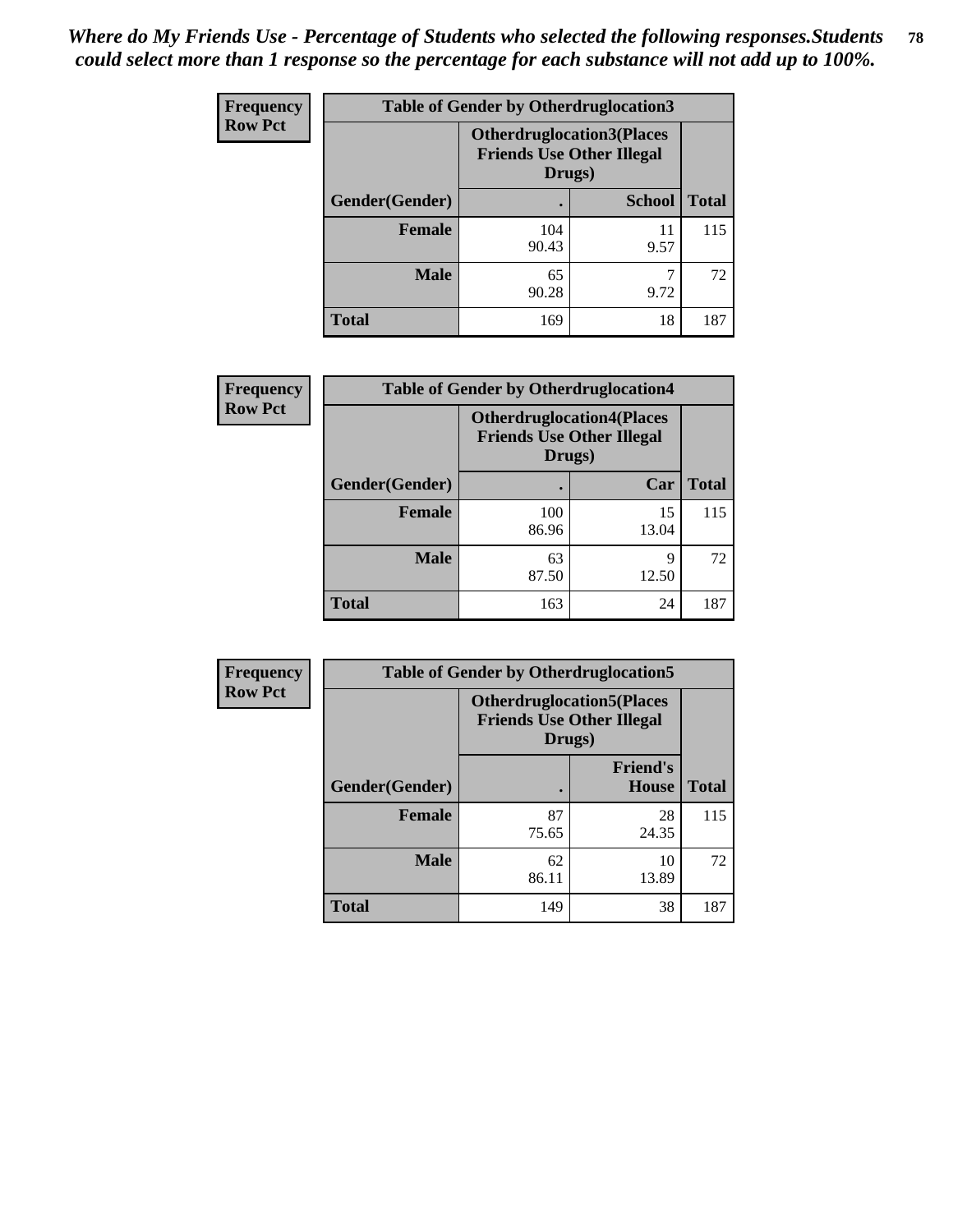| <b>Frequency</b> | <b>Table of Gender by Otherdruglocation6</b> |                                                                                |              |              |
|------------------|----------------------------------------------|--------------------------------------------------------------------------------|--------------|--------------|
| <b>Row Pct</b>   |                                              | <b>Otherdruglocation6(Places</b><br><b>Friends Use Other Illegal</b><br>Drugs) |              |              |
|                  | Gender(Gender)                               |                                                                                | <b>Other</b> | <b>Total</b> |
|                  | Female                                       | 91<br>79.13                                                                    | 24<br>20.87  | 115          |
|                  | <b>Male</b>                                  | 58<br>80.56                                                                    | 14<br>19.44  | 72           |
|                  | <b>Total</b>                                 | 149                                                                            | 38           | 187          |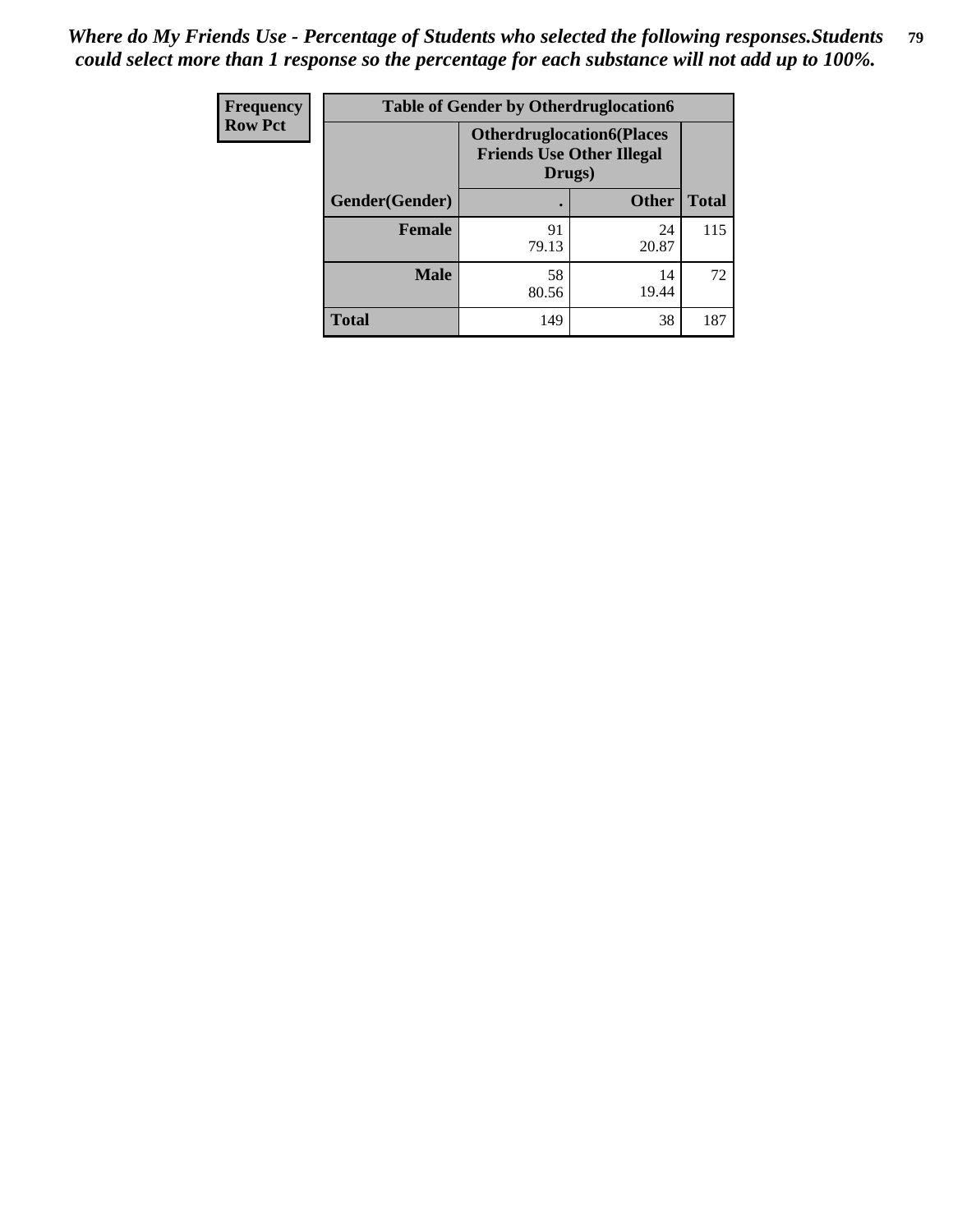| Frequency      | <b>Table of Gender by Alcoholtime1</b> |                                                          |                      |              |
|----------------|----------------------------------------|----------------------------------------------------------|----------------------|--------------|
| <b>Row Pct</b> |                                        | <b>Alcoholtime1(Times</b><br><b>Friends Use Alcohol)</b> |                      |              |
|                | Gender(Gender)                         | $\bullet$                                                | Do Not<br><b>Use</b> | <b>Total</b> |
|                | <b>Female</b>                          | 74<br>64.35                                              | 41<br>35.65          | 115          |
|                | <b>Male</b>                            | 44<br>61.11                                              | 28<br>38.89          | 72           |
|                | <b>Total</b>                           | 118                                                      | 69                   | 187          |

| <b>Frequency</b> | <b>Table of Gender by Alcoholtime2</b> |              |                                                          |              |
|------------------|----------------------------------------|--------------|----------------------------------------------------------|--------------|
| <b>Row Pct</b>   |                                        |              | <b>Alcoholtime2(Times</b><br><b>Friends Use Alcohol)</b> |              |
|                  | Gender(Gender)                         |              | <b>On Way</b><br>to School                               | <b>Total</b> |
|                  | <b>Female</b>                          | 107<br>93.04 | 8<br>6.96                                                | 115          |
|                  | <b>Male</b>                            | 70<br>97.22  | 2<br>2.78                                                | 72           |
|                  | <b>Total</b>                           | 177          | 10                                                       | 187          |

| <b>Frequency</b> | <b>Table of Gender by Alcoholtime3</b> |                                                          |                                |              |
|------------------|----------------------------------------|----------------------------------------------------------|--------------------------------|--------------|
| <b>Row Pct</b>   |                                        | <b>Alcoholtime3(Times</b><br><b>Friends Use Alcohol)</b> |                                |              |
|                  | <b>Gender</b> (Gender)                 |                                                          | <b>During</b><br><b>School</b> | <b>Total</b> |
|                  | Female                                 | 110<br>95.65                                             | 5<br>4.35                      | 115          |
|                  | <b>Male</b>                            | 70<br>97.22                                              | 2<br>2.78                      | 72           |
|                  | <b>Total</b>                           | 180                                                      |                                | 187          |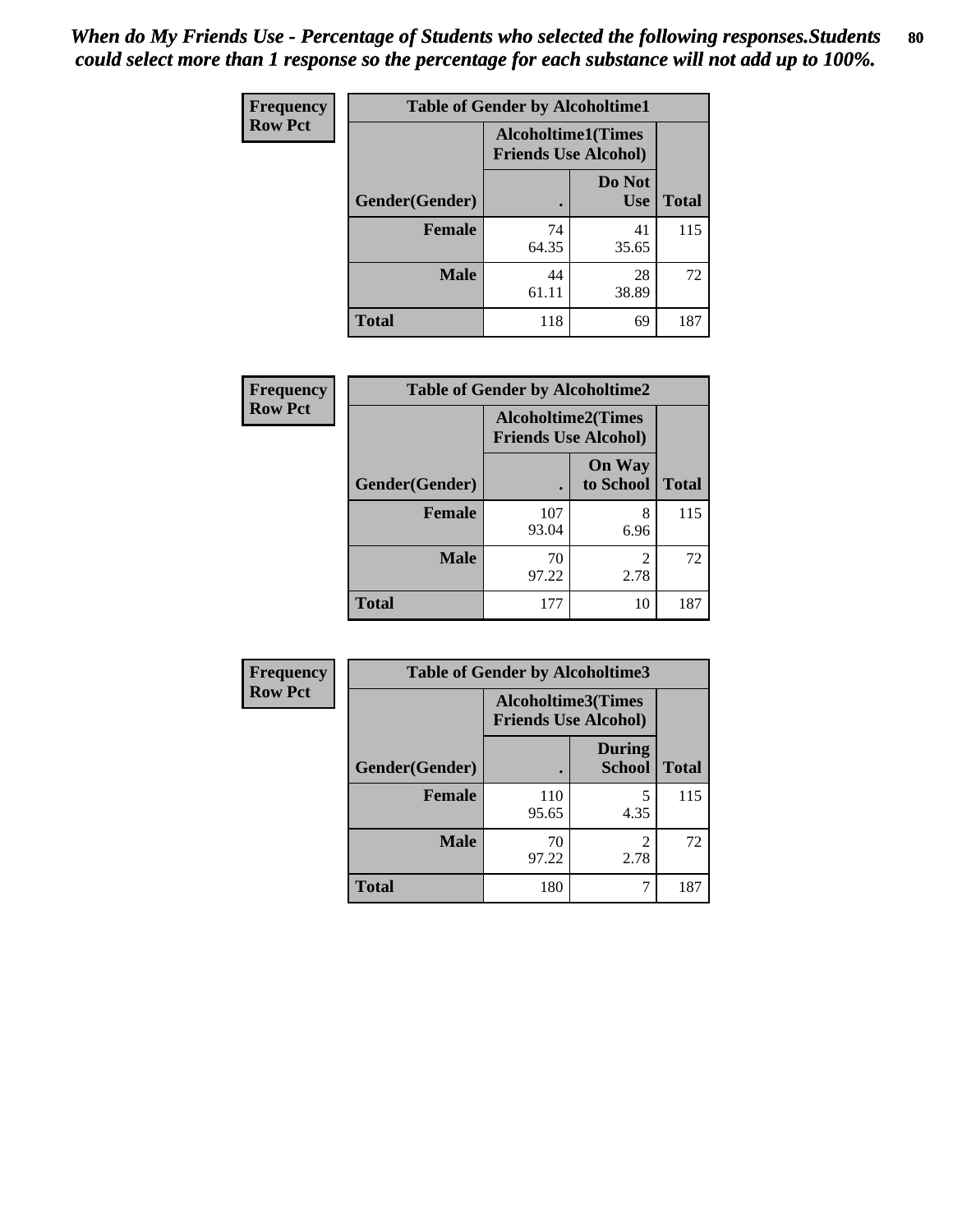*When do My Friends Use - Percentage of Students who selected the following responses.Students could select more than 1 response so the percentage for each substance will not add up to 100%.* **81**

| <b>Frequency</b> | <b>Table of Gender by Alcoholtime4</b> |                                                          |                                                       |              |  |
|------------------|----------------------------------------|----------------------------------------------------------|-------------------------------------------------------|--------------|--|
| <b>Row Pct</b>   |                                        | <b>Alcoholtime4(Times</b><br><b>Friends Use Alcohol)</b> |                                                       |              |  |
|                  | Gender(Gender)                         |                                                          | <b>On Way</b><br>Home<br><b>From</b><br><b>School</b> | <b>Total</b> |  |
|                  | <b>Female</b>                          | 106<br>92.17                                             | 9<br>7.83                                             | 115          |  |
|                  | <b>Male</b>                            | 65<br>90.28                                              | 7<br>9.72                                             | 72           |  |
|                  | <b>Total</b>                           | 171                                                      | 16                                                    | 187          |  |

| <b>Frequency</b> | <b>Table of Gender by Alcoholtime5</b> |                                                          |                   |              |
|------------------|----------------------------------------|----------------------------------------------------------|-------------------|--------------|
| <b>Row Pct</b>   |                                        | <b>Alcoholtime5(Times</b><br><b>Friends Use Alcohol)</b> |                   |              |
|                  | Gender(Gender)                         |                                                          | <b>Weeknights</b> | <b>Total</b> |
|                  | <b>Female</b>                          | 81<br>70.43                                              | 34<br>29.57       | 115          |
|                  | <b>Male</b>                            | 54<br>75.00                                              | 18<br>25.00       | 72           |
|                  | <b>Total</b>                           | 135                                                      | 52                | 187          |

| <b>Frequency</b> | <b>Table of Gender by Alcoholtime6</b> |             |                                                          |              |
|------------------|----------------------------------------|-------------|----------------------------------------------------------|--------------|
| <b>Row Pct</b>   |                                        |             | <b>Alcoholtime6(Times</b><br><b>Friends Use Alcohol)</b> |              |
|                  | Gender(Gender)                         |             | Weekends                                                 | <b>Total</b> |
|                  | Female                                 | 43<br>37.39 | 72<br>62.61                                              | 115          |
|                  | <b>Male</b>                            | 26<br>36.11 | 46<br>63.89                                              | 72           |
|                  | <b>Total</b>                           | 69          | 118                                                      | 187          |

| <b>Frequency</b> | <b>Table of Gender by Tobaccotime1</b> |                                                          |                      |              |
|------------------|----------------------------------------|----------------------------------------------------------|----------------------|--------------|
| <b>Row Pct</b>   |                                        | <b>Tobaccotime1(Times</b><br><b>Friends Use Tobacco)</b> |                      |              |
|                  | Gender(Gender)                         |                                                          | Do Not<br><b>Use</b> | <b>Total</b> |
|                  | <b>Female</b>                          | 47<br>40.87                                              | 68<br>59.13          | 115          |
|                  | <b>Male</b>                            | 37<br>51.39                                              | 35<br>48.61          | 72           |
|                  | <b>Total</b>                           | 84                                                       | 103                  | 187          |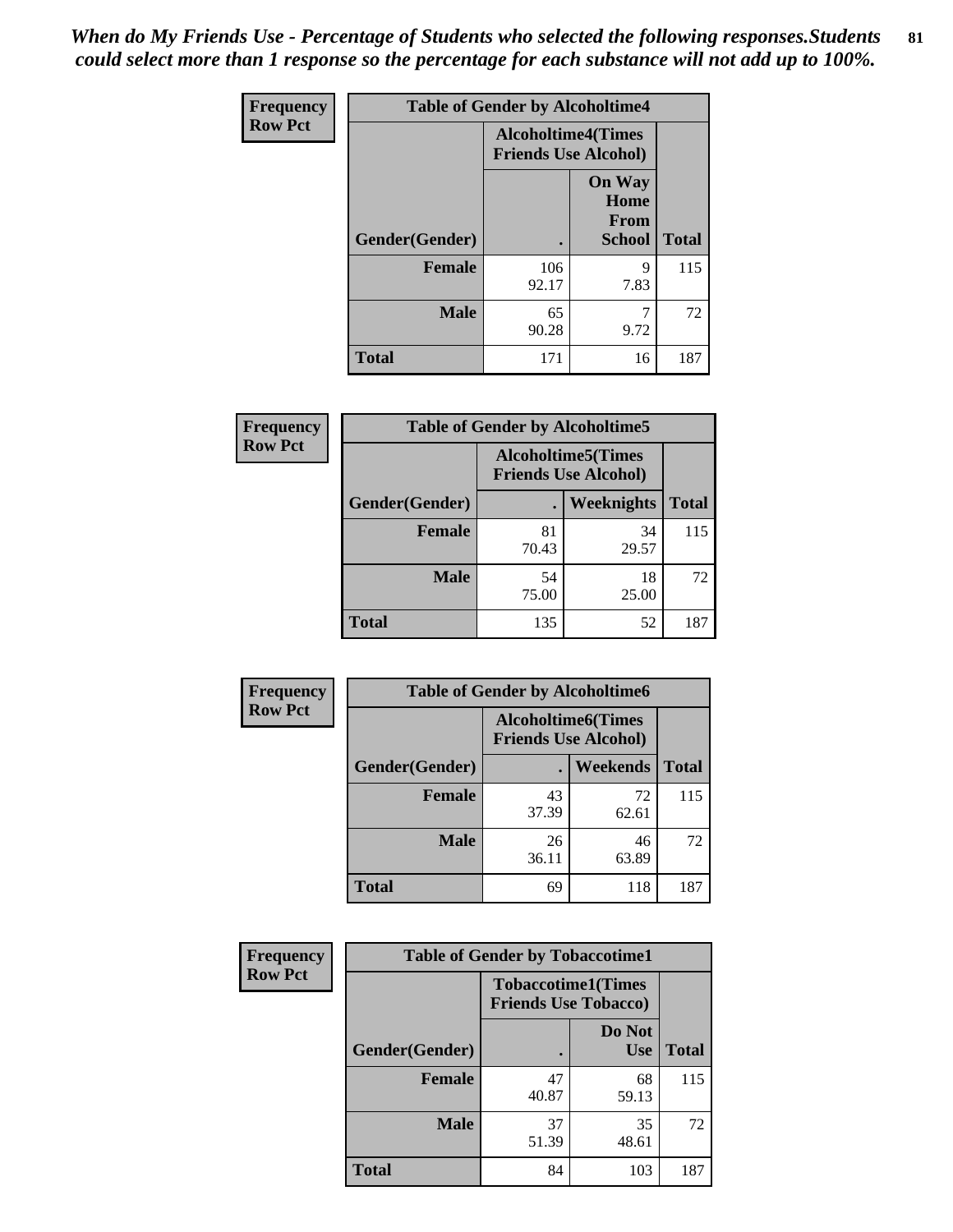| <b>Frequency</b> | <b>Table of Gender by Tobaccotime2</b> |                             |                            |              |
|------------------|----------------------------------------|-----------------------------|----------------------------|--------------|
| <b>Row Pct</b>   |                                        | <b>Friends Use Tobacco)</b> | <b>Tobaccotime2(Times</b>  |              |
|                  | Gender(Gender)                         |                             | <b>On Way</b><br>to School | <b>Total</b> |
|                  | <b>Female</b>                          | 84<br>73.04                 | 31<br>26.96                | 115          |
|                  | <b>Male</b>                            | 48<br>66.67                 | 24<br>33.33                | 72           |
|                  | <b>Total</b>                           | 132                         | 55                         | 187          |

| Frequency      | <b>Table of Gender by Tobaccotime3</b> |                                                          |                                |              |
|----------------|----------------------------------------|----------------------------------------------------------|--------------------------------|--------------|
| <b>Row Pct</b> |                                        | <b>Tobaccotime3(Times</b><br><b>Friends Use Tobacco)</b> |                                |              |
|                | Gender(Gender)                         |                                                          | <b>During</b><br><b>School</b> | <b>Total</b> |
|                | Female                                 | 94<br>81.74                                              | 21<br>18.26                    | 115          |
|                | <b>Male</b>                            | 51<br>70.83                                              | 21<br>29.17                    | 72           |
|                | <b>Total</b>                           | 145                                                      | 42                             | 187          |

| <b>Frequency</b> | <b>Table of Gender by Tobaccotime4</b> |                                                          |                                                |              |
|------------------|----------------------------------------|----------------------------------------------------------|------------------------------------------------|--------------|
| <b>Row Pct</b>   |                                        | <b>Tobaccotime4(Times</b><br><b>Friends Use Tobacco)</b> |                                                |              |
|                  | Gender(Gender)                         |                                                          | <b>On Way</b><br>Home<br>From<br><b>School</b> | <b>Total</b> |
|                  | <b>Female</b>                          | 106<br>92.17                                             | 9<br>7.83                                      | 115          |
|                  | <b>Male</b>                            | 65<br>90.28                                              | 7<br>9.72                                      | 72           |
|                  | <b>Total</b>                           | 171                                                      | 16                                             | 187          |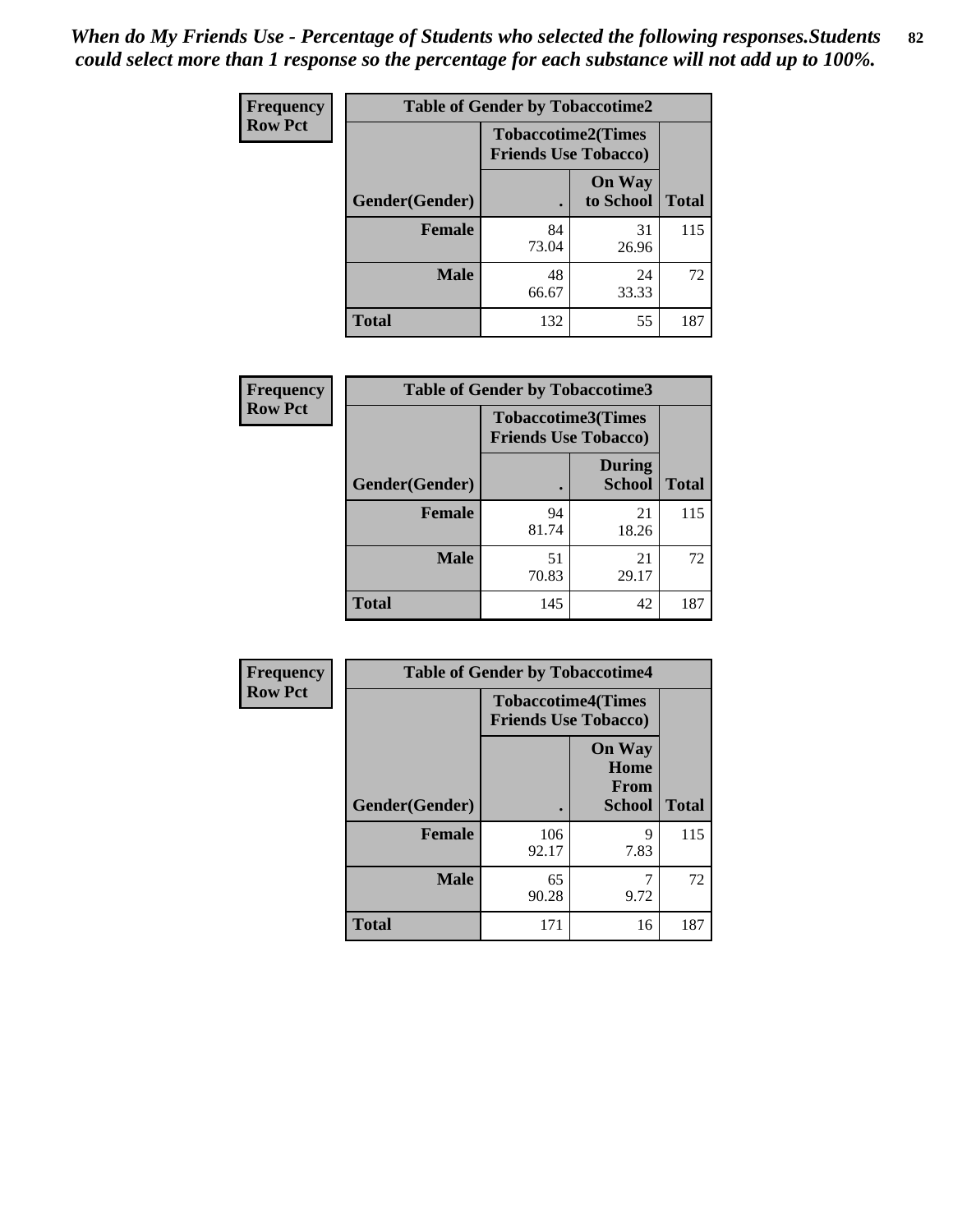| Frequency      | <b>Table of Gender by Tobaccotime5</b> |             |                                                          |              |  |
|----------------|----------------------------------------|-------------|----------------------------------------------------------|--------------|--|
| <b>Row Pct</b> |                                        |             | <b>Tobaccotime5(Times</b><br><b>Friends Use Tobacco)</b> |              |  |
|                | Gender(Gender)                         |             | Weeknights                                               | <b>Total</b> |  |
|                | <b>Female</b>                          | 74<br>64.35 | 41<br>35.65                                              | 115          |  |
|                | <b>Male</b>                            | 40<br>55.56 | 32<br>44.44                                              | 72           |  |
|                | <b>Total</b>                           | 114         | 73                                                       | 187          |  |

| Frequency      | <b>Table of Gender by Tobaccotime6</b> |                                                          |             |              |
|----------------|----------------------------------------|----------------------------------------------------------|-------------|--------------|
| <b>Row Pct</b> |                                        | <b>Tobaccotime6(Times</b><br><b>Friends Use Tobacco)</b> |             |              |
|                | Gender(Gender)                         |                                                          | Weekends    | <b>Total</b> |
|                | <b>Female</b>                          | 71<br>61.74                                              | 44<br>38.26 | 115          |
|                | <b>Male</b>                            | 38<br>52.78                                              | 34<br>47.22 | 72           |
|                | <b>Total</b>                           | 109                                                      | 78          | 187          |

| Frequency      | <b>Table of Gender by Marijuanatime1</b> |                                                               |             |              |  |
|----------------|------------------------------------------|---------------------------------------------------------------|-------------|--------------|--|
| <b>Row Pct</b> |                                          | <b>Marijuanatime1(Times</b><br><b>Friends Use Marijuana</b> ) |             |              |  |
|                | Gender(Gender)                           |                                                               | Do Not Use  | <b>Total</b> |  |
|                | <b>Female</b>                            | 44<br>38.26                                                   | 71<br>61.74 | 115          |  |
|                | <b>Male</b>                              | 20<br>27.78                                                   | 52<br>72.22 | 72           |  |
|                | <b>Total</b>                             | 64                                                            | 123         | 187          |  |

| <b>Frequency</b> | <b>Table of Gender by Marijuanatime2</b> |                                                               |                            |              |
|------------------|------------------------------------------|---------------------------------------------------------------|----------------------------|--------------|
| <b>Row Pct</b>   |                                          | <b>Marijuanatime2(Times</b><br><b>Friends Use Marijuana</b> ) |                            |              |
|                  | Gender(Gender)                           |                                                               | On Way to<br><b>School</b> | <b>Total</b> |
|                  | <b>Female</b>                            | 98<br>85.22                                                   | 17<br>14.78                | 115          |
|                  | <b>Male</b>                              | 63<br>87.50                                                   | 9<br>12.50                 | 72           |
|                  | <b>Total</b>                             | 161                                                           | 26                         | 187          |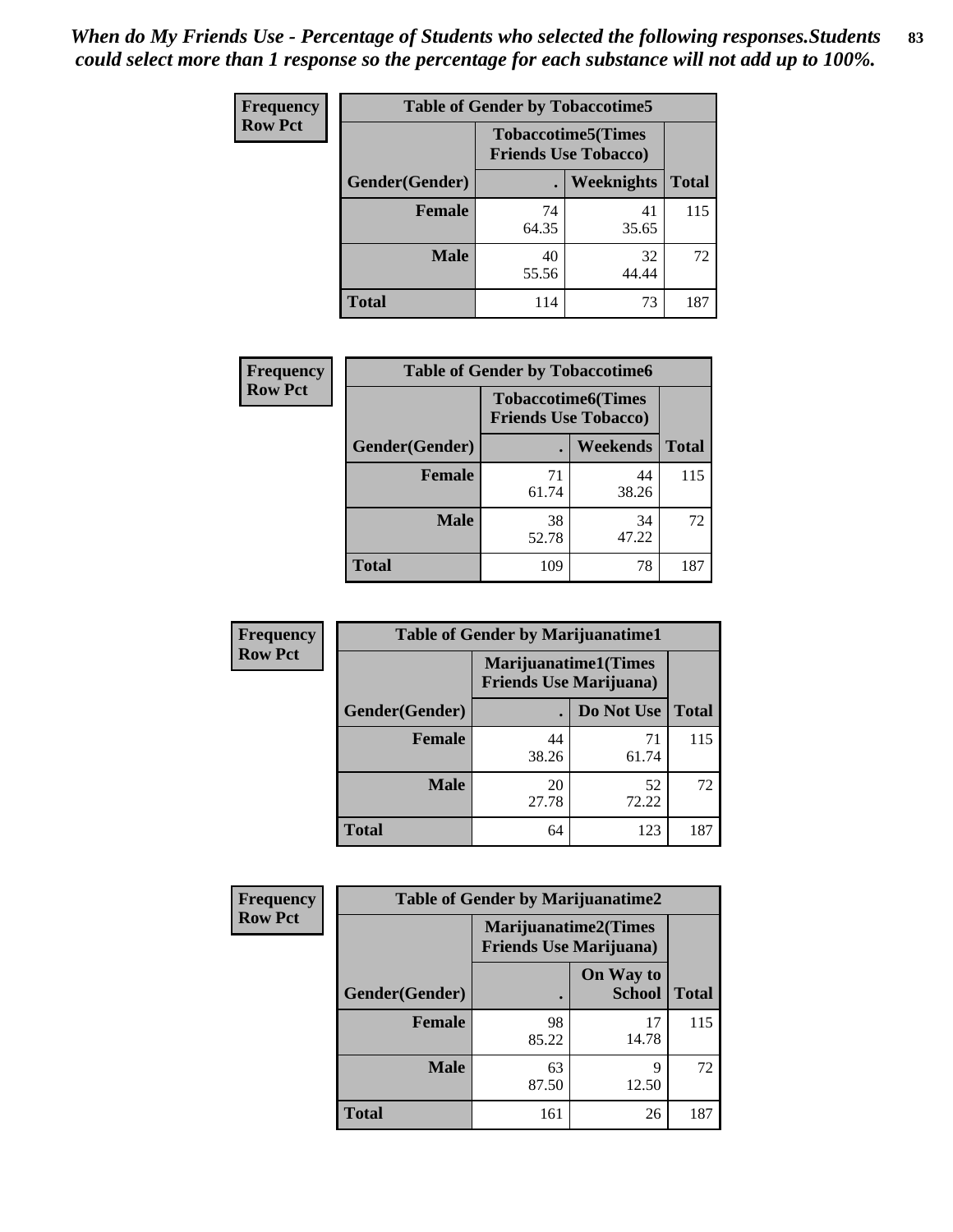*When do My Friends Use - Percentage of Students who selected the following responses.Students could select more than 1 response so the percentage for each substance will not add up to 100%.* **84**

| <b>Frequency</b> | <b>Table of Gender by Marijuanatime3</b> |                                                        |                                |              |
|------------------|------------------------------------------|--------------------------------------------------------|--------------------------------|--------------|
| <b>Row Pct</b>   |                                          | Marijuanatime3(Times<br><b>Friends Use Marijuana</b> ) |                                |              |
|                  | Gender(Gender)                           |                                                        | <b>During</b><br><b>School</b> | <b>Total</b> |
|                  | <b>Female</b>                            | 106<br>92.17                                           | 9<br>7.83                      | 115          |
|                  | <b>Male</b>                              | 68<br>94.44                                            | 4<br>5.56                      | 72           |
|                  | <b>Total</b>                             | 174                                                    | 13                             | 187          |

| Frequency      | <b>Table of Gender by Marijuanatime4</b> |                                                               |                                                |              |
|----------------|------------------------------------------|---------------------------------------------------------------|------------------------------------------------|--------------|
| <b>Row Pct</b> |                                          | <b>Marijuanatime4(Times</b><br><b>Friends Use Marijuana</b> ) |                                                |              |
|                | Gender(Gender)                           |                                                               | <b>On Way</b><br>Home<br>From<br><b>School</b> | <b>Total</b> |
|                | <b>Female</b>                            | 98<br>85.22                                                   | 17<br>14.78                                    | 115          |
|                | <b>Male</b>                              | 65<br>90.28                                                   | 7<br>9.72                                      | 72           |
|                | <b>Total</b>                             | 163                                                           | 24                                             | 187          |

| <b>Frequency</b> | <b>Table of Gender by Marijuanatime5</b> |             |                                                                |              |  |
|------------------|------------------------------------------|-------------|----------------------------------------------------------------|--------------|--|
| <b>Row Pct</b>   |                                          |             | <b>Marijuanatime5</b> (Times<br><b>Friends Use Marijuana</b> ) |              |  |
|                  | Gender(Gender)                           | ٠           | Weeknights                                                     | <b>Total</b> |  |
|                  | <b>Female</b>                            | 82<br>71.30 | 33<br>28.70                                                    | 115          |  |
|                  | <b>Male</b>                              | 54<br>75.00 | 18<br>25.00                                                    | 72           |  |
|                  | <b>Total</b>                             | 136         | 51                                                             | 187          |  |

| <b>Frequency</b> | <b>Table of Gender by Marijuanatime6</b> |                                                               |                 |              |  |
|------------------|------------------------------------------|---------------------------------------------------------------|-----------------|--------------|--|
| <b>Row Pct</b>   |                                          | <b>Marijuanatime6(Times</b><br><b>Friends Use Marijuana</b> ) |                 |              |  |
|                  | Gender(Gender)                           |                                                               | <b>Weekends</b> | <b>Total</b> |  |
|                  | Female                                   | 71<br>61.74                                                   | 44<br>38.26     | 115          |  |
|                  | <b>Male</b>                              | 47<br>65.28                                                   | 25<br>34.72     | 72           |  |
|                  | <b>Total</b>                             | 118                                                           | 69              | 187          |  |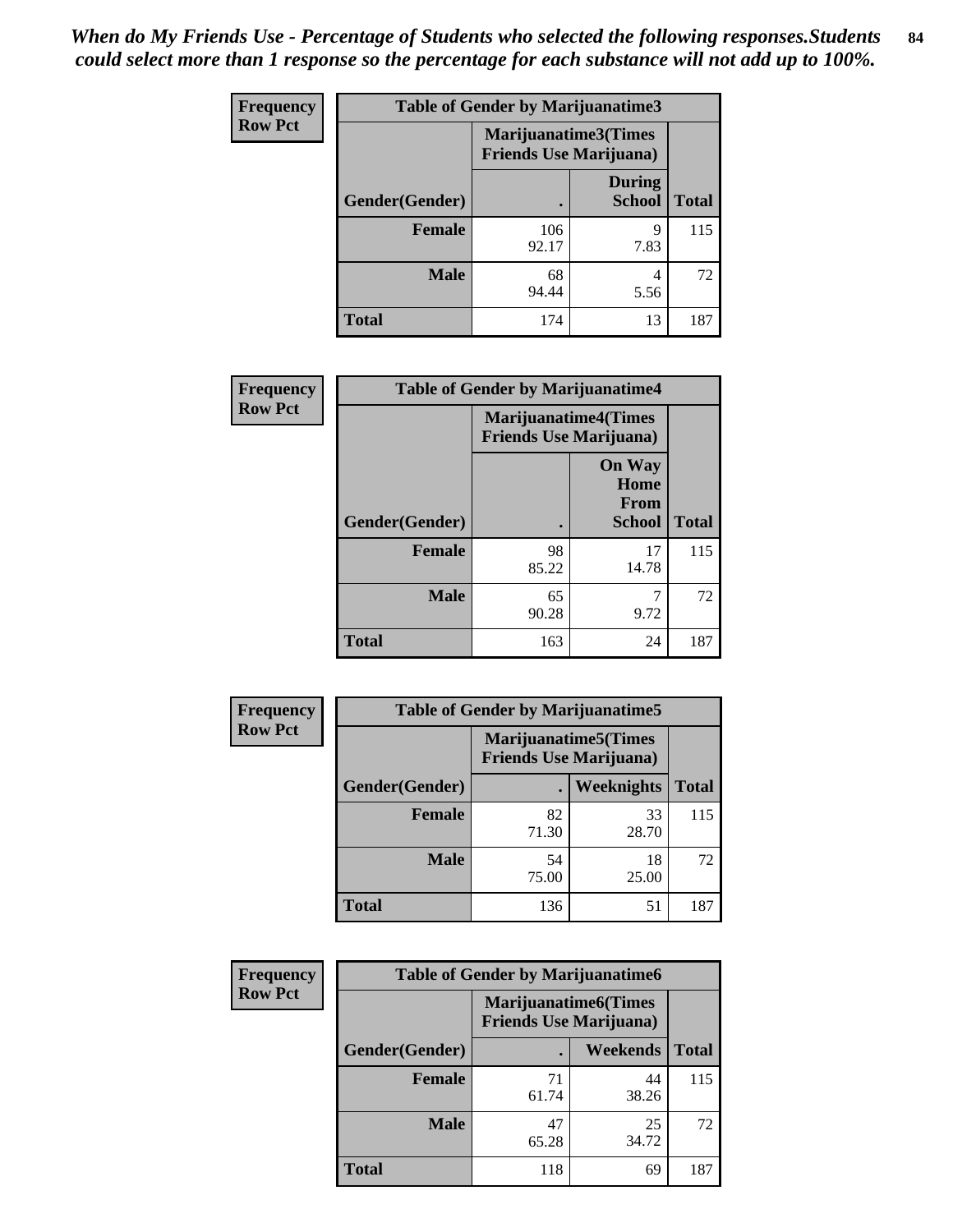| <b>Frequency</b> | <b>Table of Gender by Otherdrugtime1</b> |                                                                                   |                    |     |  |
|------------------|------------------------------------------|-----------------------------------------------------------------------------------|--------------------|-----|--|
| <b>Row Pct</b>   |                                          | <b>Otherdrugtime1(Times</b><br><b>Friends Use Other</b><br><b>Illegal Drugs</b> ) |                    |     |  |
|                  | Gender(Gender)                           |                                                                                   | Do Not Use   Total |     |  |
|                  | <b>Female</b>                            | 33<br>28.70                                                                       | 82<br>71.30        | 115 |  |
|                  | <b>Male</b>                              | 13<br>18.06                                                                       | 59<br>81.94        | 72  |  |
|                  | <b>Total</b>                             | 46                                                                                | 141                | 187 |  |

| Frequency      | <b>Table of Gender by Otherdrugtime2</b> |                                                                                   |                            |              |
|----------------|------------------------------------------|-----------------------------------------------------------------------------------|----------------------------|--------------|
| <b>Row Pct</b> |                                          | <b>Otherdrugtime2(Times</b><br><b>Friends Use Other</b><br><b>Illegal Drugs</b> ) |                            |              |
|                | Gender(Gender)                           |                                                                                   | On Way to<br><b>School</b> | <b>Total</b> |
|                | <b>Female</b>                            | 102<br>88.70                                                                      | 13<br>11.30                | 115          |
|                | <b>Male</b>                              | 64<br>88.89                                                                       | 8<br>11.11                 | 72           |
|                | <b>Total</b>                             | 166                                                                               | 21                         | 187          |

| Frequency      |                | <b>Table of Gender by Otherdrugtime3</b>           |                                |              |
|----------------|----------------|----------------------------------------------------|--------------------------------|--------------|
| <b>Row Pct</b> |                | <b>Friends Use Other</b><br><b>Illegal Drugs</b> ) | Otherdrugtime3(Times           |              |
|                | Gender(Gender) |                                                    | <b>During</b><br><b>School</b> | <b>Total</b> |
|                | <b>Female</b>  | 103<br>89.57                                       | 12<br>10.43                    | 115          |
|                | <b>Male</b>    | 66<br>91.67                                        | 6<br>8.33                      | 72           |
|                | <b>Total</b>   | 169                                                | 18                             | 187          |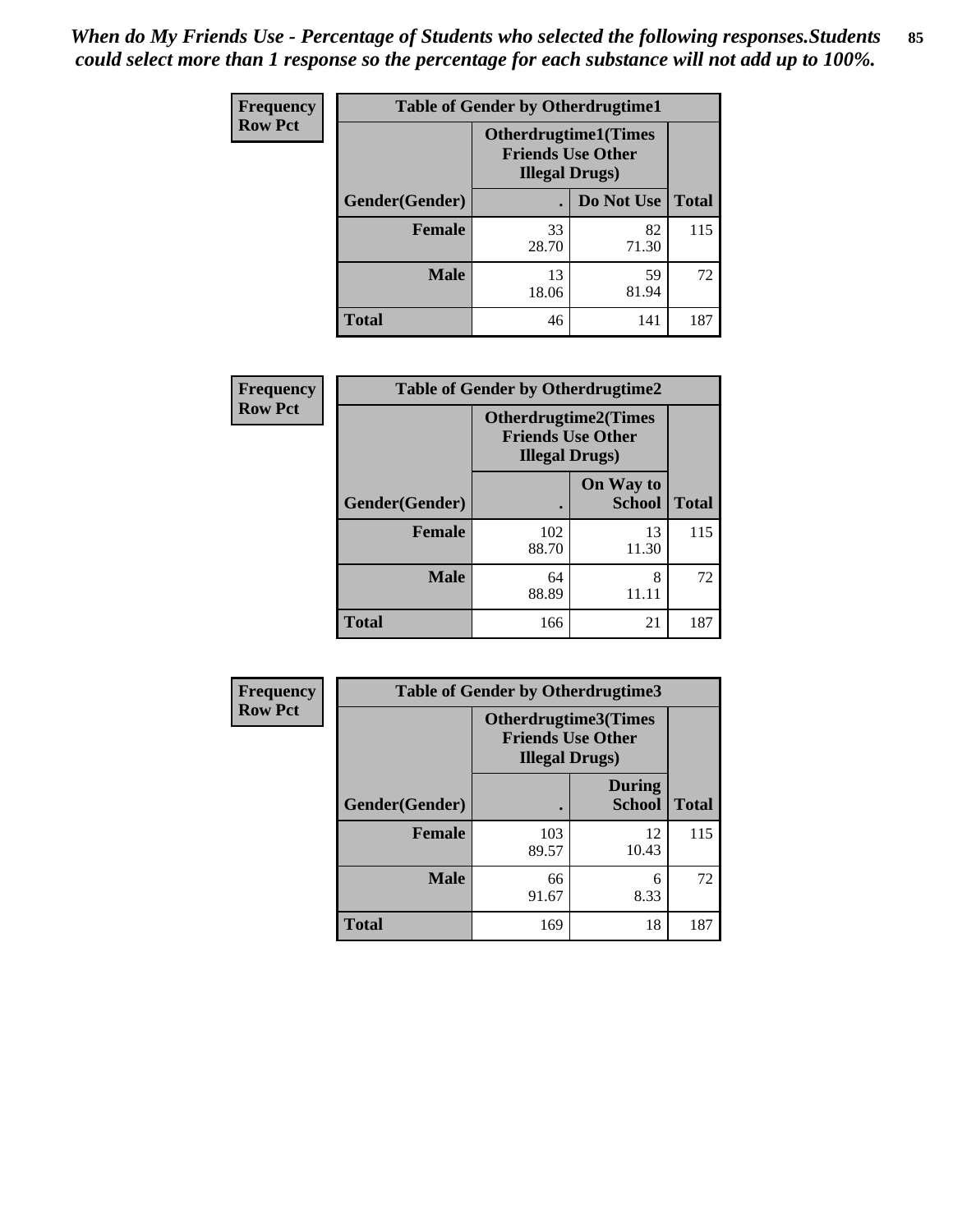*When do My Friends Use - Percentage of Students who selected the following responses.Students could select more than 1 response so the percentage for each substance will not add up to 100%.* **86**

| <b>Frequency</b> | <b>Table of Gender by Otherdrugtime4</b> |                                                                                   |                                                |              |
|------------------|------------------------------------------|-----------------------------------------------------------------------------------|------------------------------------------------|--------------|
| <b>Row Pct</b>   |                                          | <b>Otherdrugtime4(Times</b><br><b>Friends Use Other</b><br><b>Illegal Drugs</b> ) |                                                |              |
|                  | Gender(Gender)                           |                                                                                   | <b>On Way</b><br>Home<br>From<br><b>School</b> | <b>Total</b> |
|                  | <b>Female</b>                            | 101<br>87.83                                                                      | 14<br>12.17                                    | 115          |
|                  | <b>Male</b>                              | 62<br>86.11                                                                       | 10<br>13.89                                    | 72           |
|                  | <b>Total</b>                             | 163                                                                               | 24                                             | 187          |

| <b>Frequency</b> | <b>Table of Gender by Otherdrugtime5</b> |             |                                                                                    |              |
|------------------|------------------------------------------|-------------|------------------------------------------------------------------------------------|--------------|
| <b>Row Pct</b>   |                                          |             | <b>Otherdrugtime5</b> (Times<br><b>Friends Use Other</b><br><b>Illegal Drugs</b> ) |              |
|                  | Gender(Gender)                           |             | <b>Weeknights</b>                                                                  | <b>Total</b> |
|                  | <b>Female</b>                            | 92<br>80.00 | 23<br>20.00                                                                        | 115          |
|                  | <b>Male</b>                              | 60<br>83.33 | 12<br>16.67                                                                        | 72           |
|                  | Total                                    | 152         | 35                                                                                 | 187          |

| <b>Frequency</b> | <b>Table of Gender by Otherdrugtime6</b> |                                                                                   |             |              |
|------------------|------------------------------------------|-----------------------------------------------------------------------------------|-------------|--------------|
| <b>Row Pct</b>   |                                          | <b>Otherdrugtime6(Times</b><br><b>Friends Use Other</b><br><b>Illegal Drugs</b> ) |             |              |
|                  | Gender(Gender)                           |                                                                                   | Weekends    | <b>Total</b> |
|                  | <b>Female</b>                            | 82<br>71.30                                                                       | 33<br>28.70 | 115          |
|                  | <b>Male</b>                              | 56<br>77.78                                                                       | 16<br>22.22 | 72           |
|                  | <b>Total</b>                             | 138                                                                               | 49          | 187          |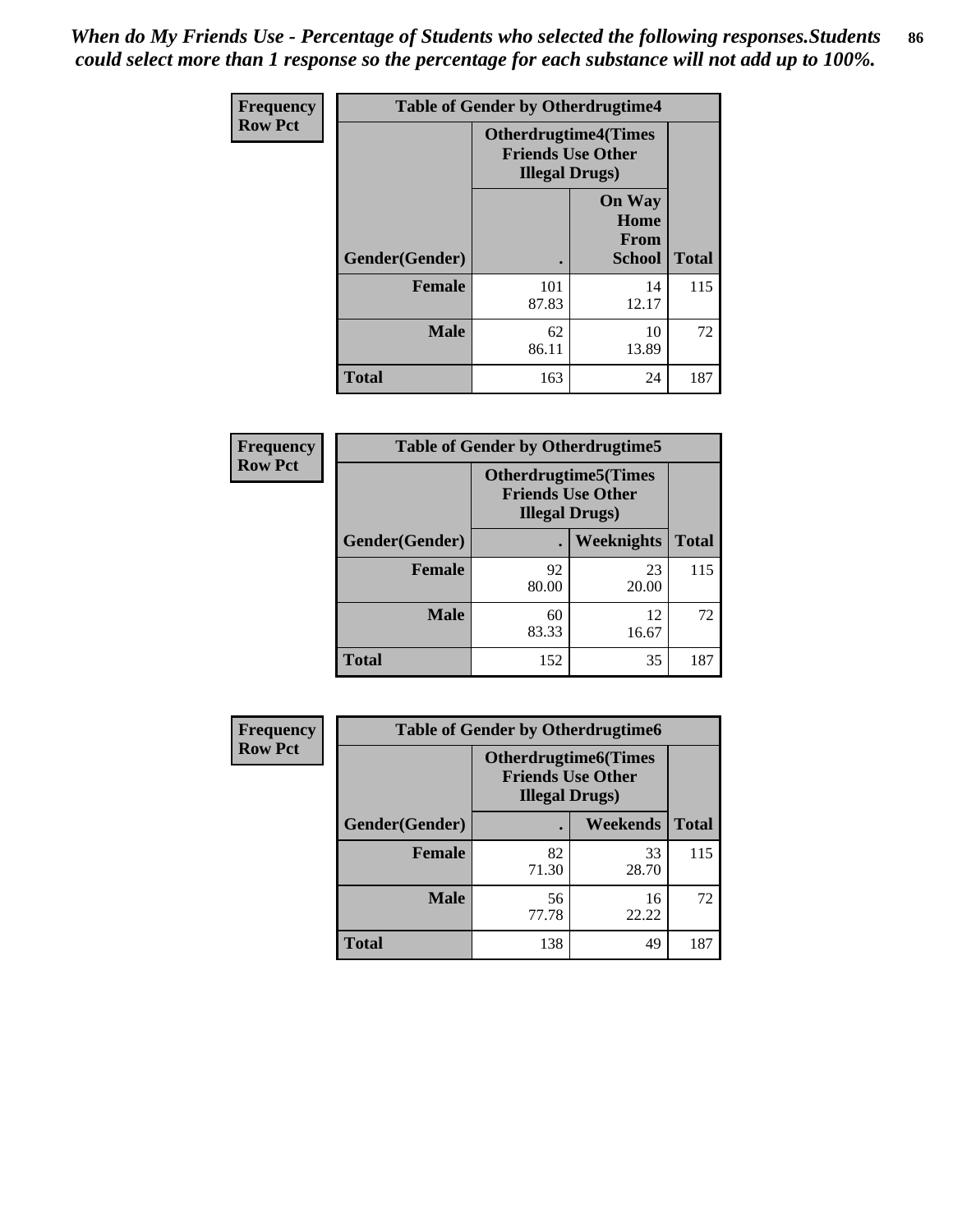## *Other Questions* **87**

| Frequency      | <b>Table of Gender by Educationalcohol</b> |                                                                                                                               |                |              |  |
|----------------|--------------------------------------------|-------------------------------------------------------------------------------------------------------------------------------|----------------|--------------|--|
| <b>Row Pct</b> |                                            | Educationalcohol(I<br>have been taught<br>about alcohol,<br>tobacco,<br>and other drugs<br>within the last year<br>at school) |                |              |  |
|                | Gender(Gender)                             | Yes                                                                                                                           | N <sub>0</sub> | <b>Total</b> |  |
|                | Female                                     | 87<br>75.65                                                                                                                   | 28<br>24.35    | 115          |  |
|                | <b>Male</b>                                | 55<br>76.39                                                                                                                   | 17<br>23.61    | 72           |  |
|                | <b>Total</b>                               | 142                                                                                                                           | 45             | 187          |  |

| Frequency      | <b>Table of Gender by Rodedrinking</b> |                                                                                                                     |                        |              |  |
|----------------|----------------------------------------|---------------------------------------------------------------------------------------------------------------------|------------------------|--------------|--|
| <b>Row Pct</b> |                                        | Rodedrinking(In<br>the past 30 days I<br>have ridden in a<br>car with a driver<br>who had been<br>drinking alcohol) |                        |              |  |
|                | Gender(Gender)                         | Yes                                                                                                                 | $\mathbf{N}\mathbf{0}$ | <b>Total</b> |  |
|                | <b>Female</b>                          | 18<br>15.65                                                                                                         | 97<br>84.35            | 115          |  |
|                | <b>Male</b>                            | 14<br>19.44                                                                                                         | 58<br>80.56            | 72           |  |
|                | <b>Total</b>                           | 32                                                                                                                  | 155                    | 187          |  |

| Frequency      | <b>Table of Gender by Drugsschool</b> |                                                                                                                                     |                |              |  |
|----------------|---------------------------------------|-------------------------------------------------------------------------------------------------------------------------------------|----------------|--------------|--|
| <b>Row Pct</b> |                                       | <b>Drugsschool</b> (During<br>the past 12 months,<br>I have been offered,<br>sold,<br>or given illegal drugs<br>on school property) |                |              |  |
|                | Gender(Gender)                        | <b>Yes</b>                                                                                                                          | N <sub>0</sub> | <b>Total</b> |  |
|                | <b>Female</b>                         | 16<br>13.91                                                                                                                         | 99<br>86.09    | 115          |  |
|                | <b>Male</b>                           | 16<br>22.22                                                                                                                         | 56<br>77.78    | 72           |  |
|                | <b>Total</b>                          | 32                                                                                                                                  | 155            | 187          |  |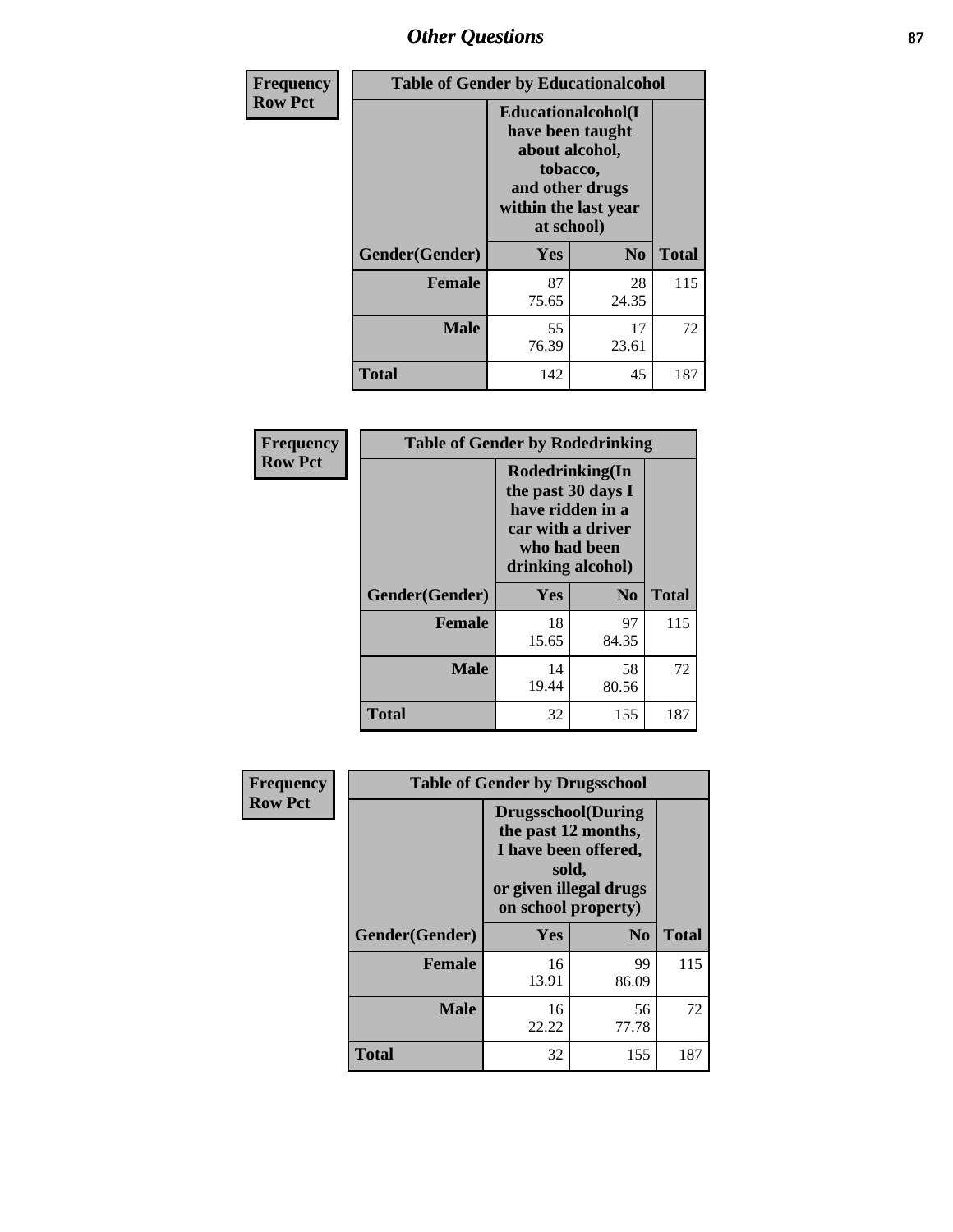### *Other Questions* **88**

**Frequency Row Pct**

| <b>Table of Gender by Bingedrinking</b> |                         |                                                                                                         |                   |                        |                               |                               |                   |              |
|-----------------------------------------|-------------------------|---------------------------------------------------------------------------------------------------------|-------------------|------------------------|-------------------------------|-------------------------------|-------------------|--------------|
|                                         |                         | Bingedrinking(I have drunk five or more<br>drinks of alcohol at one sitting during the<br>last 30 days) |                   |                        |                               |                               |                   |              |
| <b>Gender</b> (Gender)                  | $\bf{0}$<br><b>Days</b> | 1 or<br>days                                                                                            | 3 to<br>5<br>days | 6 to<br>9<br>days      | <b>10</b><br>to<br>19<br>days | <b>20</b><br>to<br>29<br>days | All<br>30<br>days | <b>Total</b> |
| <b>Female</b>                           | 98<br>85.22             | 4<br>3.48                                                                                               | 4<br>3.48         | 3<br>2.61              | 0.87                          | 4<br>3.48                     | 0.87              | 115          |
| <b>Male</b>                             | 56<br>77.78             | 4<br>5.56                                                                                               | 4<br>5.56         | $\overline{2}$<br>2.78 | 3<br>4.17                     | 2<br>2.78                     | 1.39              | 72           |
| <b>Total</b>                            | 154                     | 8                                                                                                       | 8                 | 5                      | 4                             | 6                             | $\mathfrak{D}$    | 187          |

| Frequency      | <b>Table of Gender by Educationaids</b> |                                                                                                 |             |              |  |
|----------------|-----------------------------------------|-------------------------------------------------------------------------------------------------|-------------|--------------|--|
| <b>Row Pct</b> |                                         | <b>Educationaids</b> (I<br>have been taught<br>about HIV/AIDS<br>at school in the<br>past year) |             |              |  |
|                | Gender(Gender)                          | Yes                                                                                             | $\bf N_0$   | <b>Total</b> |  |
|                | <b>Female</b>                           | 89<br>77.39                                                                                     | 26<br>22.61 | 115          |  |
|                | <b>Male</b>                             | 56<br>77.78                                                                                     | 16<br>22.22 | 72           |  |
|                | <b>Total</b>                            | 145                                                                                             | 42          | 187          |  |

| Frequency      | <b>Table of Gender by Suicideconsider</b> |                 |                |              |  |
|----------------|-------------------------------------------|-----------------|----------------|--------------|--|
| <b>Row Pct</b> |                                           | Suicideconsider |                |              |  |
|                | Gender(Gender)                            | Yes             | N <sub>0</sub> | <b>Total</b> |  |
|                | <b>Female</b>                             | 10<br>8.70      | 105<br>91.30   | 115          |  |
|                | <b>Male</b>                               | 5.56            | 68<br>94.44    | 72           |  |
|                | <b>Total</b>                              | 14              | 173            | 187          |  |